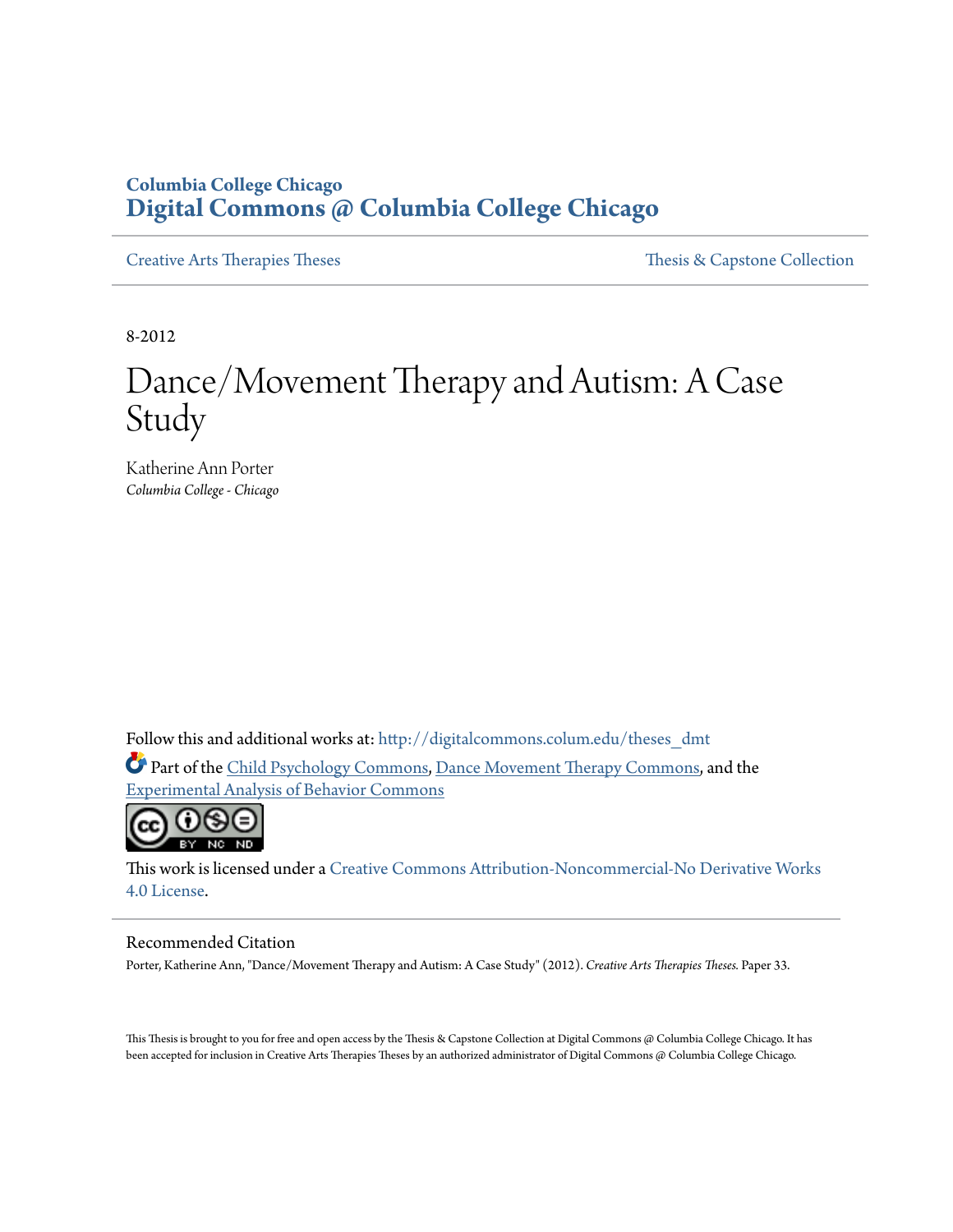# Running Head: DMT AND AUTISM

Dance/Movement Therapy and Autism: A Case Study

Katherine Ann Porter, GL-CMA

Thesis submitted to the faculty of Columbia College Chicago

In partial fulfillment of the requirements

In

Masters of Arts in Dance/Movement Therapy & Counseling

Dance/Movement Therapy and Counseling Department August 2012

Committee:

Susan Imus, MA, BC-DMT, GL-CMA, LCPC

Chair, Dance/Movement Therapy and Counseling

Laura Downey, BC-DMT, LPC, GL-CMA

Research Coordinator

Kristy Combs, BC-DMT

Advisor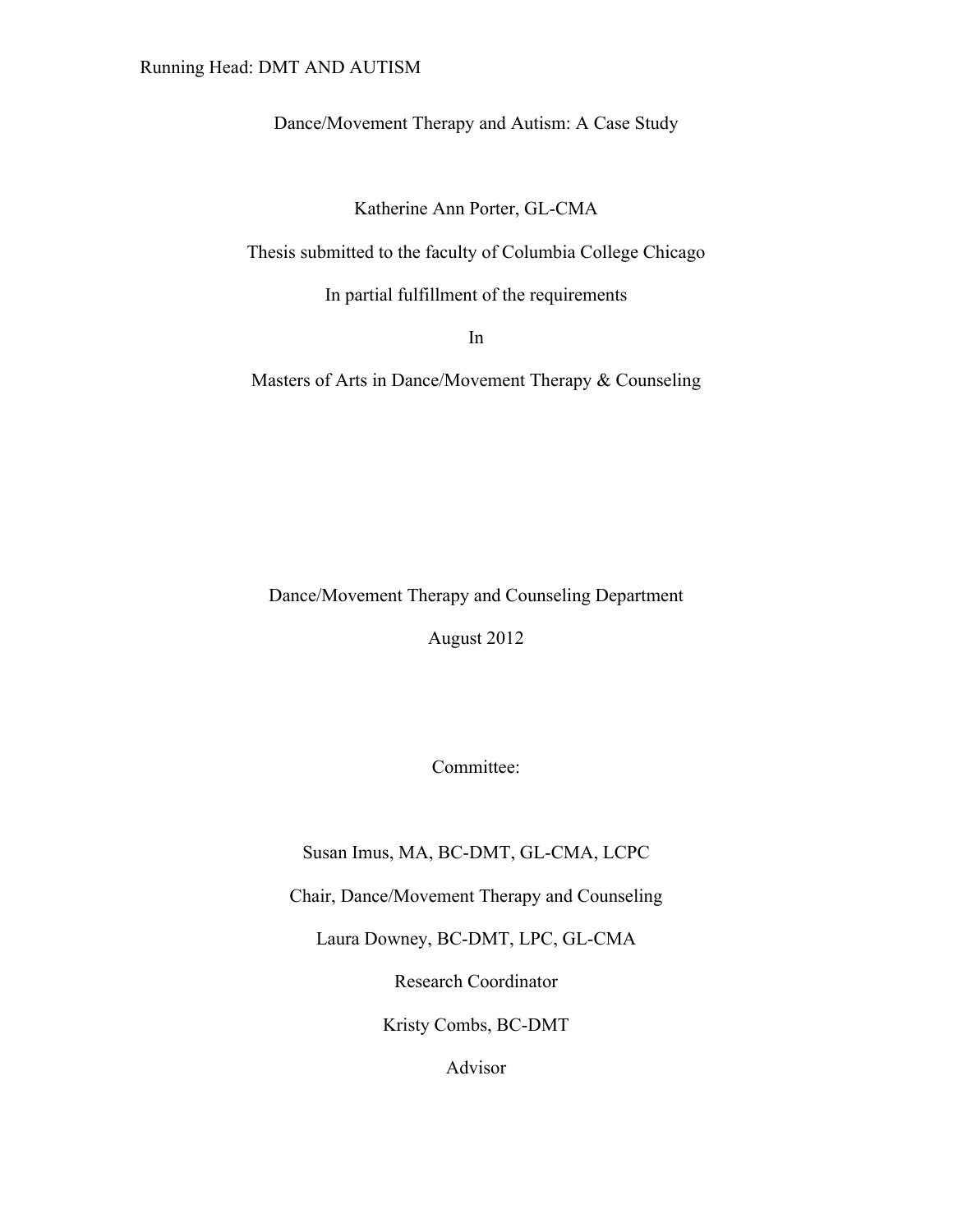#### Abstract

This thesis explores the development of the therapeutic relationship with a child with autism through dance/movement therapy. The characteristics of Autism Spectrum Disorder effect social interactions, communication, behavior and interests. This means there is difficulty engaging and maintaining reciprocal social interactions, and trouble with receptive and expressive language. The purpose of this study is to describe how movement mirroring in dance/movement therapy affects the development of the therapeutic relationship with a child with autism, through the analysis of the Ways of Seeing approach.

The data collected in this clinical case study consisted of video tapped sessions and Laban Movement Analysis transcriptions of the sessions. The child participated in five dance/movement therapy sessions over five consecutive days. A relationship was created that produced growth for both the child and the dance/movement therapy researcher. This development was described through The Ways of Seeing Technique and Method. The findings are told through a narrative of the sessions through the eyes of the researcher.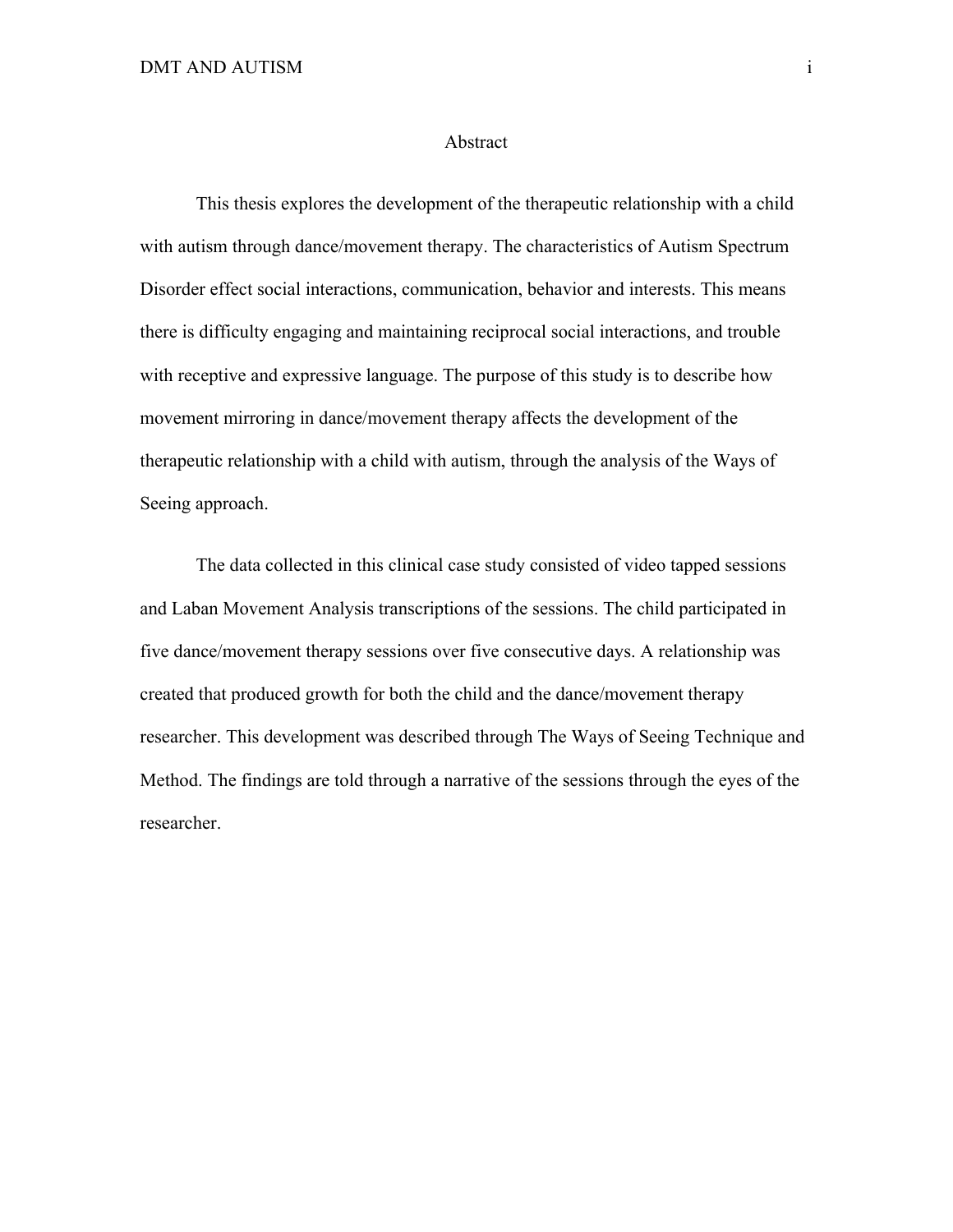# Acknowledgements

I would like to thank the following people:

Jose

Thank you for sharing your time with me. Without you this study would not be possible. Cliff Hathaway and Libby Rambach

Thank you for the opportunity and space for this study.

# Kristy Combs

Thank you for your patience and commitment throughout this whole process. Your guidance has shaped this thesis and given me a greater understanding of myself that I will carry with me forever.

# Aron Gent

Thank you for putting up with the ever-changing landscape of papers and books that constantly filled the dining room table. And when I couldn't handle it myself, you even provided another desk for me to occupy.

# My parents

When I didn't have the mental/emotional capacity to worry if this would ever get done, you gladly did it for me. Your love and all kinds of support made this possible.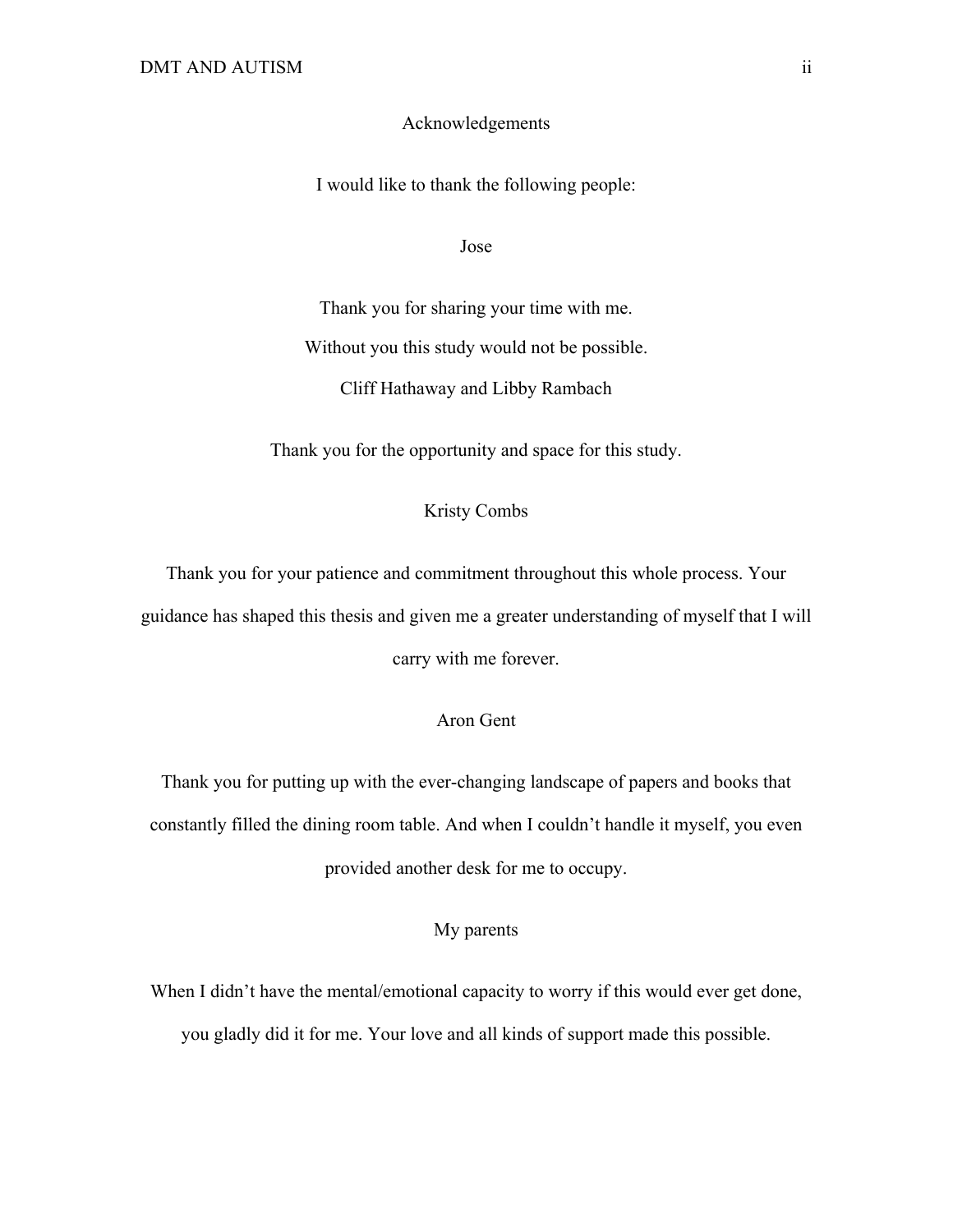# Table of Contents

| Chapter One: Introduction             |    |
|---------------------------------------|----|
| <b>Chapter Two: Literature Review</b> | 6  |
| Chapter Three: Method and Narrative   | 33 |
| <b>Chapter Five: Discussion</b>       | 70 |
| References                            | 79 |
| Appendices                            | 94 |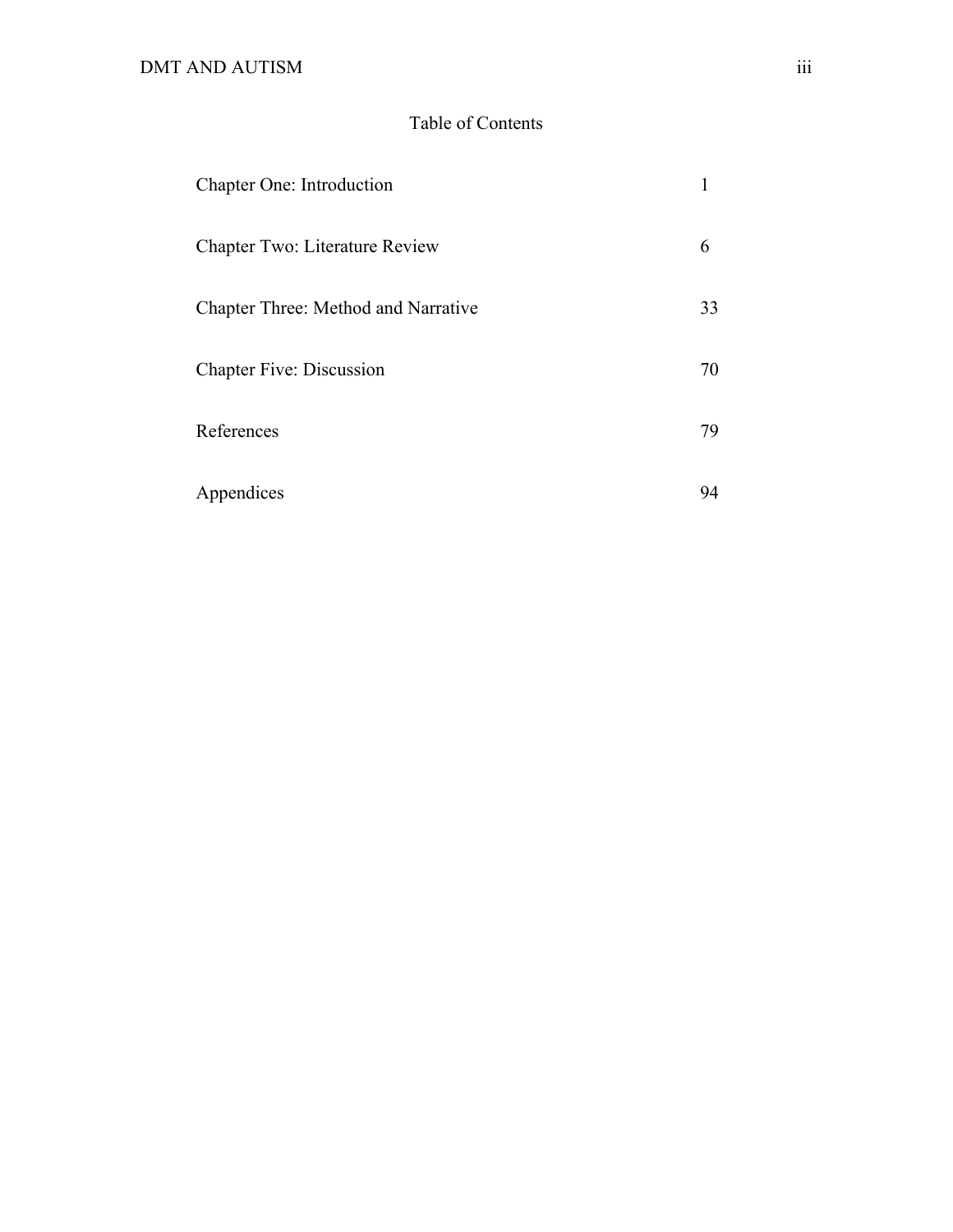#### **Chapter One: Introduction**

#### **Rationale for study**

The characteristics of Autism Spectrum Disorder (ASD) effect social interactions and communication as well as behavior and interests. This means there is difficulty engaging and maintaining reciprocal social interactions, and trouble with receptive and expressive language (The Autism Program, 2010). These are affected verbally as well as nonverbally. During my internship as a graduate student studying dance/movement therapy (DMT) I worked with children with autism. I witnessed small changes in their behavior, movement, and level of engagement pertaining to the therapeutic relationship that went unnoticed by other staff. Observing and describing this growth in and toward a relationship while using DMT became a goal of mine for the purpose of this thesis.

People with ASD have been described as feeling isolated and trapped in their own world of bodily sensations (Tustin, 1990). Children with autism have been described as never experiencing relationship with other human beings and lacking an internalized other, mother, inner witness, or internalized presence (Adler, 2003). Socialization, reciprocal play, and general communication are the goals held by teachers and therapists alike for children with autism. Interventions focused on social skills are essential for children with autism so that they can develop a history of social interaction which will hopefully motivate and reinforce their behavior over time. Without this, their ability to develop close relationships and friendships will be hindered (Koegel & Lazebnik, 2009; Koegel, Vernon, & Koegel, 2009).

DMT facilitates "communication with the most cut-off aspects of the client's self, facilitating awareness of being and becoming alive that gradually enables a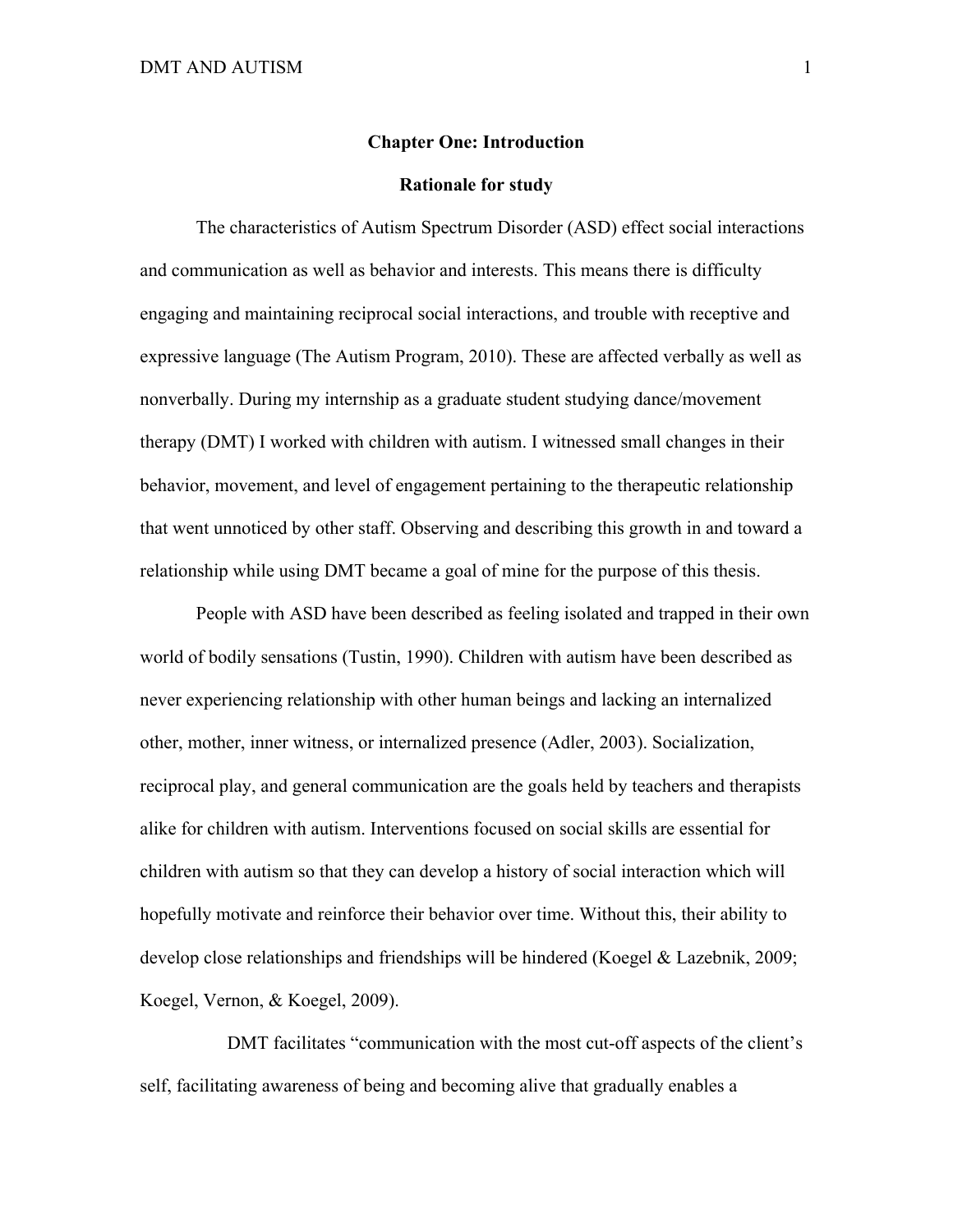socialization process" (Fischman, 2009, p. 34). Payne (1992) says "moving with the child has been a well-established technique of DMT, the therapist reflecting the child's movement by shadowing, echoing, mirroring, and so on" (p. 44). All of these forms of reflection, known as empathic reflection, are basic DMT interventions that have been shown to build relationship between client and therapist (Sandel, 1993). Empathic reflection supports the client's natural expression and reinforces the behaviors, which bring the client into relationship. Previous studies found that children with ASD who were mirrored by adults increased the behaviors of socialization and reciprocal play (Homann, 2010).

The formal diagnosis for ASD includes impairments in communication such as in reciprocal social interactions, including impaired use of nonverbal behaviors (e.g., eye contact, facial expression, and body postures), inability to develop relationships with peers, lack of spontaneous interaction, and a lack of social or emotional reciprocity (American Psychiatric Association, 2000; Koegel, Vernon, & Koegel, 2009; Finnigan & Starr 2011). Even if the client is unable to engage and reciprocate socially or emotionally with another, as in the case of autism, the therapist must find a way to socially or emotionally correspond with the client. The dance/movement therapist can do this nonverbally by mirroring and attuning to the physical presence of the client. This case study will examine the specific matching interventions used by the therapist and the responses these interventions elicit from the client.

When looking for a clear definition of mirroring, Suzi Tortora's book *The Dancing Dialogue* (2006) was suggested to me, primarily because of her focus on using DMT with children. Upon further investigation I found, not only a definition for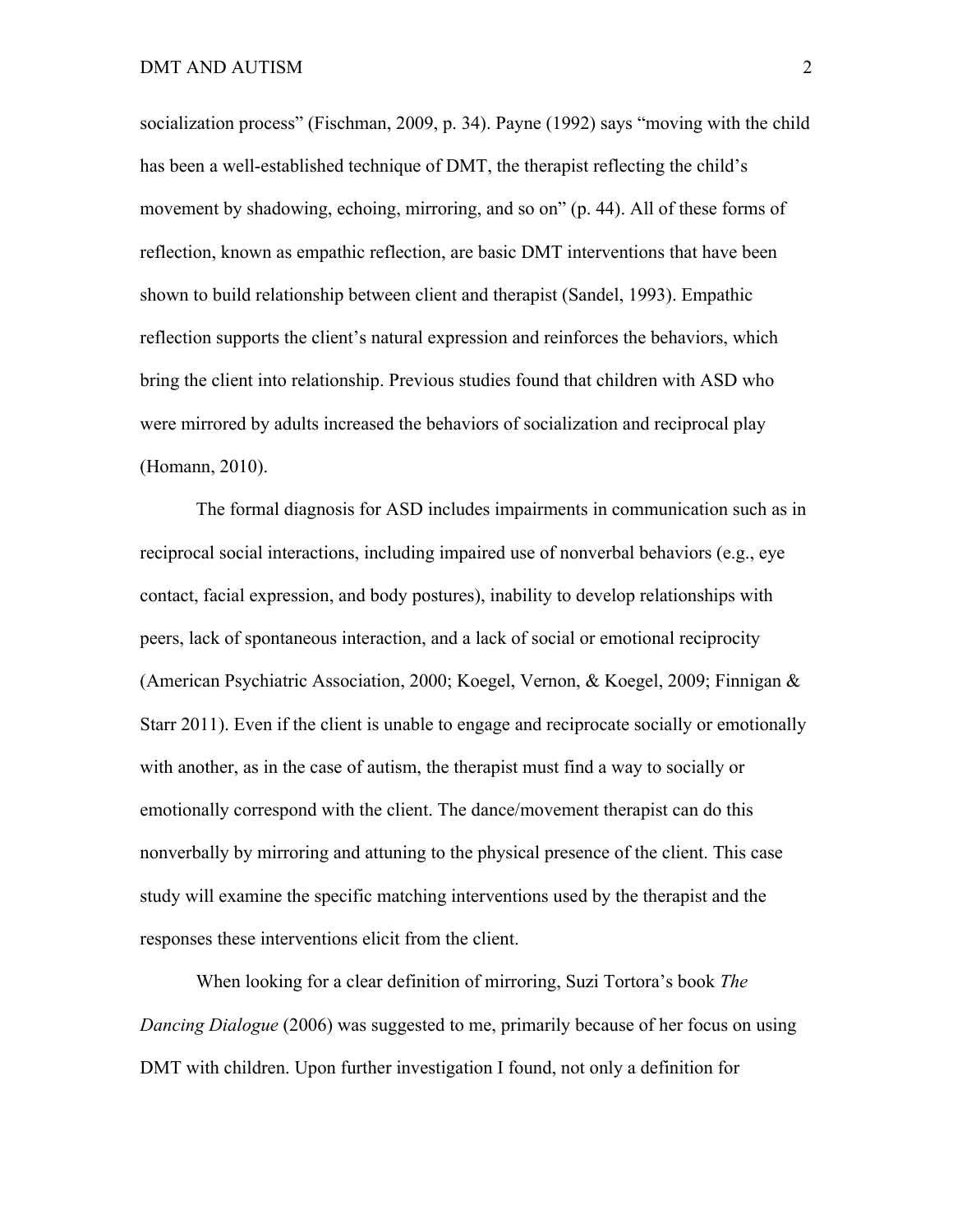mirroring, but also a complete description of the therapeutic process, which she calls the Ways of Seeing technique (see appendix A), as well as stages that describe the outcomes of therapy, called the Ways of Seeing method (see appendix A). Tracking the development of the therapeutic relationship with clients diagnosed with ASD has proved difficult without a model. In general psychotherapy theory there are models that address the therapeutic relationship with typically developed individuals, primarily adults. The Ways of Seeing is a psychotherapeutic technique that utilizes nonverbal movement analysis, dance, movement, and play for the purposes of assessment and intervention in the development of relationship (Tortora, 2006). The Ways of Seeing was developed by Suzi Tortora, a dance/movement therapist, and "uses implicit ways of knowing, nonverbal exchange and body movement-oriented experiences as primary modes to gather information and communicate" (Tortora, 2010, p. 38). The Ways of Seeing technique's primary population of focus is children. The technique also describes a dynamic framework that outlines the intentions of the therapist and the stages of development of the therapeutic process. It gives descriptions of the cause and effect relationship between step-by-step therapeutic interventions as well as a developmental progression of treatment for the client (Tortora, 2006). Because both theories are rooted in DMT as well as Tortora's general approach proposed in the book focused primarily on children I found the Ways of Seeing appropriate for the population I chose for this study, a child with autism.

Furthermore, I chose to use the method of a clinical case study because of its natural flexibility for describing something so elusive as a relationship. A clinical case study helps to explain the effects of DMT methods and particular interventions within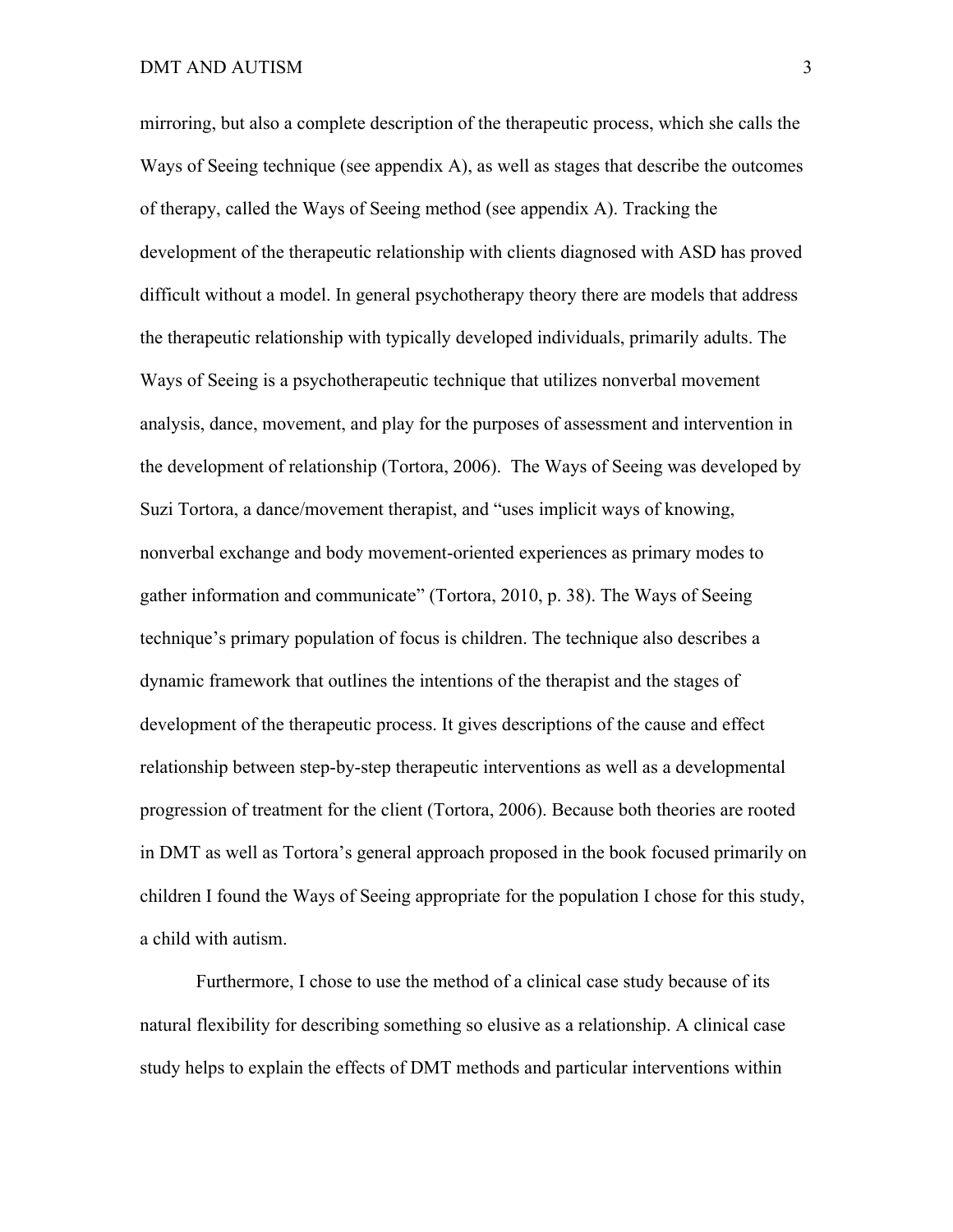complex real-life situations, with variables that cannot be controlled, as they would be in an experiment. I was aware that without verbal confirmation from the client as to whether a relationship had developed, describing the outcomes of the intervention could take many forms. For this reason, I wanted to form this study as a situation for discovery for whatever was to take place, instead of investigating a specific hypothesis.

## **Purpose for study**

The purpose of this study is to describe how movement mirroring in dance/movement therapy affects the development of the therapeutic relationship with a child with autism. The research questions this case study will answer are: 1.) How does dance/movement therapy facilitate the development of the therapeutic relationship between a therapist and a child with autism?; 2.) Can and how does the Ways of Seeing technique help to show the development of the therapeutic relationship?; and 3.) How does this therapist's use of movement mirroring (as defined in the Ways of Seeing Match approach) further the development of the relationship?

The method used for this study was clinical case study. I was involved as the researcher as well as the therapist. Due to the nature of the study, in that the relationship was the central determining factor, participating was important for the evaluation of the data. In addition, because of the dual role, the sessions were video taped and reviewed after for data collection. The research site was a small day school for children with disabilities in a mid sized Midwestern city. The special education teacher and principal selected Jose, an eleven-year-old boy. The qualifications for selection were a formal diagnosis of Autism Spectrum Disorder (ASD) and difficulty engageing in relationship. The research was conducted over one week in five forty-five minute sessions. I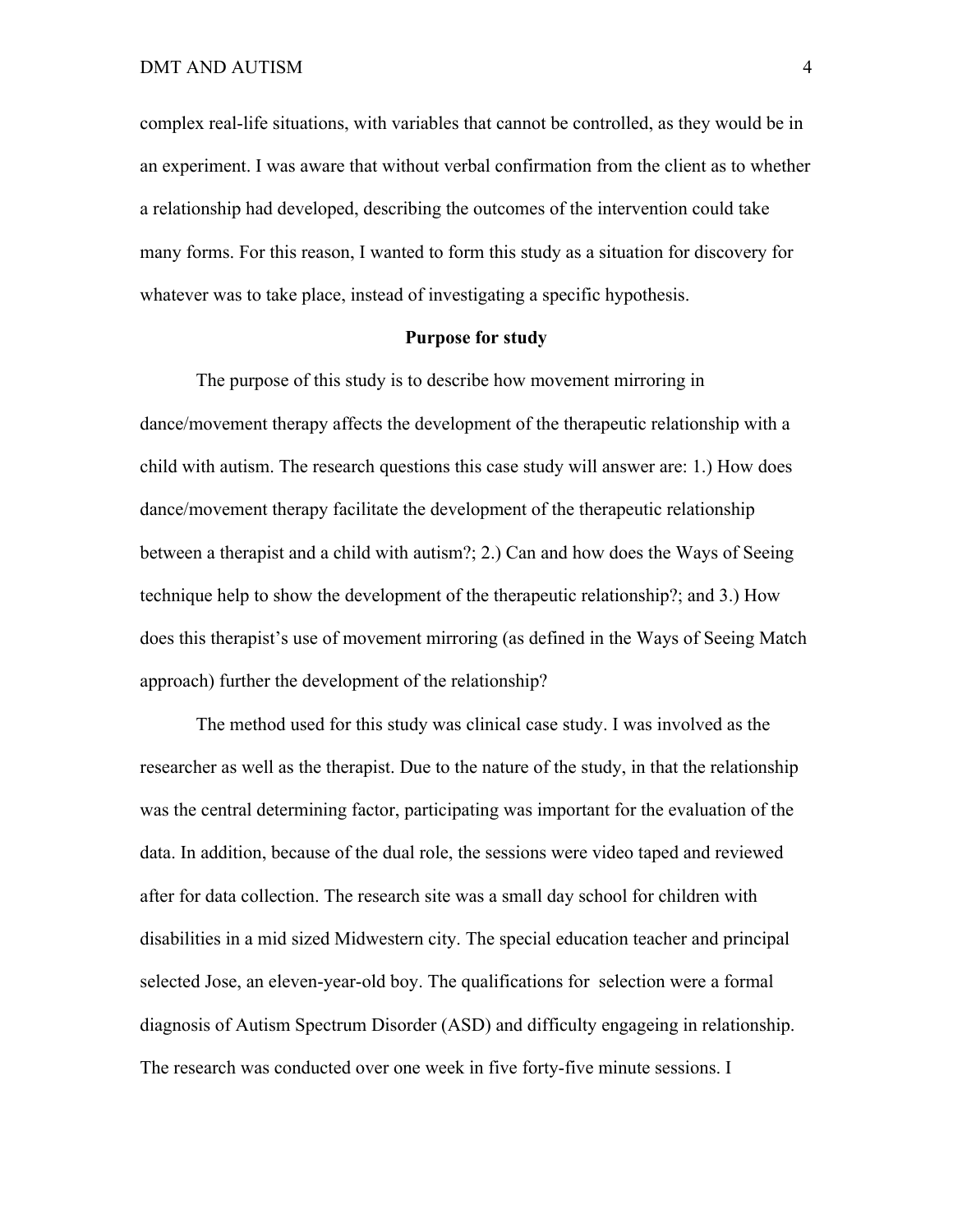acknowledge that one week is a limited amount of time to investigate the effects of clinical interventions that address the client's main impairments and that this is a limitation effecting the study's findings.

As the researcher and therapist my theoretical orientation for the purpose of this study is dance/movement therapy and the Ways of Seeing technique. With the treatment goal of increasing time spent in relationship with me, the sessions involved activities initiated by Jose, allowing for the opportunity for me to match, attune and mirror his movements. The dance/movement therapy sessions followed normal therapeutic procedures, whereby I allowed Jose to initiate verbal and nonverbal conversations and dictate the engagement with general movement, dance, play, props and music. The treatment goal for Jose was to develop a therapeutic relationship with the therapist by means of nonverbal communication. This was done by the use of Tortora's (2006) stage of matching, which includes attunement and mirroring, to describe the relationship between the interventions and Jose's movement patterns and changes.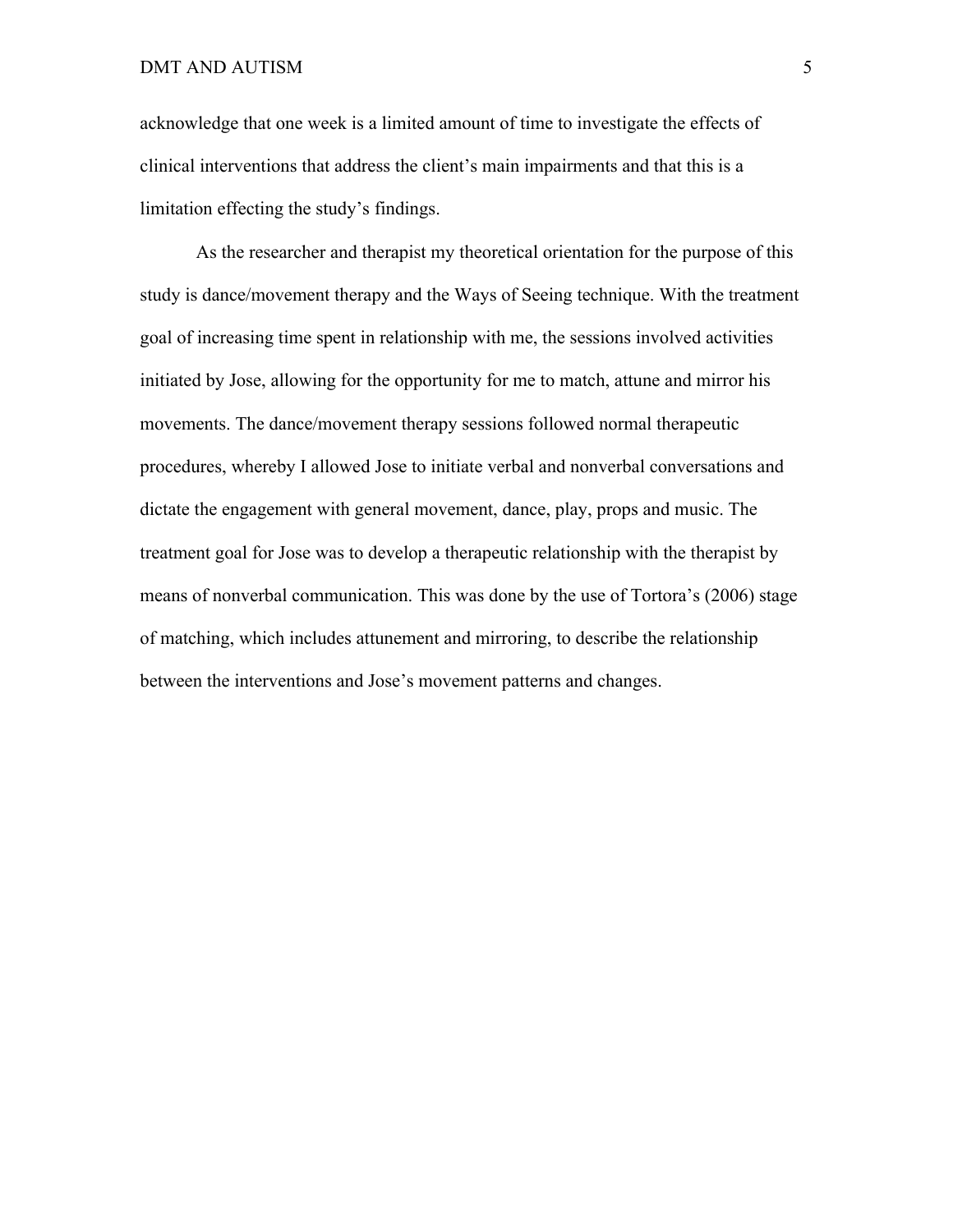#### **Chapter Two: Literature Review**

An important part of this study is determining what relationship is, so that when one has developed it can be viewed as such. It is common knowledge that those diagnosed with autism spectrum disorder (ASD) have difficulty engaging in relationship (Koegel, Vernon, & Koegel, 2009; Finnigan & Starr 2011). Yet those having experience with individuals with autism can describe moments of relationship as well as behaviors that signify the individual is aware of the other. This in a sense is a relationship. So in order to understand an atypical relationship and the development thereof, we need to look at the typical development of relationship. For that, as the literature suggests, the first experience of relationship we all have is considered the most important one, that between infant and mother.

In *The Expression of Emotion in Man and Animals* (1872), Darwin proposed that the movements of expression in the face and body serve the biological purpose of communication between the mother and infant. Hall (1976) introduced the concept of movement as the first "extension system" and thus a first form of communication. This idea parallels Darwin's in that the movement of facial muscles that exhibit the facial expression of affect and thus emotion is a basic way to communicate, especially for one who has no verbal capacity. As an evolutionarily minded scientist Darwin saw this way of communicating as a survival necessity. If the child, with no verbal capacity, must tell its mother it is hungry, the child must use its movements to get this point across, because that is all it has. This is where the other side of the dyad comes in. The mother, who has the capacity for language, but is not receiving verbal information, must be able to read the language of movement the child is using to make sure the child survives and does not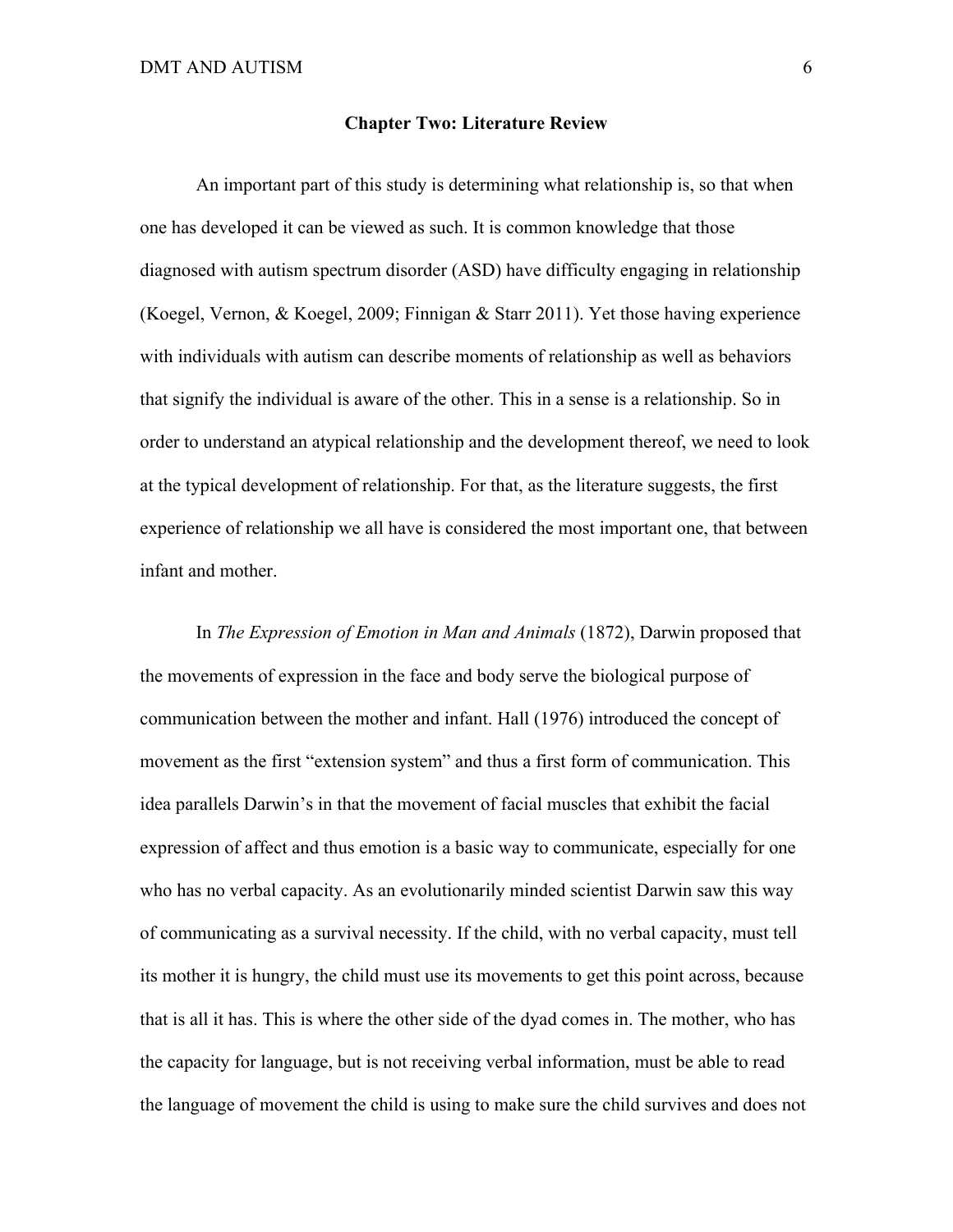starve. In this way, it is evolutionarily imperative that the mother understands the language of movement of her child through her own capacity for movement as expression, which she already has developed. Darwin stated this, knowing that the ability to express in movement as well as understand movement is an evolutionary ability humans have developed. In the following sections various theories that contribute to the understanding of these abilities will be discussed, including attachment theory, regulation theory, the brain as experience dependent, affect synchrony, right brain to right brain communication, intersubjectivity, and the mirror neuron system. Although collectively these theories may not be a comprehensive explanation, what are covered are the most relevant to this study. My investigation began with the broad theory of attachment because it addresses the mother-child relationship which is intended to form a bond for the child's survival and is discussed in the literature as the foundation for all other relationships. I then found that more detailed theories of relationship and the brain structures that make this possible needed to be investigated in order to fully understand attachment.

# **Attachment Theory**

A more recent theory that expanded upon Darwin's original discovery is Attachment Theory, which is the dominant theory of human ontogeny in developmental psychology created by John Bowlby. The following is a brief discussion of his book *Attachment* (1969)*,* which is his most pertinent work to this study. In this book he begins by laying groundwork for his theory in discussing evolutionary processes that have led to our current ability for attachment (Bowlby, 1969). Bowlby states that organisms at different levels of the phylogenetic scale use their instinctive behaviors in specific ways,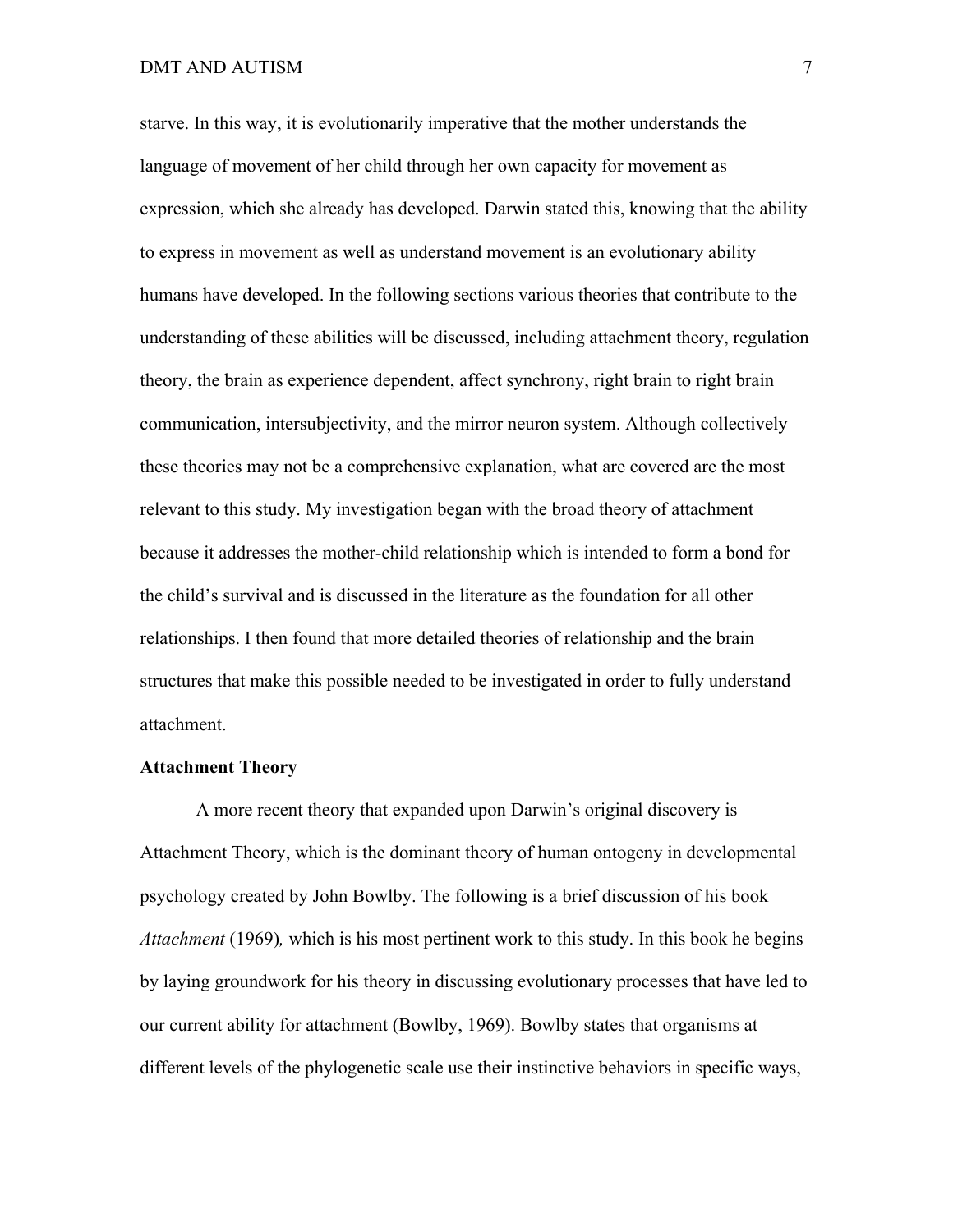ranging from primitive reflexes to complex plans with subgoals (Bowlby, 1969). Complex organisms can goal-correct their instincts with adjustments to their behaviors. Grouped together, these reflexes and behavioral plans are considered complex behavioral systems, and, depending on the situation, specific reflexes and patterns of behavior will play out (Bretherton, 1992). Bowlby's view is that the ultimate function of these behavior systems, which control attachment, parenting, mating, feeding, and exploration, are for survival and procreation (Bowlby, 1969). These complex behavioral systems rely on foresight, which evolves into an ability to "construct internal working models of the environment and of their own actions in it" (Bretherton, 1992, p. 760). For mammals these behavioral systems are organized during periods of sensitive development, primarily in the first year of life.

After laying the groundwork in a behavioralist view, Bowlby then applied the concept of behavioral systems to the mother-infant attachment. Bowlby defines attachment behaviors as behavior "that has proximity to an attachment figure," has "a predictable outcome and whose evolutionary function is protection of the infant from danger" (Bretherton, 1992, p. 766). He points out that these behaviors are directed toward any possible caregiver at first, but over time become focused toward those who are most responsive and engage in social interaction with the child (Bretherton, 1992). When the infant becomes more mobile the attachment figure becomes a safe base, which the infant can approach for safety and reassurance (Ainsworth, 1967). The quality of social interaction, especially the attachment figure's sensitivity to the infant's signals, determines the effectiveness of the attachment figure (Bretherton, 1992).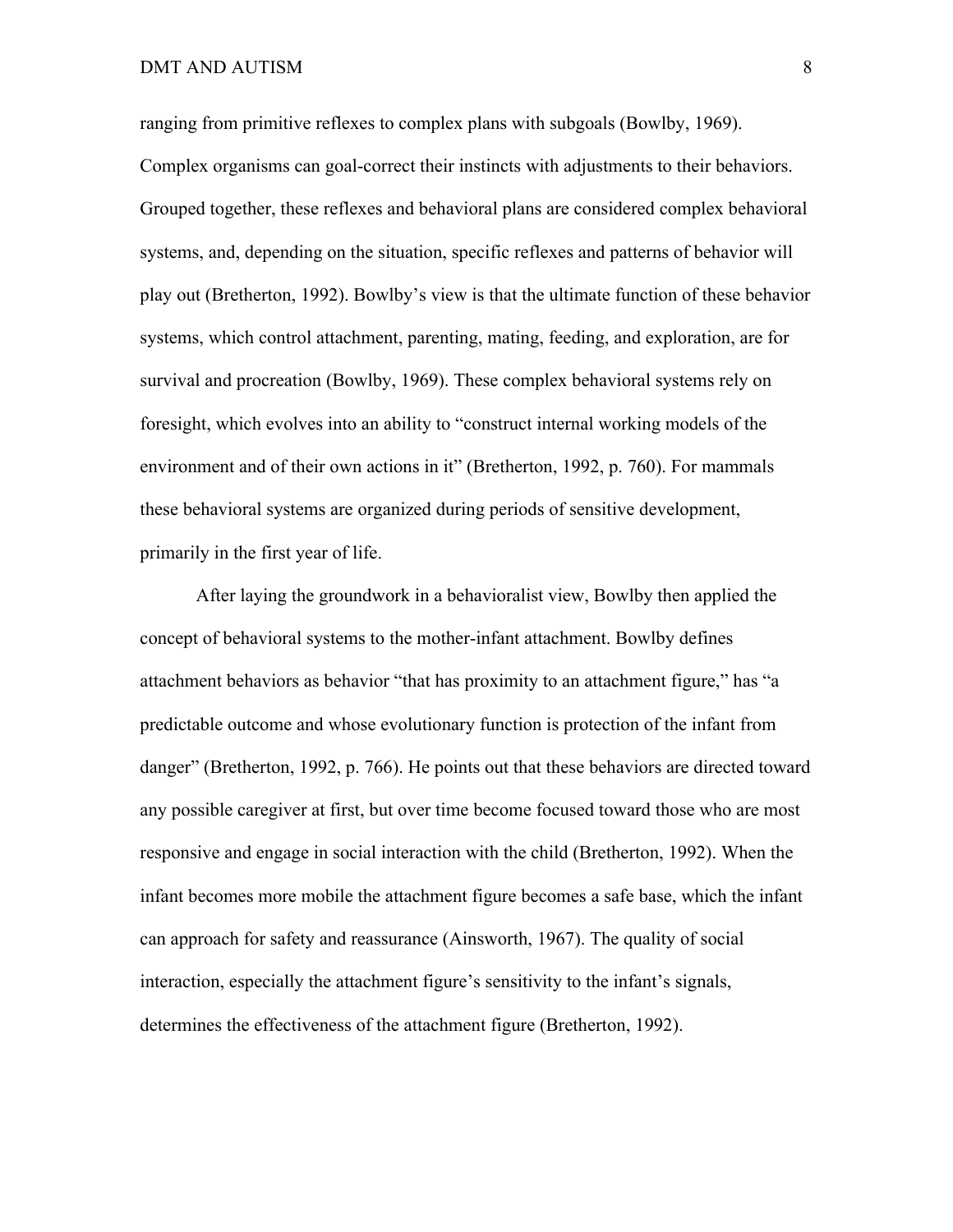Mary Ainsworth, who worked with Bowlby for a period of time, is also seen as a major contributor to the field of Attachment Theory. This is particularly due to her extensive research, such as the Baltimore Project and Strange Situation. Her first major research study was called the Ganda Project (Ainsworth, 1963, 1967) where she studied women from Uganda and their children. A significant discovery from this was that the secure attachment was significantly correlated with maternal sensitivity (Bretherton, 1992). Mothers who enjoyed breastfeeding also correlated with infant security (Bretherton, 1992). After the Ganda Project she reorganized her study to follow 26 families in what was called the Baltimore Project (Ainsworth & Bell, 1970; Bell & Ainsworth, 1972), out of which came the Strange Situation Study. The Baltimore Project followed the families from birth for 54 weeks. She found that the mother's sensitivity in the first quarter was associated with harmonious mother-infant relationships in the fourth quarter. "Babies whose mothers had been highly responsive to crying during the early months now tended to cry less, relying for communication on facial expressions, gestures, and vocalizations" (Bell & Ainsworth, 1972). From here the Strange Situation was designed to determine the child's reactions to the mother leaving the room, a stranger entering, and how the infant reacts when the mother reappears. Ainsworth "found that infants explored the playroom and toys more vigorously in the presence of their mothers than after a stranger entered or while the mother was absent" (Ainsworth & Bell, 1970).

Ainsworth then directed her attention to the reunion behaviors of the child towards the mother. Some of the infants cried and wanted contact when the mother reappeared but did not settle down when held. Another group of infants seemed to avoid their mother after the reunion event though they had searched for her when she was gone. After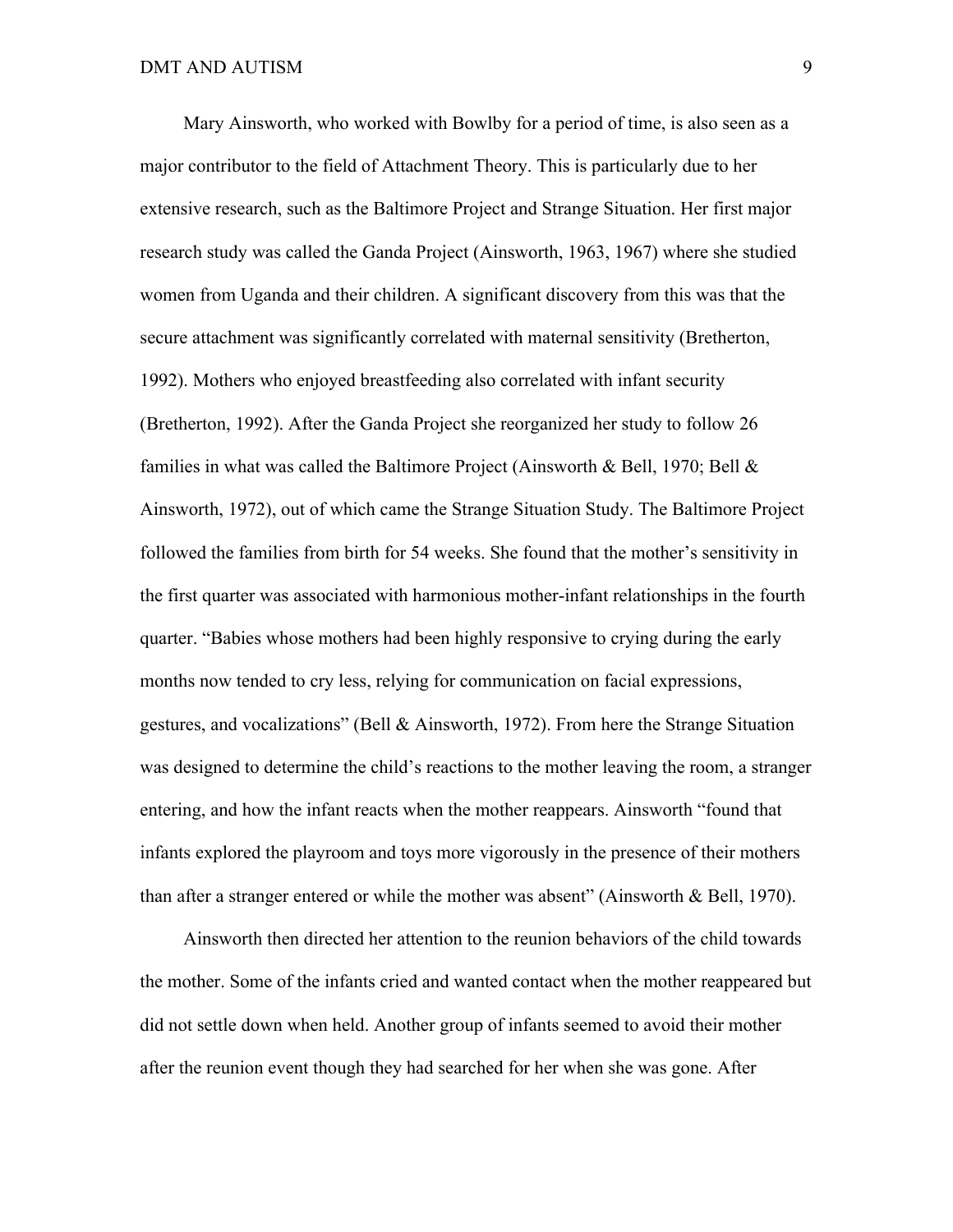reviewing these infants' data collected from the beginning of the Baltimore Project, it was found that the infants who were ambivalent or avoidant when the mother reappeared had less harmonious relationships with the mother during the home visits in comparison to those who reapproached the mother upon her return. From this study she identified three forms of attachment that a child has with its mother, which are secure, anxious and avoidant (Ainsworth Blehar, Waters, & Wass, 1978). A secure attachment is one in which a child balances closeness and autonomy and has positive expectations about the availability and sensitive nature of the mother. An anxious attachment is one where the child chronically lacks confidence in the mother's ability to respond and pursues closeness and reassurance from the mother. Finally, the avoidant attachment is where the child needs emotional and physical closeness and is self-reliant on the caregiver (Obegi, 2008).

For the purposes of this thesis, it is important to note that Bowlby and Ainsworth argued that all people seek to establish an affective tie, or attachment, with a specific other to meet needs for physical and psychological security (Ainsworth et al., 1978; Bowlby, 1988). Once the attachment is formed it becomes a stable relationship (Obegi, 2008). How this relates to the continuation of a person's capacity and pattern of relationships later in life is what Beebe and Lachmann (2002) call "patterns of expectations," which develop out of the mother's pattern of interaction with the child. After repeated interactions with the caregiver, the child creates an inner sense of confidence in the attachment figure's ability to protect him or her, which becomes encoded and enables exploration (Obegi, 2008). This mutual understanding is referred to as the caregiver being a secure base (Ainsworth, 1967).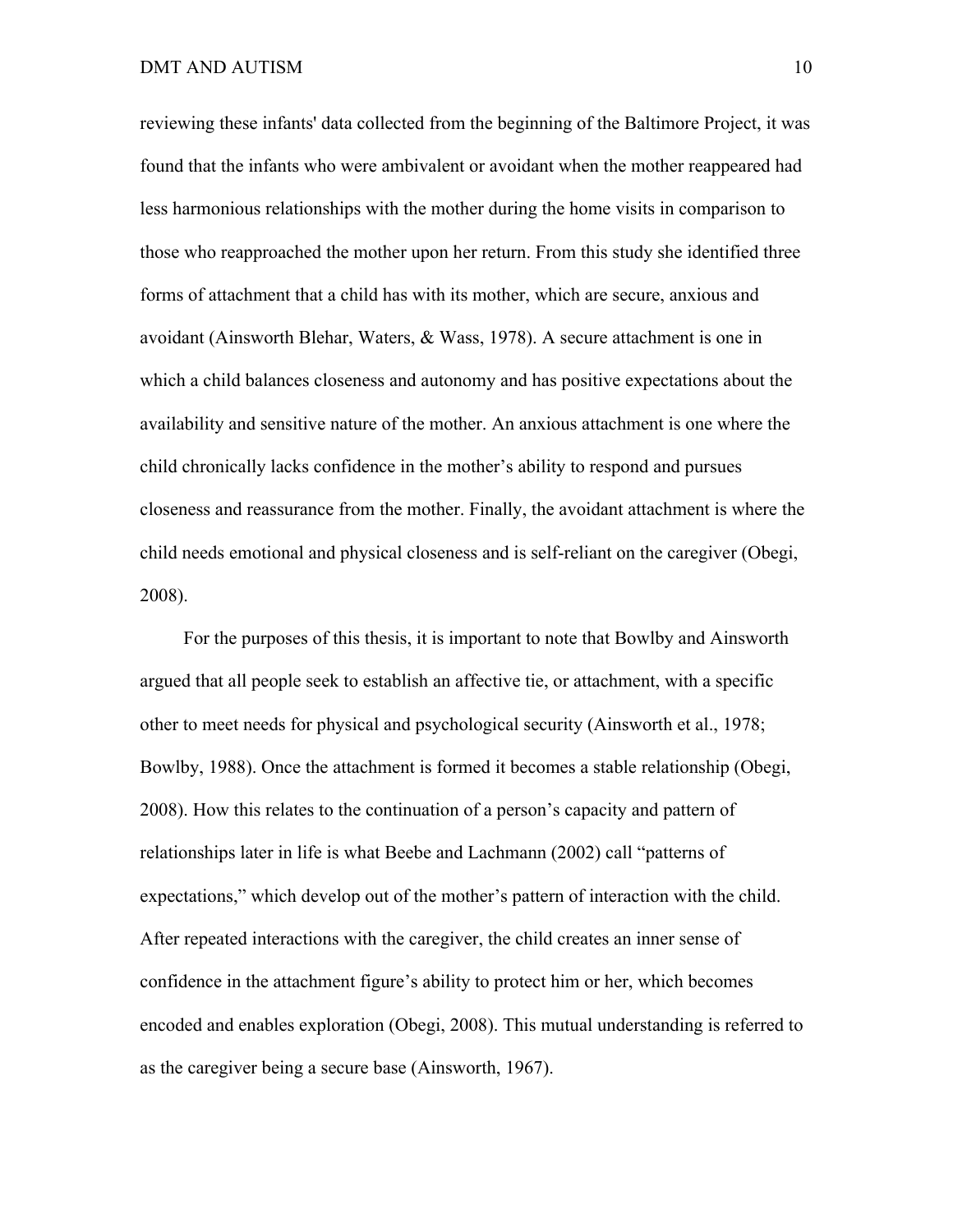It can be assumed, then, that attachment is an important part, if not the most important part, of what develops and thus determines the relationship. Very recently, ideas about what is actually happening that makes the attachment possible have changed. The leader of these changes is Allan Schore, who proposes that attachment theory is actually a regulation theory (Schore, 1996, 2000, 2001a, 2001b, 2003a, 2003b, 2005; Schore & Schore, 2008). To understand regulation and regulation theory we must first address emotion and affect.

#### **Emotion and Affect**

Disentangling affect, emotions, and feelings is another task entirely, but in the following section the most applicable definitions about emotion and affect will be discussed. Affective neuroscientists discuss feelings as subjective interpretations of somatic cues, while emotions are seen as being physiologically based (Damasio, 1994, 1999; Schore, 2003a, 2003b). Emotions are expressions of biological regulation (Damasio, 1998) and are the "highest order of direct expression of bioregulation in complex organisms" (Damasio, 1998, p. 84). Affect is "the way an internal emotional state is externally revealed" (Siegel, 1999, p. 128). Affect is the physical appearance of emotions, or what the face does in association to what that person is feeling when experiencing an emotion. Reite and Capitanio (1985) conceptualize affect as "a manifestation of underlying modulating or motivational systems subserving or facilitating social attachments" (p. 248). It seems that neuroscience literature has extended the psychological and psychiatric definition from being the appearance of emotion in an individual to something that is reliant on a relationship. In the realm of neuroscience, affect is defined as "prototypical whole-organism events," and "prototypical two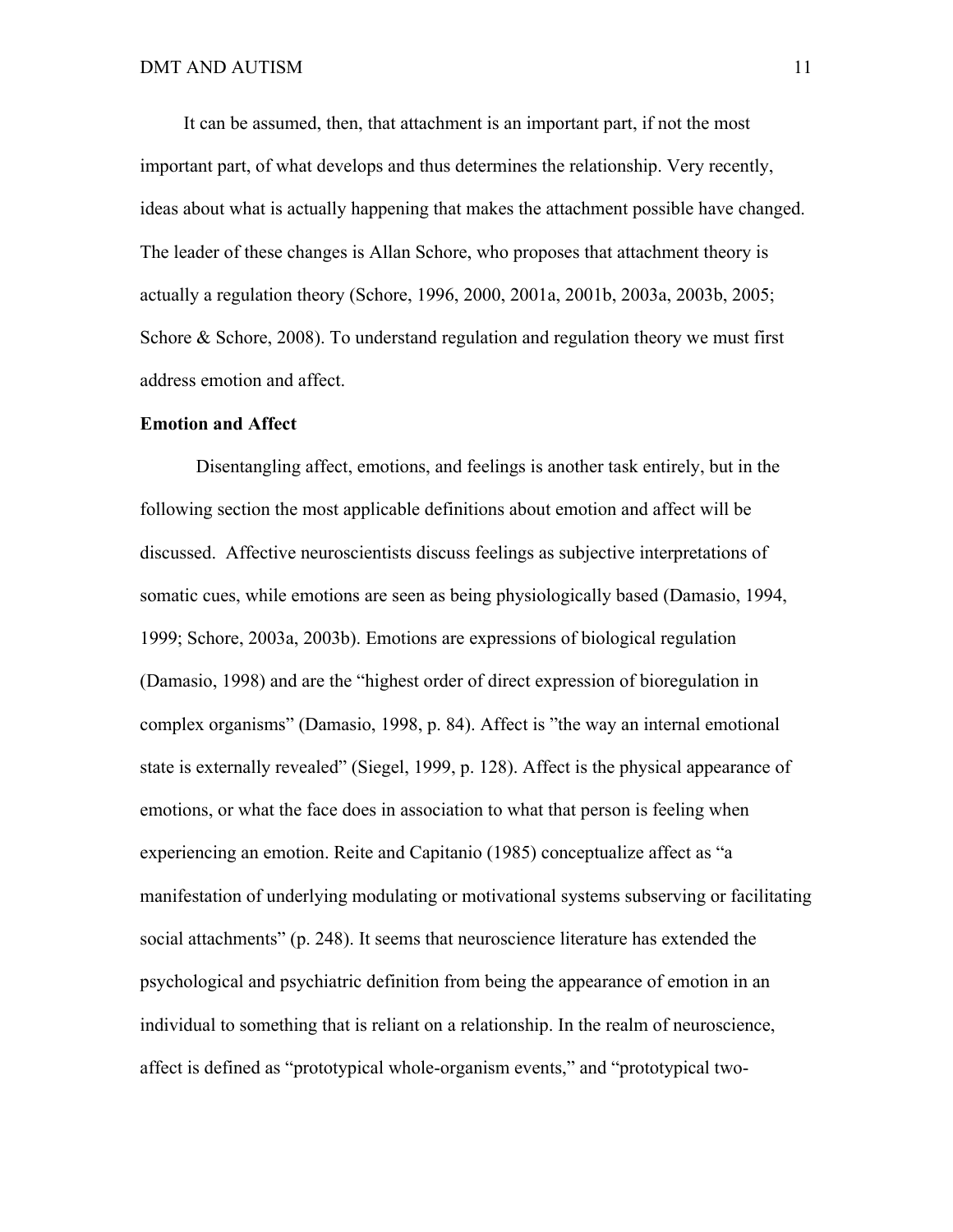organism, self-other event" (Fischman, 2009, p. 35). Stroufe (1996) states that interactions between a mother and child are "dyadic regulations of emotions" because each member is utilizing the same affective state along the continuum of the arousal systems (the autonomic and central nervous systems) (Schore, 2001b, p. 21). From this we can deduce that affect is the expression of emotions and emotions are expressions of regulation. To investigate this further the next section will explain regulation.

## **Regulation and Regulation Theory**

Regulation in this situation is defined by what is being regulated. For our purposes we will discuss regulation of the body and emotion. As Stroufe (1996) states, emotions come from the interplay of the central nervous system (CNS) and the autonomic nervous system (ANS), which includes the parasympathetic and sympathetic nervous systems (NS). Since emotion comes from regulation, regulation of the body involves these systems as well. Body regulation is a balance of the sympathetic and parasympathetic branches of the ANS (Badenbock, 2008). As Siegel (1999) describes, the sympathetic NS is like the accelerator of a car, while the parasympathetic NS is the brakes. When the body is disregulated one system takes over and we have to find our way back to a balance of both complementary systems. Schore (2001) believes that the "maintenance of a harmonious equilibrium" is important for the survival of the individual, which is faced with constant changes of stressors, internal and external (p. 14). Autonomic, somatic aspects of stress response and emotional states are regulated by the "energy-expending" sympathetic and "energy-conserving" parasympathetic parts of the ANS (Schore, 2001). Recently the CNS has been given more attention in regards to its role in coping capacities. This is because the CNS is an "emotion-processing system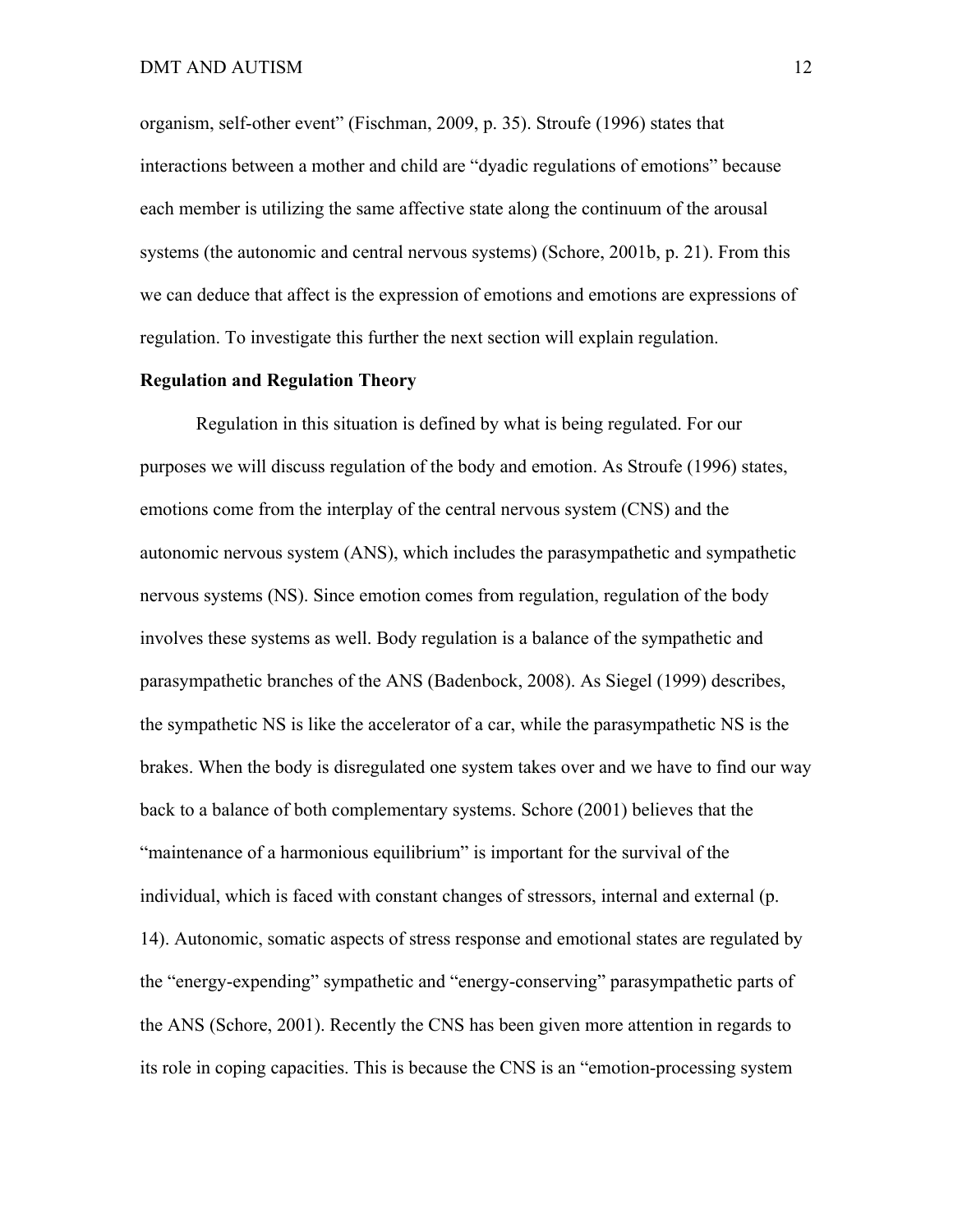[that] is specialized to appraise social information from facial expressions implicitly" (Schore, 2001, p. 15).

Regulation of the body is expressed externally as affect through the individual's experience of emotion. Badenboch (2008) and Porges (1997) allude to the relation of body and emotional regulation. Regulation of emotion is a balance of emotional states. When disregulated emotionally we may feel extreme and sudden mood swings as we are taken over and flooded with an emotion. To regulate from this place means rebalancing our emotional state. (Badenboch, 2008). "When we mindfully attend to our state [of emotion], we can sense the movement of emotion through both our subjective state and the flow of energy in our body" (Badenboch, 2008, p. 30). As Porges (1997, p. 65) states;

Emotion depends on the communication between the autonomic nervous system and the brain; visceral afferents convey information on physiological state to the brain and are critical to the sensory or psychological experience of emotion.

This regulation of body and affect states occurs in the right hemisphere of the brain, the CNS, ANS and parasympathetic and sympathetic NS. The right hemisphere of the brain also processes social and emotional information, facilitates attachment functions, and helps the person cope with stress (Schore, 2000, 2001a, 2001b, 2005; Schore & Schore, 2008; Siegel, 1999). "In this way, regulation of the body and of emotion goes hand in hand" (Badenboch, 2008, p. 30).

# **Experience Dependency**

The right hemisphere of the brain is known as experience-dependent (Siegel, 1999; Berrol, 2006). This means that brain needs specific experiences for its development. In order for a person to develop the functions of the right hemisphere of the brain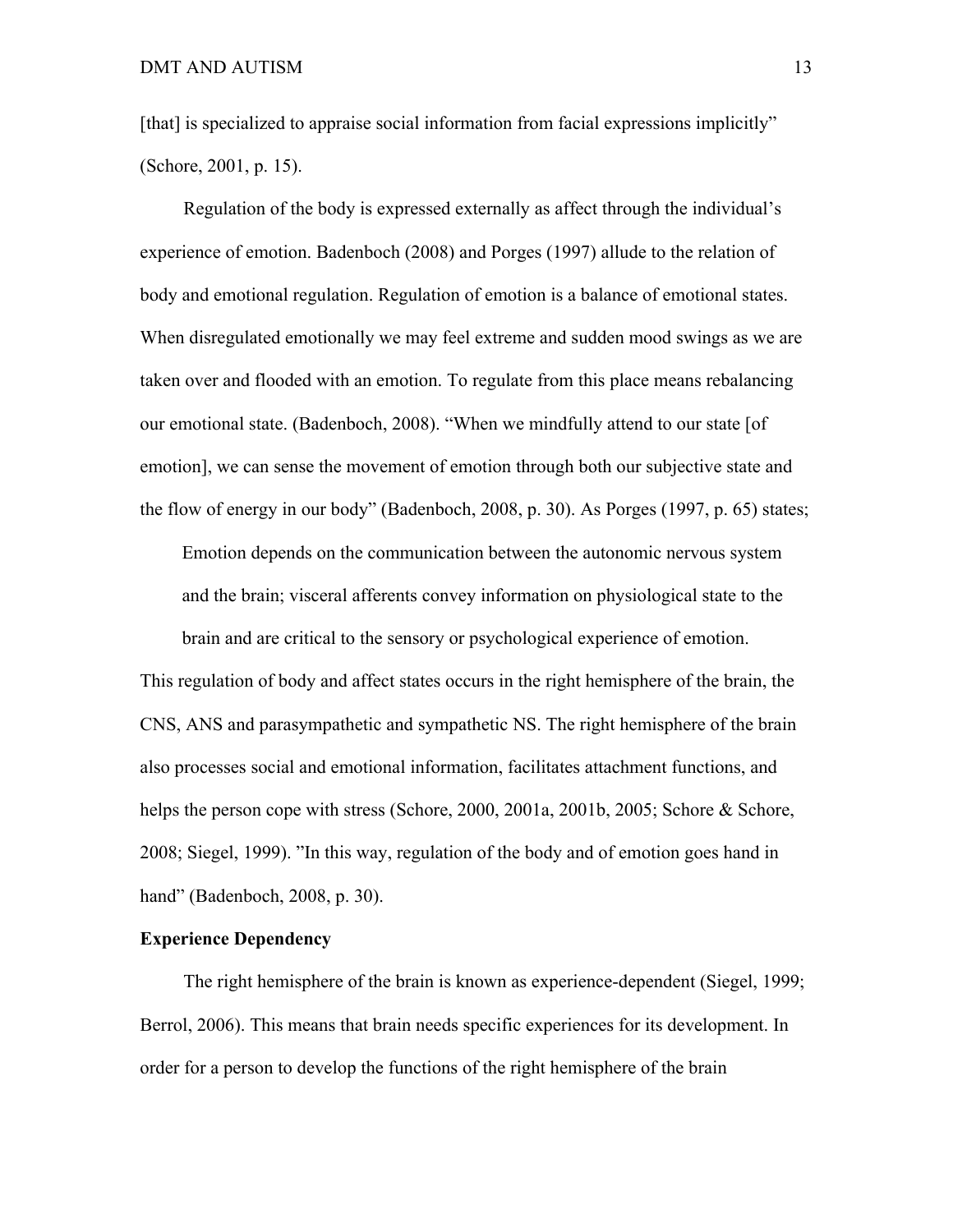(processing social and emotional information, facilitating attachment functions, and coping with stress), that person has to receive social and emotional information and attachment (particularly in assisted regulation from stress stimuli) in an attachment relationship. A recent conception of development uses the Transactional Model, which explains development and brain organization as "a process of transaction between (a) genetically coded programs for the formation of structures and connections among structures and (b) environmental influence" (Fox, Calkins, & Bell, 1994, p. 681). This is nature and nurture. This model has led to a conclusion among developmental neuroscientists that the brain is a "bioenvironmental or biosocial organ" (Gibson, 1996 as cited in Schore, 2001b) and thus a 'social brain' (Brothers, 1990).

From here we understand Darwin's theory of emotional expression as a function of survival and thus as an evolutionary adaptation based on our phylogenetic development. The child, until around the age of three (in normal developing circumstances) is unable to self-regulate, because the needed neurobiological structures and their functions are not fully developed yet. The reason they have not developed is due to the need for a small head (and thus brain) in order to pass through the birth canal. So, the child is born with a brain that has not fully developed and does the continued growing outside the womb. It is interesting to note that if born with a fully developed brain (and not being experience dependent) we may assume that the child would be able to self-regulate immediately upon birth. For the survival of the child, the dyad needs to form a bond, so that the mother stays with, protects, and provides for the child until he or she can care for his or her self. The "social brain" is thus an evolutionary adaptation, shaped by natural selection because "being social enhances survival" (Cozolino, 2006, p. 13). This "being social" is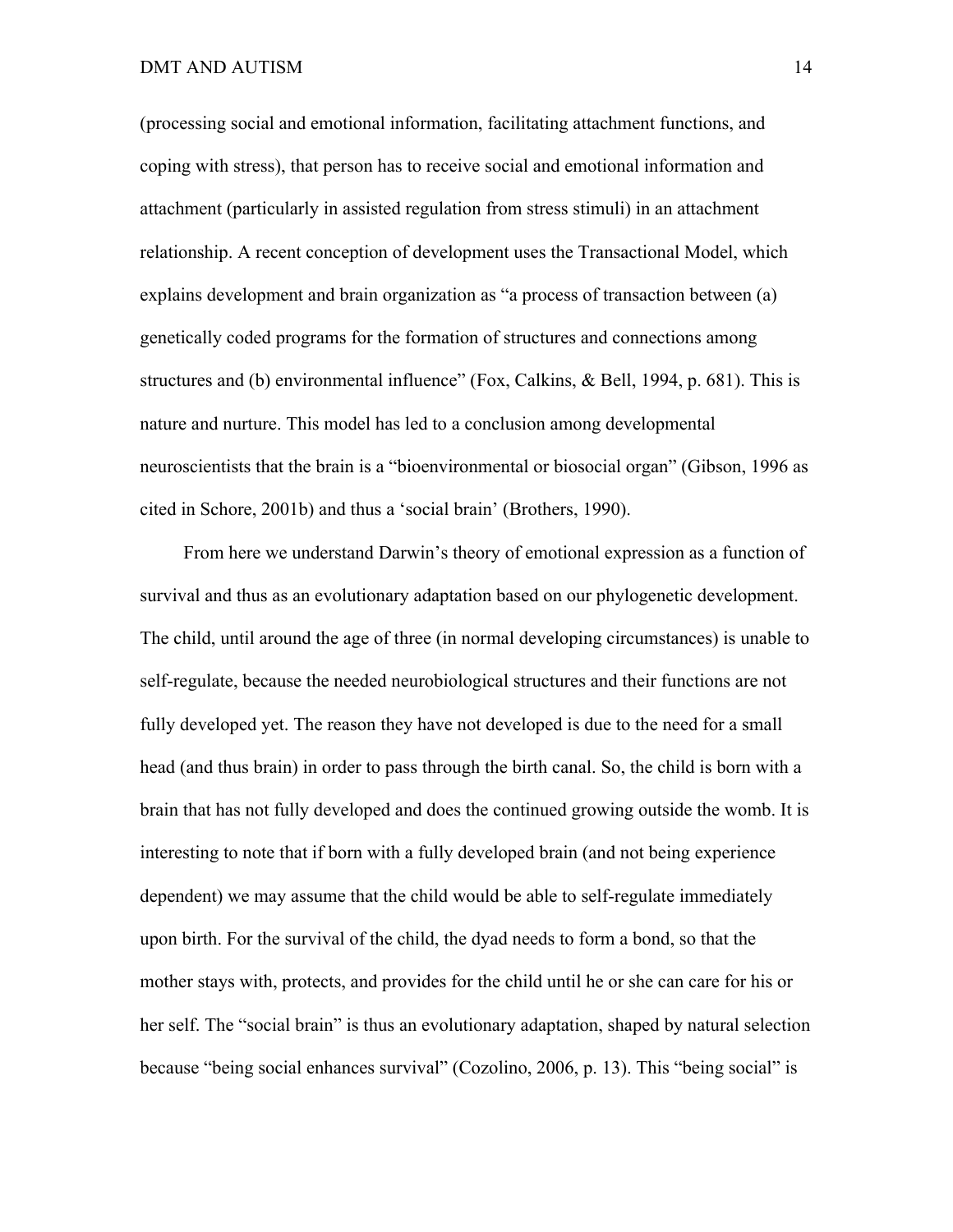explained by the theories previously covered, attachment and regulation theory, and can now be understood further when looking at the relationship of mother and child. In order for the child to learn how to regulate his or her body and emotional state, the child needs to learn from the mother.

This means that for optimal development the biologically predispositioned brain needs social interaction in order for some functions to develop (Schore & Schore, 2008). This is what Bowlby (1969) was initially looking for, how development is aided or influenced by the mother's interaction, which he called attachment. Schore (1996, 2000, 2001a, 2001b, 2003a, 2003b, 2005; Schore & Schore, 2008) calls it regulation. He thinks that an attachment between a mother and a child is actually a process of regulation, where each informs and assists the regulation of the other.

This concept of the brain being experience-dependent (Schore, 1996, 2001) means that attachment, according to Schore  $\&$  Schore (2008), is the outcome of the child's "genetically encoded biological predisposition" and the environment, specifically the caregiver. Again, this is nature and nurture. They say that this combination collectively represents the "regulation of biological synchronicity between and within organisms" (Schore & Schore, 2008 pp. 11). Attachment, and thus regulation, involves nonconscious implicit interactive regulation, which underlies all human survival functions (Schore 2003a, 2003b). Fundamentally, attachment is the evolutionary mechanism of how we are "sociophysiologically" connected to others (Adler, 2002).

How is this done? If we remember, affect is the expression of emotion, emotion is expression of biological regulation, and regulation is the balance of the autonomic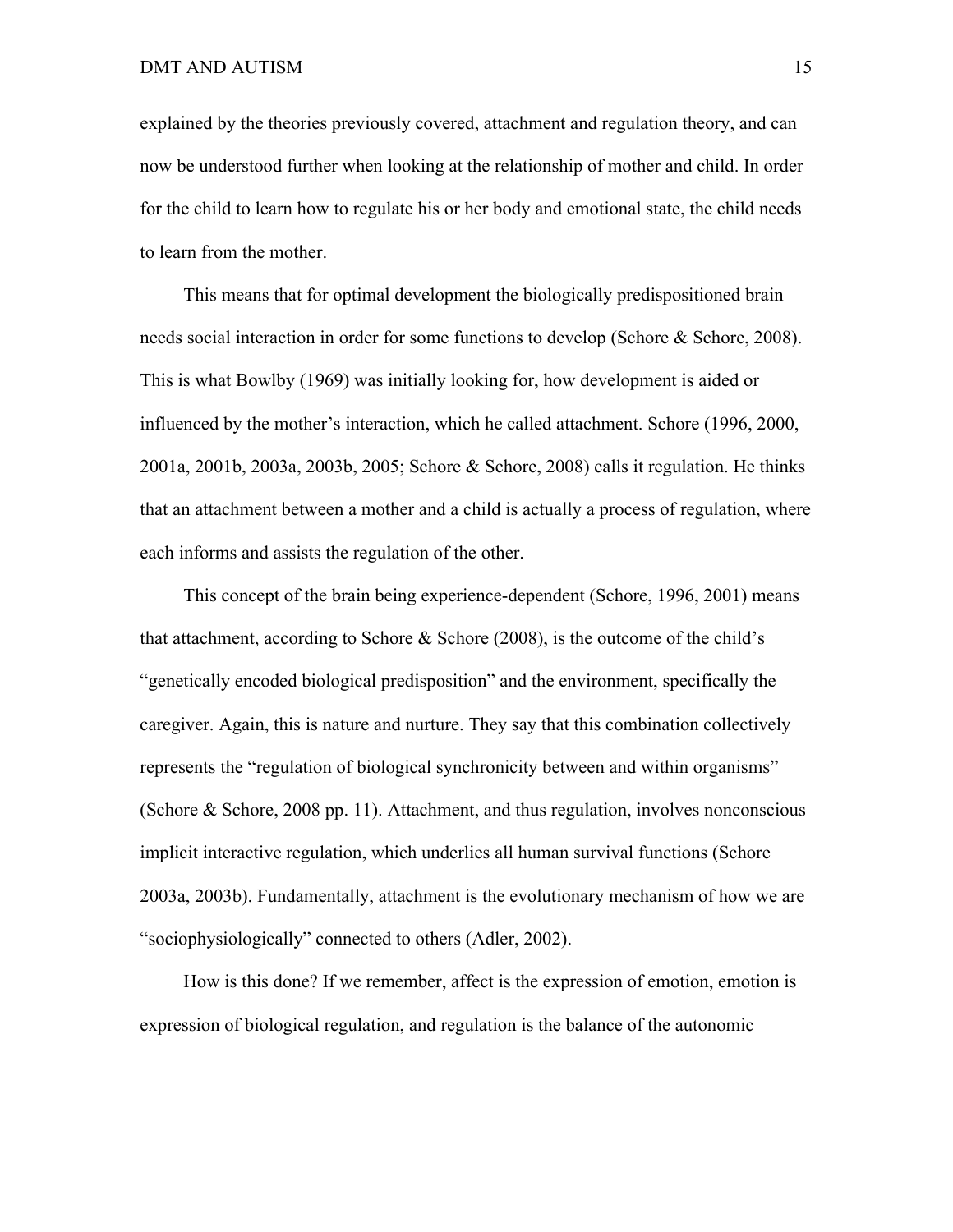nervous system. Biological regulation occurs in the attachment relationship that can now be understood as a dyadic emotional regulation event.

# **Affect Synchrony**

Affect synchrony is Schore's term for how the environment (mother) and the child come to a common state of regulation, making a pattern of and for interaction. It is partly emotional communication and partly adjustment of one person's social attention, stimulation and accelerating arousal based on the other's response (Schore, 2001b). Each partner learns the rhythmic structure of the other (their partner's biological rhythms) (Lester, Hoffman & Brazelton, 1985) and then modifies his or her behavior to fit that structure.

Schore (2001b) describes affect synchrony as an "organized dialogue of visual and auditory signals" that is exchanged at a very rapid pace, and that first happens in social play for the child (p. 18). They are "cyclic oscillations between states of attention and inattention" in each side of the dyad (Schore, 2001b, p. 18). Both partners are matching the state of the other and then adjusting their own attention, stimulation, and arousal (Schore, 2001b). The mother literally shows the child his or her own current state and then changes it to another, bringing them from an end of the continuum (disregulation) to the middle (regulation). The importance of affect synchrony is that when it occurs the mother and infant actually "recreate an inner psychophysiological state similar to their partner's" (Schore, 2001b, p. 19), which enables the child to self-regulate. The infant learns through this dialogue to anticipate a response from the other (Stern, 1983). Schore (2001b) continues to state that when the two are involved in affect synchrony they create a "context of resonance" (p. 23). Resonance, Schore says, refers to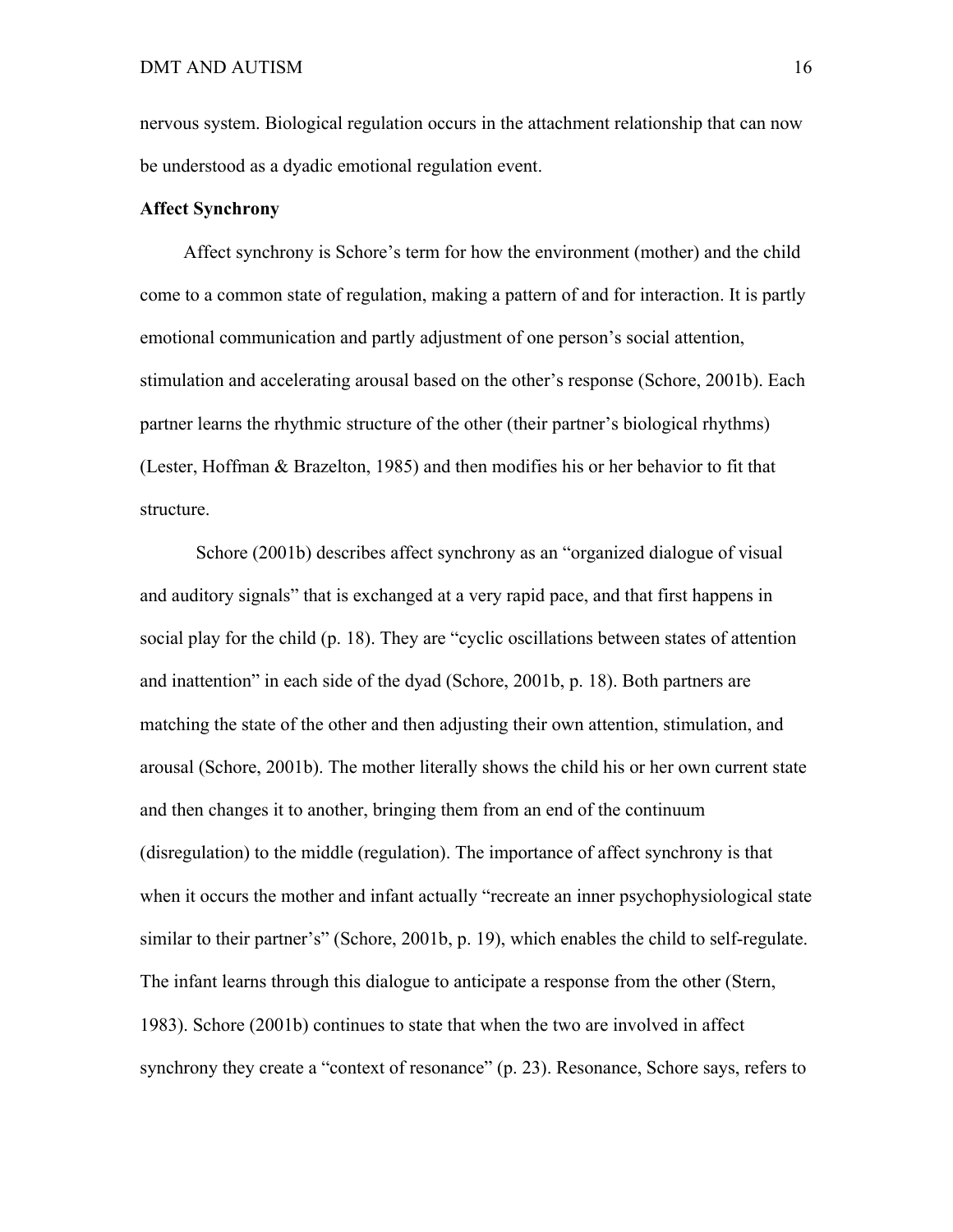the ability of neurons to respond selectively to inputs at preferred frequencies (Schore, 2001b). Resonance plays a role in "brain organization, CNS regulatory processes, and the organization of connectivity properties that are tuned by function" (Salansky, Fedotchex, & Bondar, 1998, p. 401). Schore also cites Feldman et. al. (1999) in their use of synchronicity as the matching of the mother's and infant's activities "that promote positive play" (p. 32). According to Lester, Hoffman & Brazelton (1985), synchrony happens as a result of learning a partner's rhythmic structure and changing his or her own behavior to fit that structure. This back and forth process Schore calls "contingent responsivity" which includes engagement, disengagement, and reengagement (2001b). Explanations of the parts of the brain that are responsible for synchrony are beyond the scope of this literature review, but are clearly described by Siegel (1999).

#### **Right-Brain to Right-Brain Communication**

As mentioned earlier, the right brain houses the mechanisms for body and affect regulation, as well as social and emotional information, attachment functions, and the capacity for coping with stress. The right hemisphere of the brain is where we understand others and develop the understanding of relationship between the self and the world (Feinberg and Keenan, 2005). A number of studies are showing that the right limbic areas of the brain are involved with the "formation of social bonds" and "part of the circuitry supporting human social networks" (Allman, Watson, Tetreault & Hakeem. 2005, p. 367). Important in this discovery is that this part of the brain is also responsible for the regulation of automatic functions, like heartbeat and breathing (Schore & Schore, 2008), so the two seemingly separate functions of the brain are more related than previously thought. These parts of the brain, and their functions, allow for two additional functions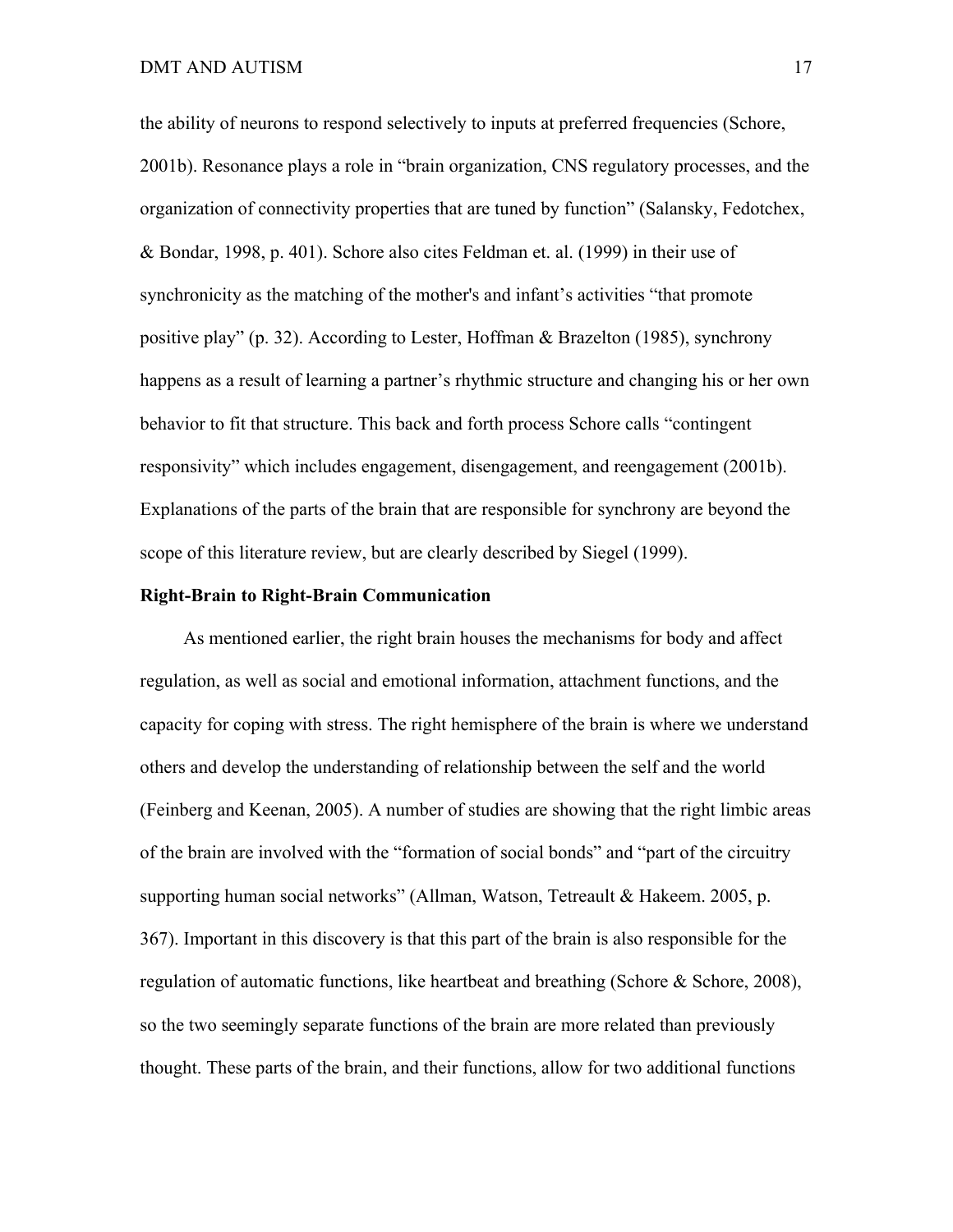that each help us understand the other - implicit processing, and intersubjectivity.

Implicit processing occurs through body-to-body dialogue. It is the quick and automatic handling of non-verbal information, such as affect, so that we can categorize information in order to make decisions quickly (Stern, 2010). The process is automatic, repeats, and is outside of our attention and verbal experience (Lyons-Ruth, 1998).

Intersubjectivity occurs in the right brain because this part is concerned with subjective emotional experience and communication, such as implicit signals of affect (Schore, 1996; Decety & Chaminade, 2003), which are read and produced by both sides of a dyad. These processes are what make up intersubjectivity. According to Stern et al. (1998) the right brain increases the "implicit relational knowledge," which is all nonverbal. "Implicit right brain-to-right brain intersubjective transactions lie at the core of the therapeutic relationship" (Schore & Schore, 2008, p. 14). Auditory and visual cues are the types of information that the right brain reads. Facial expressions and postural changes are implicit communications, which help us to understand changing emotions in others (Bucci, 2002; Schore & Schore, 2008). As Berrol explains, "matching of the other's behavior may be represented by qualitative elements of intensity, duration, spatial shape, tempo and/or rhythmic pattern" of movement, which can be described through Laban's (1947, 1956, 1960, 1966, 1975) system of Effort/Shape (Berrol 2006, p. 309). In addition, speech patterns such as melody and intonation are perceived, which all involve the right hemisphere of the brain (Bogolepova and Malofeeva 2001; Shore & Schore, 2008; Trevarthen, 1990). These visual and auditory emotional communications occur within synchronized face-to-face communication, and are experienced by both sides of the dyad as they change their arousal states together (Schore  $\&$  Schore, 2008; Schore,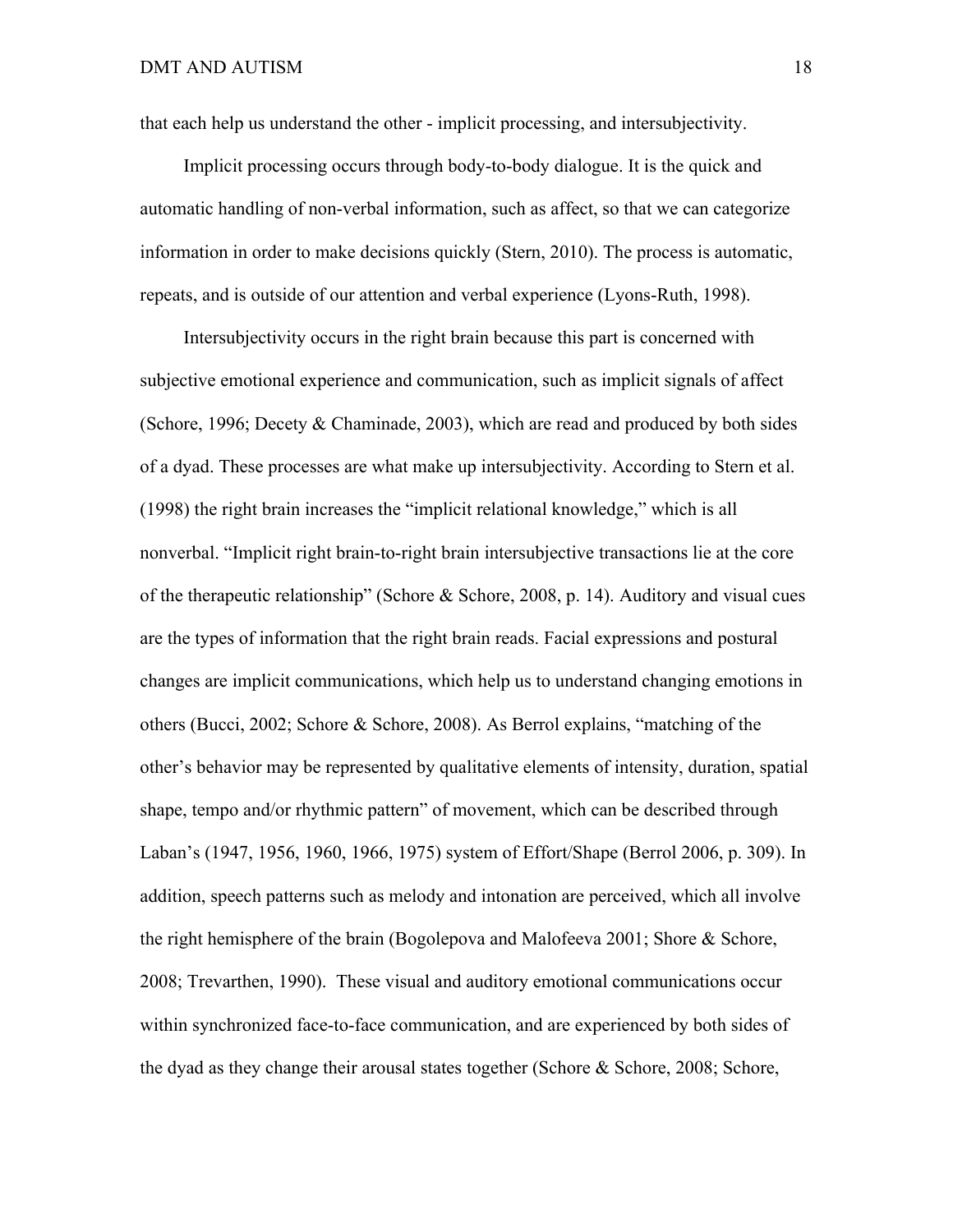2001). Another way to think about the communication to and from the right brain is that it is comparable to the left-brain sending and receiving verbal communication (Schore, 2003b). The mother also has similar processing capacities located in the right brain that allow for monitoring of the child (Bourne and Todd, 2004).

## **The Mirror Neuron System**

So how do things like intersubjectivity and implicit processing actually happen? How is the person looking at the other able to imitate and feel in order to understand what the other is doing? How does the one member of the dyad match the arousal state of the other? The process of seeing, understanding and recreating a mirrored image of what we are seeing lies in the mirror neuron system. This is relatively new science that is exciting, because we can actually trace the process within our brains that we can feel when done with attention.

Mirror neurons were discovered in monkeys not long ago. The scientists found that certain parts of the brain were activated when the monkeys watched another perform an action. Then they found that the same parts of the brain were activated in a similar way when the monkeys performed the action themselves. Because we are phylogenetically similar to monkeys we have the same things happening in our brains when we see and do an action. How this translates to humans is that the premotor and parietal areas, which are the correlates to those in monkeys that house mirror neurons, are activated when observing actions (Gallese, Eagle & Migone, 2005). In addition, cortical regions in the premotor and posterior parietal cortices are activated in humans when observing and executing mouth, hand, and foot related actions (Buccino et al. 2001).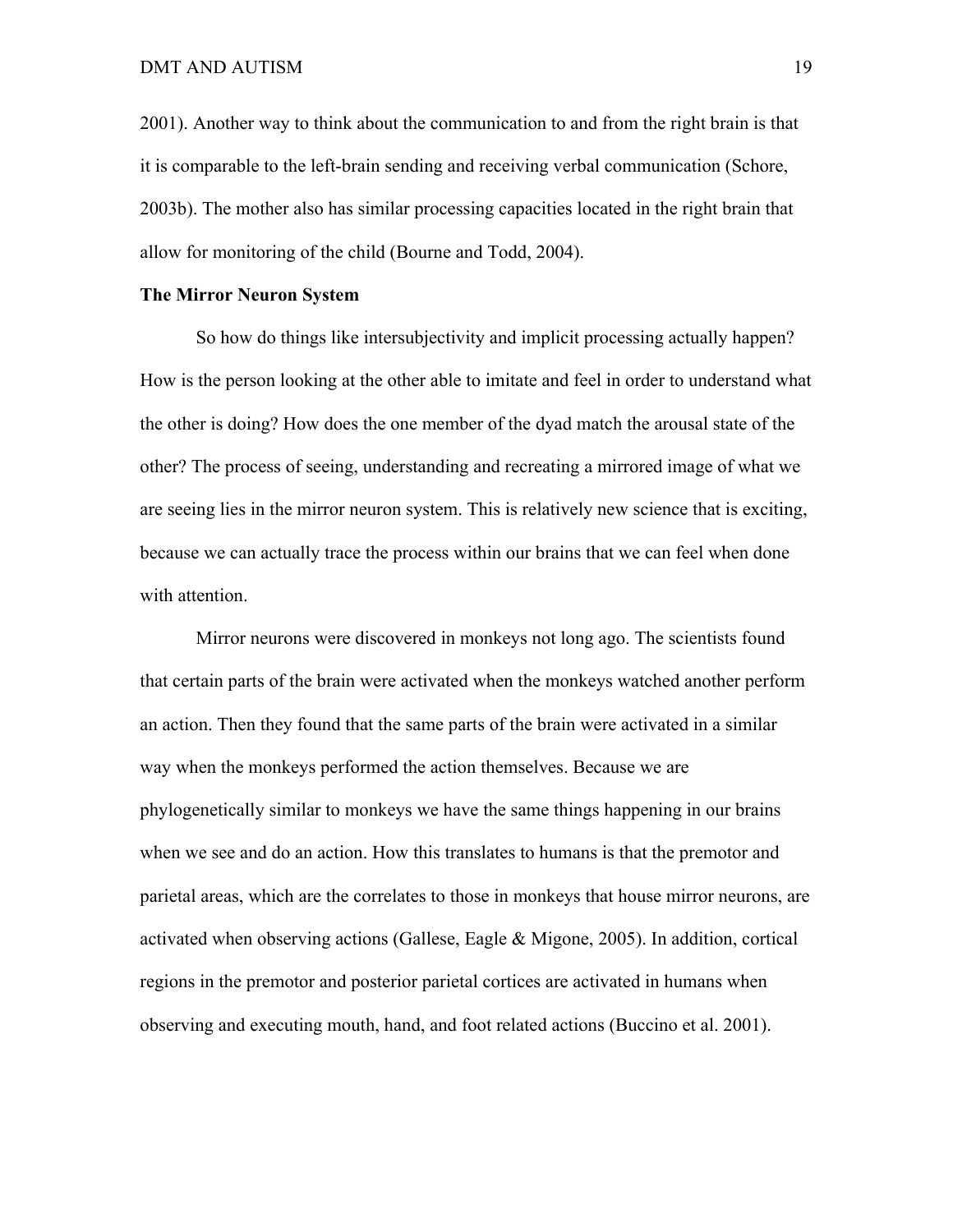There is extensive literature describing how body states are recreated in a person when they are observed in another (Bavelas, Black, Lemery, & Mullet, 1986; Gallese, 2005; Iacoboni, 2008; Keysers et al., 2003; Rizzolatti, Fogassi, & Gallese, 2001), and how felt bodily states produce affective experiences in others (Duclos et al., 1989; Riskind, 1984; Riskind & Gotay, 1982). Gallese et al, (2005) are leading researchers in the field of neuroscience looking at the mirror neuron system. They propose a hypothesis of the importance of the mirror neuron system that is clear and concise. I chose to use this hypothesis for this study because of its clarity but also how it relates to DMT in its correlation between the mirror neuron system and movement.

This hypothesis states that "body-related experiential knowledge enables a direct grasping of the sense of the action performed by other, and of the emotions and sensations they experience" (Gallese et al. 2005, p. 143). From this he suggests a state called "intentional attunement" which produces in the observer a sense of familiarity with what the mover is doing. This is done through "embodied simulation," where our brain/body system internally models the action that is observed. Therefore, we not only "see" what others are doing; we actually have a sense of the action, emotions, and sensations, as if we are doing them ourselves. (Gallese et al. 2005 p. 144-145). In the following section neurological and mirror neuron studies will be discussed that have covered four areas of perception of others. They are, action, emotion, intention and sensation perception.

In recent action perception studies it was found that mirror neurons underpin monkeys' social facial communication and are used to optimize their social interaction (Gallese et al. 2005 p. 133). Ferrari et al. (2003) found that mirror neurons associated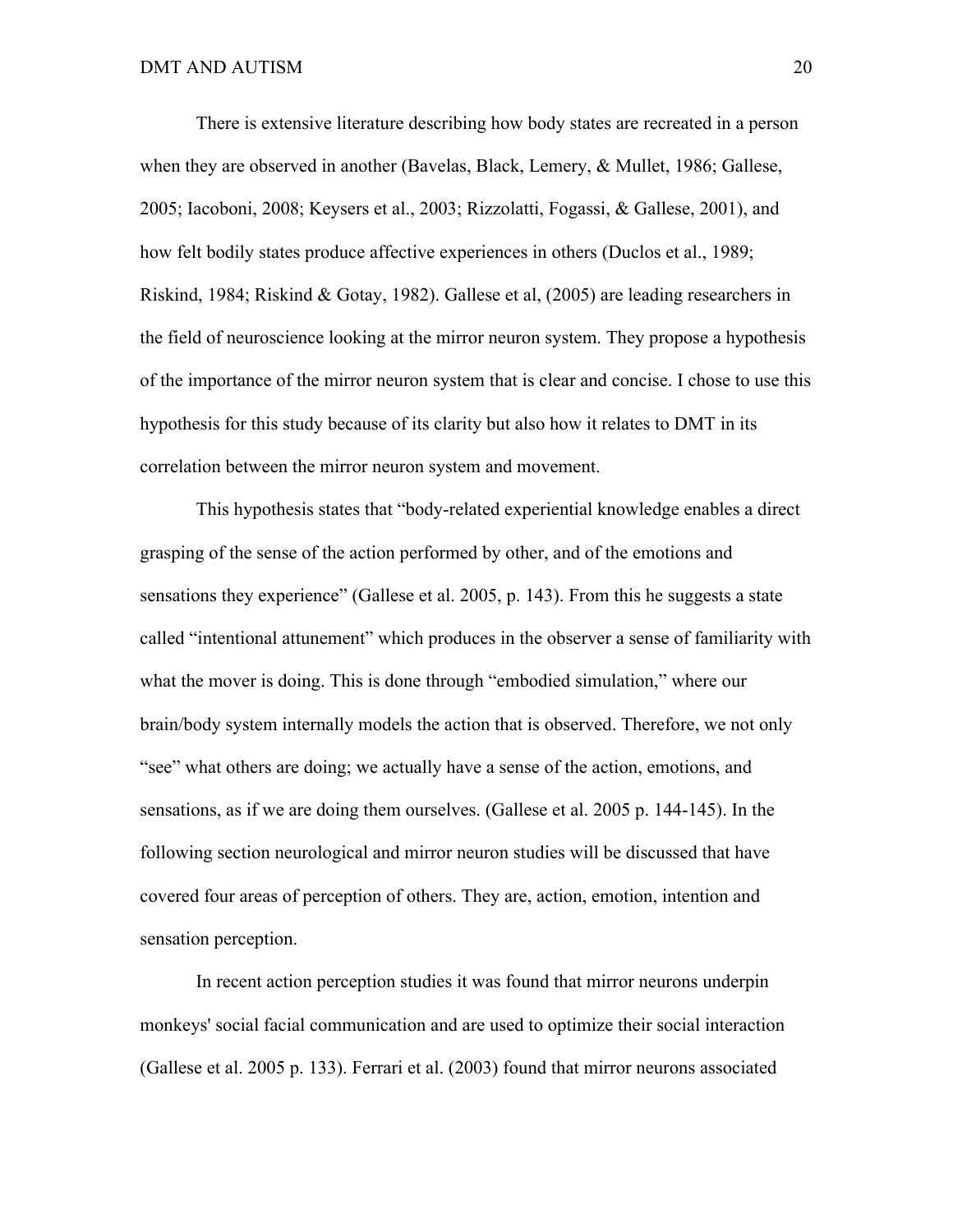with the mouth were activated in monkeys as they observed "intransitive, communicative facial actions" (p. 964). In addition, what was discovered was that the goal of an action is specifically tied to the mirror neuron that fires. This was discovered because the same mirror neuron was activated when the participant not only performed the action but also observed the same action in another (Escola et al. 2004). In these studies, the mirror neurons observed were found to code the goal of the act in spite of what is needed in movement to accomplish it (Escola et al. 2004). Umilta et al. (2001) found that mirror neurons activate even when part of the observed action is hidden from view, suggesting that action intent is assumed with only partial information. Not only have mirror neurons been observed during motor action, but also when a monkey hears the sound produced by the action (Kohler et al. 2002). Another recent study showed that pigtailed macaque monkeys knew when they were being imitated (Paukner, Anderson, Borelli, Visalberghi, Ferrari, 2005).

In an action intention focused study, Iacoboni et al. (2005) found that "actions embedded in contexts" (p. 532) produced increased activation in brain regions where the actions are represented. Gallese et al. (2005) states that from this study we can see that brain regions involved in action and observation are also involved in how we understand "why" the action is occurring.

Emotion perception of another is reliant upon the sensorimotor system (Adolphs 2003; Adolphs, Damasio, Tranel, Cooper, Damasio 2000) because this system helps to reconstruct the feeling of the emotion by simulating the body state related to what is perceived (Damasio, 1994, 1999). Wicker et al. (2003) discovered that a person experiencing, observing, and mimicking the facial expression of disgust, showed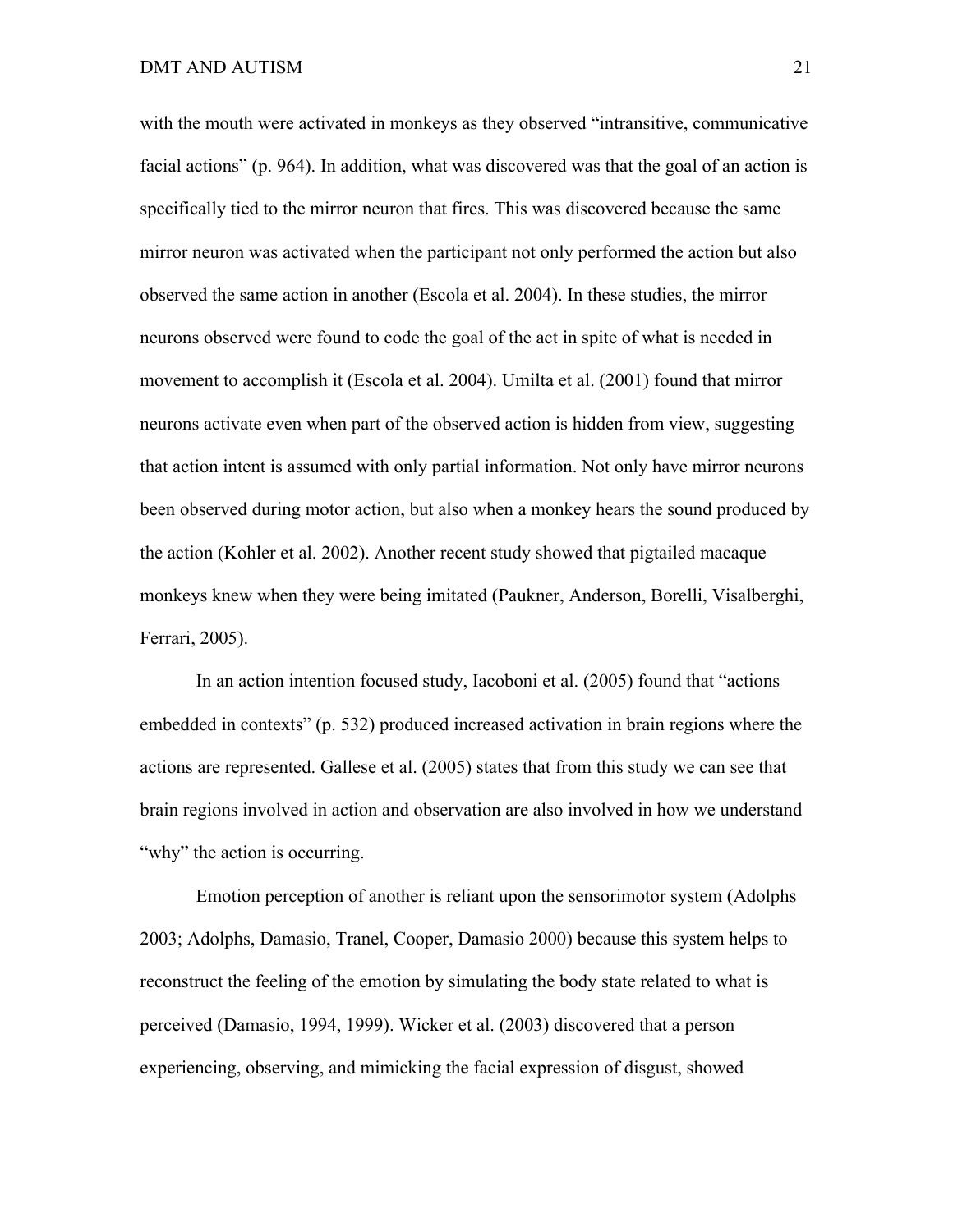activation in the same neural structures of the brain. An interesting new study has given evidence that there are two similar processes that happen when observing action as well as observing emotion in facial expressions. Just as muscles needed to do an action are stimulated but not activated when observing action that involves the same muscles, this happens with expression of emotions. The same facial muscles are stimulated as those that are activated in the person they are watching (Dimberg 1982; Dimberg and Thenberg 1998; Dimberg, Thenberg, and Elmehed 2000).

Sensation perception has been shown in studies where the same neural structures are activated when the participant was touched and observed someone being touched (Keysers et al. 2004; Blakemore, Bristow, Bird, Firth, & Ward 2005). It was later discovered that the only way an individual is able to distinguish who is being touched is by the degree of activation of the brain regions that are activated in both scenarios (Blackmore et al. 2005).

All of these studies touch on the concept of shared neural networks or shared neural firings and as Meltzoff & Moore (1997) show, this is connected to automatic embodied simulation that is present nearly from birth. As Reddy, Hay, Murray  $\&$ Trevarthen (1997) suggest, this could prove to be a neurological basis for the "intersubjective process" or "intersubjectivity" that helps the mother and infant synchronize and over time develop their relationship. So how do these theories relate to this study?

# **Autism Spectrum Disorder**

Emotions, affect, attachment, regulation, and the processes that make them happen have been discussed in this review. To apply that discussion to the population of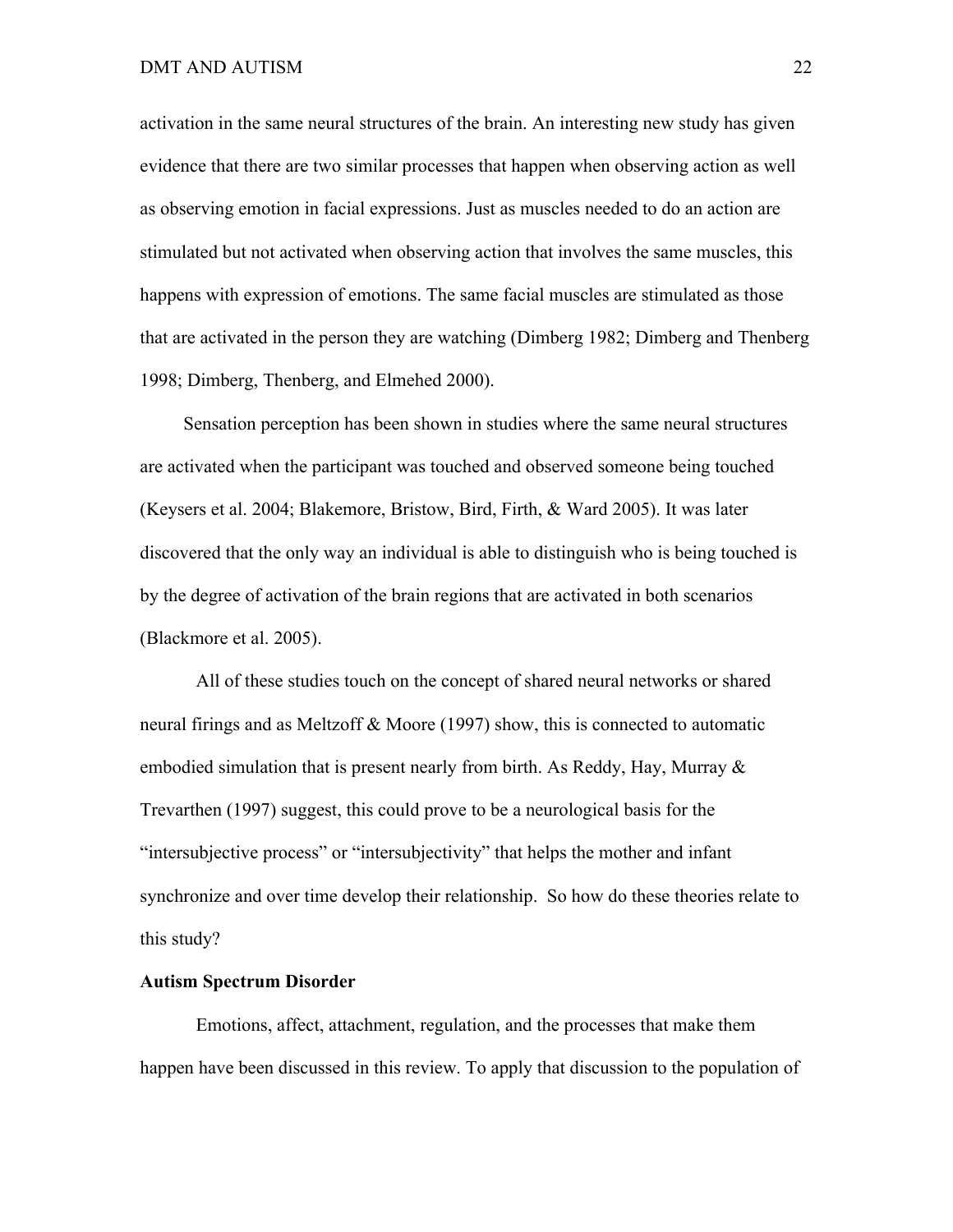ASD, brings to light what makes this disorder such a mystery. Age three is the first year when someone can be diagnosed with ASD, which is past the developmental stage where emotion and affect regulation develop, and past the development of autonomy and sense of self. These abilities are missing for someone with ASD and it is not clear whether they have developed at all. Following is a description of ASD, what it looks like, and how it is described in a diagnostic way.

The characteristic deficits of autism that is most relevant to this research effect social interactions and communication, as well as behavior and interests. The formal diagnosis for autism spectrum disorder includes an inability to develop relationships with peers, lack of spontaneous interaction, lack of social or emotional reciprocity, and impairments in communication (Koegel, Vernon, & Koegel, 2009; Finnigan & Starr 2011). Impaired communication means difficulty expressing verbally and nonverbally but it is also the reciprocal aspect of social interactions. These include reading, understanding, and expressing nonverbal behaviors, such as eye contact, facial expression, and body postures (Koegel, Vernon, & Koegel, 2009; Finnigan & Starr 2011).

People with autism are have difficulty understanding others' intentions, the meaning of their actions, and the emotions they express (Dawson et al. 2002). Mirror neuron activation, which should occur during the observation of others' actions, does not occur in individuals with ASD (Gallese, 2006). Gallese (2006) hypothesizes that the reason for this is because individuals with ASD have an inability for intersubjective empathy due to defects of embodied simulation, which is typically produced by the mirror neuron system. The simulation deficits extend to those of action (Theoret et al.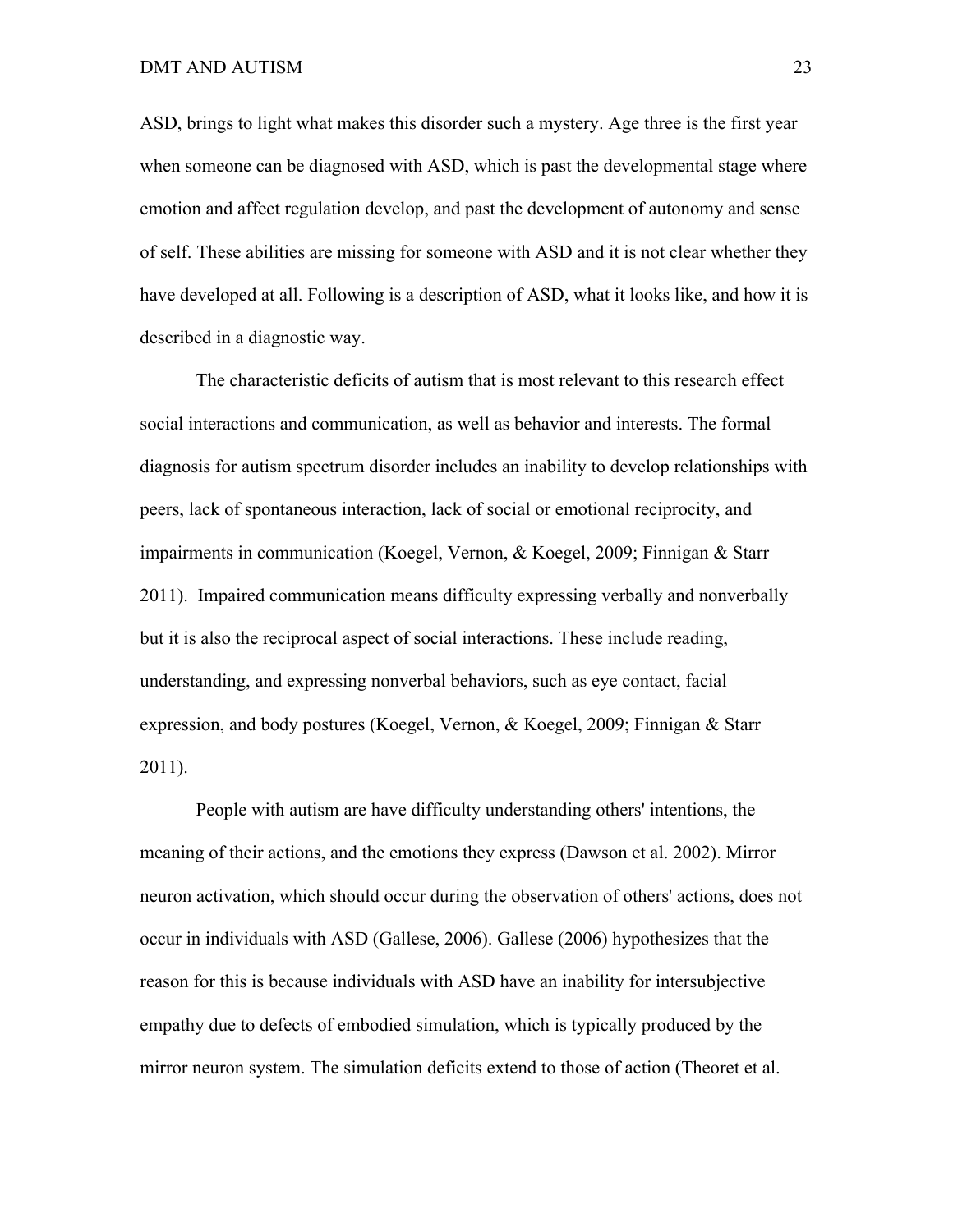2005; Oberman et al. 2005), emotion (Snow, Hertzig, & Shapiro 1988; Yirmiya et al. 1989; Hobson 1989, 1993a, b; Hobson, Ouston & Lee 1988, 1989), and affect (Rogers 1999; Williams, Williams et al. 2004; McIntosh et al. 2006; Dapretto et al. 2006).

People with autism have been described as feeling isolated and trapped in their own world of bodily sensations (Tustin, 1990). Autistic children have been described as never experiencing relationships with other human beings or having an internalized other, mother, inner witness or presence (Adler, 2003). Socialization, reciprocal play and general communication, pervade the goals for children with ASD held by teachers and therapists alike. Social skill focused interventions are essential for children with ASD so that they can develop a history of social interaction to motivate and reinforce the behavior over time (Koegel & Lazebnik, 2009; Koegel, Vernon, & Koegel, 2009). Without this, their ability to develop close relationships and friendships will be hindered (Koegel  $\&$ Lazebnik, 2009; Koegel, Vernon, & Koegel, 2009).

If a client is unable to engage and reciprocate socially or emotionally with another, as in the case of autism, the therapist must still find a way to socially or emotionally correspond with the client. The dance/movement therapist can do this sort of matching non-verbally by mirroring and attuning to the physical presence of the client.

#### **Dance/Movement Therapy**

Dance/movement therapy (DMT) focuses on the movement of the body as a way to express, communicate, and understand self and other (Fraenkel, 1983; Fischmann, 2009; Homman, 2010; Parteli, 1995; Tropea, 2009). This pertains to the client as well as the therapist. As Fischmann (2009) states, "human movement patterns involve emotional tonalities that have intrinsic meaning" (p. 35). By engaging the client in relational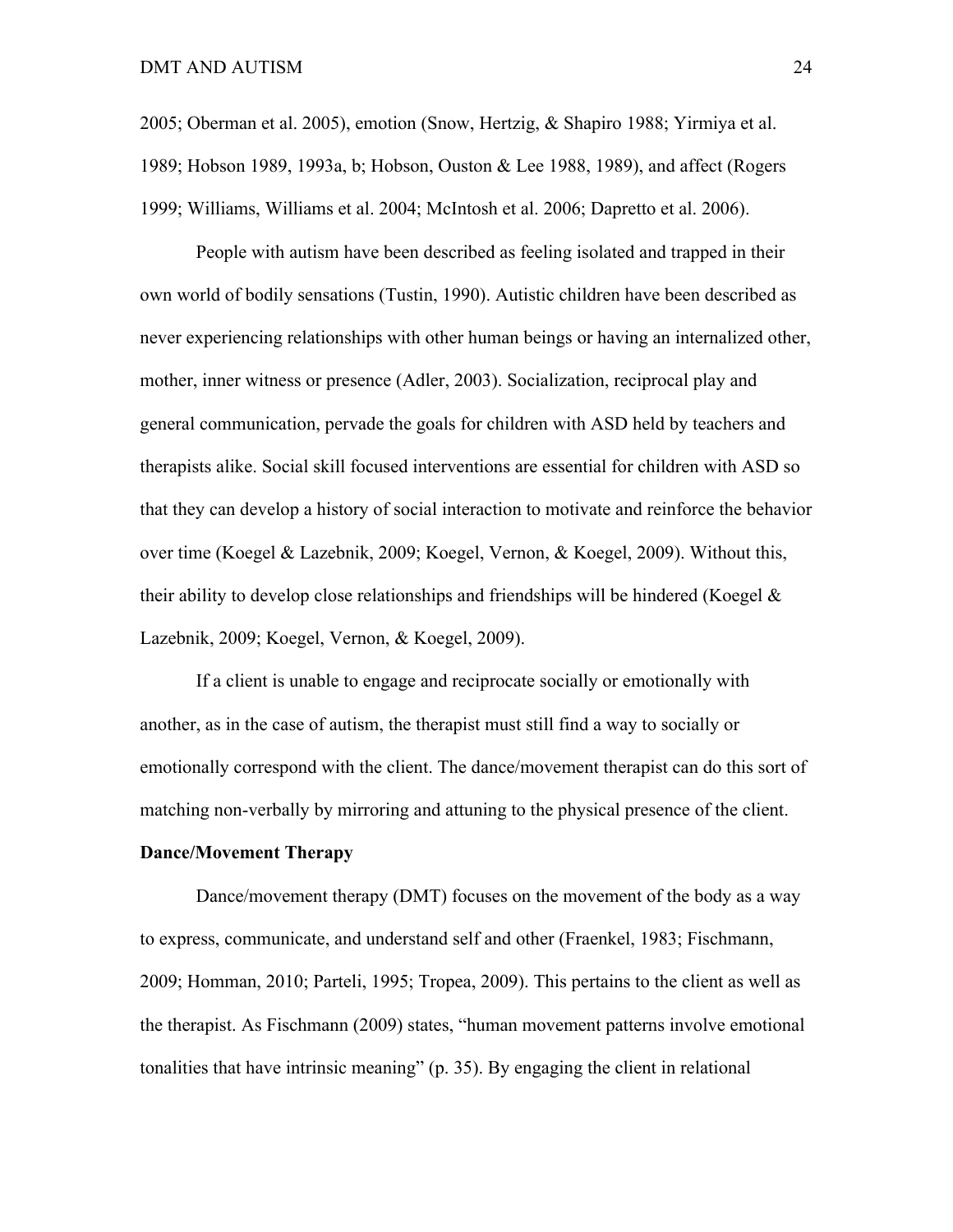## DMT AND AUTISM 25

experiences and expressive communication (Homman, 2010) through nonverbal interaction the therapist can become a part of the client's world. As clients focus on their physical experience, the therapist uses their own body to help gain more information about the client's experience, both what is explicit and what is implicit (Homman, 2010).

With the aid of the aforementioned interpersonal functions (attachment, regulation, and the mirror neuron system) the therapist uses his/her body's experience of witnessing the other to obtain somatic information about what he/she is seeing in the client. This process is part of the method called empathic reflection, which is used extensively by dance/movement therapists (Sandel, 1993). Empathic reflection is a dynamic process that involves reading the client, responding to, and then re-reading as a way to track changes and support growth for the client (Sandel, 1993). Empathic reflection is not considered an intervention but an overall way of engaging in the therapeutic relationship (Sandel, 1993). One specific intervention that falls under empathic reflection is mirroring. The intervention of mirroring is seen as a staple of the therapeutic relationship (Payne, 1992). Both empathic reflection and mirroring are discussed within the literature in a complicated manner that leaves them elusive, with definitions strangely out of reach. Occasionally the terms are used synonymously (Sandel, 1993). Although empathic reflection is the overarching concept, mirroring is the primary focus of this thesis.

Some of the terms used when discussing mirroring are reflecting, echoing, attuning, simulation, imitation, matching, resonating, tuning in and picking up. Through describing the purpose, the definitions are implied but lack specificity. The various purposes, such as to gather information about the client, that have been described are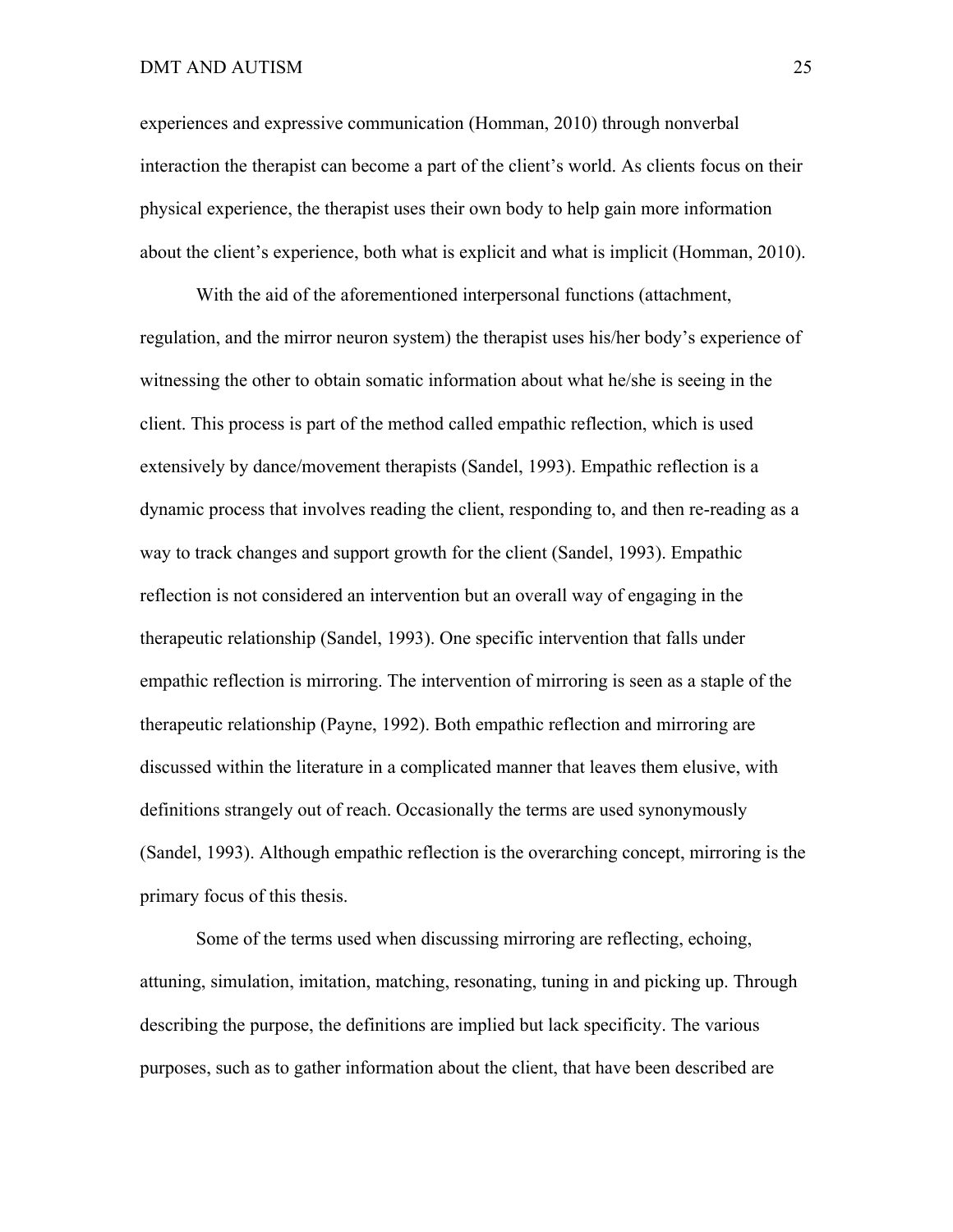(Sandel, 1993), attunement (Winters, 2008, Fischman, 2009), creation of an empathic connection (Winters, 2008; Sandel, 1993; Payne, 1992), development of a movement dialogue (Payne, 1992), developing trust (Chang & Leventhal, 1995) and promoting the therapeutic alliance (Chang & Leventhal, 1995; Sandel, 1993). As a developmental neuroscientists, Iacoboni (2008) says that the purpose of imitation, which can be understood as mirroring, is to facilitate "embodied intimacy between self and others" (p. 69).

Marian Chace first discussed the intervention that we now consider to be mirroring and she used the term "picking up" (Sandel, 1993). Due to the fact that she never published her theory, and only wrote speeches that used informal language, her students gave names to her techniques. She used the term "picking up," which referred to the intuitive experience of reflecting the clients' movements in order to understand their experience (Fischman, 2009). "The concept has been used with reference to the movement patterns, effort qualities and themes of individuals and groups. It is sometimes viewed as synonymous with mirroring" (Sandel, 1993, p. 100). Throughout the continued use of this intervention by dance/movement therapists to date, the term mirroring is now more widely used than "picking up." Sandel (1993) says that mirroring is "participating in another's total movement experience, i.e., patterns, qualities, emotional tone, etc." (p. 100) and is a part of the empathic process in the therapeutic relationship.

Fischman (2009), uses the term "echoing" to describe how the therapist mirrors as a way to meet the "aspects of the self that are disadvantaged, split, or frozen" (p. 40) within the client. Another description she uses is that through "simulation, imitation, echoing or using our imagination" therapists match the client's experience (Fischman,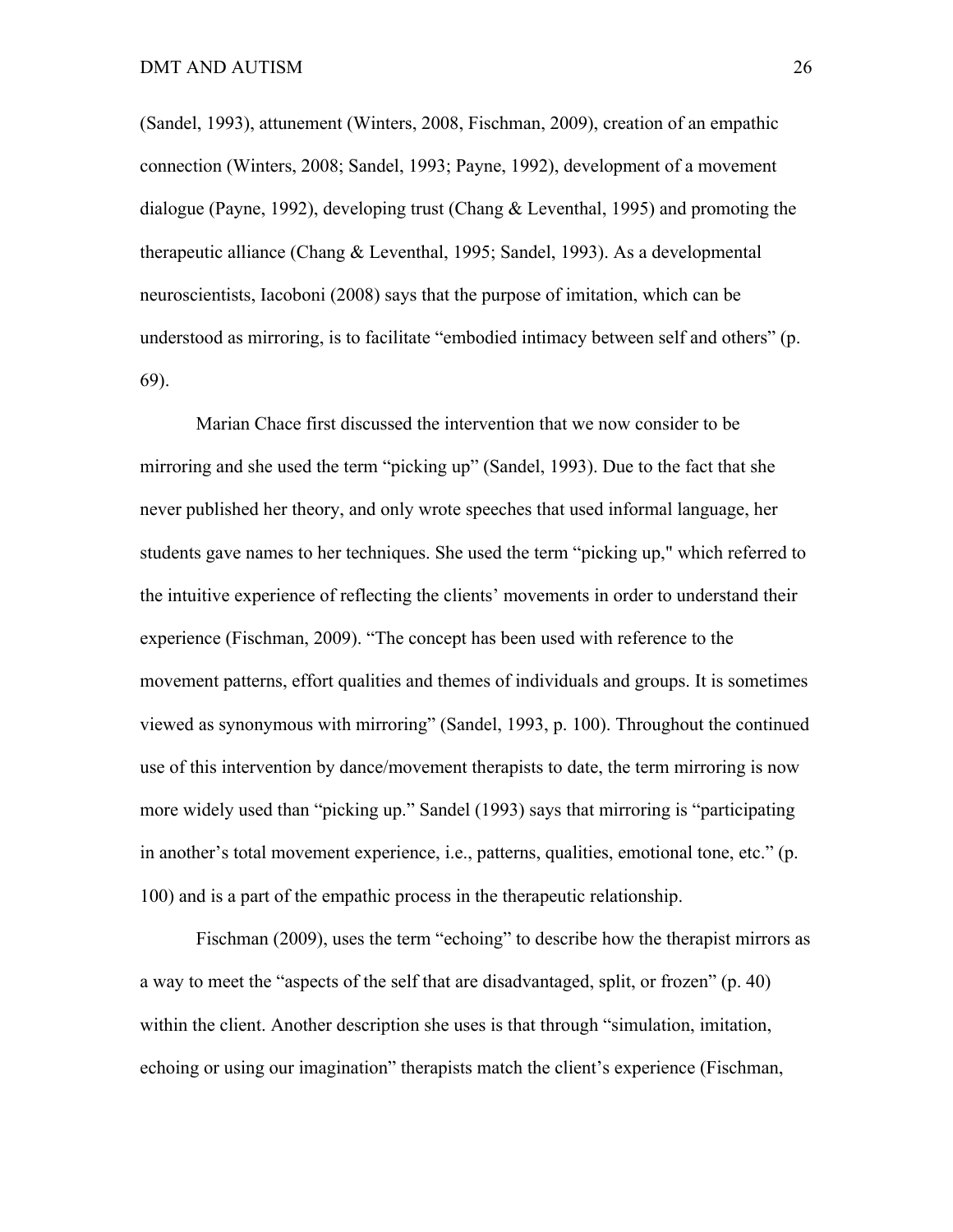2009). Tropea (2009) says that "entering their world and gently attuning to their movements" (p. 238) initiates connection in the therapeutic relationship. Chace stressed how the physical nature of the empathic phenomenon builds the relationship through the use of mirroring (Sandel, 1993). Whitehouse, another DMT pioneer, used what she called internal resonating of movement to create empathy when witnessing the client (Fischman, 2009). Chaiklin & Schmais (1993) say that the therapeutic relationship is initiated by "tuning in to the affective states" of the client and from here a movement dialogue develops, creating self-awareness and emotional growth for the client. Tortora (2006) defines mirroring as "a process that involves a therapist literally embodying the exact shape, form, movement qualities, and feeling tone of another person's actions, as if the therapist were creating an emotional and physical mirror image" (p. 504). Tortora (2006) gives a clear definition that is repeatable and descriptive, whereas many of the other definitions have vague implications allowing various interpretations. For this case study, Tortora's definition of mirroring along with her Ways of Seeing technique and method are used as a guide to understand the embodied mirroring during DMT sessions as described in this thesis which will be described later in detail.

DMT has a long history with working with clients with ASD. Levy (1988) says that dance/movement therapists' approaches to working with autistic children vary but all agree that there is a "need to reach these children at their own developmental level, that is the primitive sensory-motor level" (p. 271). She cites mirroring as one technique commonly used which "leads to the development of trust and the formation of a relationship between therapist and child" (p. 271). The work of Janet Adler, specifically through her case study with Amy which led to the video "Looking at Me" was a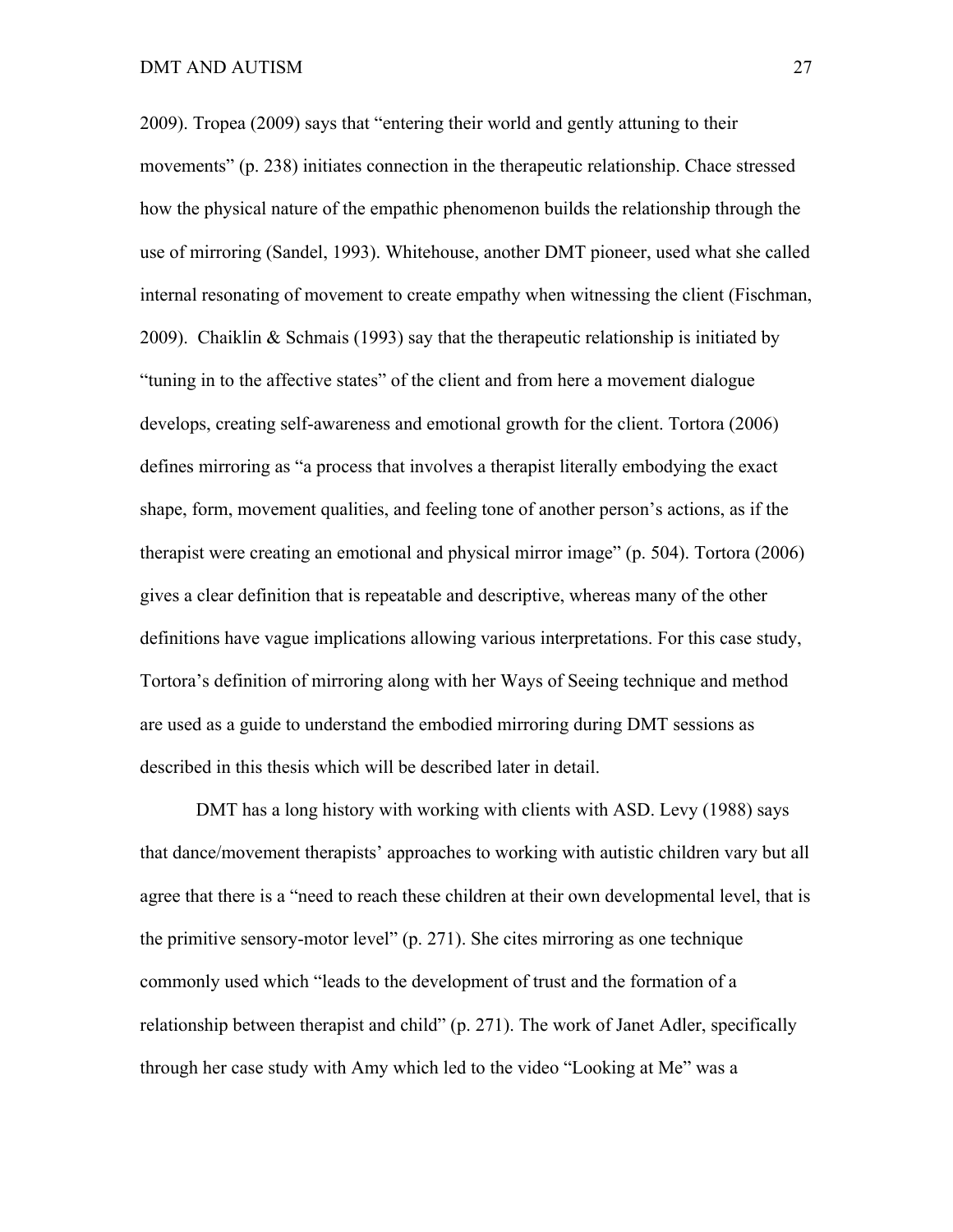significant contribution to the work of DMT with clients with ASD. Adler's work focused on "the importance of responding empathically to the child, that is, experiencing what the child experiences" (Levy, 1988, p. 221). Levy (1988) summarizes the goals for dance/movement therapists working with children with autism as "establishing contact, trust and rapport," as well as using touch to "define body boundaries," and finally reflecting the "movements, rhythms, and feelings of the autistic child" (p. 222-223).

# **The Ways of Seeing**

The Ways of Seeing approach is a psychotherapeutic, dance/movement therapy technique that utilizes nonverbal movement analysis, dance, movement, and play for the purposes of assessment and intervention for the development of relationship (Tortora, 2006). Developed by Suzi Tortora, a dance/movement therapist, the approach to therapy uses "implicit ways of knowing, nonverbal exchange and body movement-oriented experiences as primary modes to gather information and communicate" (Tortora, 2010, p. 38).

Tortora (2006) describes two processes, the Ways of Seeing technique and the Ways of Seeing method. These correspond, having similar motivations in the stages that the therapist applies for the development of the therapeutic relationship and to further the intent throughout treatment.

The technique describes a dynamic framework that outlines the intentions of the therapist and stages of the development of the therapeutic process. It gives descriptions of the cause and effect relationship between step-by-step therapeutic interventions, as well as a developmental progression of treatment for the client (Tortora, 2006). For the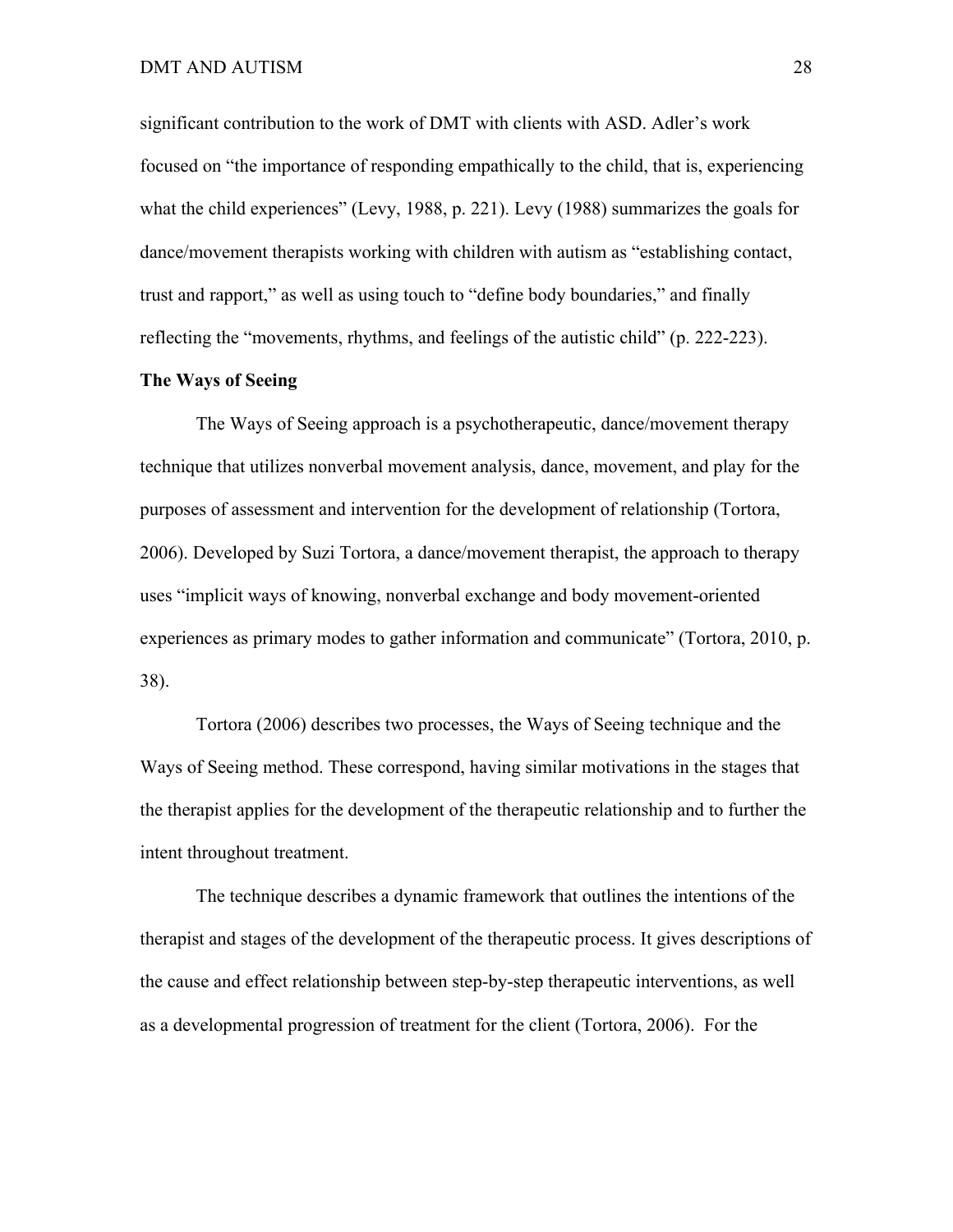purpose of this study, I will describe the beginning stage of the technique because it is the stage of intervention which is the focus of this study.

The technique begins with match, which includes attunement and mirroring. Tortora defines attunement as "matching of a particular quality of another person's movement, but not completely depicting the entire shape, form, or rhythmic aspects simultaneously, as in mirroring" (Tortora, 2006, p. 259). Mirroring is defined as "literally embodying the exact shape, form, movement qualities, and feeling tone of a person's actions" (Tortora, 2006, p. 259). The remaining stages of the process are Dialogue, Explore and Expand, and Nonverbal to Verbal Expression.

While the technique is geared toward what the therapist actually does, the method describes theoretically what is happening as the treatment progresses. Tortora describes the Ways of Seeing method, consisting of three stages that describe the co-created relationship. The stages are defined by how the therapist and the client are responding to each other within the therapeutic environment. The first stage is Stimulate, where the intent is to support exploration shown by awareness of presented movement by the client as well as the therapist. The second stage is Activate, where the child takes an active part in the movement experience and the child's movement repertoire expands. The final stage is Mobilize where the actions develop into deeper expressions and the focused expression develops into something new. The child, in this stage, begins to take a leadership role (Tortora, 2006). In this study I applied the intervention of Match (attunement and mirroring) during treatment in order to develop a relationship with the client in hopes of progressing through the stages of Stimulate, Activate, and Mobilize.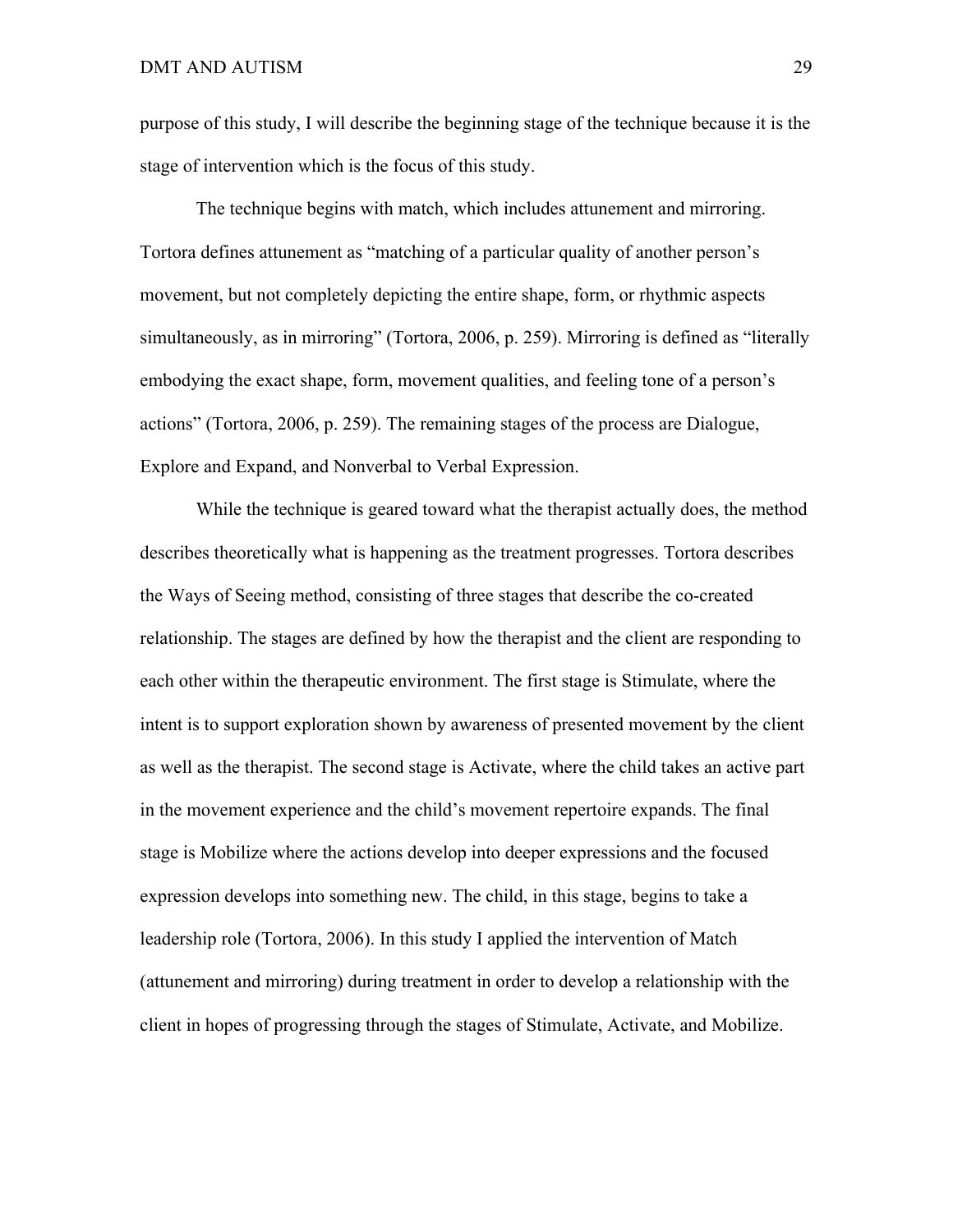# **Laban Movement Analysis**

Laban Movement Analysis (LMA) is used in many fields related to dance and movement but DMT has utilized it as a way to systematically analyze clients' movements in order to make informed interventions based almost solely in movement. The Ways of Seeing relies heavily on this theory as well (Tortora, 2006). Through LMA dance/movement therapists can observe detailed aspects of movement and make correlations between movement patterns and other expressions.

LMA is a collective theory and way of interpreting, describing, visualizing and notating all possibilities of human movement (Moore, 2010). Developed by Rudolf Laban throughout his professional lifespan, and then extended by those who worked with or studied under him, the theory can be divided between four main aspects of movement. These categories, Body, Effort, Shape, and Space, and the concepts that make them up, are applicable to all forms of movement (Hackney, 1998; Laban and Lawrence, 1947; Laban 1956, 1960, 1966, 1975; Moore, 2009, 2010; Preston-Dunlop, 2008). Although developed initially for the purposes of creating a notation system for documenting the art of dance (Preston-Dunlop, 2008), LMA has been used for any instance where detailed description and analysis of movement is needed.

Discussion of the entire theory is beyond the scope of this study. The category most relevant to this thesis is Effort because Effort analysis was primarily used in intervention, data analysis and description. This category consists of the motion factors weight, space, time, and flow (Laban and Lawrence, 1947; Laban, 1956, 1960, 1966, 1975; Moore, 2009, 2010; Preston-Dunlop, 2008; Tortora, 2006). Each of these contains effort qualities that follow a continuum between two opposing fighting and indulging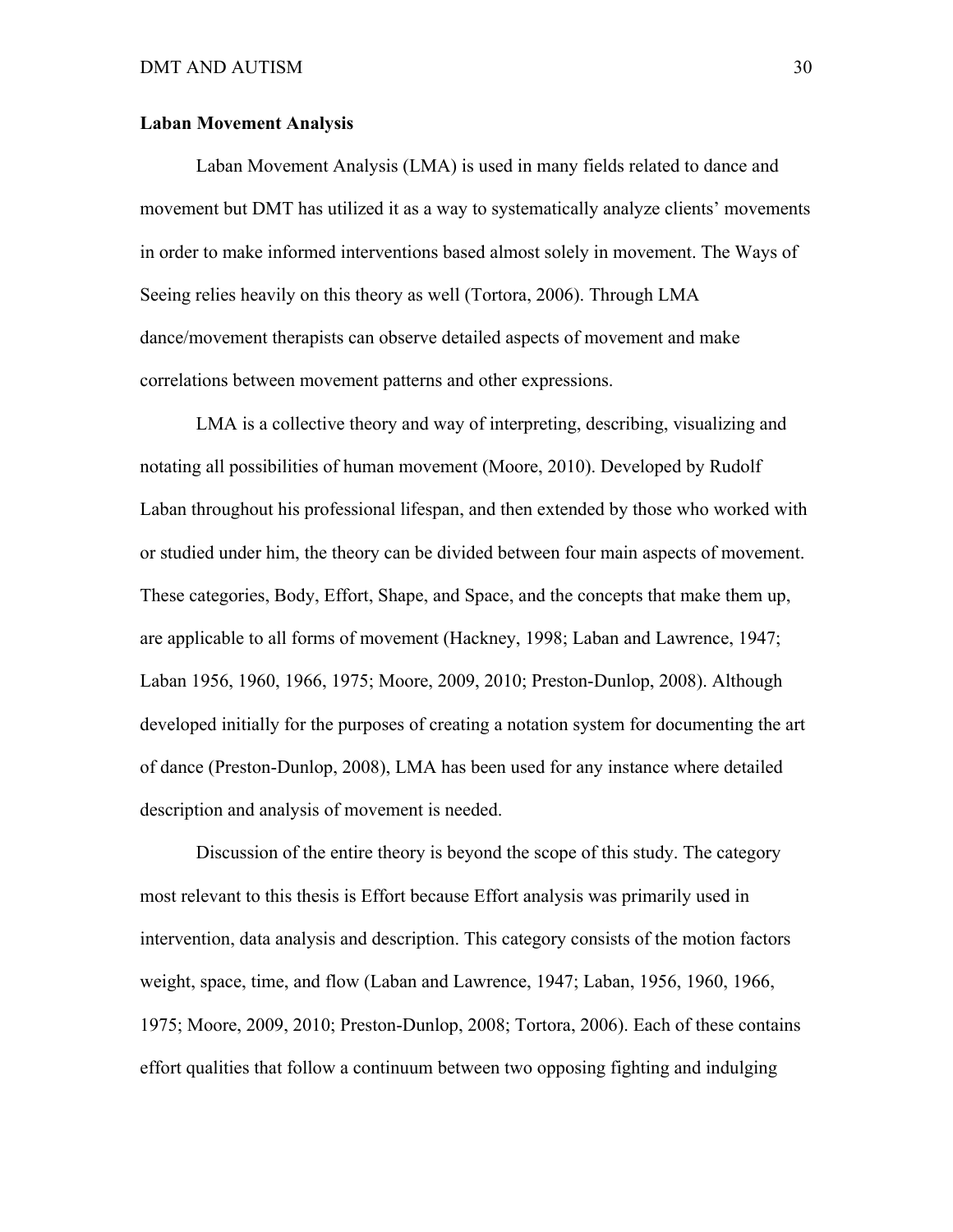qualities (Laban and Lawrence, 1947; Laban, 1956, 1960, 1966, 1975; Moore, 2009, 2010). Moore (2010) states that the effort qualities "represent a dynamic process of change, rather than a static state that is maintained" (p. 62). Weight is comprised of increasing and decreasing pressure. Space includes directing in space and indirecting of space. Time contains accelerating and decelerating. Finally, flow is made up of binding and freeing. (Laban, 1947, 1956, 1960, 1966, 1975; Moore, 2009, 2010). As evident, each of the effort qualities is described as a process of change shown in the use of the present participle "-ing."

In this study LMA and especially Effort analysis was used during the sessions as a way to identify qualities of movement that could be mirrored. In data analysis LMA was used to identify the qualities of movement by both the participant and therapist to assess if mirroring had occurred and how it was done. Through LMA a large amount of data was identified which contributed significantly to this study.

#### **Conclusion**

The purpose of this literature review was to discuss relevant theories that make relationship possible, the population of focus and therapeutic ways of working to support the development of relationship. A large portion of this literature review discusses theories that, collectively, contribute to the understanding of how optimal relationship development occurs. Collectively the psychoneurobiological theories describe how a person is able to understand the experience of another person they are observing in order to engage in and maintain a relationship. The diagnosis of Autism Spectrum Disorder has been discussed to shed light on this study's focus of the inability to be in relationship. From here, ways of working with someone with ASD were discussed, including the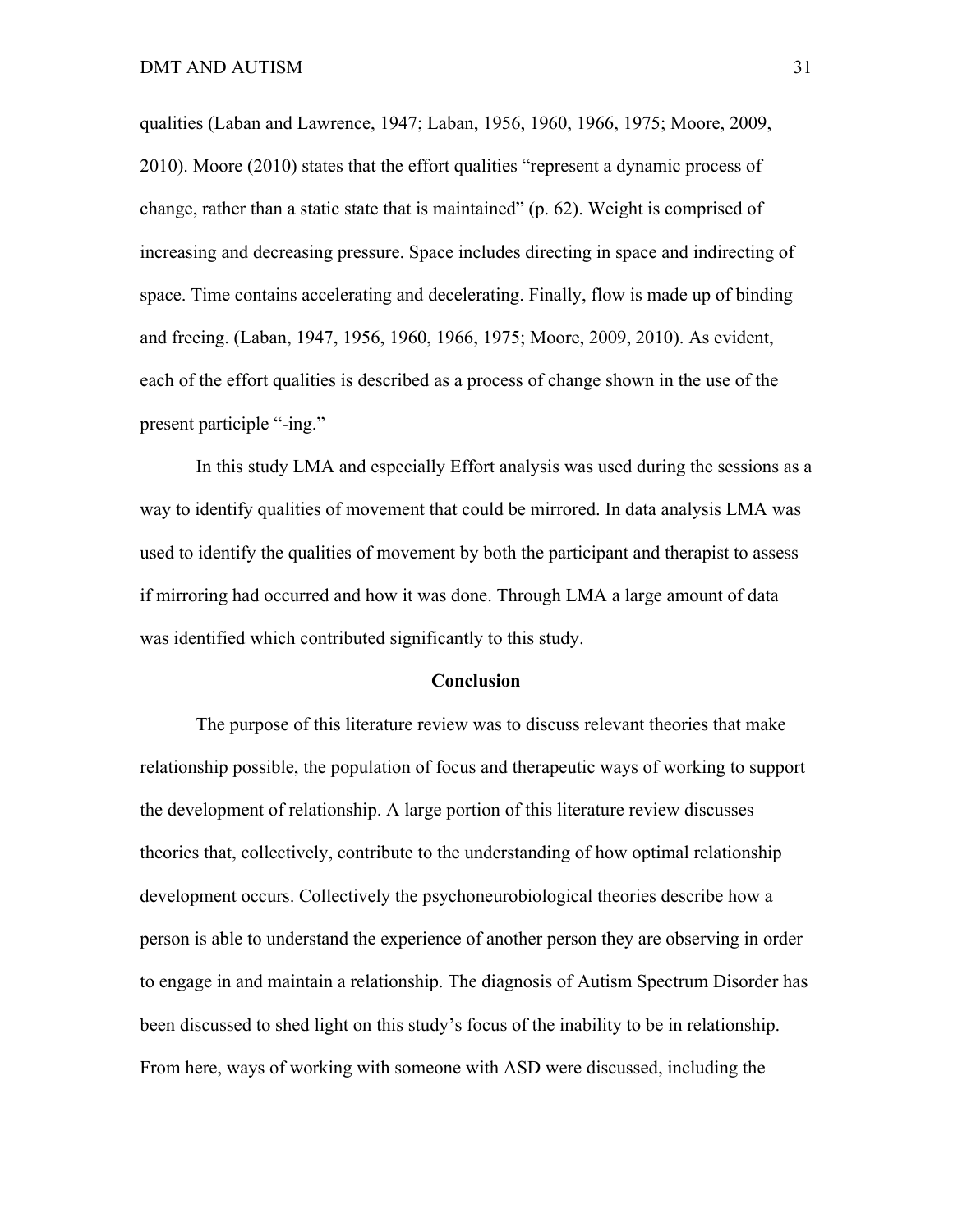overall therapeutic approach of dance/movement therapy and the specific intervention of mirroring. The Ways of Seeing furthers this by describing specific interventions and the progression of outcomes from the intervention.

Without a previous study using The Ways of Seeing to analyze the development of the therapeutic relationship through the intervention of mirroring, this study proposes to fill the gap in the form of a clinical case study. This study will provide a detailed narrative of how the intervention of mirroring affects a child with ASD through dance/movement therapy and the Ways of Seeing. This study demonstrates how the Ways of Seeing can be used to analyze the development of the therapeutic relationship as well as describe the effects of the dance/movement therapy intervention of mirroring with a child with ASD.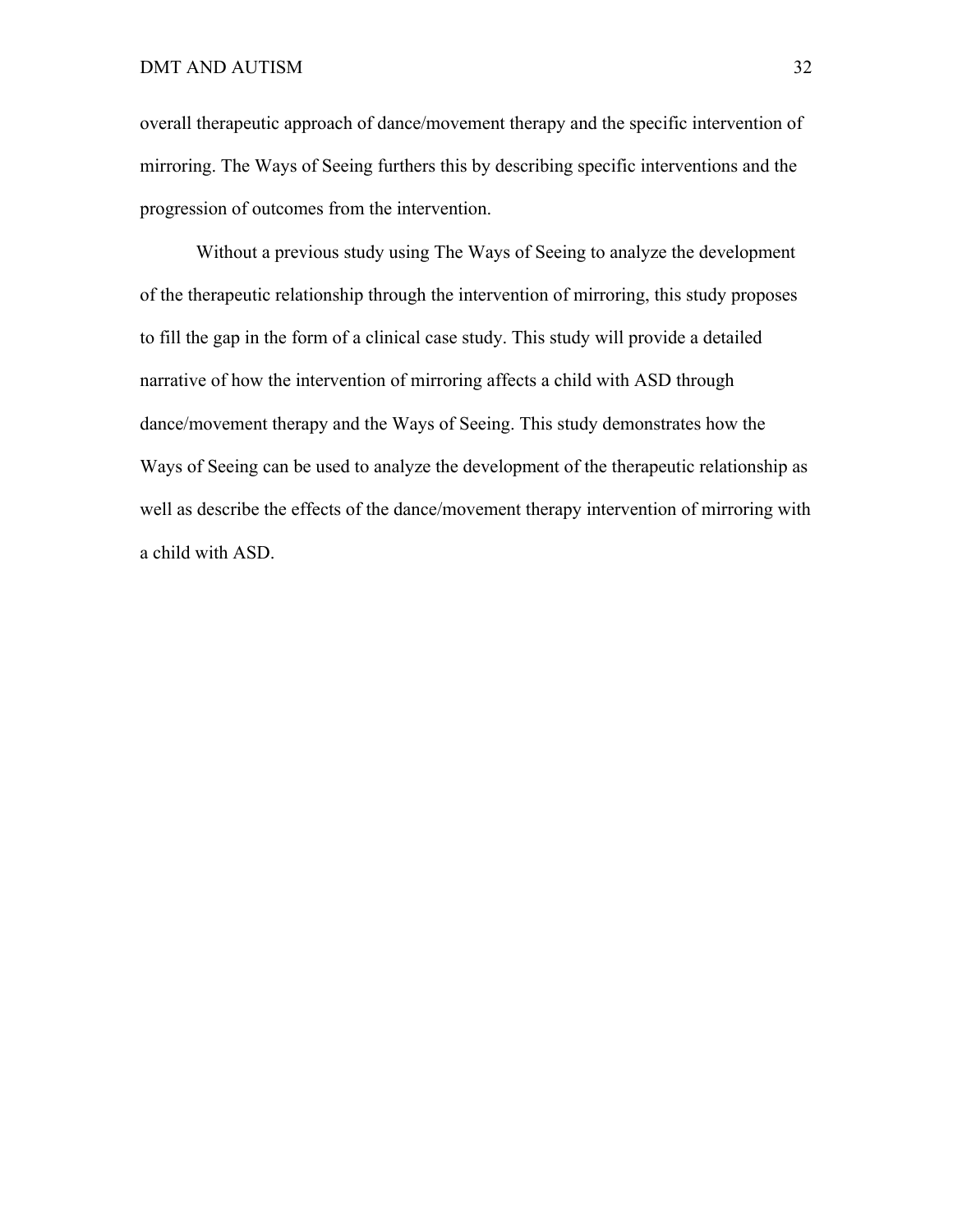### **Chapter Three: Method and Narrative**

### **Introduction**

In my past experience using dance/movement therapy (DMT) with children with Autism Spectrum Disorder (ASD) I found that my primary intervention was mirroring. This was a discovery throughout my internship and not necessarily a conscious choice. I worked in a very non-directive way, using improvisation and providing the opportunity for my clients to explore movement while passing in and out of relationship. Over time I began to involve props including a stretch band, balloons, bubbles, balls and scarves throughout our sessions. After following my natural kinesthetic response for mirroring to help increase the children's time in relationship, I began to see that mirroring is an actual preference of mine. As a preference, mirroring comes very naturally to me, so often the usage was less intentional and more automatic. I decided that I wanted to learn more about mirroring. I wanted to bring more conscious awareness to my movement choice and start looking closer at the response of clients.

While using mirroring as an intervention during my internship I found that I was mirroring in different ways, although I was unable to verbally communicate what ways these were. I also noticed differences in how various clients responded to these ways of mirroring, although this was unclear too; but, overall, I began to see differences in my intervention style and various changes in the clients.

With these initial discoveries and thus several questions, I wanted to take the time to analyze my own mirroring patterns in detail as well as the responses of one client. Since I had already developed relationships with the children from my internship site, a new client was needed for this study. I was able to work with a new child for five, forty-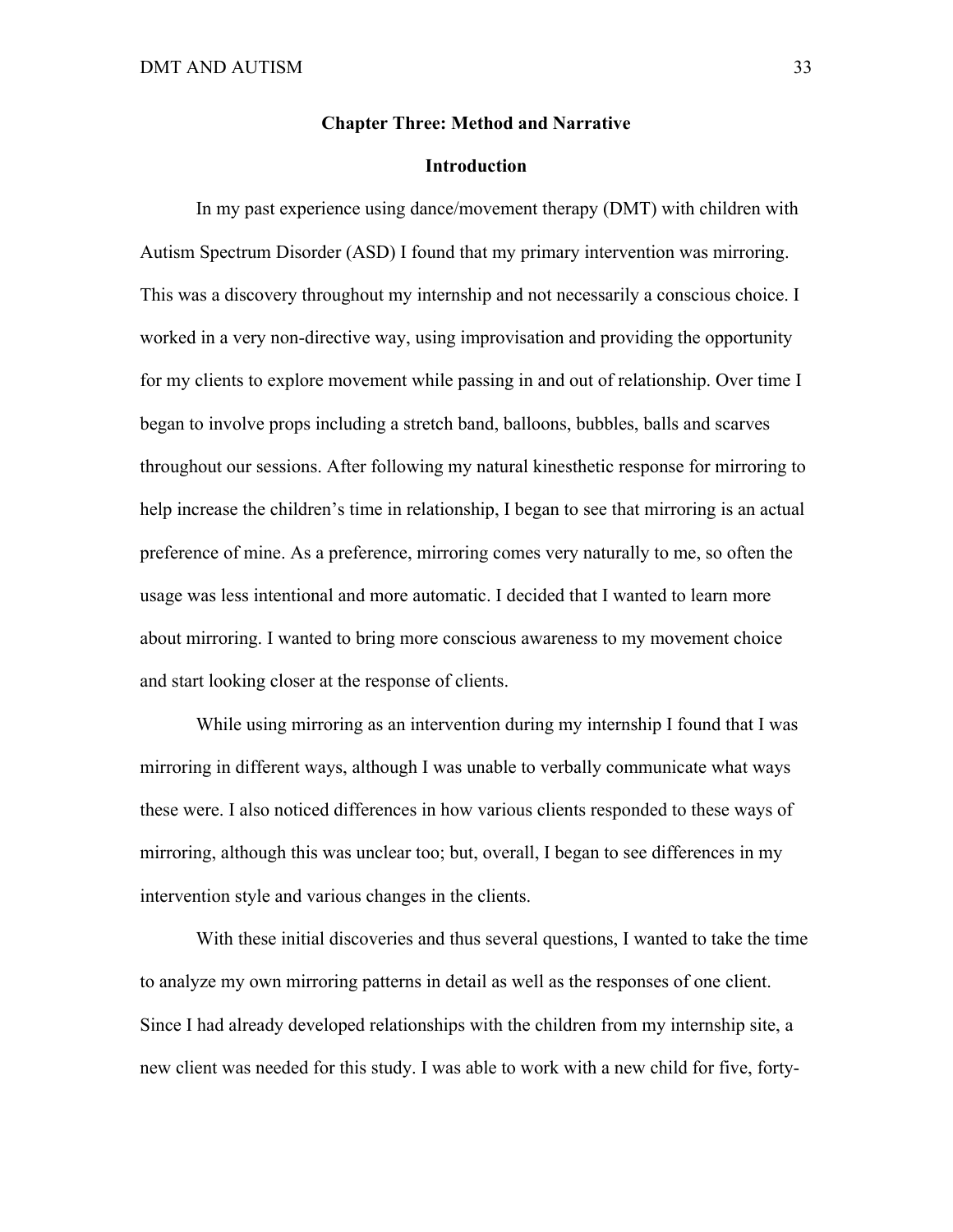five minute sessions. Jose (a pseudonym), an eleven-year-old boy diagnosed with ASD, was selected by the principal and special education teacher at a school in downstate Illinois, where my research took place. I did not meet Jose until our first session as a way to ensure the entirety of our relationship would be viewed later for the purposes of this study.

### **Method**

At this point in my work I understood and used mirroring to adopt the overall movements, and qualities of those movements, as a way to reflect back to the client their own physical expression for the purposes of gaining awareness and building rapport. I also used mirroring to help understand more about the client's internal emotional experience that these movements might create for them. By doing this, I was able to form or feel a connection with the client because adopting their movement expressions was a way of getting to know them, especially if they were nonverbal. This way of using mirroring was discussed in Chapter Two as empathic reflection. As previously mentioned, empathic reflection is a process for reading and responding to the client, but mirroring is the actual intervention. The literature also uses many other terms for mirroring, but the process of empathic reflection remains the groundwork for all of these terms. Tortora's (2006) definition of mirroring is "literally embodying the exact shape, form, movement qualities, and feeling tone of a person's actions" (Tortora, 2006, p. 259). I chose to use Tortora's definition because she describes how mirroring is done, without the use of an example as many other authors have done, and it was very close to my own use of mirroring at the time. Throughout this study, Tortora's definition of mirroring will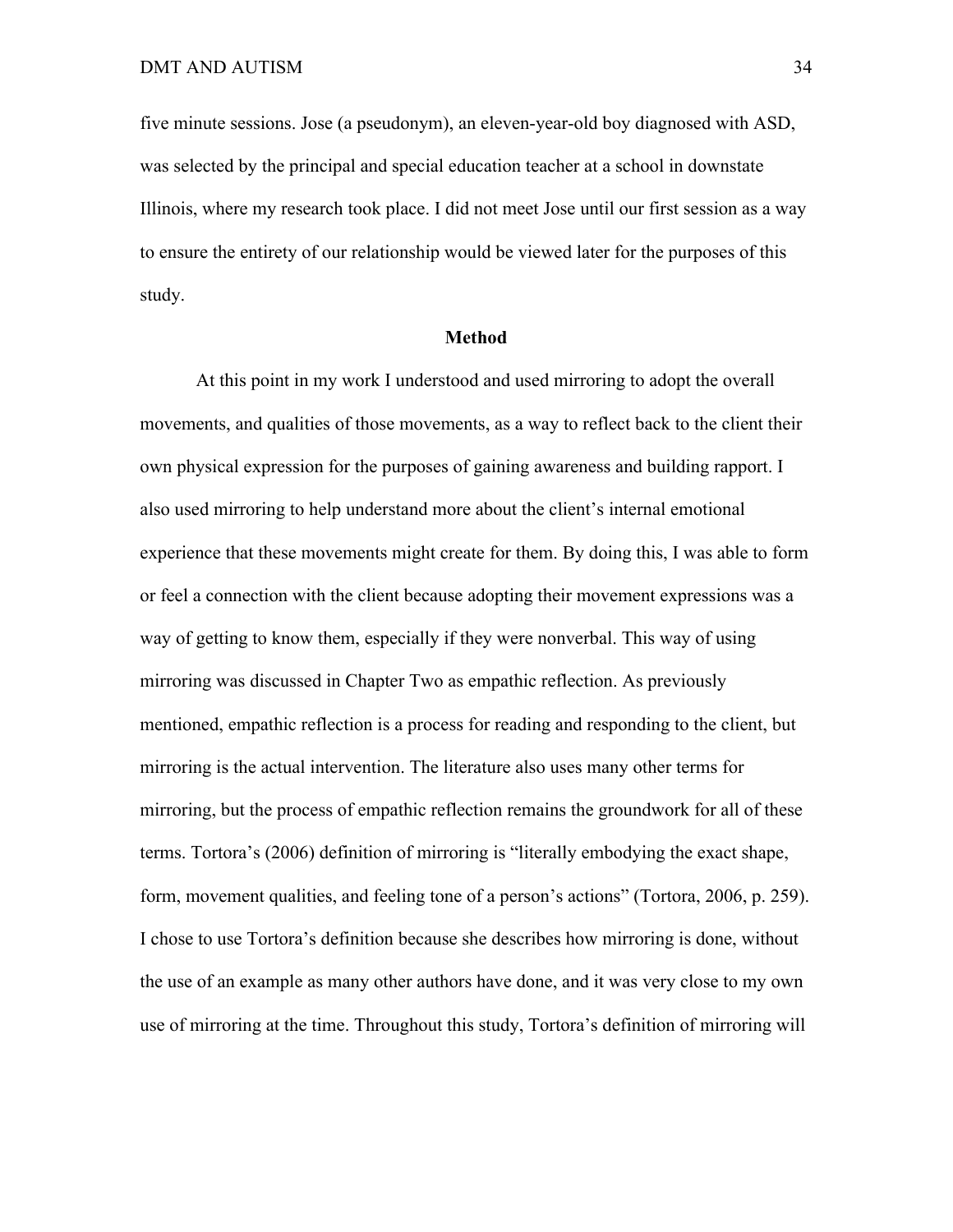help to describe moments of my movement reflection where I am using the intervention and when I am not.

Tortora describes mirroring as part of the first step of the therapeutic process outlined in the Ways of Seeing technique discussed in her book *The Dancing Dialogue* (2006). This definition, along with a parallel discussion of my mirroring process displays my adherence to the technique. Within Tortora's description, the technique follows the therapist's progression of intervention styles through treatment. The technique begins with match, which consists of attunement and mirroring. In contrast to mirroring, attunement is defined as "[the] matching of a particular quality of another person's movement, by not completely depicting the entire shape, form, or rhythmic aspects simultaneously, as in mirroring" (Tortora 2006, p. 259). Both attunement and mirroring are interventions that make up the first stage of the technique. Mirroring is the intervention that is the primary focus of this study. The subsequent steps to the technique are Dialogue, Explore and Expand, and Nonverbal to Verbal.

In addition to the technique, Tortora (2006) discusses the Ways of Seeing method. The stages of the treatment in the Ways of Seeing method help "a child explore the environment in new ways" (Tortora 2006, p. 263). Tortora describes the method as being important because "through spontaneous explorations children can discover their own developmental progressions; when children are given the chance to use their bodies to explore their environment, stages of development naturally unfold" (p. 263). Upon further investigation of the Ways of Seeing method I concluded that it might be a tool for tracking the development of the therapeutic relationship. Although not specifically designed to track the relationship, it tracks the progression of therapy that occurs through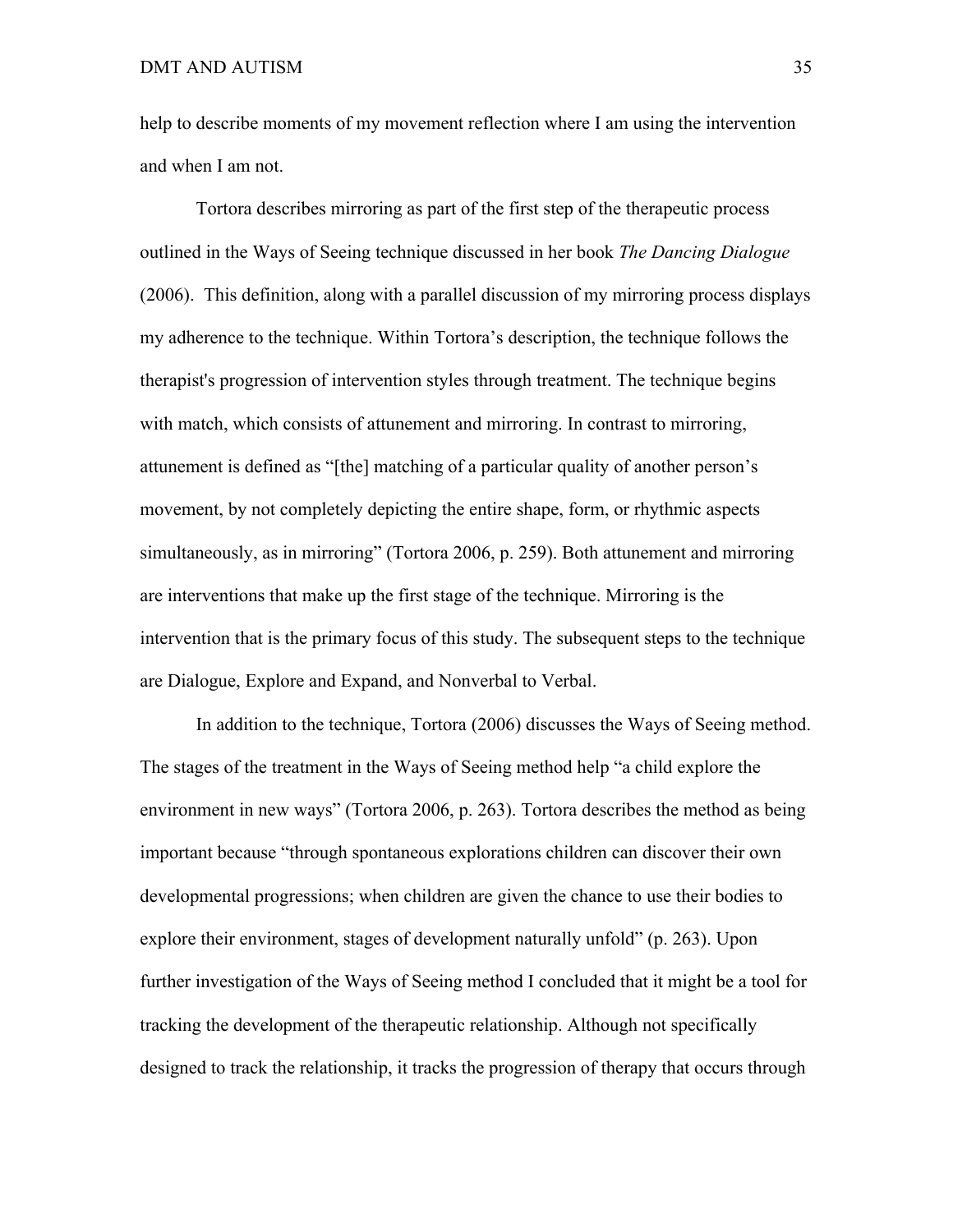the therapeutic relationship. I concluded that if the therapy follows the progression of the method, then the therapeutic relationship must be intact. In contrast to the technique, which is based more on what the therapist does, the method is defined as the outcomes of the therapist's interventions described as what the client does. The method contains three stages: Stimulate, Activate and Mobilize. Each stage of the method contains "goals" for the client that can be reached by the application of appropriate interventions by the therapist. These goals appear in the literature as thematic developments of the client's movement that build on the developments of the previous stage.

In addition to this, the entire theory, the technique and method, informed this study because it is based on the use of movement and DMT. As a dance/movement therapist Tortora's uses DMT techniques like starting where the patient is and a nondirective approach. As Tortora (2006) explains, "spontaneous explorations" through movement help the child to find their natural progressions of development (p. 263).

After assessing how best to use Tortora's approach (both technique and method), it seemed most appropriate to start my sessions in a similar fashion. I developed a coding sheet (see appendix B) based on Tortora's Movement Signature Inventory from *The Dancing Dialogue* (2006). The Movement Signature Inventory (MSI) is Tortora's comprehensive version of a movement coding sheet that includes a variety of movement qualities that help the therapist using her technique identify potentially relevant movement information. I chose only specific elements from the MSI that I anticipated would be useful for this study. Although I did not use the coding sheet I developed, it was beneficial in shaping my observational habits and focus prior to the study.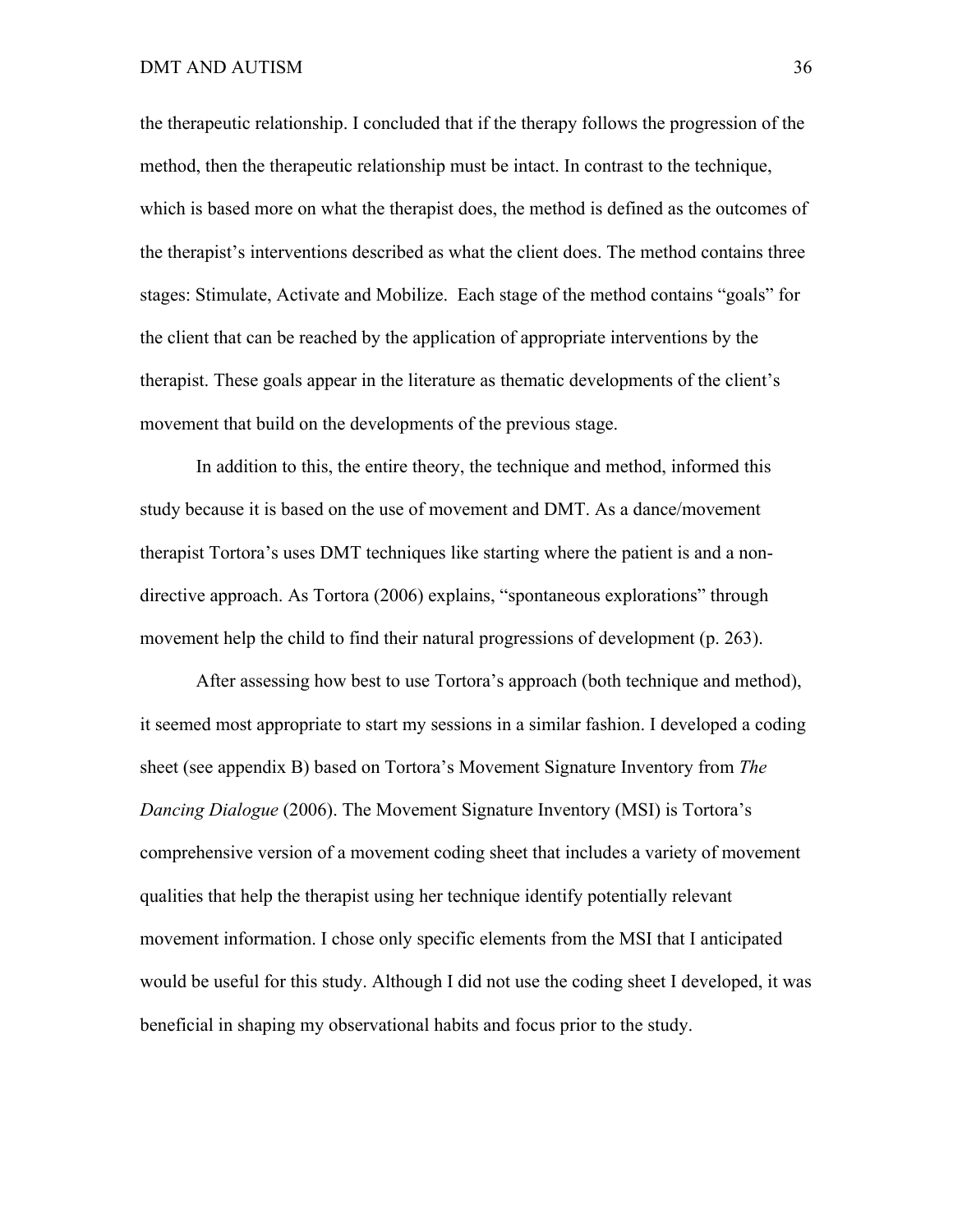### **During the Sessions**

Each of the sessions was videotaped so that during data analysis they could be reviewed without relying on memory. In preparation for the sessions, I did not plan specific interventions other than the intent of using mirroring. I was prepared beyond this to use corrective touch and redirection. I used each of these techniques throughout the duration of each session, but relied heavily on the use of mirroring.

I did not meet Jose until our first session. I was unaware of his tendencies, behaviors, and abilities. I was told he was a "typical autistic" child so I made some assumptions based on my experience with the children I worked with in my internship. I was prepared for what often looks like casual aloofness that comes with the difficulty being in relationship (American Psychiatric Association, 2000; Koegel, Vernon, & Koegel, 2009; Finnigan & Starr 2011). I expected that getting his attention and engaging with him might be difficult. I also expected some amount of the behavioral symptoms like rocking, pacing and possible self-injury behavior. I was also prepared for very limited, if any, verbal communication. With all of this I was nervous but felt prepared because of the techniques, interventions and general paradigm that is DMT. I was comforted with my experience with DMT that I gained through my graduate training in that, although still new to it and not completely skilled, I was equipped with the ability to improvise, observe and adjust to any new situation with a client. Although all therapists are prepared in this way to observe, assess and intervene in order to build relationships with their clients, DMT offers the therapist ways of retrieving information from clients and using all nonverbal communication for potential avenues of observing and relating. One way of observing and interpreting non-verbal information is through the use of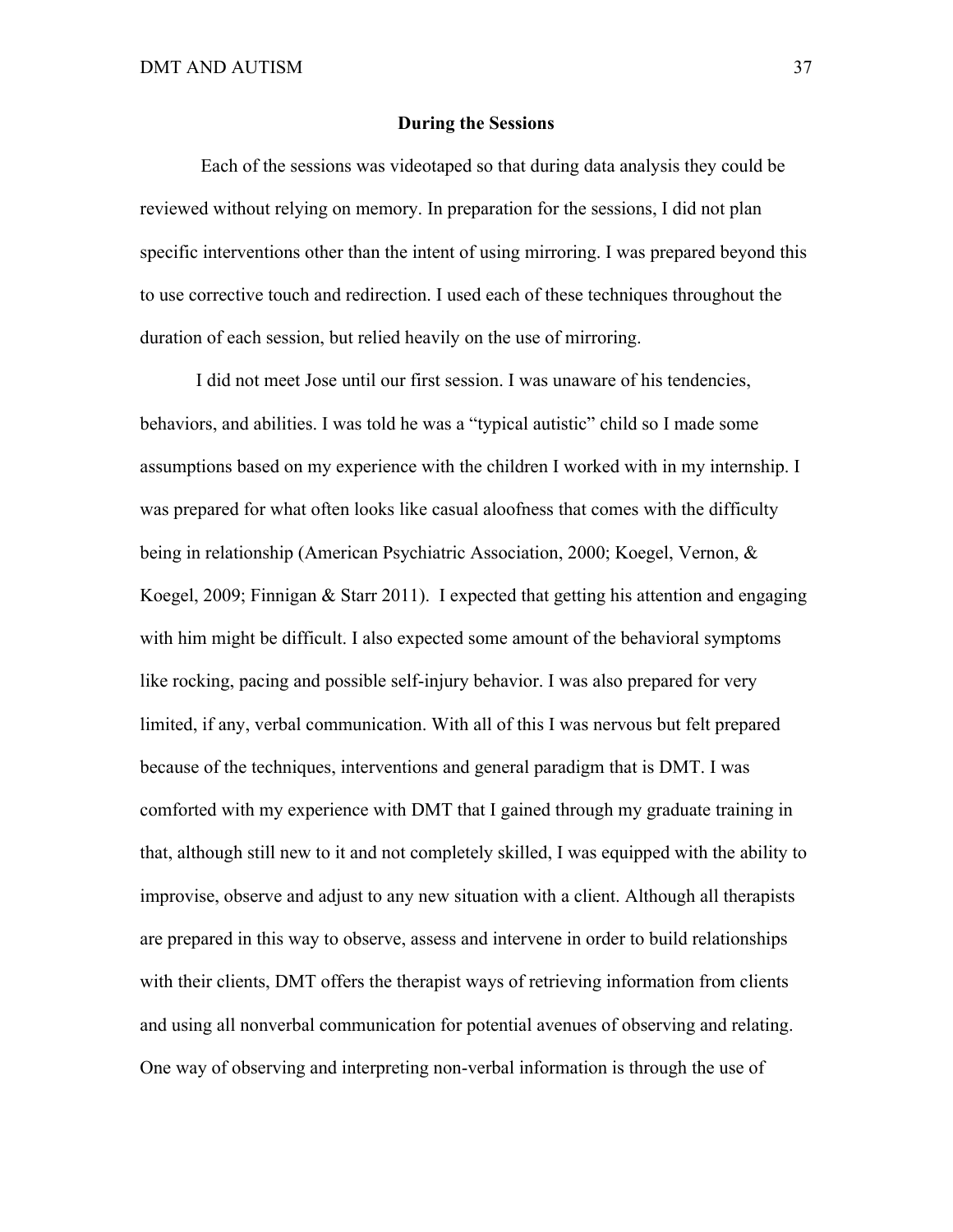Laban Movement Analysis (LMA). I relied heavily on LMA to observe and assess Jose's movements during the sessions, and as my movement lens for data collection and analysis.

One aspect of DMT that I utilized is to "start where the patients are at" (Sandel, 1993, p. 99). This phrase comes from Marian Chace, the "grand dame" of DMT. Sandel (1993) reveals that, "Implicit [to "starting where the patients are at"] is an acknowledgment that the dance therapist may continually have to modify the environmental structure in order to do this" (p. 99). This is done through remaining "flexible and open to even the smallest, subtlest communications" (Sandel 1993, p. 99).

Another aspect of DMT that I used to help facilitate the relationship was a nondirective approach. I did not come into the session with movement exercises or specific interventions that I would use to engage him in the relationship, with the treatment goal to increase his time spent in relationship with me. This non-directive approach would allow me to see his baseline for relating, how he already participated in interactions with new people. From there I would be able to choose interventions in later sessions that would begin with his previously established ability to move in a relationship. With this approach I would use his movement qualities, and preferred movements as our dialogue for getting to know each other.

#### **Data Analysis**

After the series of sessions I reviewed the video and found the videos of the first two sessions most clear and successful in capturing our movement. The third session's video contains a little less of our interaction because of the time spent on the sides and corners of the room that was not captured by the camera. Sessions four and five have the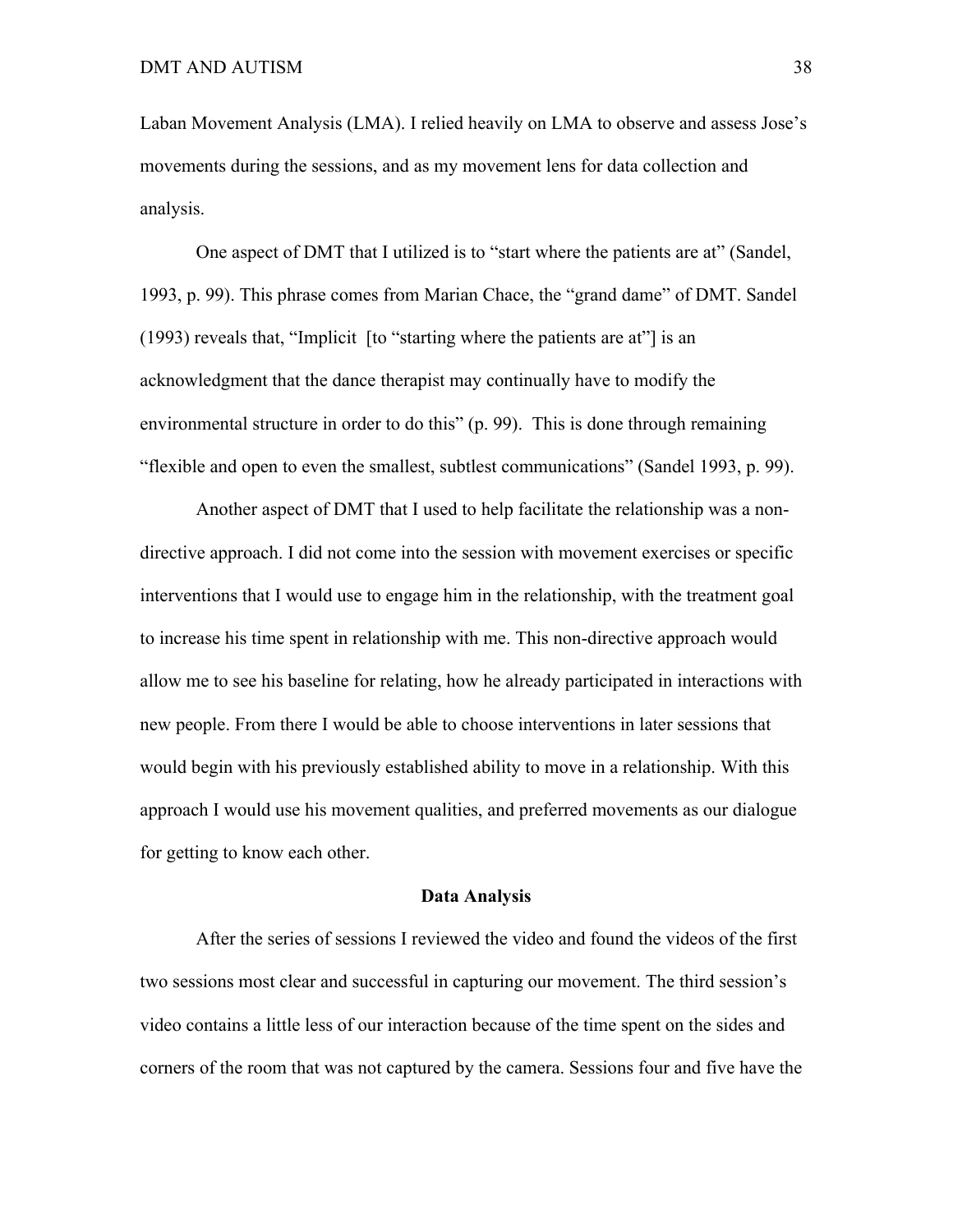least amount of time with either or both of us in view, partly because he spent a lot of time in the corner. In days four and five we were moved to a different room than the first three days, and the placement of the camera proved very challenging with the provided furniture. Because of these drastic differences in what and how much of our interactions were captured I spent the most time analyzing the data from the first day. The first day's video contained the most usable information that could be viewed repeatedly with little reliance on memory.

My next task was to edit the video into segments of movement dialogue that contained the intervention of mirroring. Many times during the sessions Jose would leave the interaction with me and sit or stand at the boundaries of the room. This created punctuated movement segments and I chose to focus my analysis on the times when we moved together. During the times away from me he usually would not make eye contact, which was one of the ways I interpreted his need to disengage from the relationship. In discussing the data collected from the sessions I will refer to times of engagement in the relationship, which are punctuated by times of disengagement. Because this study's focus relies on the changes that come from the intervention of mirroring I chose to look at the times of engagement where mirroring took place.

The edited video of the first session was then analyzed with Laban Movement Analysis (LMA) in detail. Every aspect of both Jose's and my movements were written in consecutive order. During analysis, when transcribing our movements where we moved at the same time, I would begin by describing Jose's movements. Then I would review the video again and insert the description of my movements as they occurred with Jose's. At times of little movement, breath and shape flow were described. This amount of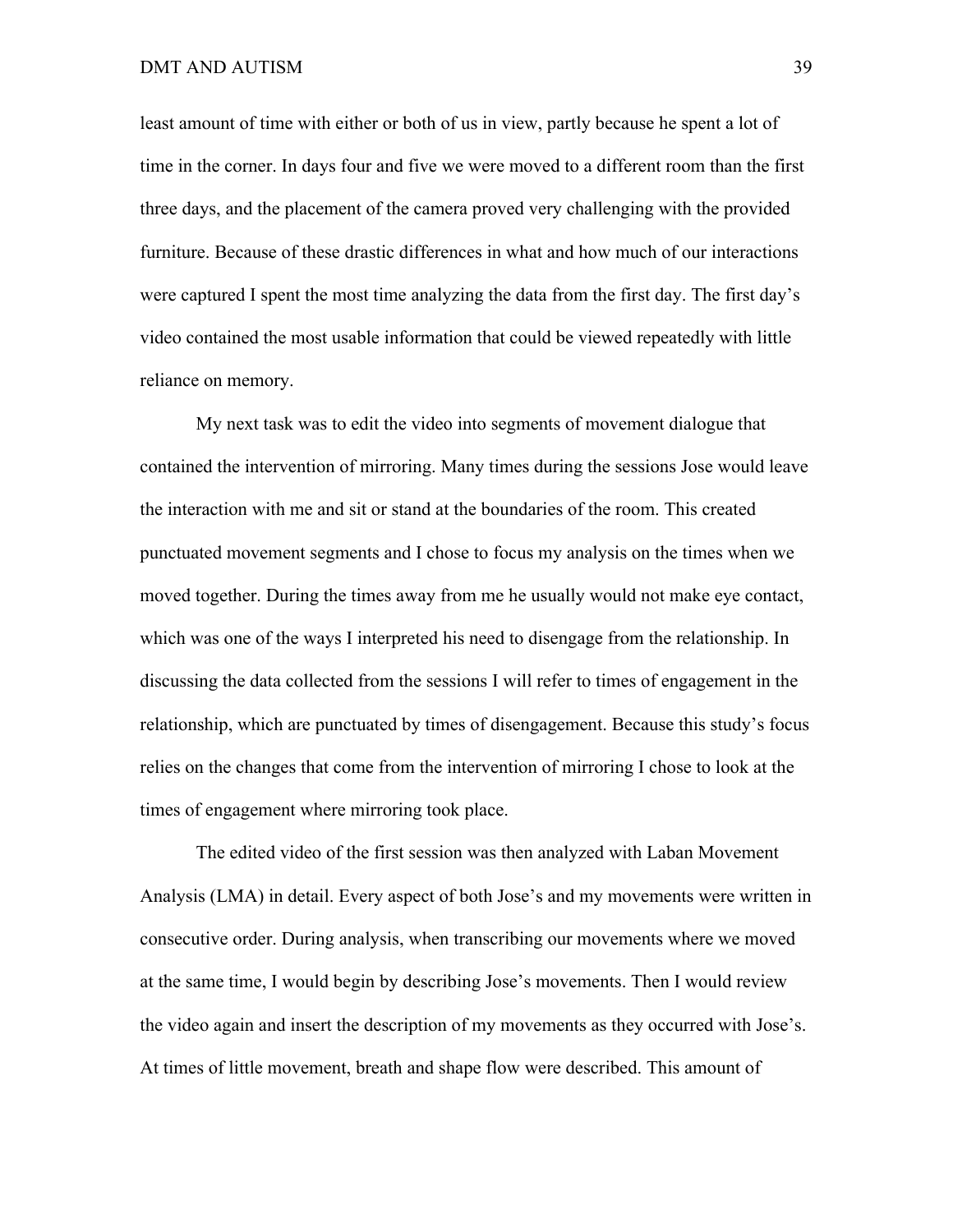detailed information allowed for very in depth observation of both Jose's and my movement habits and patterns.

From here I was able to determine if I was mirroring Jose based on the qualitative data provided by LMA description. This was done through comparing the LMA language description of both of our movements side by side. If the written description of the movement qualities performed by Jose were the same as the movement qualities that described my reflected movement, then I determined that mirroring had occurred. This interaction would then be labeled as "mirroring," sometimes referred to as direct mirroring. In addition to this, after identifying mirroring, I added the LMA category (Body, Effort, Shape, or Space) that identified the most salient aspects of the movement that I was mirroring. Although all categories of LMA (Body, Effort, Shape and Space) can be identified in all movements, some categories seem to take center stage more than others. In most cases, what I was mirroring were qualities within the categories that took "center stage." So, with the additional label of the LMA category, I was able to identify additional information about which categories Jose was using as well as what categories I was mirroring. These lead to the development of the movement themes that will be discussed later in detail. For interactions in which the descriptions of my movement reflections were close but not quite the same as the descriptions of Jose's movements, I would label them with the appropriate mirroring type: mirroring modified, mirroring exaggerated, and mirroring diminished. These three mirroring types are outlined in the Ways of Seeing technique (Tortora 2006, p. 259-260).

Tortora defines mirroring modified as "the overall style and quality of the movement is left intact, but some aspect is changed" (2006, p. 259). What is changed in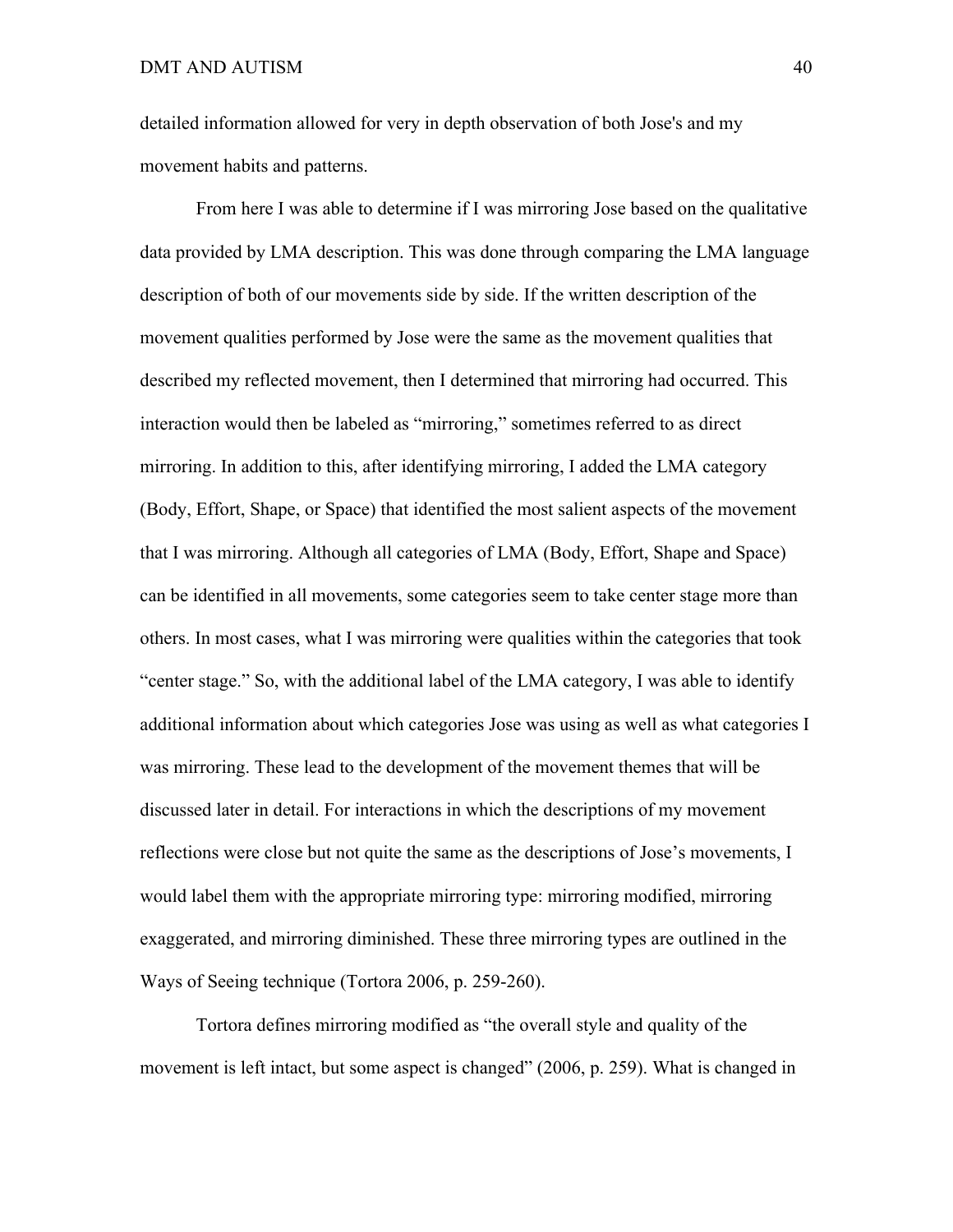this mirroring type could be a range of things including where in the body the movement occurs. So for example if Jose rocked forward and back using only his upper body while sitting in a chair, the way I would mirror this by modifying might be to swing my feet (changing where in the body it occurs - Body) but at the same pace (keeping how it is done - Effort). Another way I might modify the movement would be to rock at the same pace (keeping how this is done the same - Effort) but change to moving side to side (changing where in space the movement occurs - Space). Both of these examples involve some aspect of Jose's movements that stay the same and another aspect that is changed as a way to encourage something new from him.

Mirroring exaggerated is described as "the embodied movement qualities are enlarged, but the overall sense and style of the movement is retained" (p. 260). An example of this, continuing with the rocking example, might be rocking with my entire body, adding feet and arms (Body). Jose's movement of just rocking with the torso is enlarged in my body but the rhythm, pace (Effort) and intent of the movement is the same. Finally, mirroring diminished is defined as "some aspect of the movement quality is reduced, but the overall sense and style of the movement is left intact" (p. 260). In the example of rocking, I might diminish the movement by rocking but slowing down the pace (Effort) by half, so as he would rock forward and back, forward and back, I would only rock once.

Overall, in session one, the LMA descriptions provided the information about Jose's and my movements, which, compared to each other, determined if mirroring occurred. From here the LMA information determined what type of mirroring was used as well as additional information about Jose's use of the LMA categories. After this I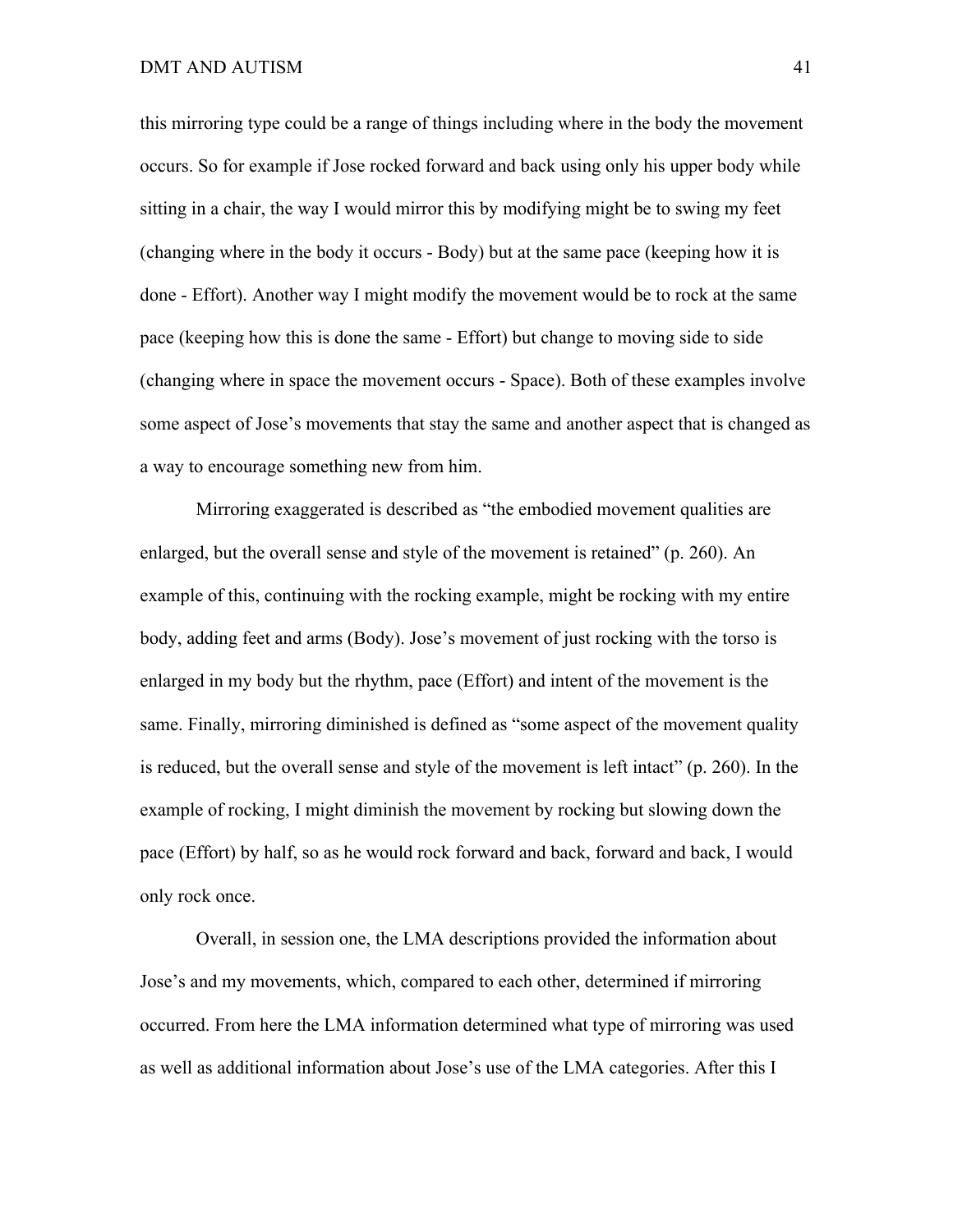looked for themes within the movements that were mirrored that corresponded to the stages of the method. These themes will be discussed below in detail. In sessions two through five, LMA analysis was applied on a broader scale, without a full transcription of the sessions, where I looked for the themes that came out of session one.

## **Themes**

In session one I identified four themes that helped to describe the development of the relationship. These themes were: Proximity, Orientation, Touch and Floor Patterns. Proximity refers to the general use of space of one individual as it relates to another person in or out of relationship and can be thought of as interpersonal space. "How and where a child physically places herself in relation to objects, other people, and activities going on in the room reveal her sense of personal boundaries and body awareness, as well as her social comfort level" (Tortora 2006, p. 210). Changes in Proximity, in this study directly related to Jose and my changes in Orientation. Often when moving together a change in closeness also included a change in facing. My understanding of Orientation refers to a person's facing in space in relation to another person or object. Examples can be face-to-face, side-by-side, back to back, or anything in between. The next theme of Touch refers to times when either of us would make physical contact for a specific purpose with the other. This could include reaching with an arm or leg to make contact or full body contact as in Jose sitting in my lap. The last theme, Floor Pattern, refers the movements through space where one particular path of traversing the space is used multiple times. This occurred as from moving from wall to wall or as a circular or curvy path through the middle of the space.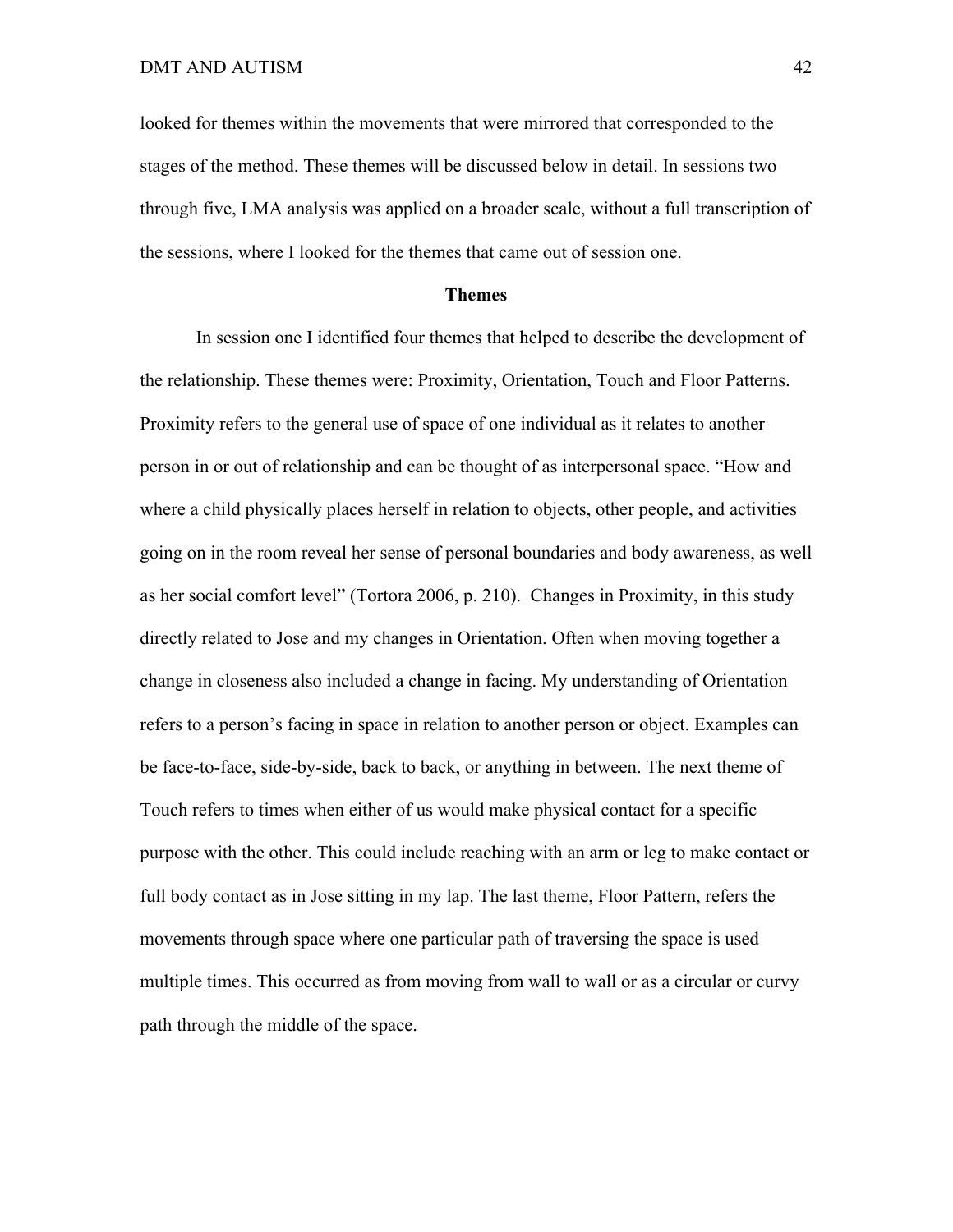The themes are a collection of movements that when viewed as a whole appear to represent more than the individual movements on their own. The individual themes also represent a significant moment during our interaction that showed change and/or development in Jose's movement choices that directly correlated and help to show a stage of the Ways of Seeing method. The significance of the chosen themes comes from their use by both Jose and I as well as how they demonstrate the related stage of the method. What follows will be a discussion of session one through these themes and how they show the development through the Ways of Seeing method. Sessions two through five will then be discussed through the movement themes, but with less detail. In sessions two through five, I applied what I learned from the analysis of session one and used the themes and their corresponding stages of the method to identify which stages were reached. In addition, examples will be given through LMA description to show qualitative changes as well as how the intervention of mirroring was applied and the changes this produced.

### **Narrative - Session One**

During the first session I discovered Jose did not use verbal language to communicate and our interaction would be limited to moving together. I discovered this after inviting Jose into the space, saying "Hi" and asking him questions without response from him. I then talked with his paraprofessional and suggested she sit outside the room to minimize distractions. I then moved the chairs and tables out of the way to provide us with enough space to move in the center of the room. During this time he wandered around the room and he seemed lost*.* His pathways were indirect and seemed without purpose. He did not look around or at things when he wandered about. I sat down near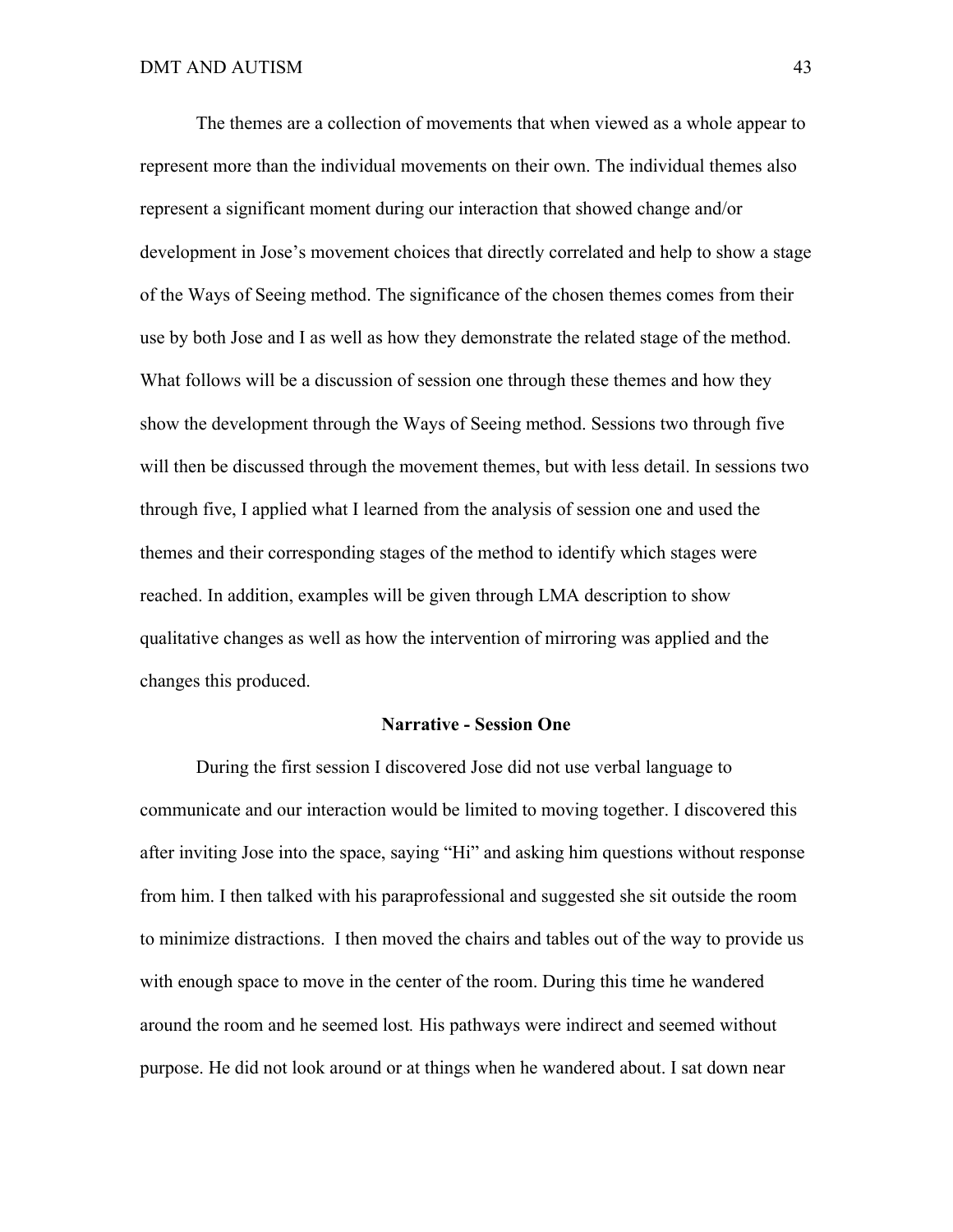the center of the room and waited to see what would develop. It did not take long before he found me and walked in a very direct pathway to me. I interpreted this change in pathway from the wandering indirectly about the room to a straight direct pathway to me as Jose's way of saying "I'm ready."

This simple change in his attention, awareness, and presence, as well as what he did to show these changes, all came through non-verbal means. In analysis I was able to make this conclusion based on my abilities to observe and understand Jose's movements based on Darwin's theory (1848) that humans ability to do this comes out of an evolutionary adaptation out of the need for relationships for security. Both of us observed eye contact and the smile of the other person and we were able to begin our movement dialogue. The Strange Situation study (Ainsworth, Bell, & Stayton, 1971) also relates to this quick interaction. Based on Jose's lack of distress response to his paraprofessional leaving the room and his quick move to engage with me I wondered if this meant that he had developed a secure attachment with either her or one of his caretakers/parents. The Strange Situation focused on the mother-child dyad where children who did not show distress when the mother left the room were understood to have established a secure attachment with the mother. Because the paraprofessional worked solely with Jose on a daily basis, as well as the fact that Jose was beyond the age of children studied in the Strange Situation, it may be concluded that Jose has developed the capacity for creating a secure attachment with adults. By observing Jose's movement change from wandering to directing his attention to me, I was able to see this as an important aspect of his behavior. He was ready and available to engage with me. This was our first step toward developing a therapeutic relationship that would continue throughout our five sessions.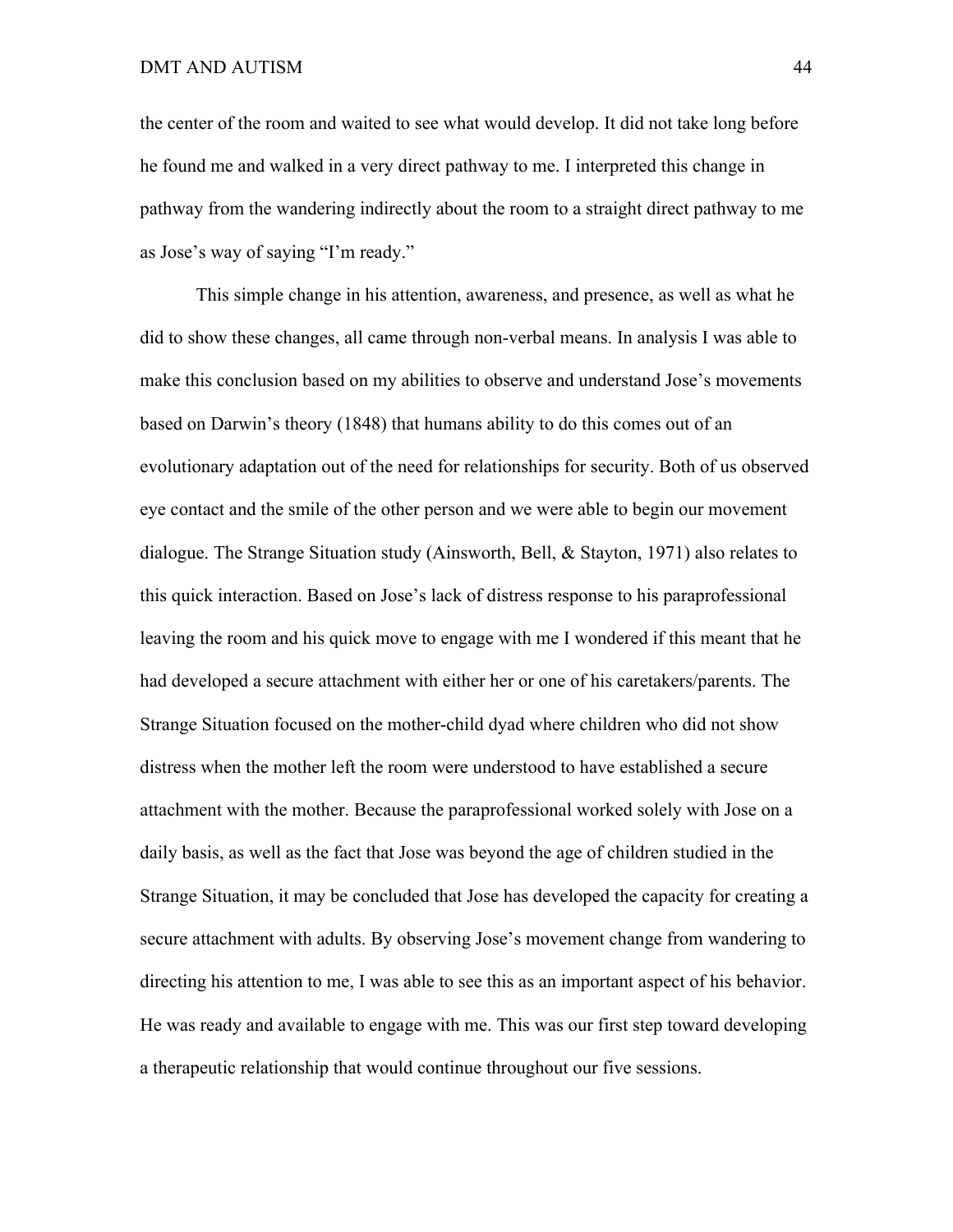### **Stimulation Phase**

After this quick interaction of Jose's approach, there was a period of disengagement. Jose wandered through the space again. I mirrored this and made large pathways from wall to wall and corner to corner, just as he did. I did not follow his exact pathways but made my own. In this way, my use of mirroring was modified because my use of Space (large pathways that covered the room) was the same but the actual pathways I used were different from him. Jose had little attention in regards to our Proximity and Orientation. He moved on his own, with little attention to me, except for the occasional glance in my direction.

At one point during our wandering we met and stood next to each other. Jose had been still, standing against the wall, and I joined him there. When I approached him there I mirrored his Orientation by standing next to him, facing out into the space. By standing next to him, the first time I had done this in this session, I was inviting him to be "with" me. By changing my Proximity to him and mirroring his Orientation, I attempted to bring his awareness to the fact that we had not yet been in close Proximity.

The themes of Proximity and Orientation show the session's first stage of Stimulation. Tortora (2006) discusses Stimulation as the child "exploring the environment through self-discovery" (p. 263). This relates to Schore's (1994) explanation that the environment includes the mother or care giver. The most important aspect of this stage of the method is the child's awareness of some aspect of his or her behavior. Tortora states that the "primary task of stimulation" is to "bring a child to an awareness," (Tortora 2006, p. 263). Since the Stimulation phase is about exploration and awareness, I saw Jose's and my use of Proximity and Orientation when standing next to each other for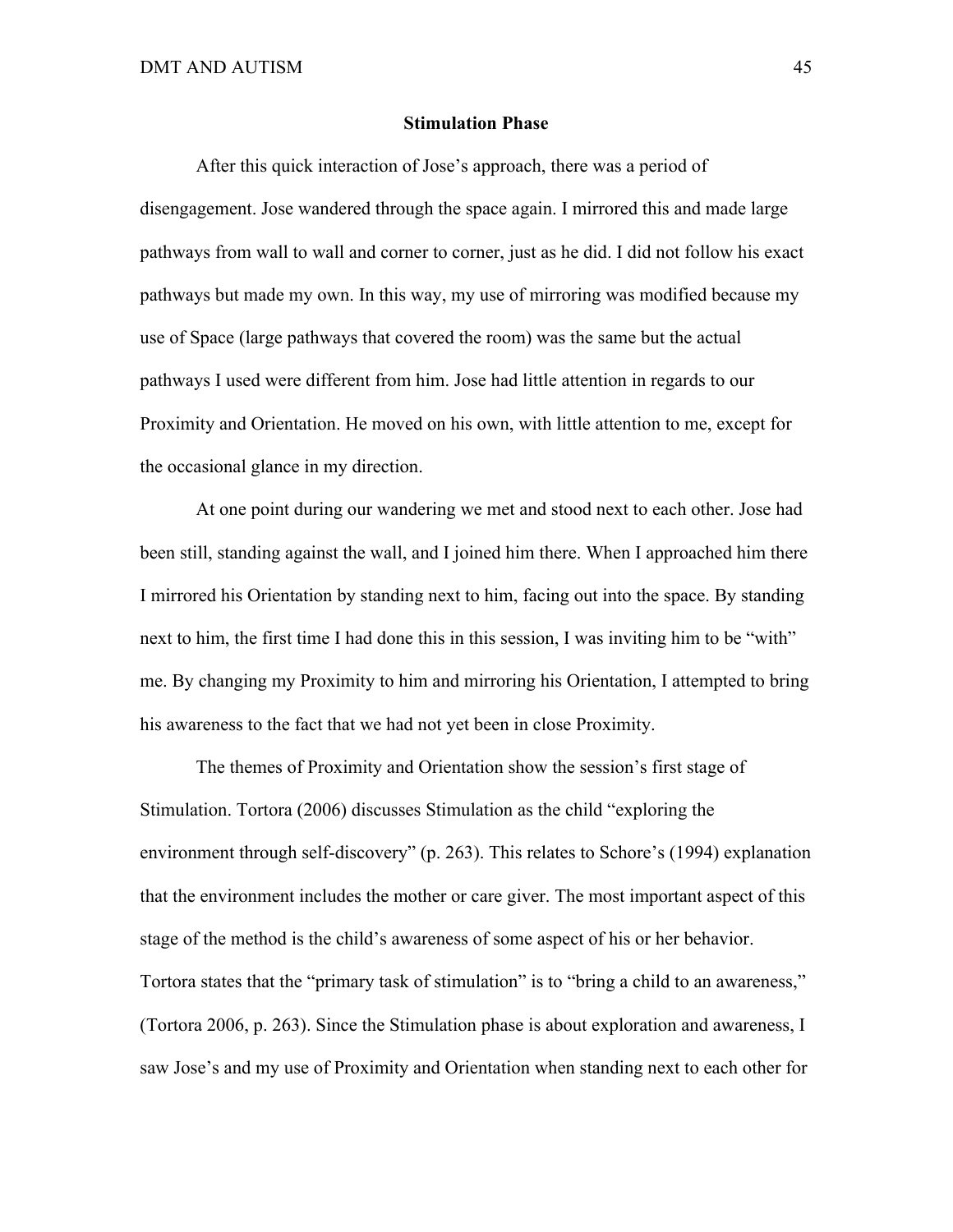the first time (and what is to follow) as our way to "test the waters" with the other person. From here the Stimulation stage continued as our movement dialogue focused on the use of Proximity and Orientation.

Jose responded and grabbed my hand as we ran to the opposite corner which was flanked by two tables and produced a very small space. I followed Jose into this small space and let him determine where he was going to stand. I then placed myself equal distance from him and the table next to me. Here we maintained the side-by-side Orientation. While we moved in this space and used mostly gestures, I remained in the same place while Jose moved several times to stand very close to me. Jose then ran to the opposite corner and I followed him. Once there, we returned to the original corner and ran along the same pathway as before. Back in the original corner Jose and I changed our Orientation back and forth between side-by-side, face-to-face and sometimes in between.

Our next dialogue was spent lying on the floor on our backs with our knees up. Here I mirrored his Orientation by lying in the same position next to him. After lying with him for a moment I sat up and he placed his right hand on his stomach. I mirrored this, putting both my hands on my stomach. In this small gesture I used mirroring exaggerated by making the gesture larger by using both hands. After this he fidgeted his hands on his stomach, moving the fingers a bit and placing some fingertips over the other hand a couple of times. I then tapped my hands on my stomach leaving the wrists in the same place. For this gesture I used mirroring exaggerated again by taking his movement and intensifying his use of Effort.

After a pause I rolled back to the floor, in the same position as him and tapped my hands a couple of times on my stomach. He did not react to this and paused for a moment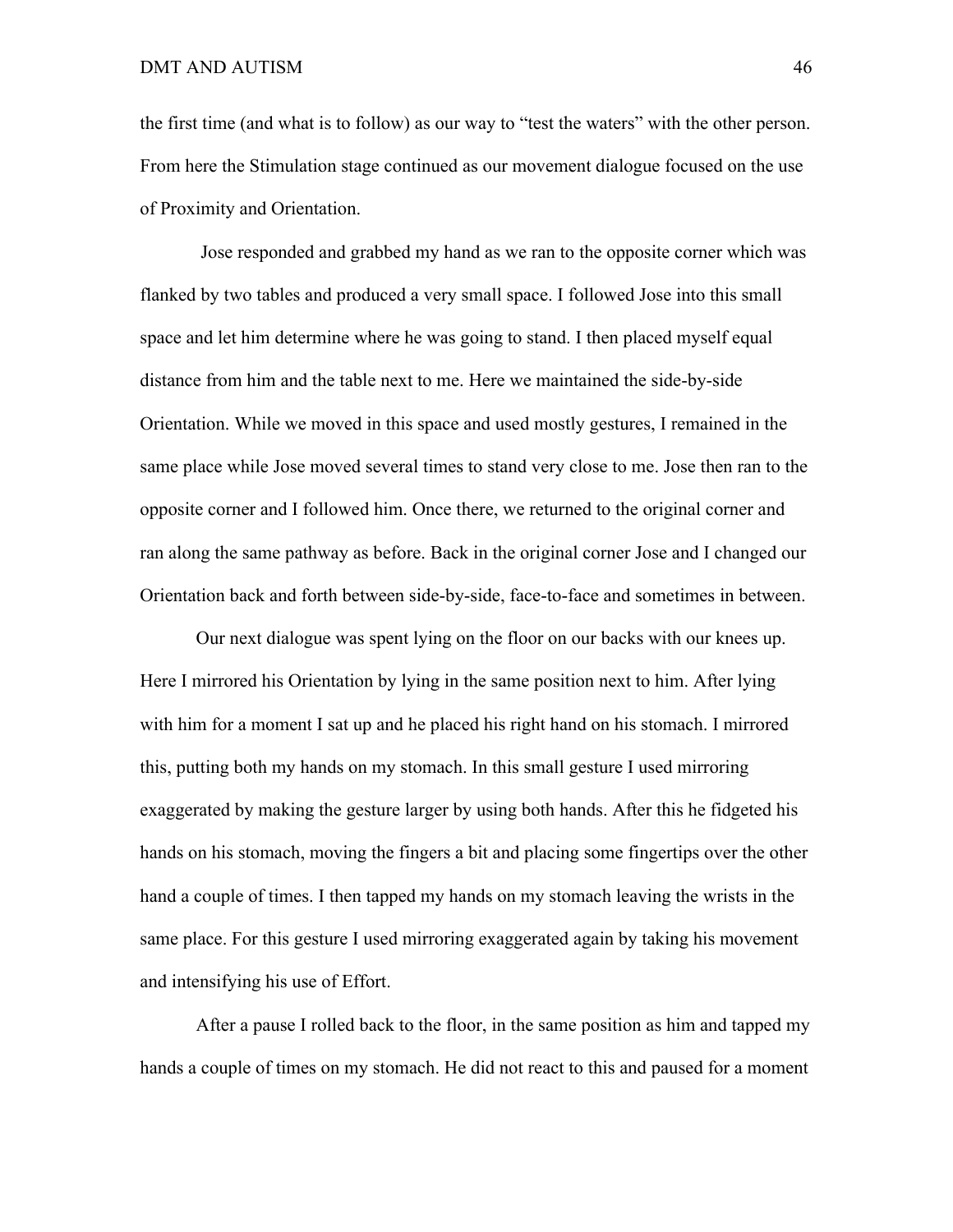before he sat up. I noticed that his trajectory was toward me and I feared he would try to sit on me, so in the middle of his reach to sit up, I sat up as well. Once he saw me begin to move, not quite vertical himself, he retreated back to his original position. I scooted toward him, facing him and resumed the arm position of hands at my stomach. Just before I reached this position, after he returned to laying down, he tapped his hands on his stomach a couple of times, similar to how I mirrored his movement but in a slow, uncoordinated manner. When he had attempted to sit up to approach me he used the tapping as a way to connect and communicate despite being interrupted by my shift in body position.

In this exchange, Jose moved to sit up, changed his Proximity and Orientation, possibly to match mine. Because I had disrupted this and his opportunity for a closer engagement he used the movement of tapping his stomach as a way to engage with me. Previously I had used this same movement to engage with him. This particular movement had become a way to communicate with each other and to share a dialogue. I interpreted his use of this movement to create a dialogue as attempting to participate in the relationship by communicating through non-verbal means. This could be seen as Jose seeking connection. In attachment theory, Bowlby and Ainsworth assert that all people seek to establish an affective tie, or attachment; with a specific other to meet needs for physical and psychological security (Ainsworth, Blehar, Waters, & Wall, 1978; Bowlby, 1988). Jose's use of the tummy taps could be viewed in this way. By repeating a movement that I had repeated directed toward him in close Proximity and Orientation, he was now using it to communicate as a way to seek an "affective tie." Although this may not signify a relationship just yet because, as Obegi (2008) says once the attachment is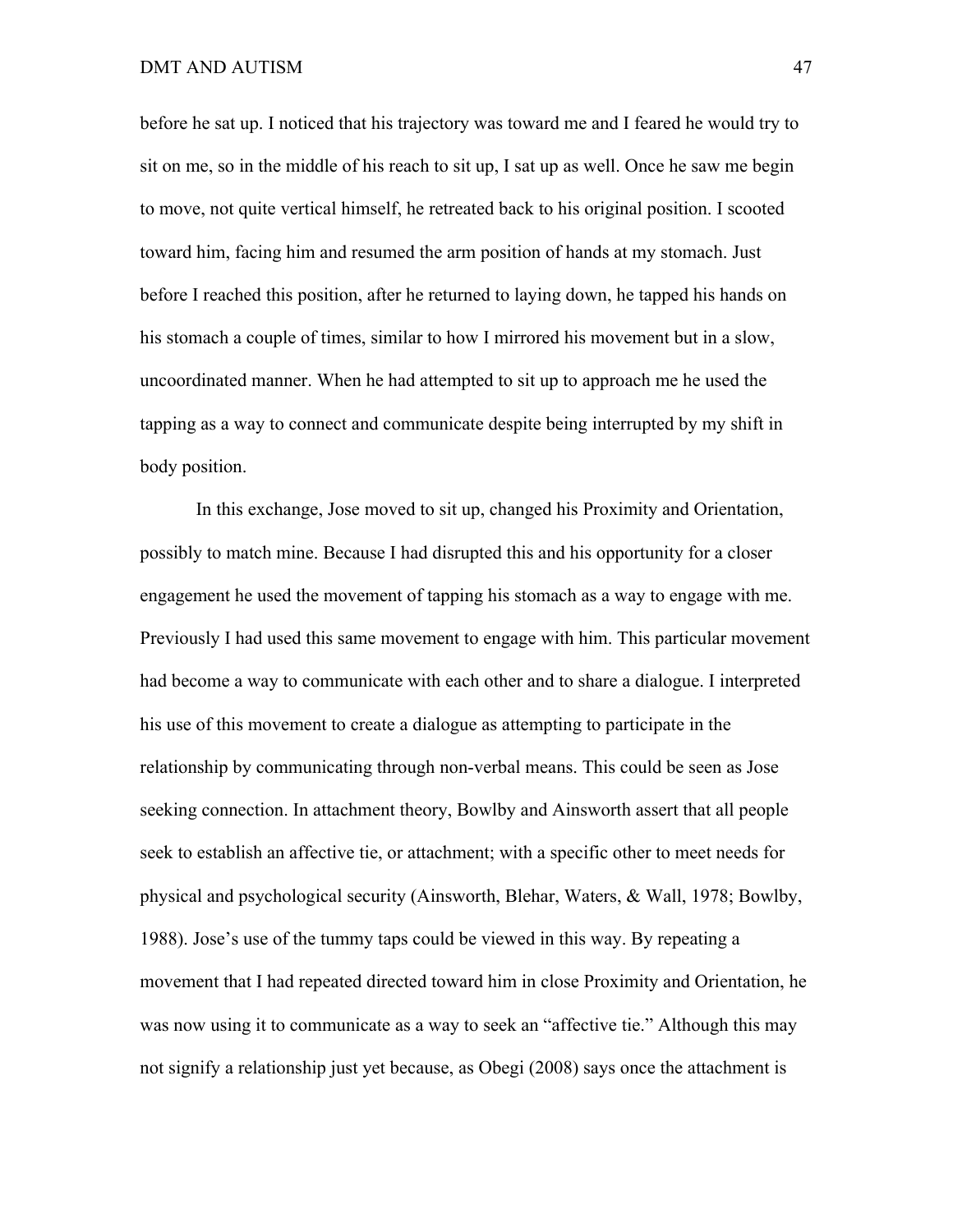formed a relationship develops. In this interaction the tummy taps were originally presented by Jose. After I had mirrored this movement back to him Jose changed his Proximity and Orientation which I also mirrored. With our movements using Proximity and Orientation the stage of stimulate can be further identified.

A few moments later I repeated the tummy taps, but this time for a little longer. In this use of the movement I was using mirroring exaggerated, by exaggerating the use of time. Jose did not respond to this. After this we paused for a moment and I returned to the floor in the same position as him, on our backs, with our knees in the air. While maintaining eye contact, he dropped his knees in an arc. As he did this I put my hands on my stomach and tapped again. Just before his legs reached the floor, after my tummy taps, he tapped his stomach using the same effort qualities that I had added to his original movement. In this instance, the effort qualities I added remained in my movements and now he had adopted them as well.

In this exchange the movement dialogue continued but only after I changed my Proximity and Orientation to mirroring his. In addition, he now completely adopted the effort qualities that I had initially added to his movement. This is another way that he used this movement as a communication. By adopting the effort qualities and reflecting the movement back to me, Jose was using Schore's (2001b) concept of affect synchrony, which is defined as how the environment (mother or other attachment figure) and the child come to a common state of regulation, making a pattern of interaction. By continuing with this specific movement dialogue, Jose changed the way the movement was performed and used resonance to come to this common state of regulation with me. Through this visual information, Jose's mirror neuron system allowed him to observe and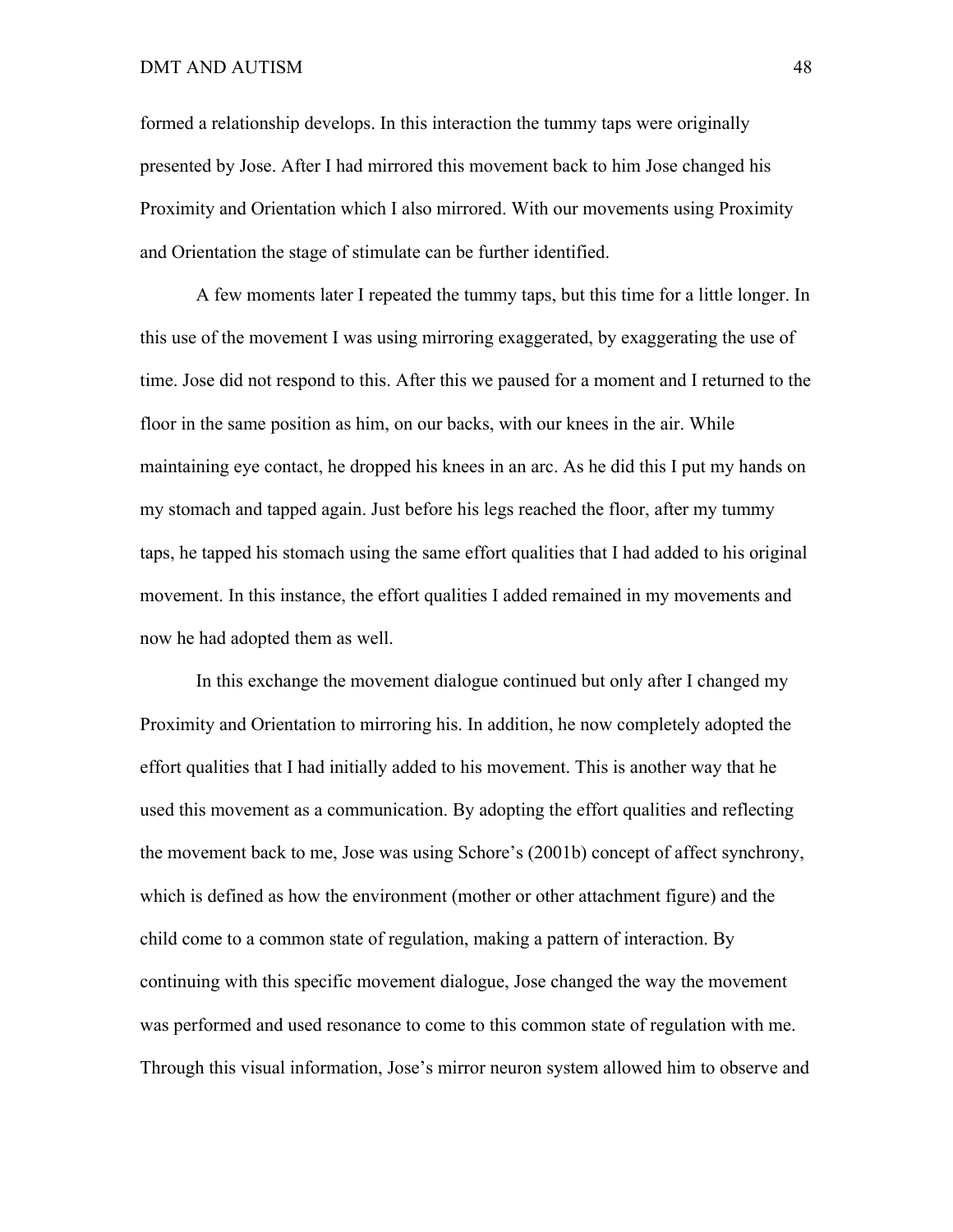adopt my new version of the movements because his mirror neurons created an inner sense or feeling of the movements that I had performed which he was then able to recreate.

In the next exchange, I changed my Orientation to him several times in order to observe him more fully. I moved from laying next to him to sitting, facing him, while he remained on the floor. During this time I was having trouble engaging him in extending our dialogue further. We had been using the tummy taps for some time as a dialogue, but after his adoption of my effort qualities the dialogue seemed to dissipate. I was now feeling disconnected from him and eager to get back to feeling connected. My changes in Orientation were one way of doing this. He was very still at this time and, and since my primary intervention was mirroring, I was without movement to mirror. I used some touch cues to invite more movement from him, but each seemed unsuccessful.

Soon after this Jose changed his Orientation to face me and laid on his side in a fetal position. This moment and what came just after I remember feeling different from what came before. Once he turned to his side, he seemed to soften, using free flow and passive weight. Because I felt disconnected I took this moment to sit and wait. At the time I remember feeling like we were taking a break, a moment to check in with ourselves. After what felt like a more formal exchange we were now resting, and there was a sense of comfort being in relationship, perhaps for both of us.

Jose then began lightly touching his eyelashes with one hand. He rolled over onto his back and continued, but now with both hands. I watched this for a moment before leaning over him and mirroring the movement. At this time I used direct mirroring, maintaining his quality of the movement and used the same hand to eye combination as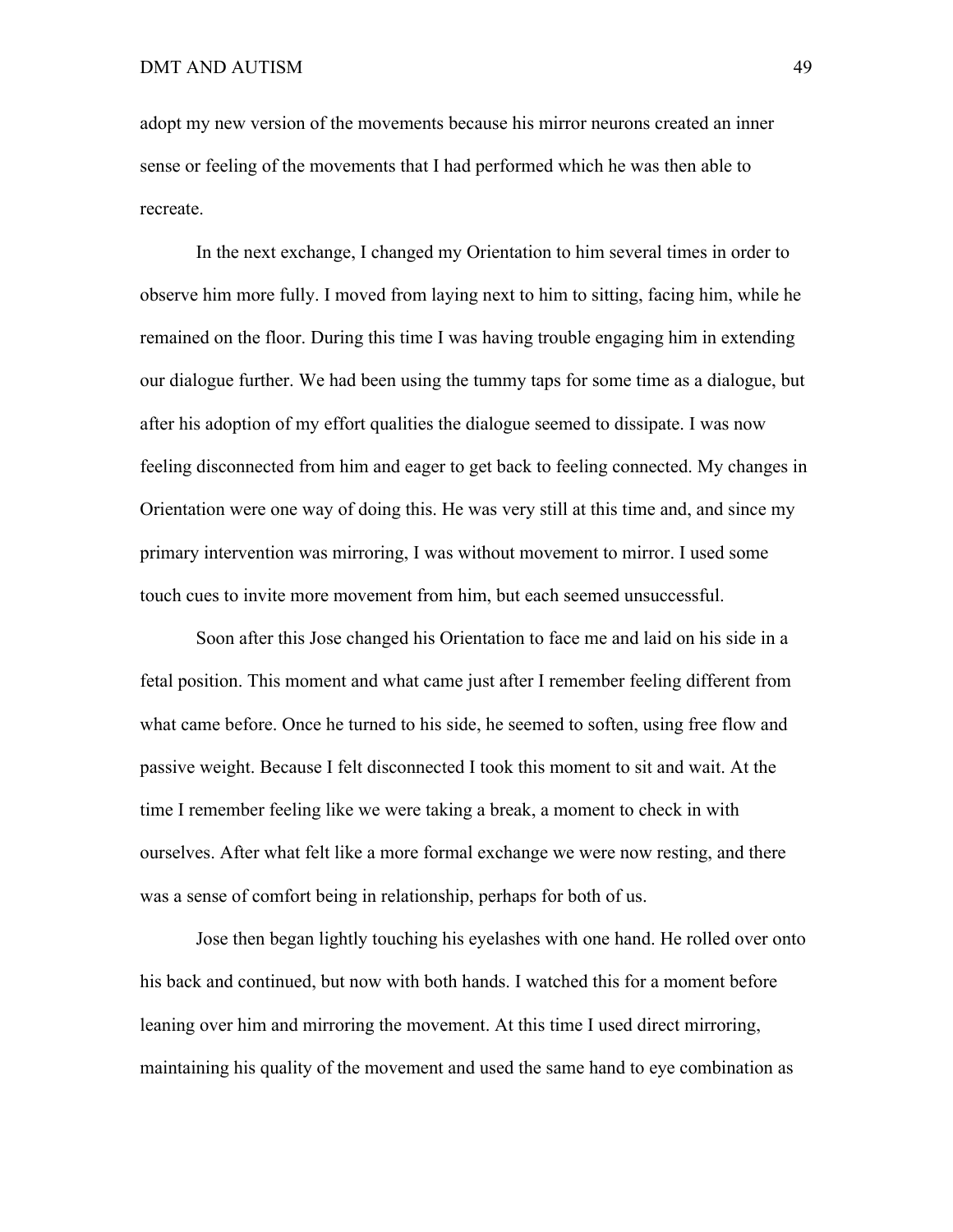### DMT AND AUTISM 50

him. After a few moments of this he quickly sat up, sitting very close to me, making direct eye contact. We continued using our hands to touch around our eyes. I then used mirroring modified and pulled my eyelids to widen my eyes while making a facial expression of surprise. He repeated this but smiled as he widened his eyes. This exchange continued with small alterations and eventually as we dropped our hands, we just made facial expressions. This did not last long before he stood up and ran to the side of the room.

In this movement dialogue Jose and I used affect to communicate. Affect was mirrored which produced a change in Jose's use of Proximity and Orientation which shows the method stage of Stimulate. Affect is the physical appearance of emotions, or what the face does in association to what that person is feeling when experiencing an emotion. In neuroscience literature it is explained as being the appearance of emotion that is dictated by a relationship (Damasio, 1998). When these affects are synchronized, as Jose's and mine were when exchanging facial expressions, both sides of the dyad come to a common state of regulation. This kind of exchange occurs in optimal relating between mother and child (Schore, 2001b). Both partners match the state of the other and adjust their own attention, stimulation, and arousal (Schore, 2001b). Just as a mother would, I mirrored Jose's expressions, literally showing him his current state, which Jose then reflected back to me.

### **Activation Stage**

After the stimulation stage, Jose sat in a chair near a corner and I sat on the floor in the middle of the room. We rocked together at a similar pace for a while before he stood up, walked toward me and sat down next to me, all the while making direct eye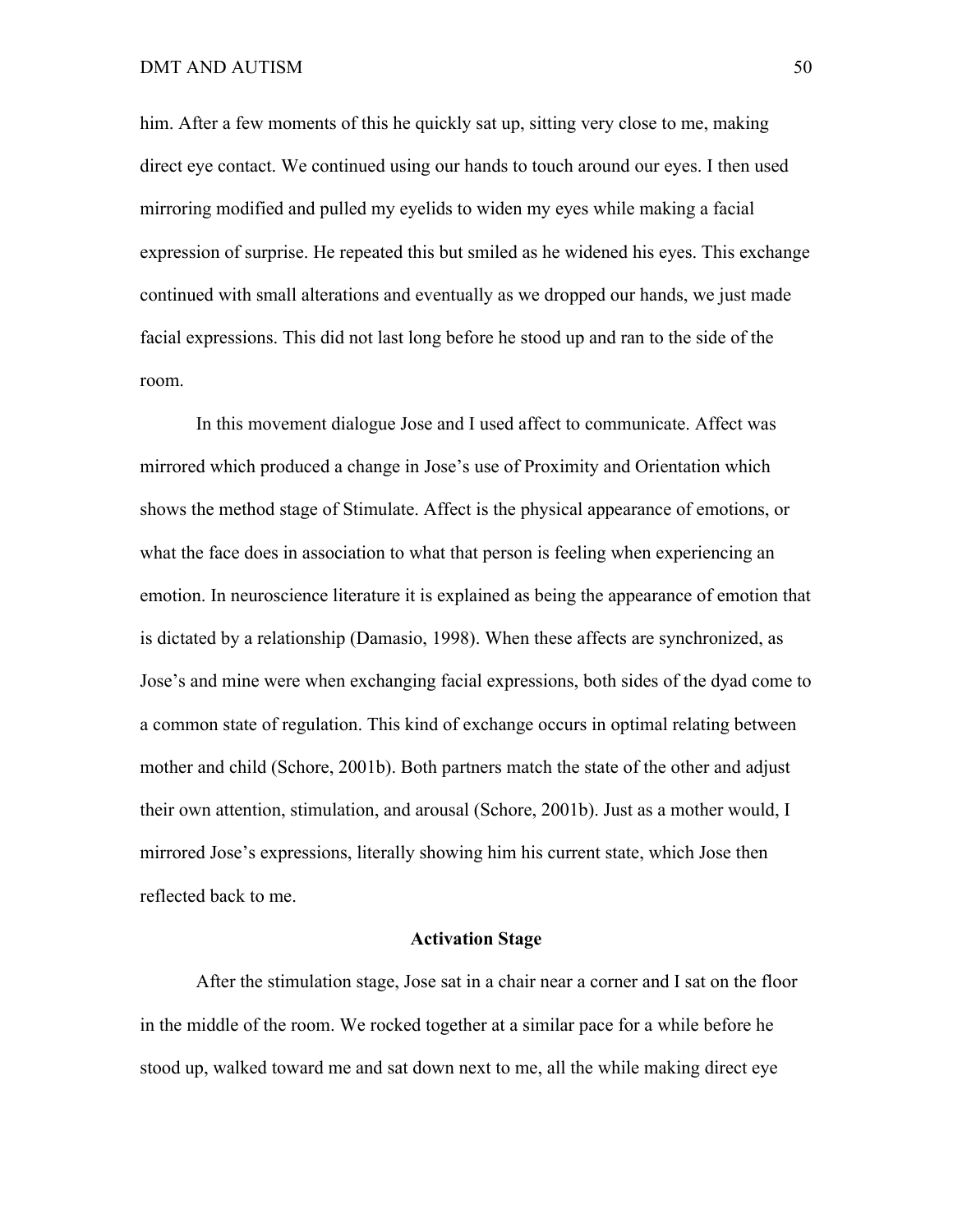### DMT AND AUTISM 51

contact. Once he sat down, he put his hands on my leg and pressed down twice. I then used direct mirroring by pressing down on his legs twice using the same timing and pressure as him. He then reached his arms in front of my legs and swiveled his hips to sit in my lap. What followed were several minutes of this full body contact where we moved together, rocking side to side, forward and back, and a series of full body squeezes by me to give him compression. Shortly after, he abruptly stood up and walked to the side of the room, breaking the engagement. Although this was one of our shorter interactions before Jose disengaged again, it was the most touch, by both of us, in the session. In this short interaction Jose went from sitting far from me and making little eye contact to making direct eye contact and sitting in my lap. I attribute this change to how I mirrored his preferred movement of rocking and allowing him the space to determine our interaction.

One can assume that the movement dialogue that used touch continued the development of the relationship or attachment through the use of some psychoneurobiological concepts discussed in the literature in Chapter Two. Through joint implicit processing, which handles nonverbal information, like our body-to-body contact, we were able to have an intersubjective sense of each other. This processing located in the right region of the brain responsible for automatic functions like heart rate and breathing, communicated action and sensation information, which was processed through the mirror neuron system. The right brain of each person of the dyad responded by giving a sense of the other, especially through the understanding of non-verbal information. Through sensation and action perception, automatic embodied simulation (Meltzoff & Moore 1997) was possible as we could feel the weight shifts and rhythm of the other person. On a neurological level, we created a bond because our parallel neural networks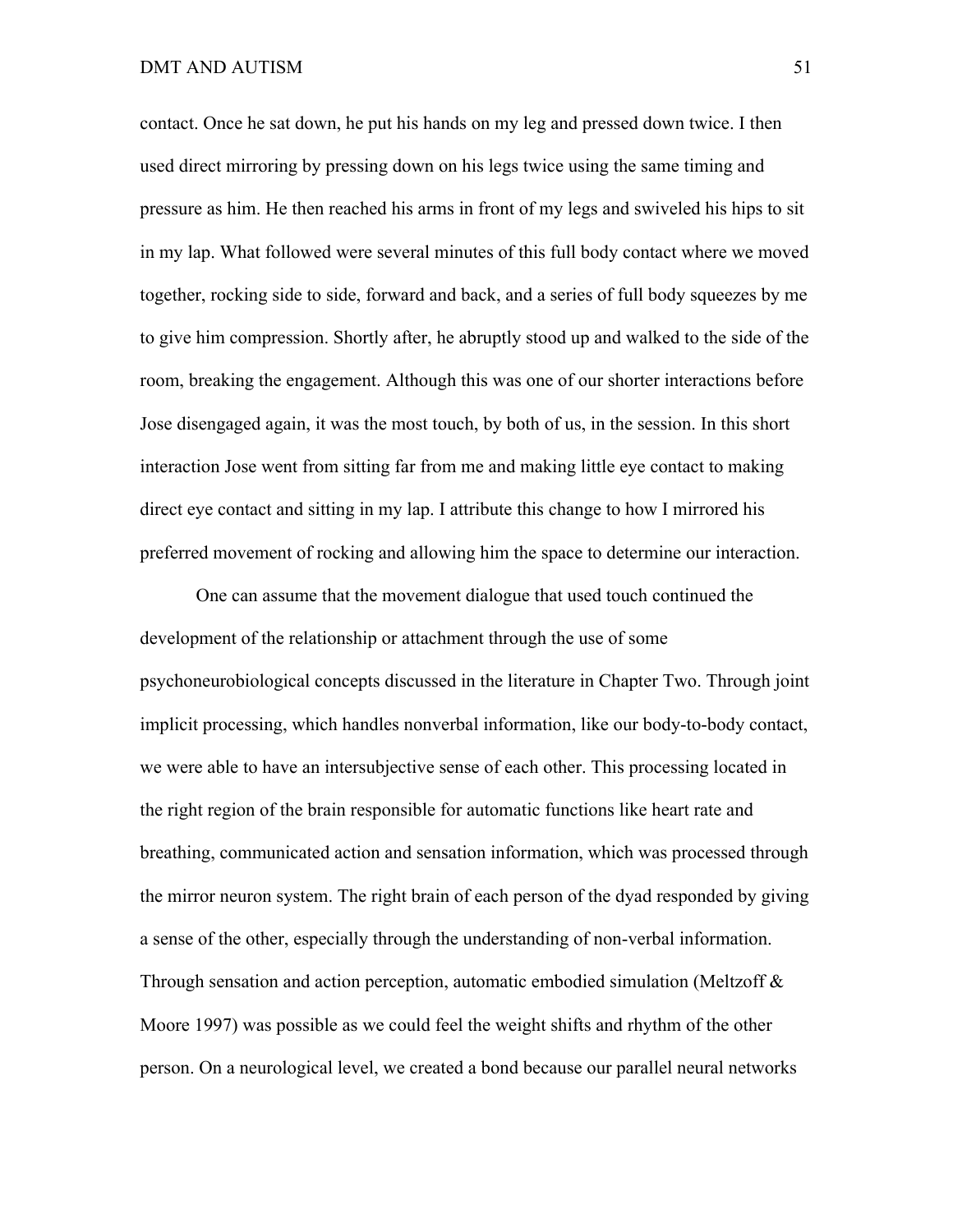associated with our movements fired at the same time. In addition we gained an intersubjective experience of the movement event because our movements matched each other, which was done through automatic embodied simulation. As Schore  $\&$  Schore (2008) state, "implicit right brain-to-right brain intersubjective transactions lie at the core of the therapeutic relationship" (p. 14). Through the theme of Touch Jose and I were able to further develop the therapeutic relationship which was made possible by these neurological functions.

This exchange, where Jose sat in my lap, demonstrated the theme of Touch, which signified the second stage of the method, Activate. Tortora's (2006) description of the Activation phase involves the "child taking an active part in the engagement to facilitate and develop the focused elements of the stimulations into something new" (p. 265). What moved us to the Activate stage was Jose's change in Proximity, after mirroring occurred, to full body contact and continual use of touch that followed. After this, there were more instances of touch more often by both of us. Most of our movement interaction, up until that point, was on an individual basis, without touch, we watched each other to gain information. In this stage of the method, Jose used touch a few times to communicate with me.

In our next series of dialogues, Jose began to rock again, which I mirrored. I mirrored this by keeping Jose's qualities and use of the body the same. In this and earlier instances in the session, where I mirrored Jose's rocking, I kept the same amount of space between us at all times. In my analysis I named this corresponding rocking. When he would rock forward I would rock back and the reverse. At the time I was particularly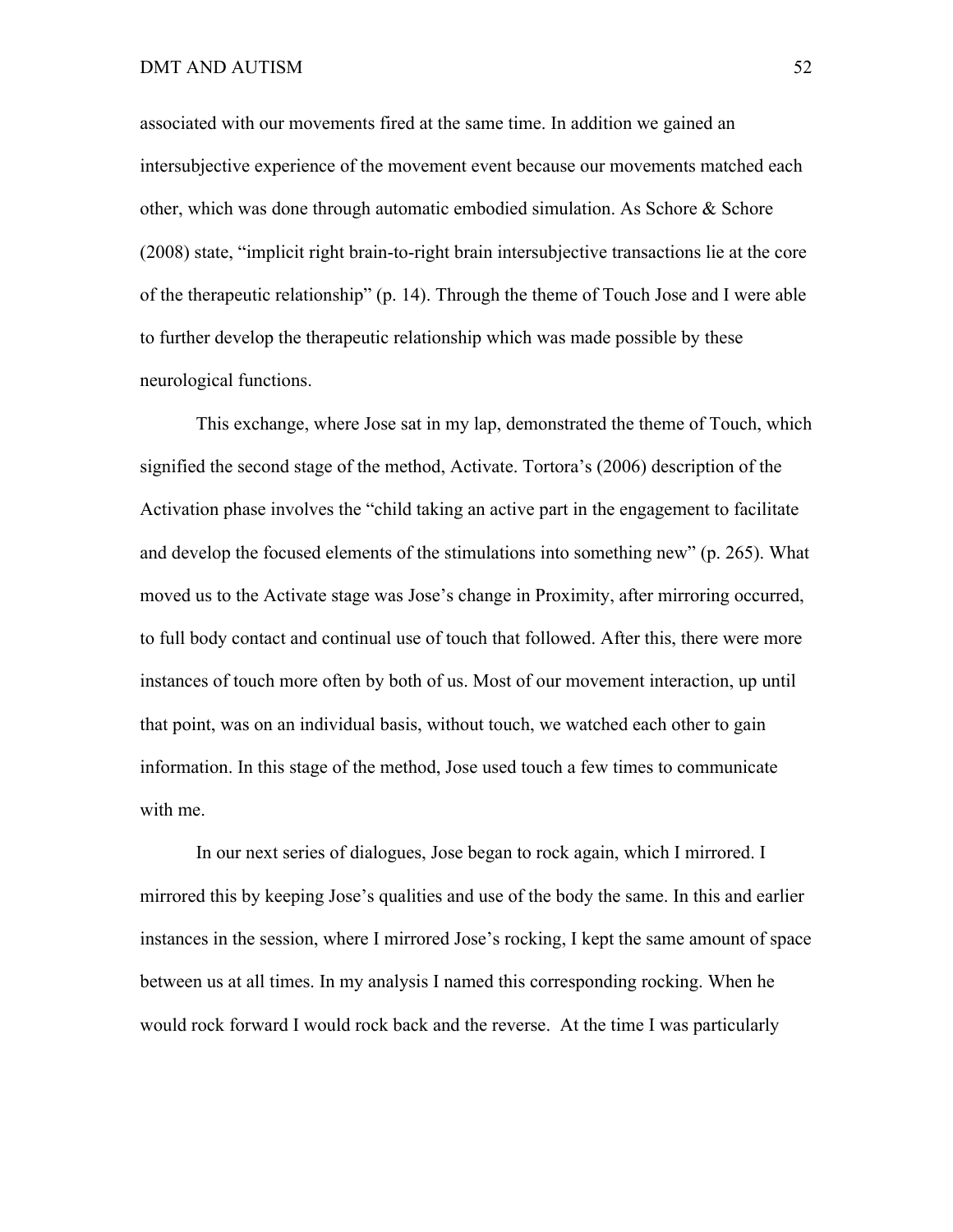focused on Jose's use of Space, which is part of the reason why I mirrored these movements according to our use of Space and how it reflected our relationship.

He then left his chair to sit in front of me and proceeded to use touch to alter my body position. First he reached with both hands for my hands and slightly pulled them toward him. This felt like an invitation to sit closer so I scooted forward. I left my arms there as he released and slightly pushed my forearms down. Then he put his hands on the backs of my shoulders, not shoulder blades, and cupped the round part of my shoulders very gently. I mirrored this by using the same aspects of body and effort used by him. I reached my arms under his to touch his shoulders. Then he brushed the backs of my arms from the shoulders to elbows in what felt like a corrective/touch cue. I let go of his shoulders and dropped my arms. His movements and use of touch felt very different than before; he was taking a lead. I remember feeling that I needed to get out of his way, and let him complete this phrase of movement. For this reason I chose not to mirror the rest of his movement phrase. He then grabbed my feet and pulled them to extend my legs straight out on his left side; he reached his right arm and placed his hand on my left scapula and pushed me, in my forward direction. I scooted myself when he pushed because his touch felt like a directive and not a forcible push. He then moved to stand up, changing his right arm from touching my back to grasping the top of my shoulder to push off from. Here he employed a new use of touch by using me for support and pushing himself up from a seated position to standing.

Early in this section, I mirrored Jose's movement pattern of rocking which lead to his developed use of the theme of Touch which shows the method stage of Activate. Jose's use of the touch in this dialogue was unique in our interaction. It happened very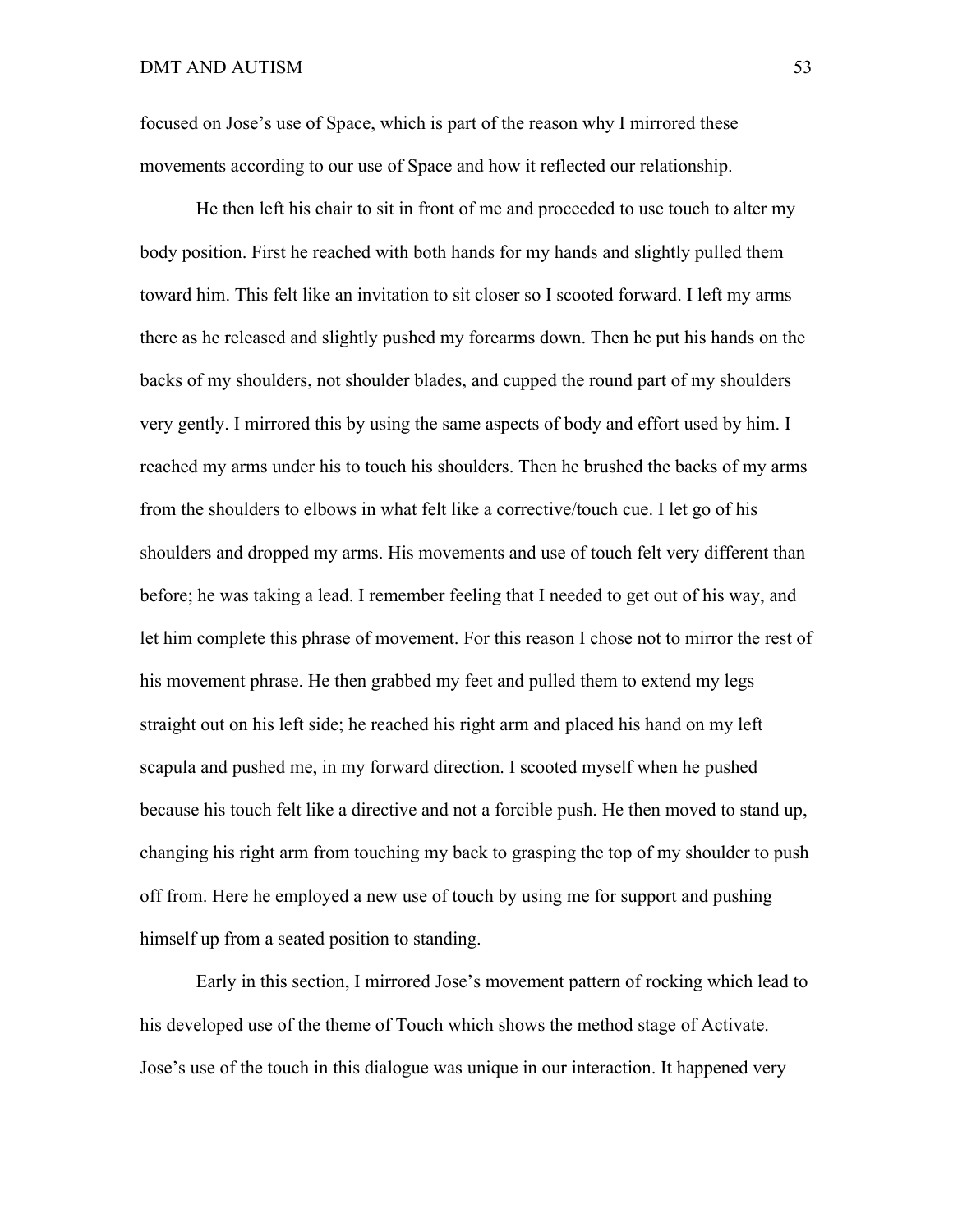fast, but it was clear that his use of body changed. He was very deliberate, present and every move seemed like a clear communication. This is why I dropped my hands from his shoulders. It felt like something I did not need to mirror, because the connection had been established. This was the first time in the session that he took a leadership role in directly effecting our engagement. Tortora's (2006) description of the Activation phase involves the "child taking an active part in the engagement to facilitate and develop the focused elements of the stimulations into something new" (p. 265). In this interaction Jose used his body to physically manipulate mine, taking an active part in out relationship by asserting himself to make a direct change.

## **Mobilization Stage**

After the previous touch pattern there was a moment of disengagement. Once we re-engaged Jose chose to sit in a child sized rocking chair and began rocking. These chairs are common in special education classrooms as they provide a safe means for this activity which is common child with ASD. When Jose began rocking I decided to join and mirror this movement because this seemed like a preferred movement that I could use to help us develop a dialogue.

Rocking forward and back is a very common physical symptom of ASD (American Psychiatric Association 2000, p. 67). In most cases, I would not consider this a conscious movement expression but rather a self-regulating movement. Even though I see this movement in this way I am still curious about what this movement is, does, and means to someone with ASD. So I chose to mirror his rocking to provide a way to see if this type of movement changed or provided something for the relationship. Part of this curiosity is that, in my internship experience, I noticed that rocking (or any other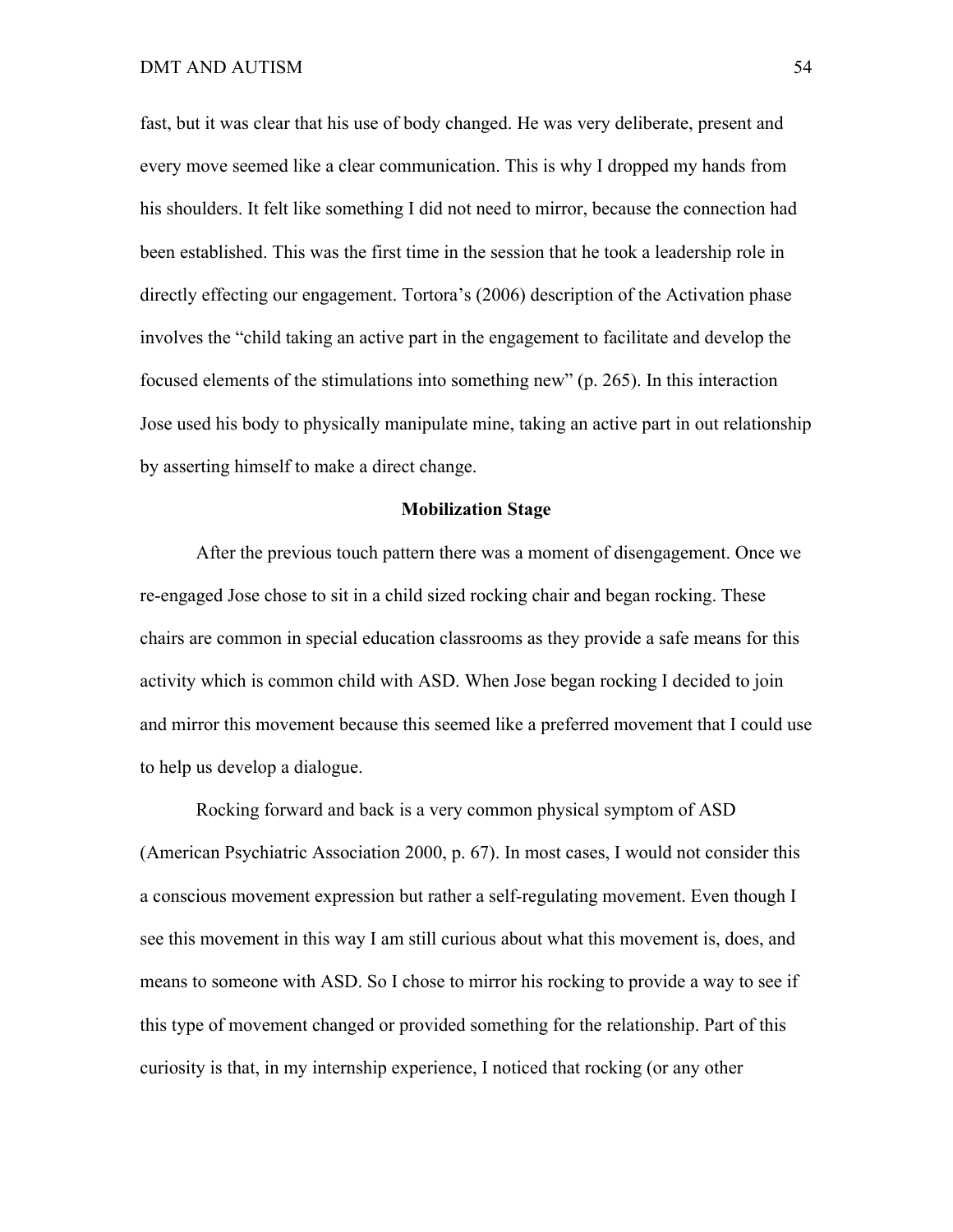stereotypical movement associated with ASD) tended to be "ignored" and the teacher, paraprofessional, etc., would disengage while the child was doing this, or the adult would try to stop the child from performing these movements. Either way, in my experience this movement has either been a split from a relationship or disrupted and not let come to fruition. I wanted to try the opposite, and not only let Jose engage in and use the movement for as long as he needed, but also to engage in it with him to see if this would produce any change at all.

When Jose began rocking this time I changed the way I mirrored from corresponding to reflecting him. By reflecting him I moved forward when he rocked forward and back when he went back. I mirrored Jose's rocking by using direct mirroring through reflective rocking, not only mirroring his use of Space but also his timing. This lasted for only a short time before Jose began moving through space toward and away from me by pushing himself while sitting in his chair. I mirrored this sitting on the floor, following his lead of when to move in either direction. Again, I used direct mirroring, focusing on his use of time and Space. This floor pattern of moving through space can be seen as similar to the reflective rocking pattern used by both of us prior, but now he used the chair to locomote through the room.

At first this floor pattern was slow and unclear, with many breaks and stops in between. It took a long time to get from the center to the edges and back. After a few times, the pattern became very clear and deliberate with fewer movements to slow it down. After a short disengagement we resumed moving together and the floor pattern continued. It began with him in the chair, pushing and pulling it with him to get closer and further away from me.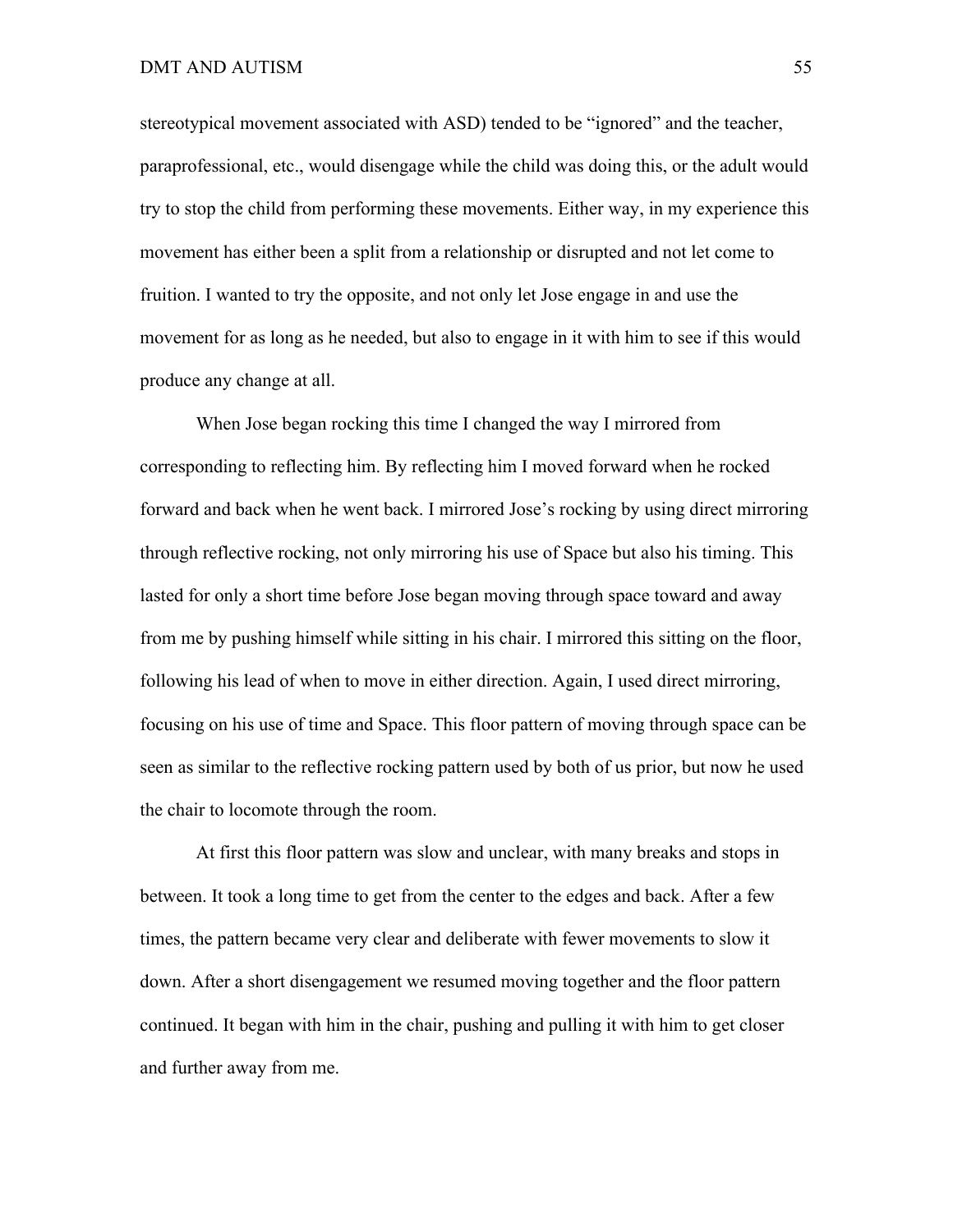He then developed from pushing himself forward and back in the chair to walking and running through space as he abandoned the chair altogether. I saw this as a significant change as he then stood and walked towards and away from me by using his whole body. Once standing, the floor pattern continued on the same straight pathway.

The final stage of the method is Mobilize, which was shown in our use of floor pattern. The floor pattern used this section did not change but how they were used did. The development of how the floor pattern was used signifies the Mobilize stage of the Ways of Seeing method. Tortora (2006) explains, "Mobilizing a response enables a child to explore her body's moving further into her surrounding environment. Mobilizing can involve actually moving through the room" (p. 266).

There were eleven floor pattern approaches and retreats where we moved in and out from each other. The change in how he approached (either running or walking) in combination with the type of contact made in the center (bump of arms, bumping chests and taps with one or both arms) showed an interesting development. The first two times he ran but stopped with room between us (the second time with less space than the first). For these two approach patterns there was no contact. The next two times he ran and bumped into me. At least the first time it seemed as though he was not going to stop at all. The fifth time he ran, stopped just before reaching me, put his hands up, took them down and then bumped his chest to mine. The next time he ran past me, stopped and turned to bump my chest. After this he walked with his hands down and only bumped chests lightly. But on his next approach he ran and we bumped chests as before. Then he reverted back to walking and with his arms crossed gently touched my arms with his.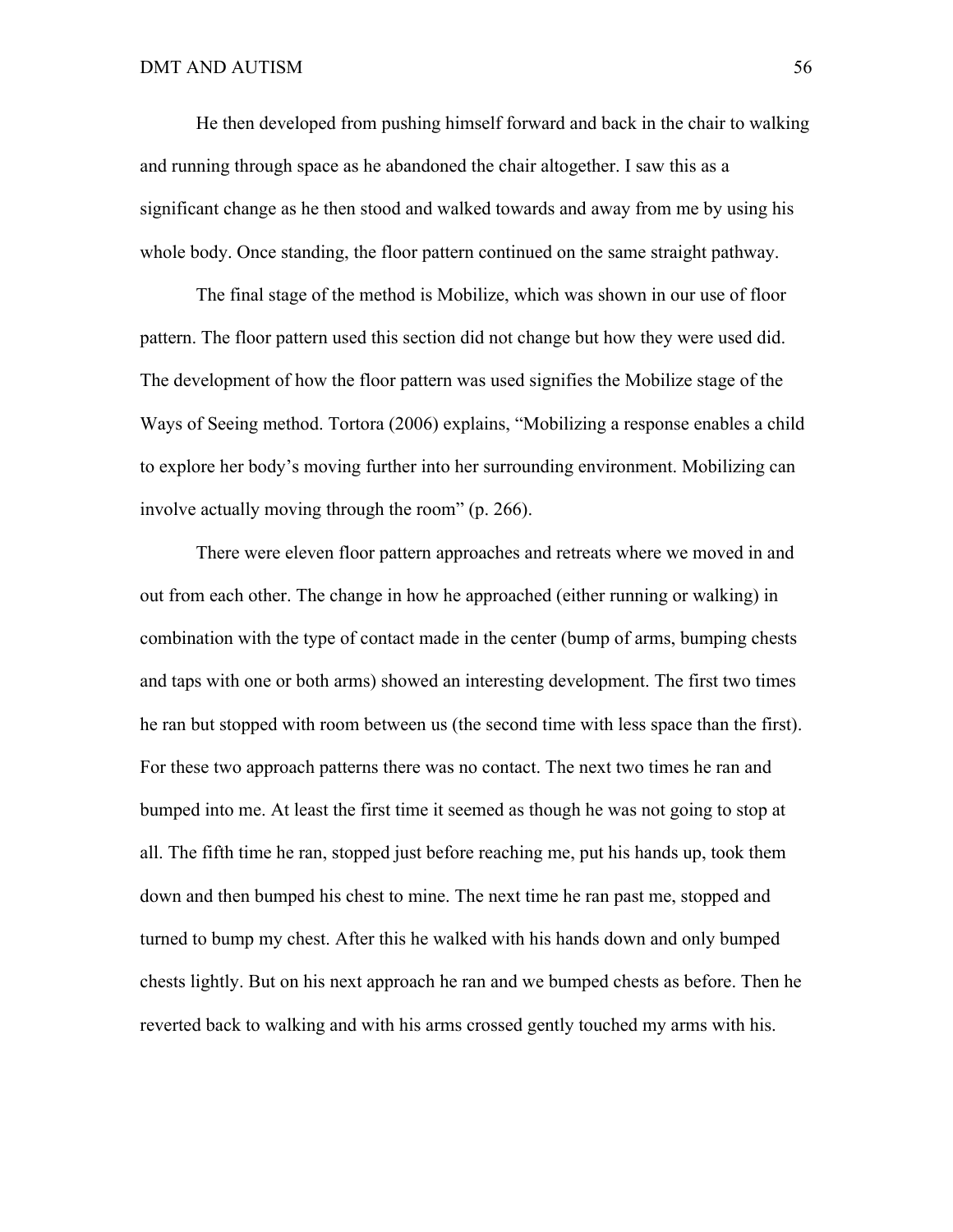Then he ran again but stopped before and leaned in to touch arms. On the last approach he walked, stopped just before reaching me, and touched my arm with one of his.

During these floor patterns, I used direct mirroring to complete the pattern as the other side. I watched him closely to see if he was going to run or walk. I also used the same hand and arm gestures as we approached and reached center. Although he used many different combinations of effort during all of the approaches and retreats I made sure to mirror him directly.

The literature discussed in Chapter Two helps to explain the Floor Pattern interaction and supports how these patterns help to develop relationships. Ainsworth et al. (1978) defined a secure attachment as one in which a child balances closeness and autonomy and has positive expectations about the availability and sensitive nature of the mother. Although it cannot be determined at this point if Jose had established a secure attachment with me, based on my earlier observations of his willingness to engage with me he may have the ability to trust, it may be concluded that he was showing an interest in wanting to relate. During this interaction we both used touch in the floor pattern as a way to "test the waters" of the relationship by the various interactions in the center. Based on the developed "patterns of expectations" which came from my continual use of mirroring Jose was able to try new ways of engaging (Beebe and Lachmann, 2002). After repeated interactions Jose created an inner sense of confidence in my ability to provide safety, which enabled his exploration. Here Ainsworth's term secure base could describe my role in this interaction (Ainsworth, 1967).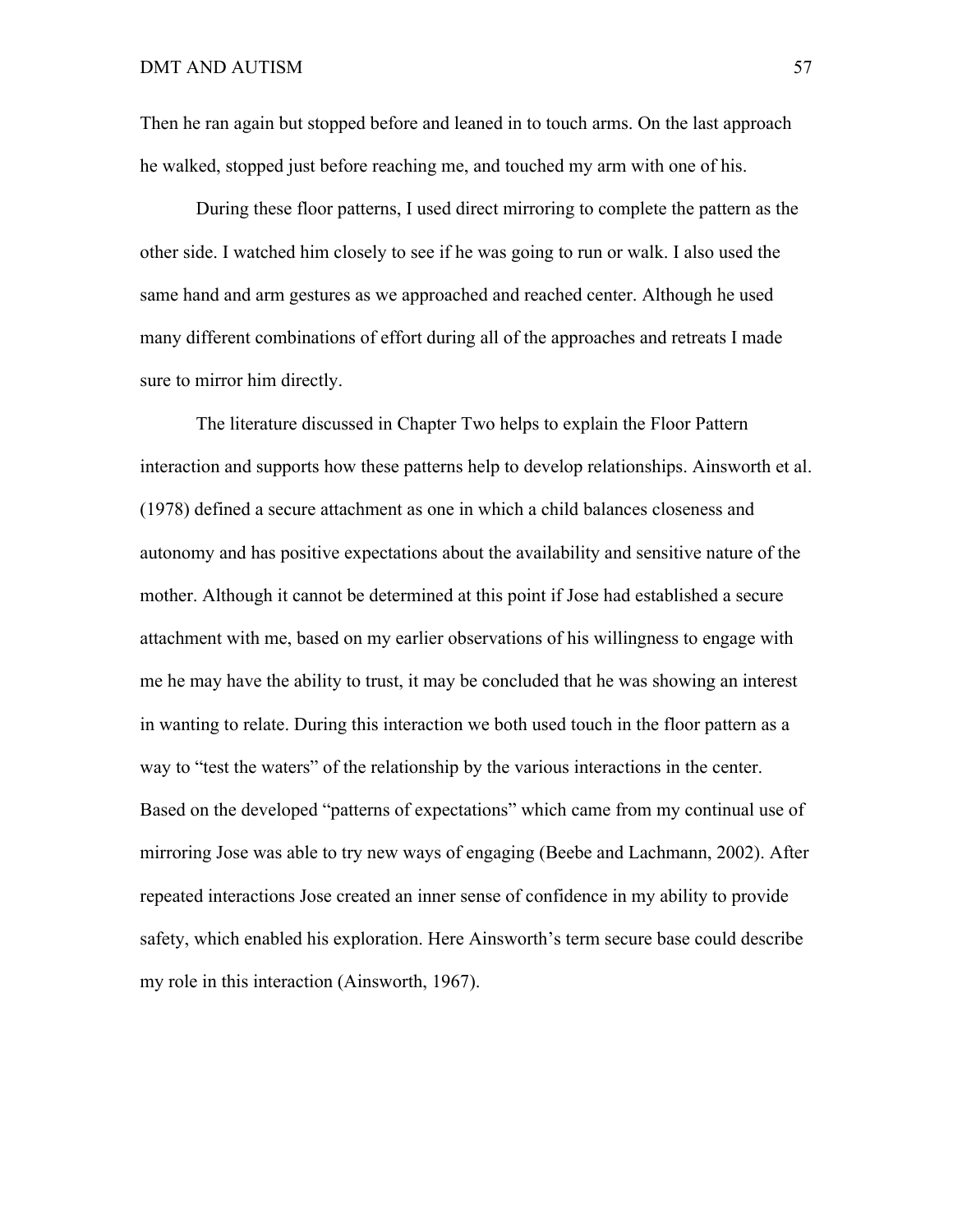### **End of Session One**

The remainder of Session One continued with the theme of Floor Patterns. After moving towards and away from each other, and after a period of longer disengagement, Jose and I resumed moving through space but changed our Orientation to moving next to each other. We ran back and forth from wall to wall, punctuated by periods of time where Jose sat in a chair. While seated, I waited for his next run by standing against the same wall. Several times he would stand up and look at me, at which time I would prepare to run by shifting my weight forward. He would then take off running, with me close behind. Once at the opposite wall we would pause, looking at each other, and run back together. During this time Jose would smile and giggle, as he would tease me with his attempts or start to run before stopping after a few steps, causing me to stop as well. This interaction became a game, with Jose clearly assuming the leader position. After several of these runs Jose finally rested in the chair on the back wall and we both had a moment of disengagement. Shortly after, I invited him to the center of the room, as our time was almost up. The beginning of our movement dialogue began almost immediately upon entering the room and at this point I realized I had yet to introduce myself and explain why I was there or what we were doing. I explained the next four days would involve moving together as we had just done. After forty-five minutes I said goodbye and walked him back to his classroom.

### **Summary of Session One**

Through analysis of Session One I found a direct correlation between the intervention of mirroring, the movement themes, and the stages of the Ways of Seeing method. Directly mirroring Jose's movements lead to longer movement dialogues with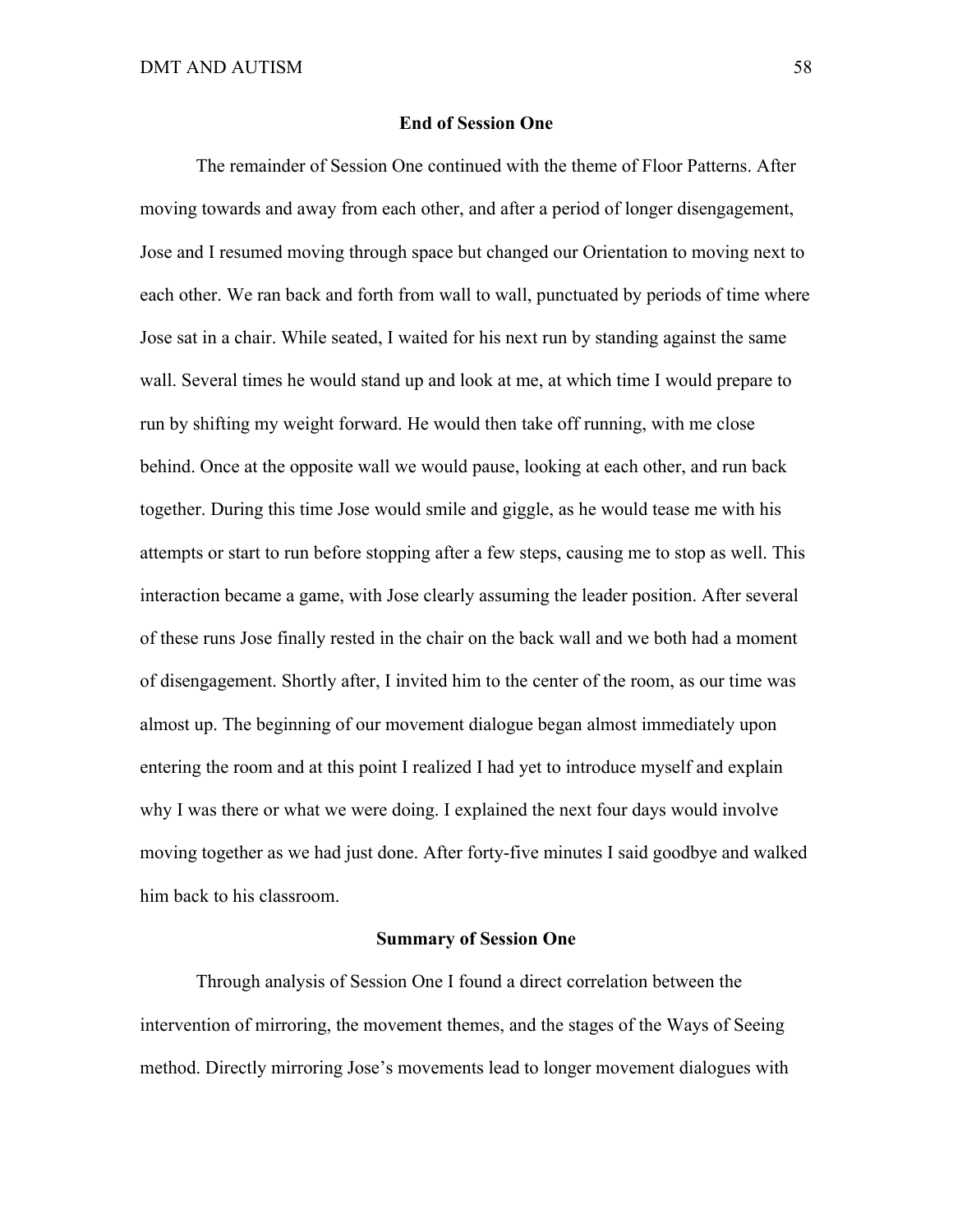less time spent by him in disengagement. The longer movement dialogues provided the time for the themes to develop in our movement exchange. Through the dialogue of the movement themes we were able to achieve the "goals" described by Tortora (2006) for each of the Ways of Seeing stages. The Stimulation stage was achieved through the themes of Proximity and Orientation because, with the stage's goals of awareness and exploration, we used closeness and facing changes to explore the relationship by bringing awareness to how close we stood to each other and how we faced each other. The second stage of Activate involved the goal of Jose taking an active part in the engagement. This was done through the theme of Touch, as Jose chose to use physical contact to gain overall closeness, through full body contact, as well as to manipulate my body by physically changing my posture and position. He took a leadership role in both instances by directly leading our movement dialogue through touch to develop into each exchange. The final stage of Mobilize relies on the goals of exploring the surrounding environment especially by moving through space. The theme of the Floor Pattern fulfills this goal as Jose changed from rocking in his chair to pushing the chair through space toward and away from me. This theme then further developed as Jose abandoned the chair and used running and walking in the same forward and away floor pattern from me to explore the relationship by moving together through the space. The individual themes show a concentrated view of our movement dialogue that each achieved a "goal" of the corresponding Ways of Seeing stage. By achieving these goals and progressing through all three of the stages the relationship can be seen as developing. In analysis of the subsequent sessions the identification of the themes in our movement dialogue continue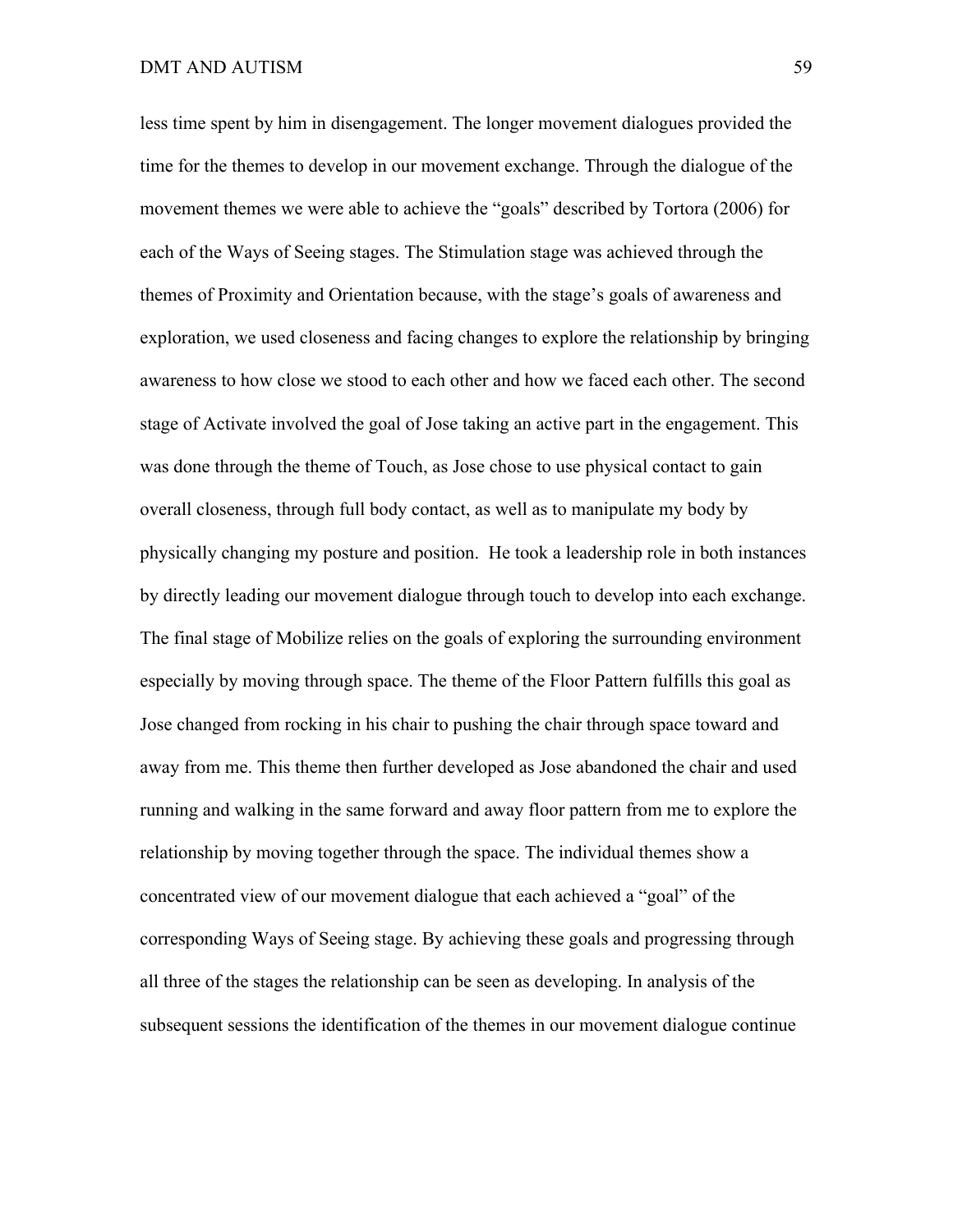to show the stages of the Ways of Seeing method and how the relationship continues to develop.

### **Session Two**

Session Two began almost where we left off in Session One. Jose began by running back and forth from wall to wall. I joined him a few times in such a way that we would cross paths in the center of the room. After a few times I sat in the center of the room and I changed my Orientation to face him as he reached the walls. He then sat against a sidewall facing me and I changed my Orientation to him again. After using mirroring exaggerated to reflect his seated foot stomps, we stood up and continued running together from wall to wall. Jose used touch throughout these, once by leading me by holding my hand and later with quick touches on my arm, which seemed to signal it was time to run. We spent of lot of time in the middle of this session using the theme of Touch. First with weight sharing, as we leaned back holding hands. Later, with Jose sitting in a chair with his feet on my legs, using increasing pressure to push off me to rock in the chair. This movement dialogue developed as I used my hands to reciprocate the pressure on the bottoms of his feet. We then used our hands in applying pressure and alternated to "clap" the other person's hands. After this we switched and I used my feet to apply pressure to his hands. We continued alternating between these different touch patterns and weight sharing through our longest period of interaction in any of the sessions. After this I changed my Orientation and sat next to him, both of us in chairs. Here we mirrored each other's postural shifts and rocking. Later I changed my Orientation again to face him and we used the theme of Touch again by holding hands and rocking in the reflective way together. After a brief disengagement Jose approached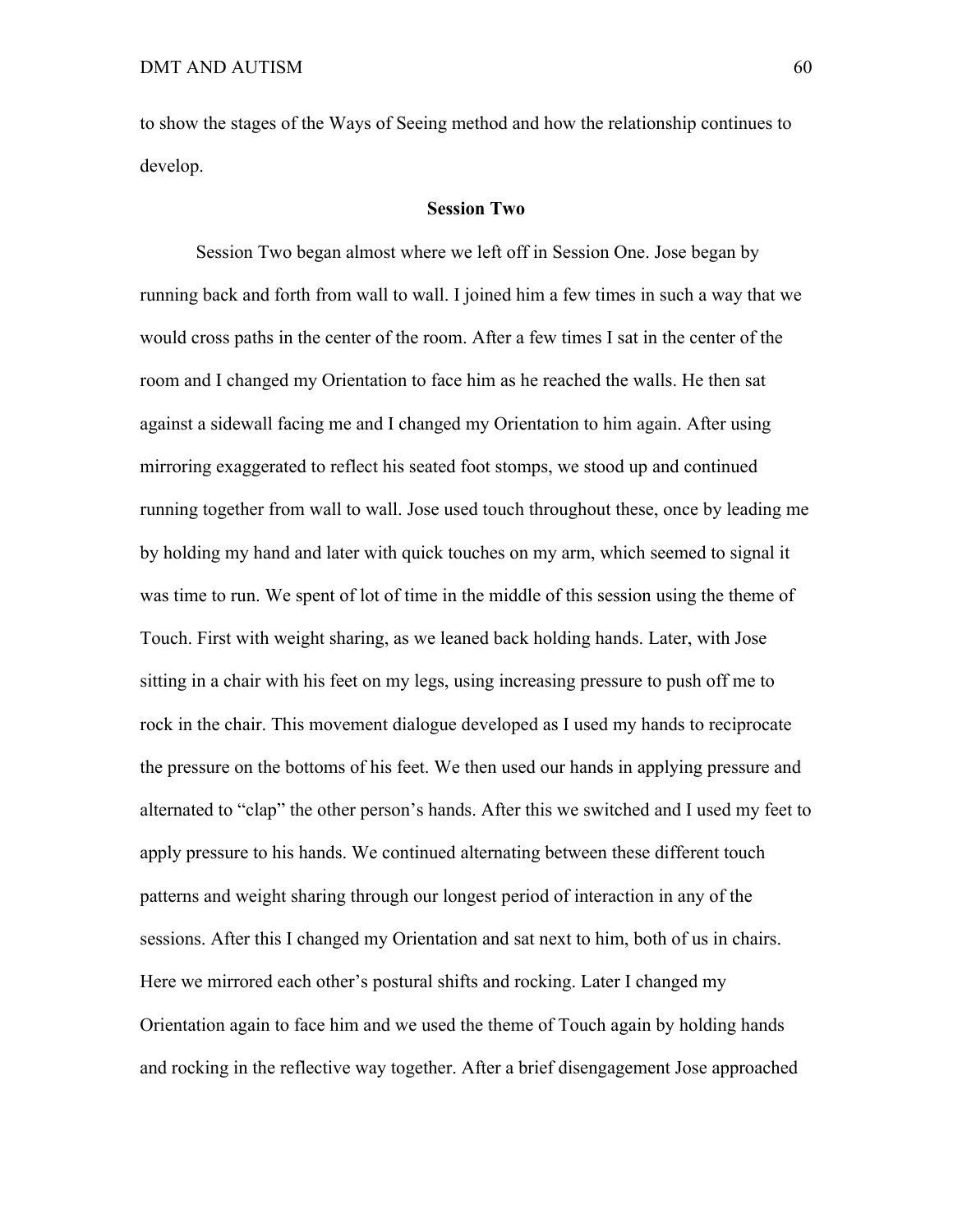me to sit on my lap facing me, which made me uncomfortable and felt inappropriate. I moved him off my lap and he lay next to me for some time. In the following section we changed Orientation often, staying in close Proximity, finally ending up sitting across from each other. Using touch we then held hands and continued the rocking pattern together moving towards and away at the same time, in a kind of "peek-a-boo" way. Jose then changed to applying pressure to my legs, which I mirrored after him. He then used the same pressure to push my shoulders, which I mirrored as well.

After this Jose had a brief moment of disengagement while staying in close Proximity. This was the only time in our sessions that this occurred. I attribute this to my consistent mirroring up until this point as well as my immediate mirroring of his disengagement. When he stopped moving with me he broke eye contact and changed to a more internal focus for the first time in a while. I sat with him and had a similar internal focus as we shared a moment of self "check in." He then stood up and sat back in the rocking chair across the room. I picked up another rocking chair and placed it next to him. We rocked together, side by side, and then both changed our Orientation to sitting face to face. We continued to rock holding hands as we had done before. Throughout the next part of the session we continued with the floor pattern and touch themes running from wall to wall often holding hands. The session ended with Jose spending a lot of time sitting in my lap. We rocked side to side and finally Jose rested in my lap partially lying down.

Throughout this session, the themes discussed above, Proximity, Orientation, Touch, and Floor Patterns were present and our primary way of interacting. My mirroring throughout this session remained fairly consistent as I used direct mirroring instead of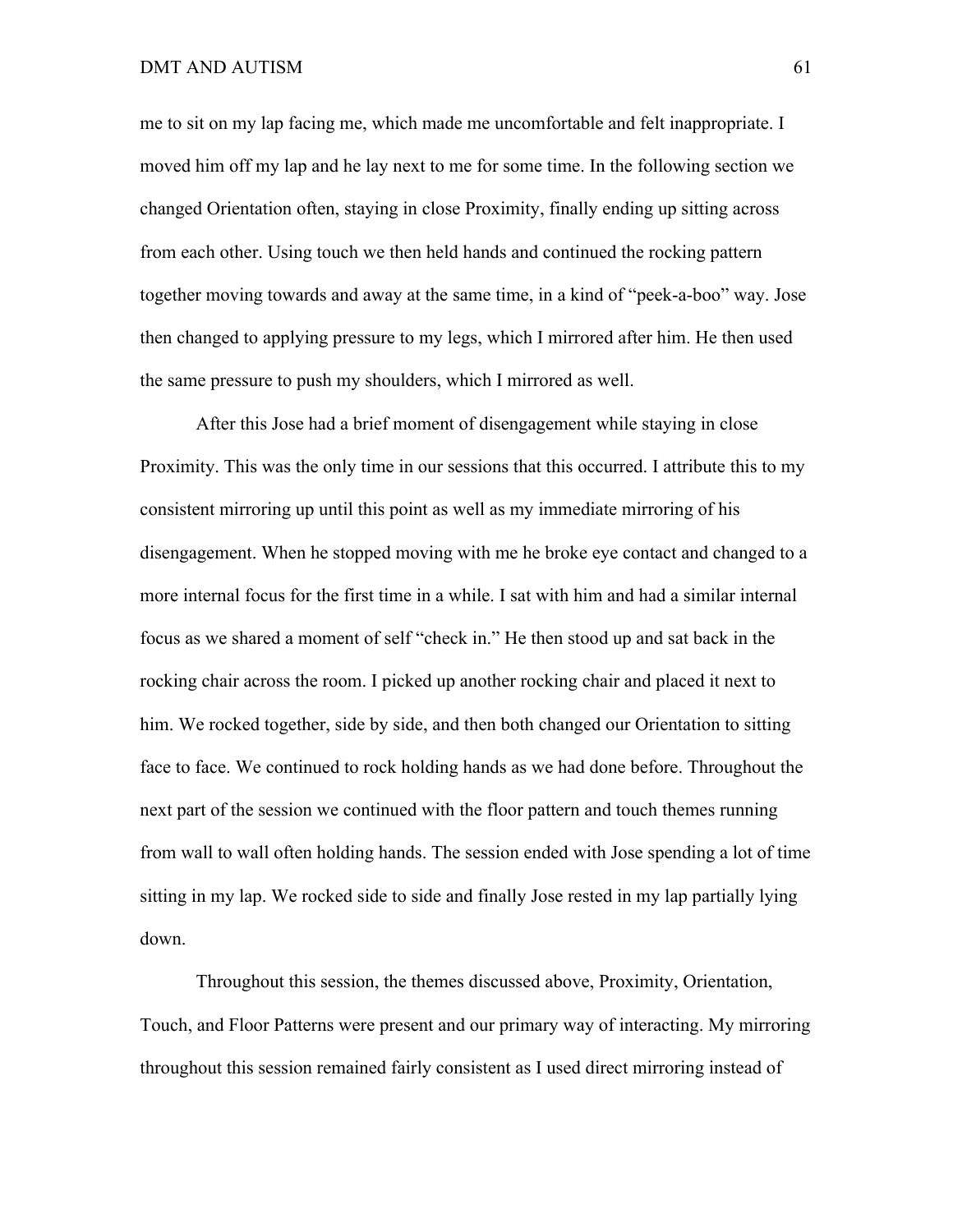modification, exaggeration, or diminishment to continue the movement dialogue we shared. As I had found in Session One, when I used direct mirroring our movement dialogues lasted longer and seemed to develop further than when I used other mirroring types, which also occurred in this session.

The Stimulate stage was shown first by how he changed his Proximity and Orientation to match me which brought awareness back to the relationship developed in the first session. Through changing our Proximity and Orientation to each other we were able to re-explore our interpersonal space first discovered in Session One. The theme of Touch signified the Activate stage. The amount of touch used in this session to make contact, engage in a movement dialogue, and, near the end, for support, showed the largest change in the growth of the therapeutic relationship. Our movement dialogue using weight sharing with our hands and feet showed his engagement in the dialogue as taking an active and equal part of the dialogue, one of the Activate stage's goals. Once moving through the space we both used Touch to invite and accept the invitation for weight sharing and as we ran through the space holding hands. The Mobilize stage was achieved through the use of the Floor Pattern themes as, similar to Session One, we used traveling through the space together as a way to explore the relationship through exploration of the environment.

### **Session Three**

At the beginning of session three, Jose's paraprofessional informed me that he had been very agitated that day. His teacher and paraprofessional had had a difficult time keeping him focused in the classroom. I decided to bring some props supplied by the special education teacher into the room where the sessions took place. If needed, I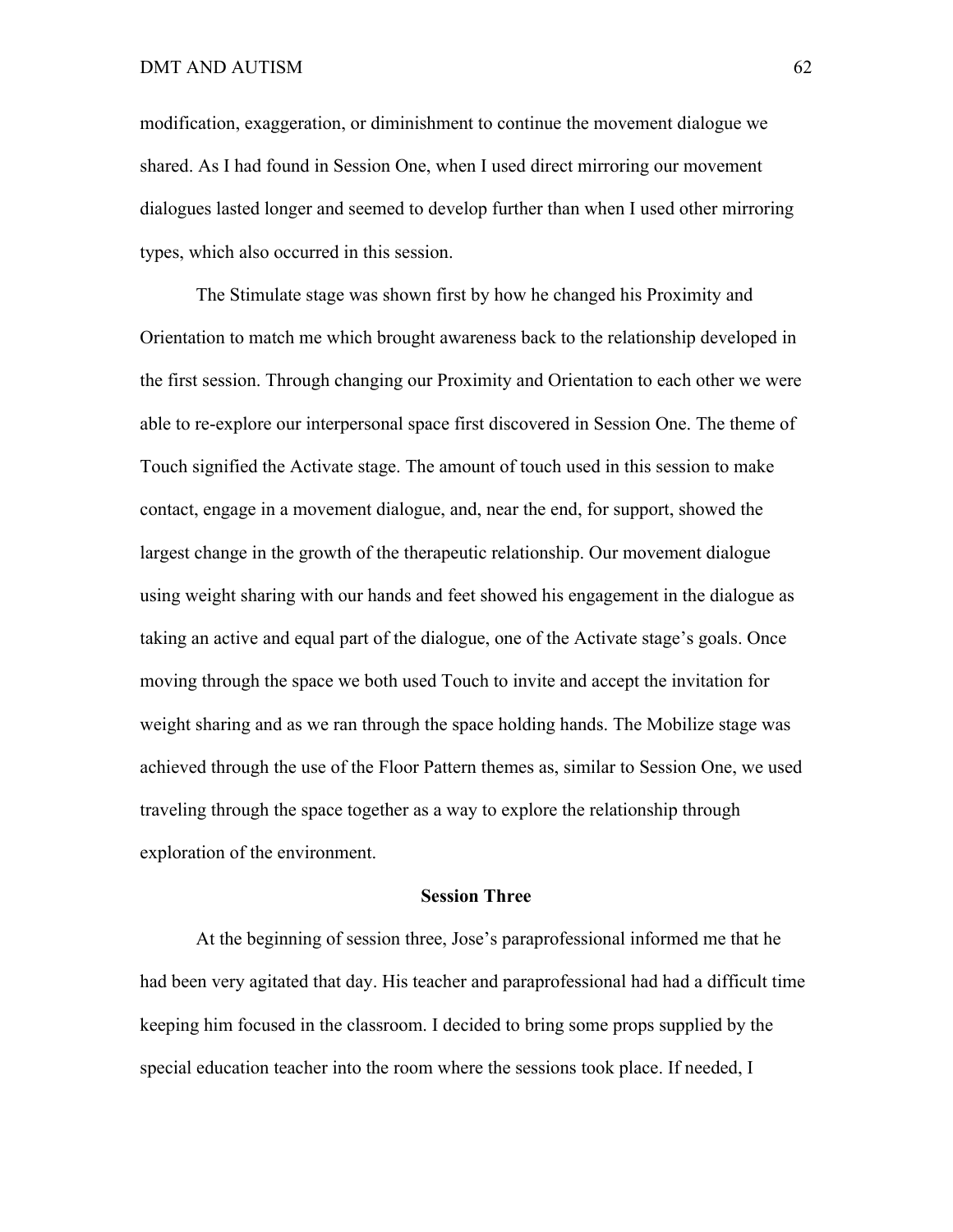planned to use them to engage Jose. I chose stuffed animals, balls and a large circular parachute. The parachute, or any type of cloth material is a common DMT prop that can model the effort qualities of free flow and decreasing pressure, which are qualities opposing Jose's movements that day. By using a prop that moves in these qualities it often helps to modulate the person using the prop into moving in the similar way. This was my goal and reason for choosing this prop on this day. In addition, using props would also provide us with a tool to physically connect us as we used them together. When Jose entered the room he immediately began interacting with the props and we continued using the props throughout his session because of his initial engagement with them. During this session Jose spent a lot of time on the sides of the room in long periods of disengagement. He used limited eye contact and changed his Proximity and Orientation towards me only near the end of the session. Early on I stayed in Proximity, sitting face to face as we used the balls and stuffed animals. Jose often would leave the interaction to sit on another side of the room against the wall, and I would follow him and sit in his new place in the room. Later I sat in the middle of the room with the parachute inviting him verbally to join me. Jose continued to move back and forth from wall to wall, sitting for a bit before moving again. Here our Proximity was further than what was commonly used in prior sessions. Later I sat with him in nearer Proximity and used the balls to invite a movement dialogue. He was consistently distracted, grabbing new toys, handling them for only moments before reaching for another one. After many attempts to engage with him by mirroring his postures after changing his placement in the room, we finally sat together in the middle of the room on the parachute. We each had a few small balls with us and Jose began rocking forward and back pressing with both hands,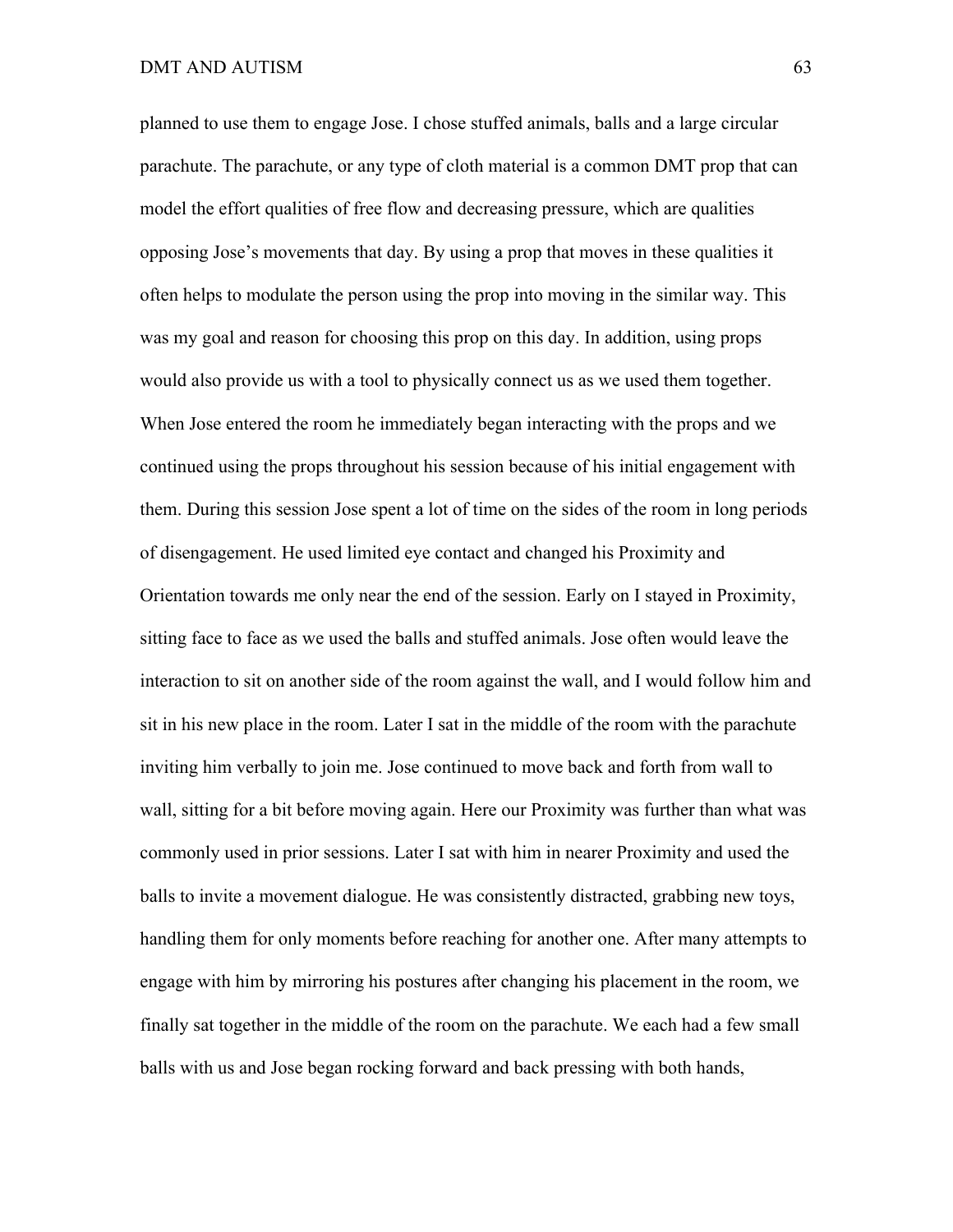squishing one at a time. I mirrored this rocking pattern. After several minutes of this Jose, lay on his back and I changed my Orientation to lying down next to him. We rested for a moment and then he changed his Orientation to laying his head on my stomach. This was his first use of Touch in this session. He then pulled the parachute over him like a blanket. I changed my Orientation to sitting and he lay in my lap covered by the blanket. We remained here for the rest of the session. Anytime I would move to invite a movement dialogue from him, Jose made it clear that he did not want to move from this position. I mirrored his energy level for this time as a way to maintain the relationship. Once the session was over I told him it was time to return to class and he stood up and left the room. I primarily used the themes in this session. I changed my Orientation and Proximity to meet him several times as he changed his placement in the room. Once we sat together in the center Jose was more engaged in the use of the balls and did not appear to attend to me based on Proximity and Orientation. Although Jose moved through the room by walking from wall to wall, as he has done in previous sessions, his use of these floor patterns did not correspond with the Floor Pattern theme. The pattern seemed like a series of disengagements, as after I would meet him and sit in his new position he would soon leave and move to another side of the room. At the end of the session Jose did use Touch by lying in my lap for support. This use of the theme Touch appears to be the only signifier of the Ways of Seeing method stage, Activate. In this way he took an active role in determining the engagement by making physical contact as a way to explore or maintain the relationship. Because it is the only theme used by Jose, I interpreted his change in position to lie on my lap as the only appearance of direct attention by him to the relationship.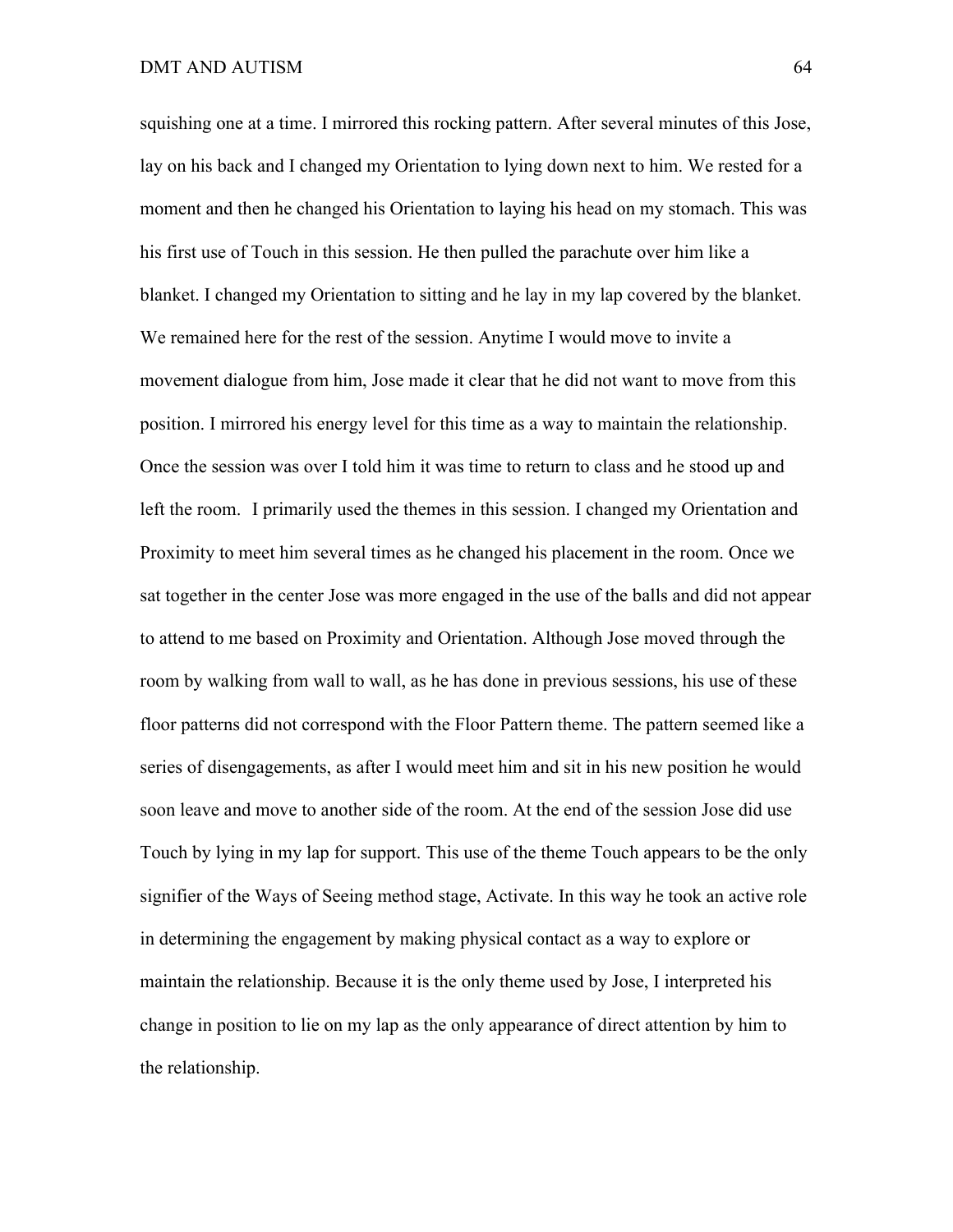#### **Session Four**

For the fourth session we were moved to a new room which neither Jose or I had been in before. This session, along with session five, have the least amount of our interaction captured on video, due to the placement of the camera. For this reason, I was able to review only the movement interactions that were filmed. In this new room, the wall next to the door was floor to ceiling windows, which made everything in the hallway visible. I used props again for this session: balls, stuffed animals, and the parachute.

Jose began, as he did in sessions one and two, with the theme of floor patterns by running from wall to wall and corner to corner. I mirrored this and ran with him from place to place keeping a similar Proximity throughout. As the pattern continued our speed dwindled from running to walking. We soon sat in the middle of the room and Jose covered himself with a parachute. I uncovered him and he reached for a ball and began applying pressure and tapping it with his hands. I mirrored this and modified his use of the effort, specifically weight, by fluctuating from increasing pressure to decreasing pressure. After a few distractions where people entered the room and a loud commotion in the hallway, Jose changed his orientation to face me and we began the rocking pattern, while holding large balls against our chests. Jose then began to squeeze them against his chest and we began a movement dialogue, using variations of pressure with the ball. Jose then lay on his back and picked up a stuffed animal dog and stood it on his chest. I changed my orientation to sit next to and facing him. He bounced the dog on his chest and I mirrored this buoyant movement with my head and upper body. He then brought the dog's face close to his and with small gentle strokes explored the dog's face. I changed my Orientation to sit near his face and named the body parts he touched. Jose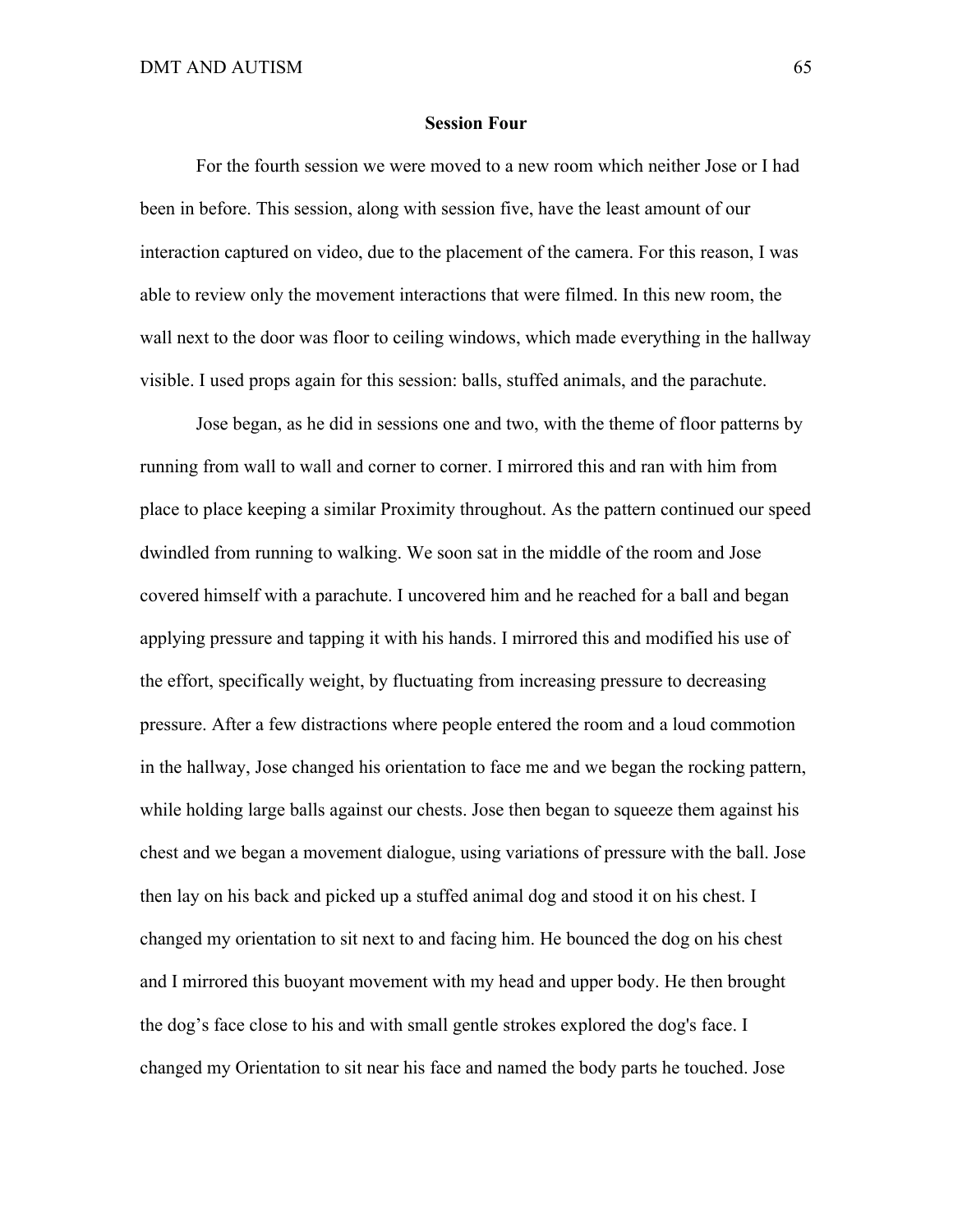then reached for my hand and placed it on the dog's nose as I said, "nose." As this continued, I touched Jose's face after naming the corresponding part of the dog's face. Jose soon rolled over, changing his Orientation away from me. At this time the session was almost over and we cleaned up and gathered all of the props before we walked back to his class together.

In this session all of the themes were used, but with much less consistency than in prior sessions. In this session I primarily used the themes of Proximity, Orientation and Floor Patterns. In the beginning I mirrored Jose's use of the Floor Patterns and stayed in a similar Proximity and side-by-side Orientation. Jose did not change his use of Proximity and Orientation but maintained a similar Proximity and Orientation, which allowed for us to move together in this pattern. Near the end of the session, Jose used the theme of Touch only once when he placed my hand on the dog's face. Because of Jose's inconsistency in the use of the themes, I focused specifically on the movement dialogue with the stuffed animal in order to determine the stages of the Ways of Seeing. As I mirrored in my body the bounce he made with the dog on his chest I was attempting to achieve the goal of the Stimulate stage which is to bring awareness to an aspect of his movements, particularly the effort qualities he used in this phrase. As he explored the dog's face with his hands I named what he was touching. This led to more clear exploration of the dog's face, which is one goal of the Activate stage. In this session, Stimulate and Activate were the only stages reached in our movement dialogue.

# **Session Five**

Jose's paraprofessional informed me at the beginning of the fifth session that he was having a particularly difficult day. This was clear when he entered the room, turned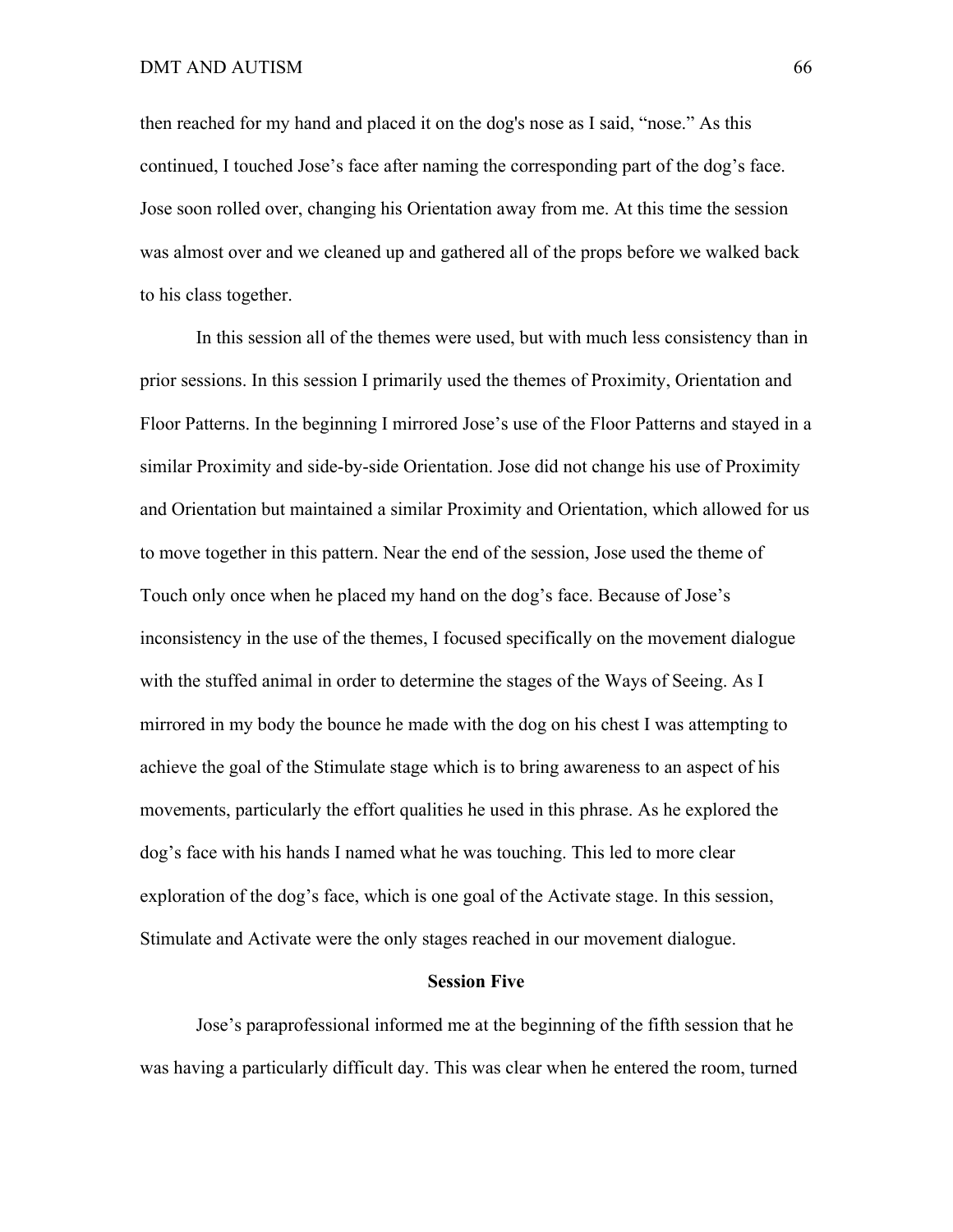### DMT AND AUTISM 67

half the lights off and curled up in the back corner of the room. Worried about the camera being able to capture our movements in a now nearly dark room, I turned the lights back on. This decision was made for the purposes of research; therapeutically the lights should have been left off, as this was a clear request from Jose. I brought props for this session as well, with the addition of bubbles as a special way to spend our last day together.

The first half of the session was spent mostly sitting in the corner. I sat with Jose closely, but not as close as in prior sessions. He would often move away from me, traveling to another corner, or, while I sat next to him, he changed his Orientation to face away from me. In this way he made it clear that this day was to be very different from all the other sessions. Later, I sat with him and blew bubbles drawing his attention. Later, we popped them using different Effort combinations. After this he ran a few times from wall to wall and corner to corner. I mirrored this and ran with him. We ended the session by turning the lights down and he sat and lay in my lap covered in the parachute.

I accepted that Jose did not desire as much interaction in this session as he had in the previous four. I changed my focus from creating movement dialogues to maintaining the relationship with him while he was in such an agitated, disregulated state. He showed this by his clear statement of entering the room, turning the lights off and sitting in the corner. I wanted to communicate that although he was not in a place to actively engage with me, I could still be with him and provide a container for him in this state. Without a clear movement dialogue based on our limited interaction the Ways of Seeing method could not be applied to this session.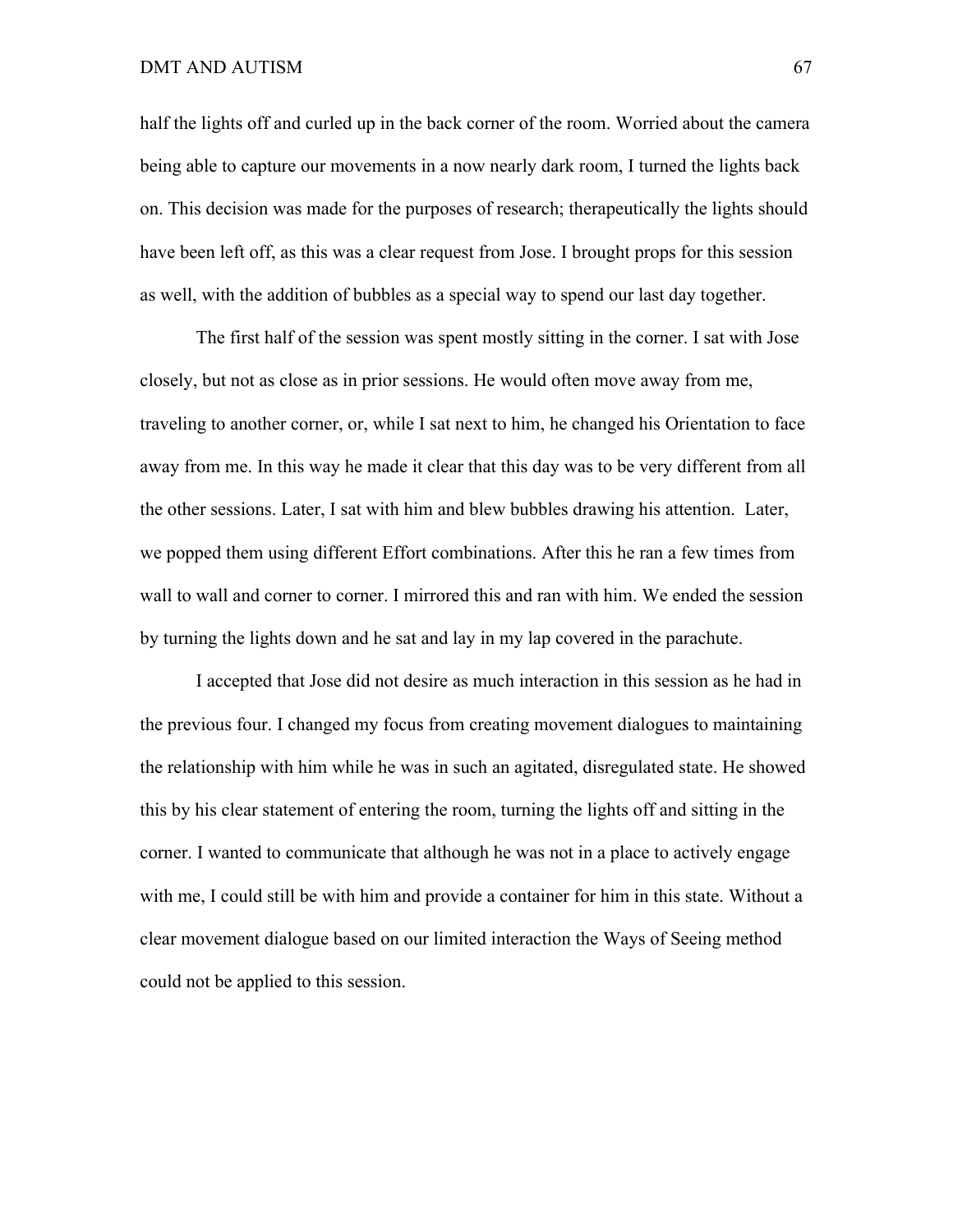#### **Summary**

Each of the five sessions was very different and Jose's presence dictated the outcome of each of the sessions. The first two days contained the most fluid dialogues as we moved together for most of the time. These also were the only two sessions where we progressed through the all the stages of the method. In the last three sessions Jose seemed less interested in moving together and at times seemed to avoid me. With the information provided by the paraprofessional, I was able to see this change as not necessarily relating to our relationship. In these sessions we only progressed through one or two of the stages of the method. Had treatment continued, later sessions may have included movement dialogues that used all of the stages of the Ways of Seeing method as was done in Sessions One and Two.

Prior to this study, working with children with ASD in my internship, I had used a variety of mirroring types, all with different reactions by the clients. At the time I did not have the language for the mirroring types provided by Tortora. In this study, as the sessions progressed I found myself mirroring Jose more directly. After experimenting with other types of mirroring such as modified, exaggerated or diminished, I found that maintaining as much of the original qualities in my own movements resulted in longer interactions with Jose. In analysis I noticed that the development of the dialogues came mostly after directly mirroring him. I concluded that direct mirroring lead to expanded movement dialogues that allowed for the themes to develop. This important discovery fulfills the research question of "How does this therapist's use of movement mirroring (as defined in the Ways of Seeing match approach) further the development of the relationship?"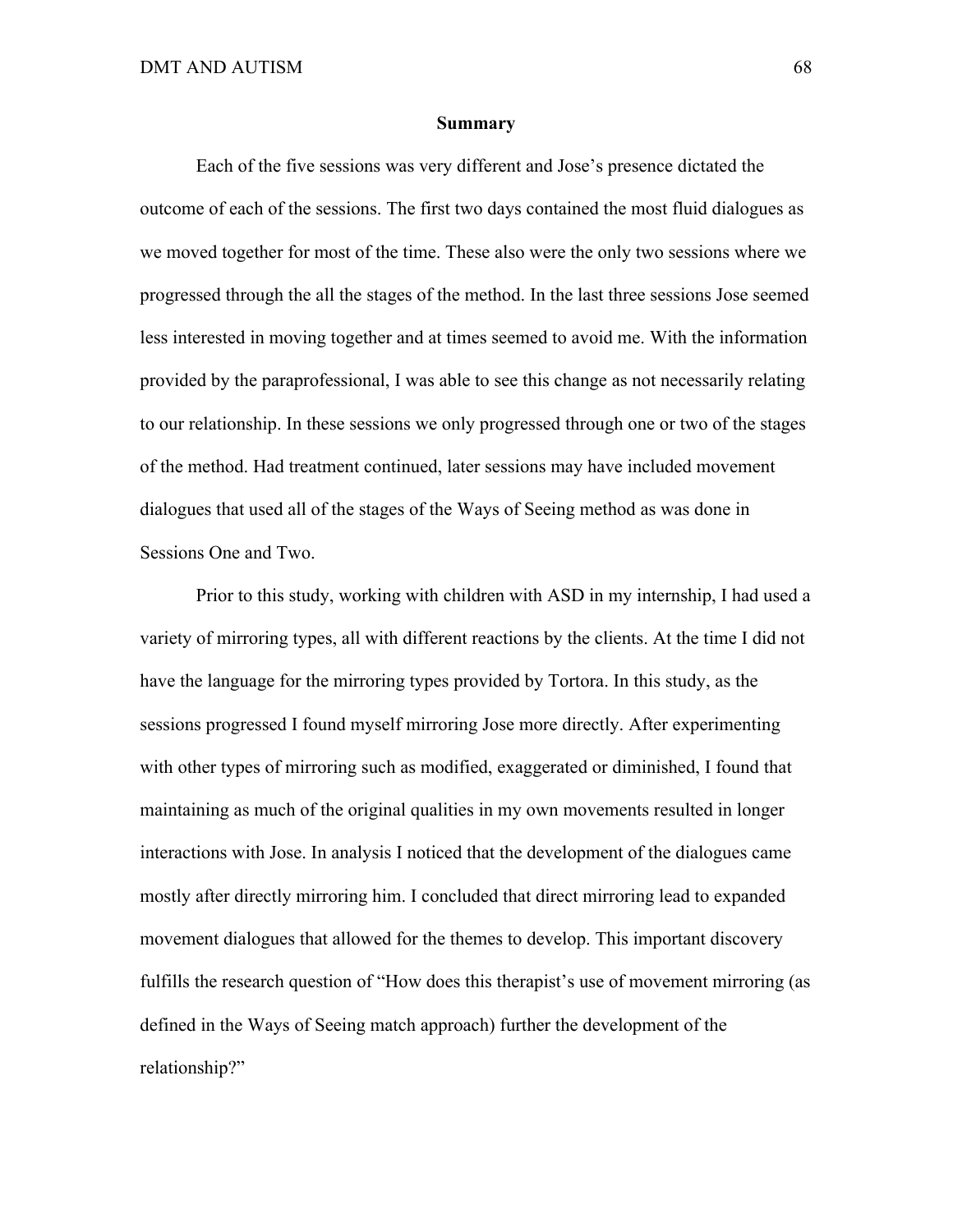With the longer movement dialogues that came from Jose's engagement after the application of the intervention of mirroring, the themes were able to develop. When the themes were viewed exclusively they gave a focused view of our interaction. Comparing the themes to the goals described in the stages of the Ways of Seeing method, a development in our dialogue was evident as we progressed through the stages of the method. Through the language of movement the themes provided the evidence of Jose's use of the goals of each stage as a way to build our relationship together. Although Tortora (2006) does not cite the movement themes used in this study to signify the stages of the method, the goals of each stage were understood in movement terms when compared to the themes in all of the sessions. What resulted were the themes of Proximity, Orientation, Touch, and Floor Patterns. The themes were essential for the interpretation of the Ways of Seeing method with the movement responses by Jose after mirroring was applied.

Throughout all of these sessions I used mirroring to engage and further our interaction. The techniques of dance/movement therapy and specifically mirroring provided a non-verbal inroad for offering and experiencing a relationship with Jose. Without relying heavily on our movement dialogue as a way to communicate, Jose and I might have never found each other in the moments of synchrony.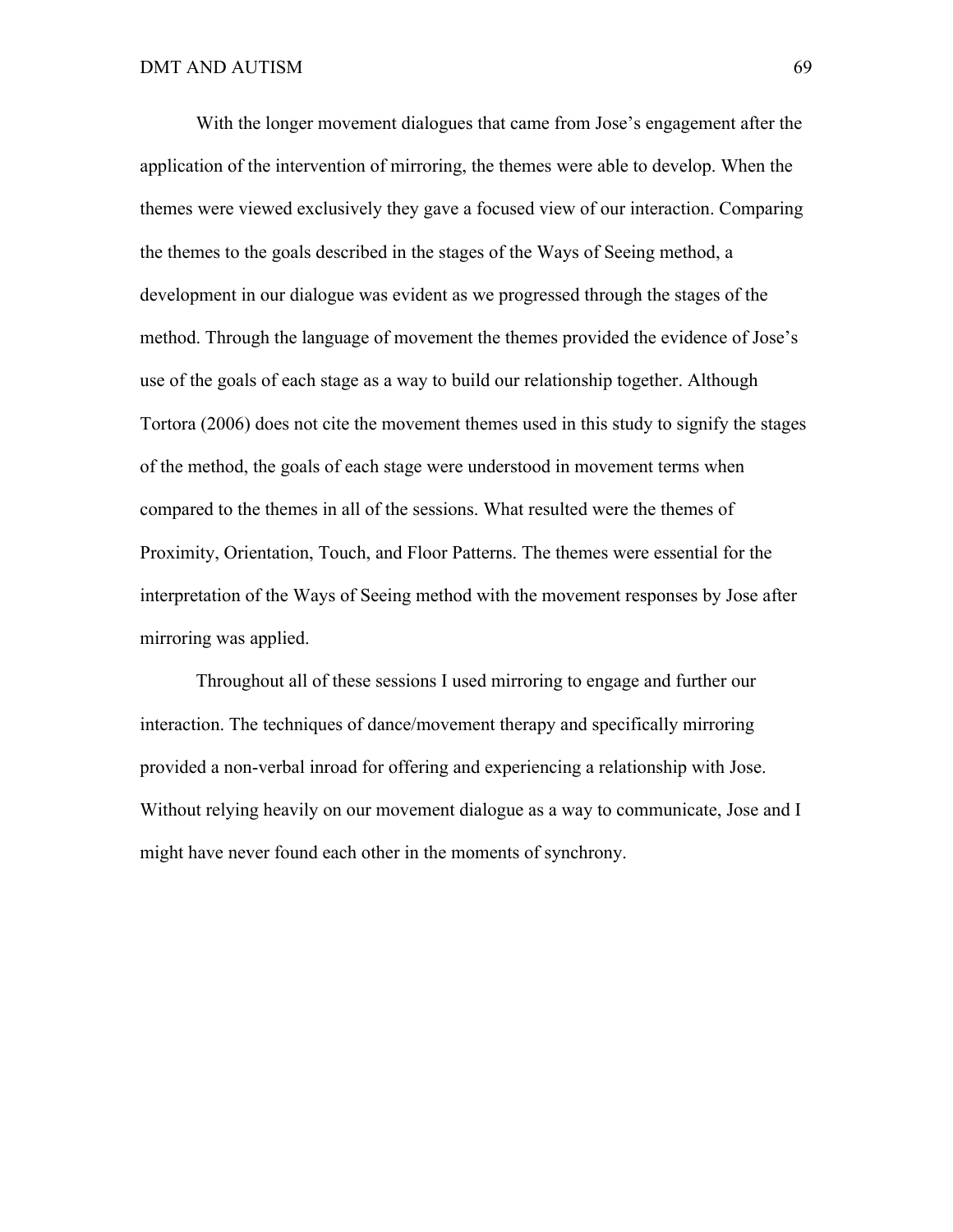# **Discussion Chapter**

# **Summary**

The purpose of this study was to describe the outcomes of using DMT with an autistic child, specifically focusing on how movement mirroring affected the development of the therapeutic relationship. Utilizing dance/movement therapy techniques, Laban Movement Analysis, and the Ways of Seeing technique and method, I documented our interactions over a period of 5 sessions with video. The research questions this study set out to answer were (a) "How does DMT facilitate the development of the therapeutic relationship between a therapist and a child with autism?," (b) "Can and how does the Ways of Seeing approach help to show the development of the therapeutic relationship?," and (c) "How does this therapist's use of movement mirroring (as defined in the Ways of Seeing match approach) further the development of the relationship?" I was able to reach conclusions based on these questions discussed below.

# **Connections Between Questions and Findings**

First, I was able to conclude that DMT fostered the therapeutic relationship through its emphasis on movement. Without the ability for verbal conversation to exchange ideas to create a shared experience, moving together was our primary dialogue to see, experience, and get to know each other. Our movement expressions developed over the course of each and all sessions which was shown by the development of the movement themes. The presence of the themes throughout the sessions shows that our exchange of movement was able to progress into more than disjointed non verbal expressions and actually produced a movement dialogue; a nonverbal conversation.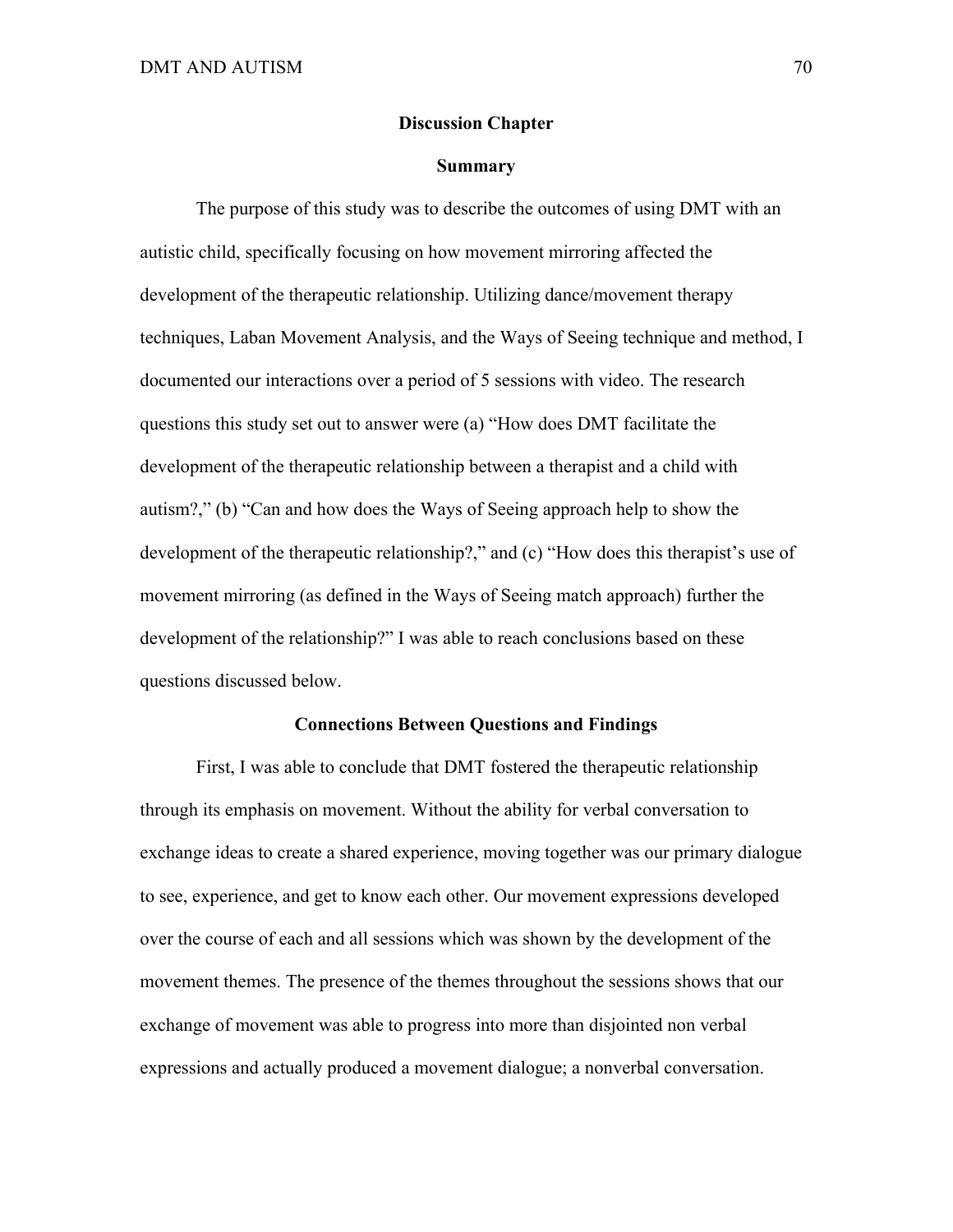In relation to the second research question I found that the Ways of Seeing approach to DMT (the technique and method) added to the understanding of the relationship in two ways. First, the technique helped to clarify mirroring as an intervention and to further identify the styles of mirroring that were used. During the sessions I used various mirroring styles, which produced different responses from Jose that at times furthered the movement themes. During data analysis, the application of the Ways of Seeing technique and differentiating the mirroring types helped to expand my awareness of my own mirroring habits. Second**,** the Ways of Seeing method provided a step-by-step view of how the therapeutic relationship developed by addressing the cocreated exchange during sessions. In some sessions our movement dialogue developed through all three stages while in other sessions only one or two of the stages were reached. Overall, the Ways of Seeing method provided a format to show how Jose's movement developed into the movement themes, which showed the progression of the therapeutic relationship and his interest in developing a relationship.

During data analysis I discovered an inherent flaw with the research question of "Can and how does the Ways of Seeing approach help to show the development of the therapeutic relationship?" I realized that the format of a clinical case study cannot answer if the Ways of Seeing can prove that the therapeutic relationship developed or not. What a case study can answer in terms of this research question is how the Ways of Seeing could help to show the development of the therapeutic relationship.

In the previous chapter I discussed my initial questions about my use of the intervention of mirroring and its effects on clients. In this study, to answer the third research question, I was able to not only identify my mirroring styles (defined in the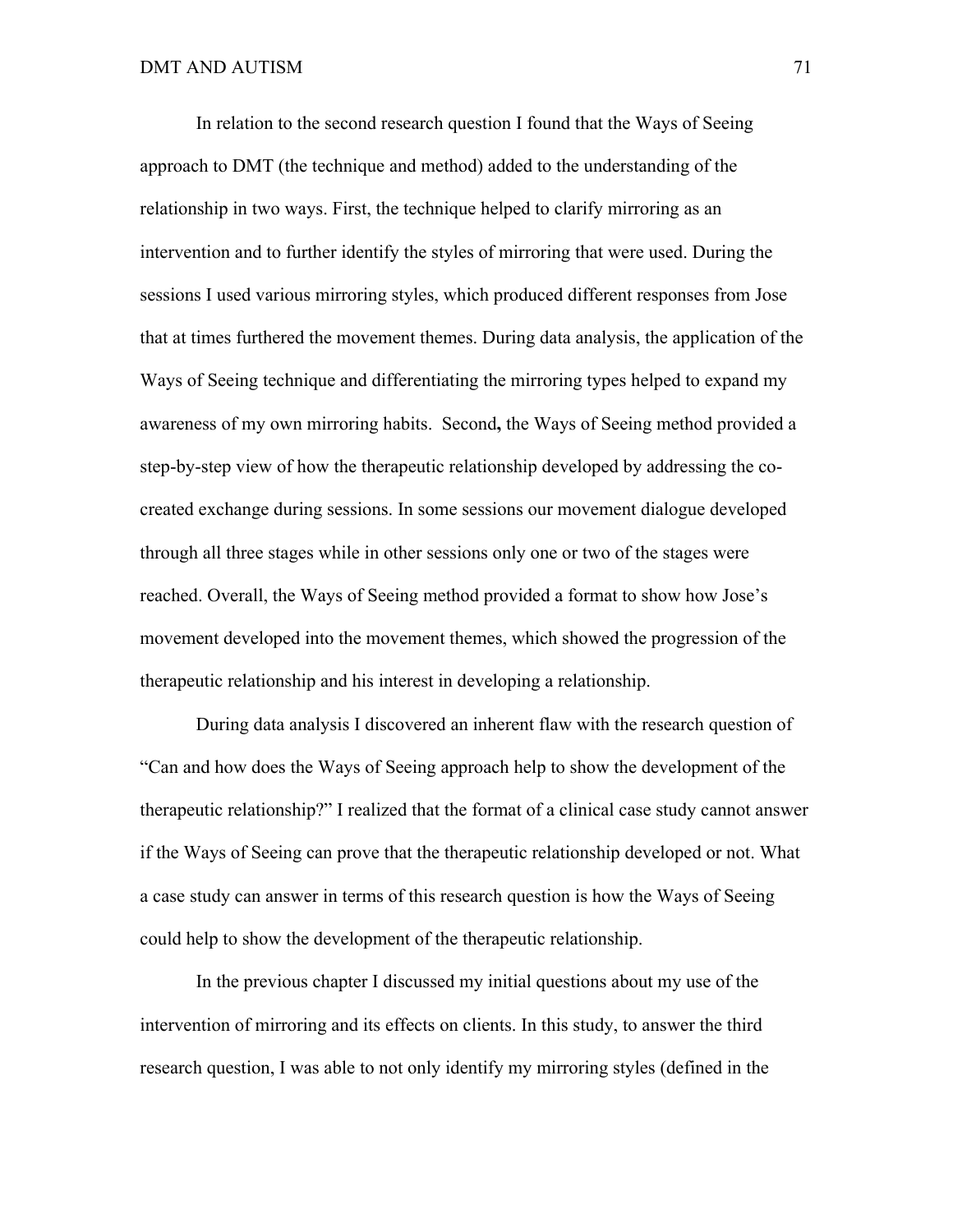Ways of Seeing technique) I used with Jose but also to analyze his responses to each style of mirroring. Based on his responses I was able to identify a correlation between which mirroring style I used and the subsequent movement expressions of both of us which are expressed through the four themes. Mirroring allowed our basic movement introductions to eventually develop into these strong themes through the sessions. I found that too much modification of Jose's movements as I reflected them back, did not develop the themes we used together as much as when the movements were more directly mirrored.

The greatest areas of growth for me were realized as I analyzed the videos of the five sessions. The countless hours spent reviewing moments of our interaction expanded my appreciation for Jose. The opportunity to review, in such detail, every movement, breath, or shift in weight, is an experience that will stay with me for a long time. These experiences led me to a much deeper understanding of each of us, our relationship, and my use of the intervention of mirroring. In data analysis of session one I found that, I initially began using mirroring modified and mirroring exaggerated but changed to direct mirroring. The change to using direct mirroring came from my observations within the session (and sessions 2-5) as Jose responded more often to this type of mirroring. In addition, the ability to observe myself in the role of a therapist, analyzing my movement and intervention choices, is an opportunity that I have not experienced before. Reviewing the video and analyzing myself as a therapist from the perspective of a researcher, I found moments where I would now make different intervention choices. An example of this is during times of a movement dialogue, I changed my orientation in relation to Jose. Reviewing the video I found that this change did not come from a clear therapeutic intent, and appeared as disengagement. Another area of growth was the ability to focus solely on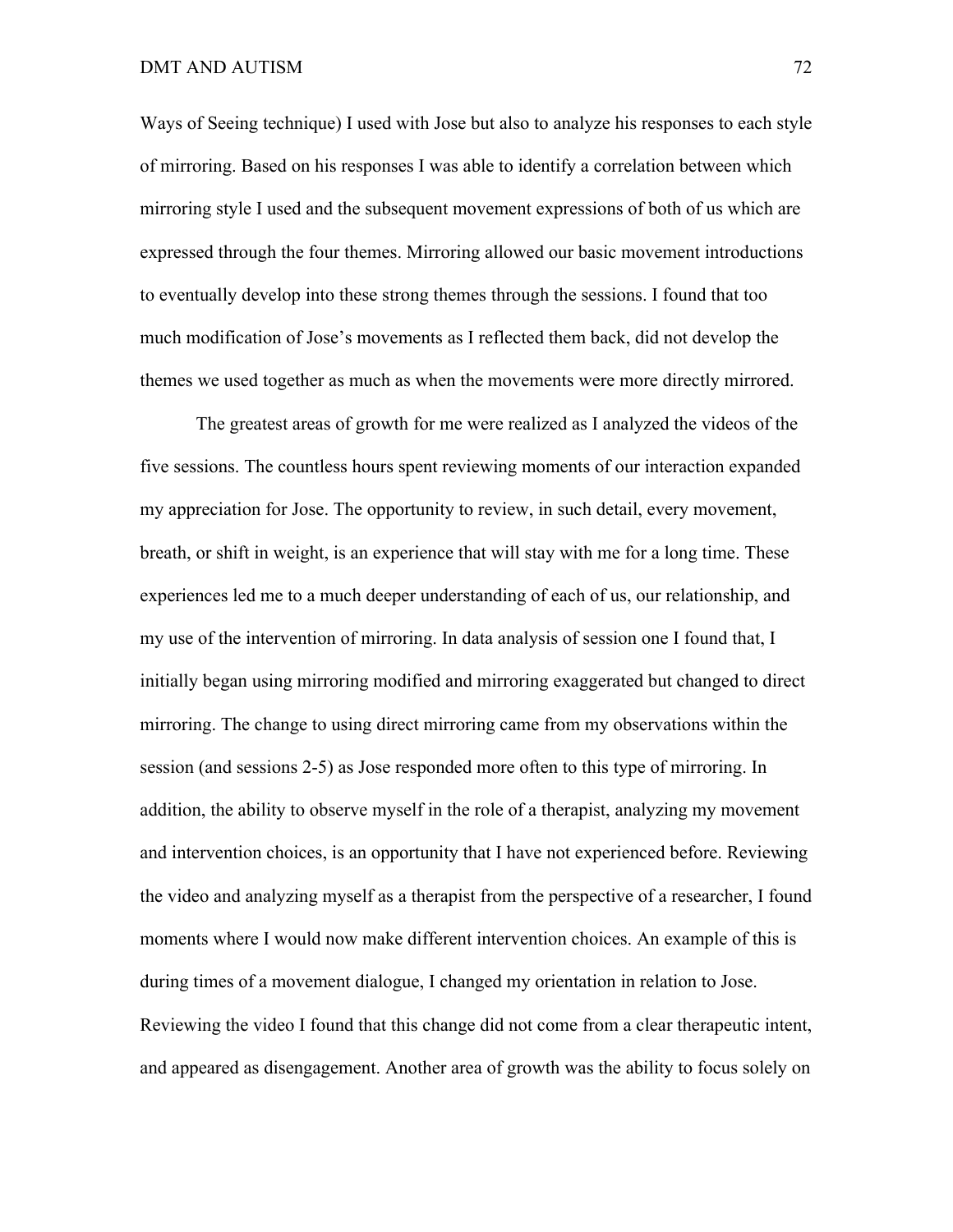the intervention of mirroring through five sessions with one client. I was able to experiment with a range of mirroring styles to engage with Jose and eventually observed this in greater detail when observing the videos.

Jose's movement repertoire and his ability to express connection grew as we progressed in relationship. Jose was able to show his need for space through periods of engagement and disengagement as well as, in the final session, by taking an active part in determining the environment. Within the limits of Jose's capacity for engaging in relationship, it was clear that our time together created a bond between us. This was demonstrated by his continued desire to sit and lie in my lap, using me as a physical container and resource for support.

# **Difficulties in Data Analysis**

The most challenging aspects of the study emerged in data analysis.During this stage I began analyzing our movements through LMA in great detail. I quickly discovered that the videos needed to be edited to narrow the amount of data. Originally I designed a coding sheet to be used while reviewing the sessions, but they did not provide the appropriate data for comparing our movements to determine if mirroring had occurred. Next I made a two-column list, in which I notated our movements, one column for Jose's and the other for mine. This was to allow for a side-by-side comparison of our movement qualities. After reviewing the lists, however, I found that it only provided information about how the movement was done without information about what was done. Thus, I added a narrative in order to tell the story of our interactions, which is how I completed the full analysis of session one. The narrative format allowed for explanation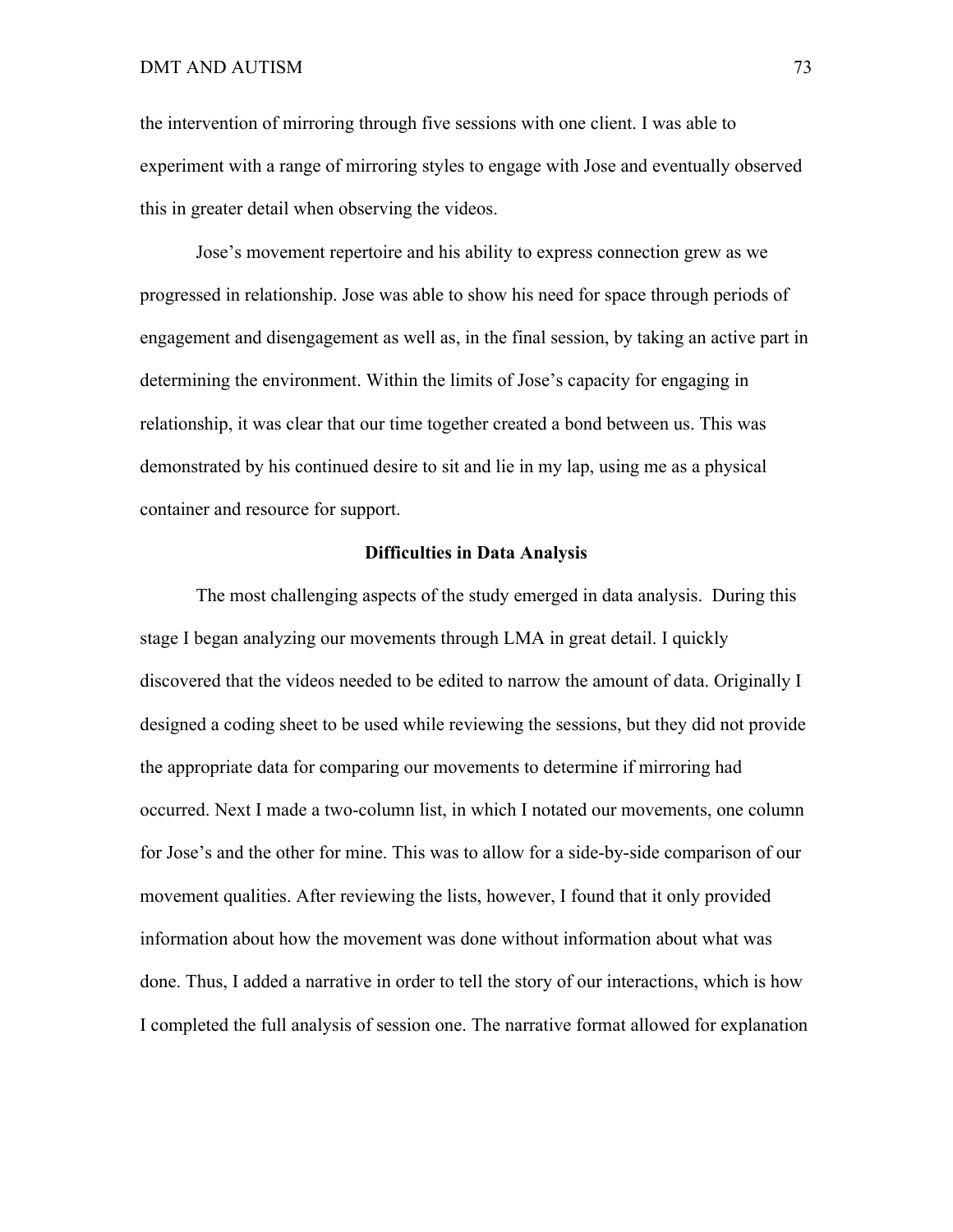of what and how our dialogue progressed but also provided the description of the cause and effect relationship that came from the intervention of mirroring.

After continuing through the next four sessions using less detailed narrative explanations, my next struggle came from making sense of the "Ways of Seeing Method." As demonstrated in Figure 1, the Ways of Seeing Method is a subset of the Ways of Seeing Technique. Again, the *technique* seemed to focus on therapists' actions, whereas the *method* focused on clients' actions/responses.

*Figure 1*. "The Ways of Seeing Technique"



# **Nebulousness**

The method seemed to be what I was seeking as a way to show development of the therapeutic relationship; because it discussed the progression through therapy with attention to the therapeutic relationship. However, I struggled to understand Tortora's explanations of the method stages (Stimulate, Activate, Mobilize). Each stage seemed vague. Rather than being described through language applicable to any session or movement dialogue, they were written in terms of movement themes, relevant to a specific example.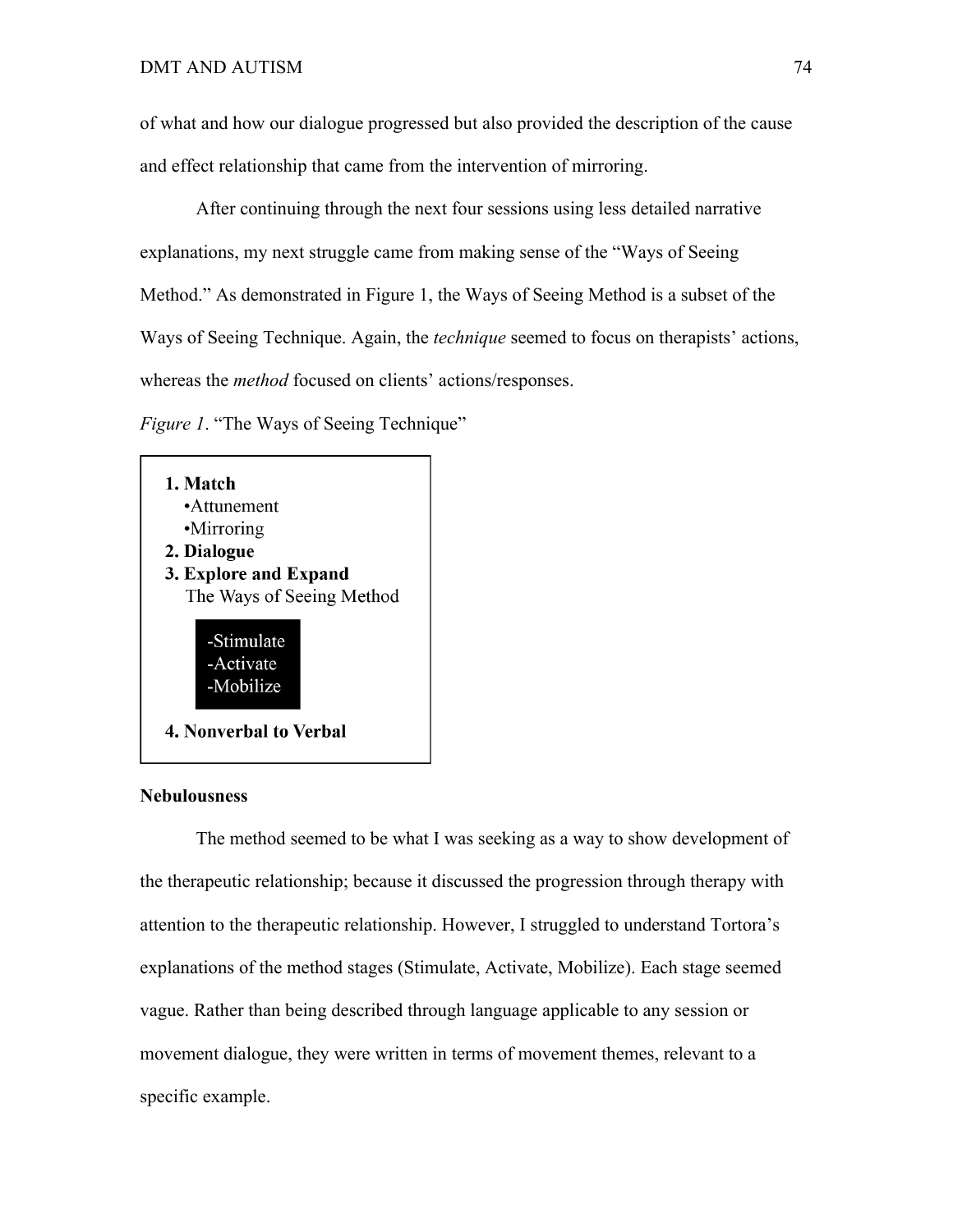In addition, although the method was described through the use of a brief clinical example, this vignette was unclear. The session appeared to begin in the midst of Stimulation phase; in other words, Tortora did not reveal if or how she transitioned into Stimulation. Did the session begin in the Stimulate phase? Were there parts of a session that could not relate to or be identified with a stage of the method? Tortora did not discuss the difference between the interaction before the Stimulation stage and the stage itself, so these qualities that made up the Stimulation stage were the only determining factors and were not comparable to anything other than the following stages.

It had always made me uneasy that the *method* was described within the explanation of the *technique*. I worried that perhaps the method was possibly not as central to her theory as I was reading it to be, yet my study was originally reliant on this tool. Without access to any prior case studies using The Ways of Seeing, I had to find my own way and make my own connections, including the realization that Stimulate, Activate, and Mobilize are applicable at any time during a movement session (see Figure 2).



*Figure 2*. "The Ways of Seeing Method" as I grew to understand it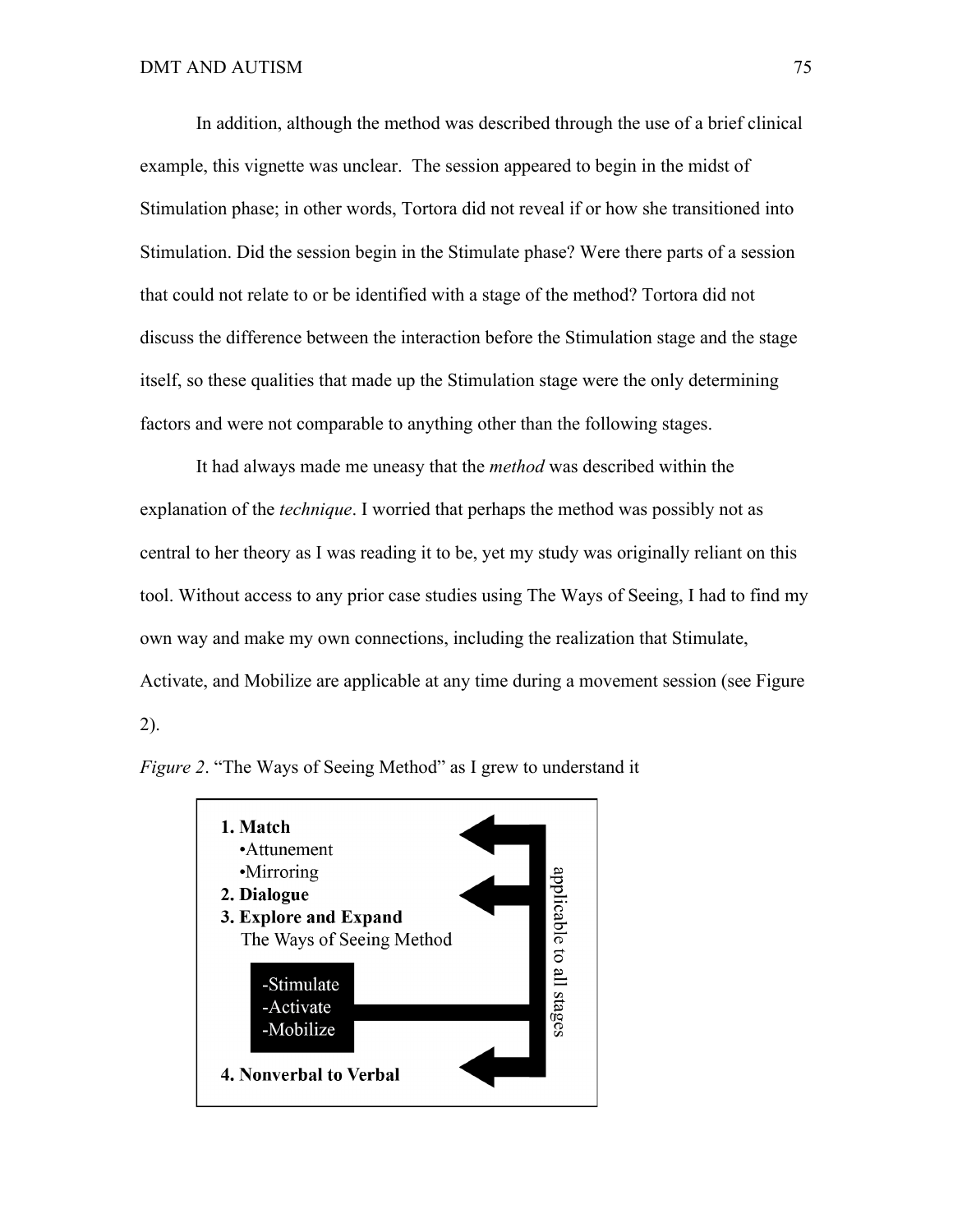Finally, I found that the data collected of when and how I mirrored did not have a direct connection to the method. The method does not address mirroring or any intervention specifically. The method's focus is the overall outcomes of the intervention applied. After discovering this, I realized I needed to find themes of our movements that came from the interventions that could then be interpreted with the method. The movement themes of Proximity, Orientation, Touch, and Floor Pattern became the data that corresponded to the stages of the method. Some of the themes I had noticed during the sessions, like the floor pattern and his use of touch for support, became my focus for investigating the dialogue for themes.

# **Future Research**

In future research, a concentrated look at how other categories of LMA (Body, Effort, and Space) could inform the understanding or analysis of two people in relationship is needed. When I first began analyzing the video through LMA, I was met with some clear difficulties. The category of Shape is often directly correlated to being in relationship. Many children with ASD that I have worked with use almost no Shaping whatsoever. The torso is often held, motionless; their movement comes from the limbs, in gestural and postural shifts. Jose moved in this way throughout most of the sessions. Knowing that Shape would not provide the adequate information, how was I supposed to assess Jose's ability to be in relationship if there was no Shaping to assess? I began looking for other LMA concepts that might show changes of being in and out of relationship. Tortora's Movement Signature Inventory gave many options for this and ultimately led to the development of the themes as a way to show this.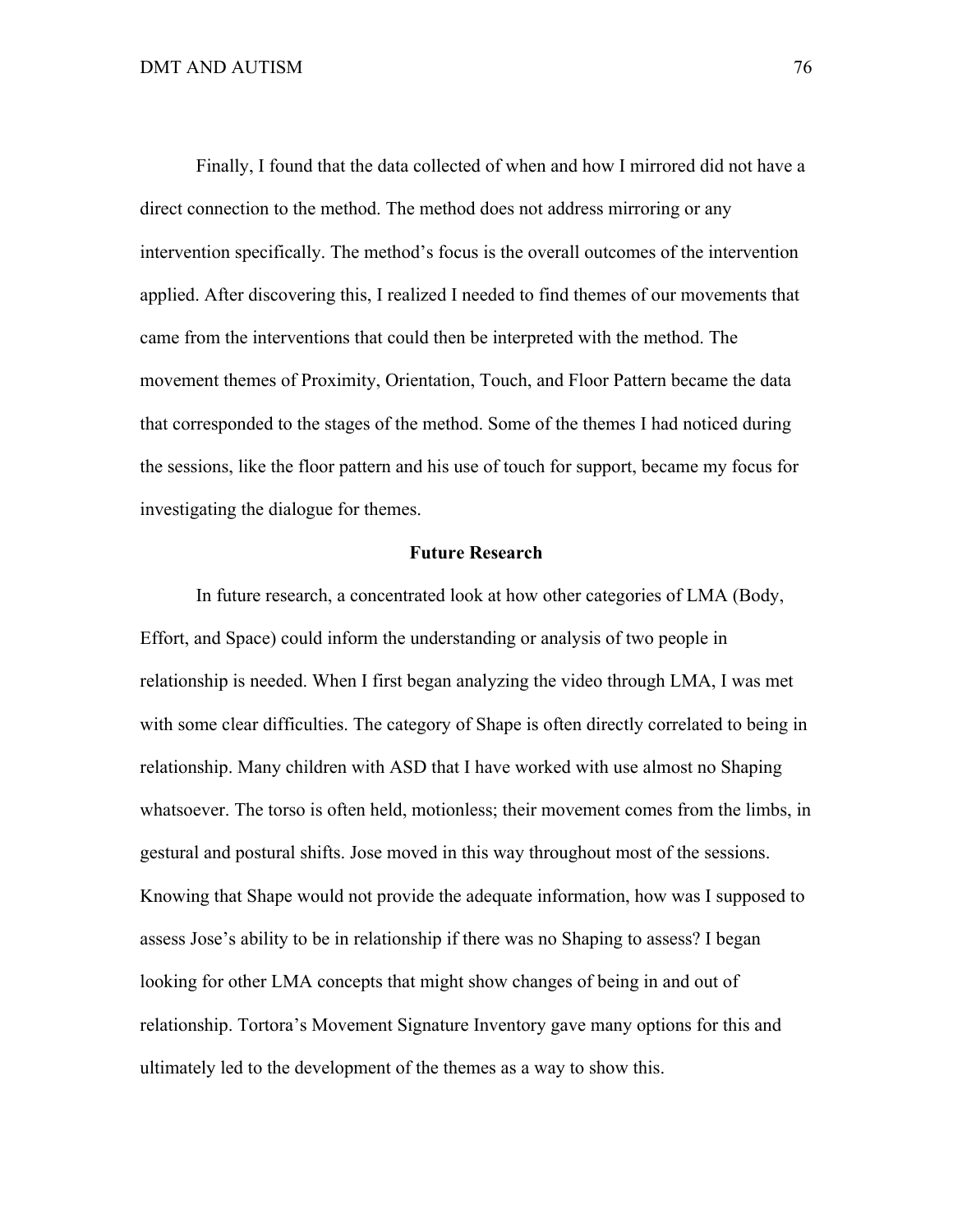I would like to state here that Jose did use aspects of Shaping during our sessions. This was particularly shown in the times where he sat or laid in my lap. Only a few times, for only a brief moment, I could feel is spine relax as he softened his back into me. These moments were so brief and few and far between that shaping an entire study around them seemed impossible. Because of this I chose to focus on movement elements that could be observed more broadly, separate from Shaping. I feel it is important to acknowledge that these moments did occur, even outside of the complete analysis of our relationship.

Future studies using the Ways of Seeing method, without the specific focus on the intervention of mirroring, are needed to help define its proper usage for observing the development of therapeutic relationships within the context of DMT. Another suggestion for further research is to analyze the outcomes of mirroring over a longer period of time than five sessions. One final area of study that could be proposed is to explore when mirroring should be used in comparison to other interventions, such as attunement, with the population of ASD.

# **Conclusion**

After the completion of this study, looking back, I am amused that I chose to deconstruct an interaction to determine if we were in relationship or not. Like much of the DMT literature I reviewed in preparation for this study that discussed mirroring, relationships depend on the participants; they change, fluctuate, and can often be vague and unexplainable. Attempting to find a language that provides the key, in order to say at any given time, "yes" we are relating, does not work, because relationships do not work in this way. What I was looking for when I began this study was to find a way to explain how someone with ASD, whose diagnosis says that he/she is unable to or have difficulty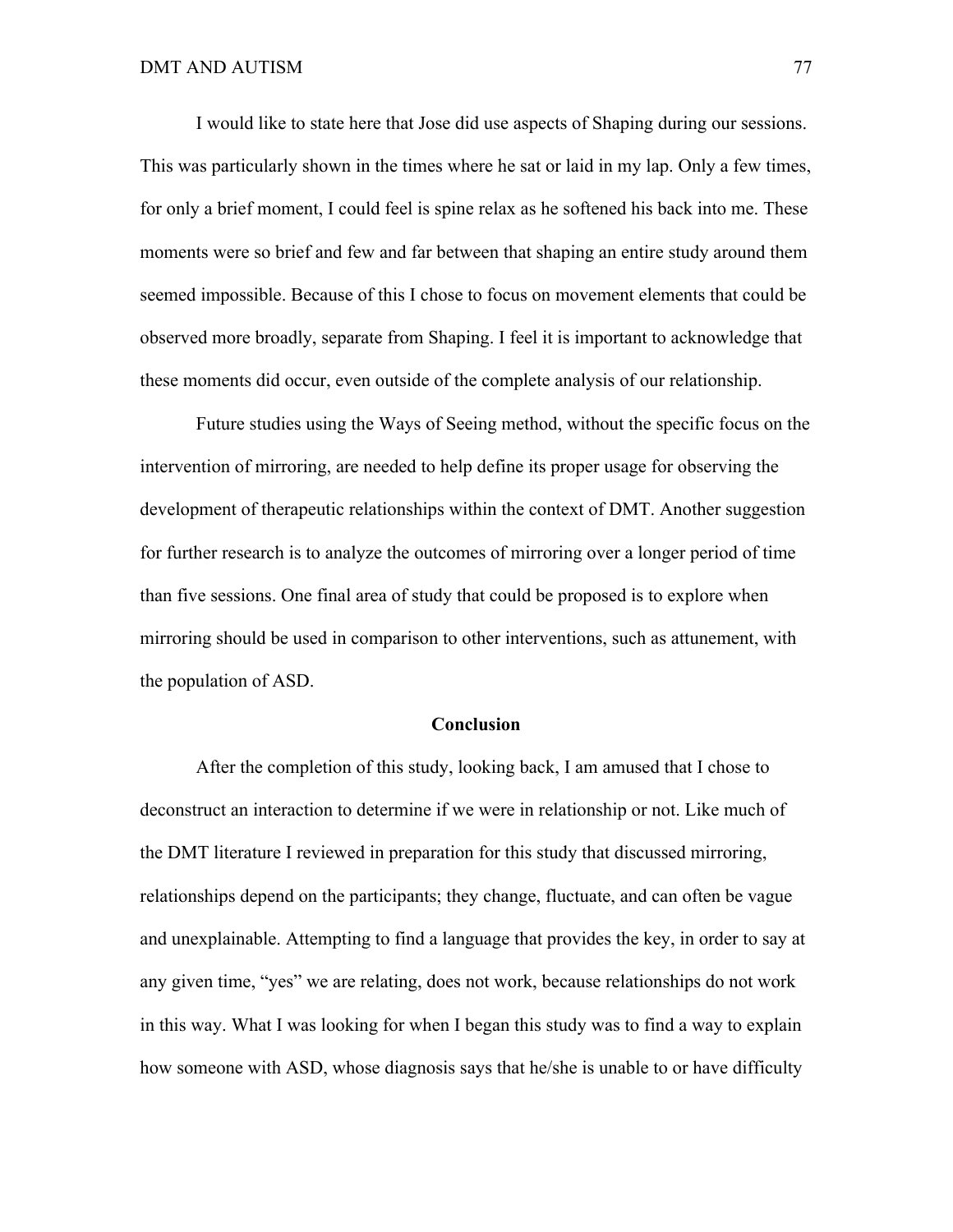to be in relationship, can and does actually spend a lot of time in relationship. I always felt that the way the relationship was assessed (for someone with ASD), specifically without attention to the individual's movement expressions, was what caused this aspect of the diagnosis to exist. Without assessing the client's full experience and expression, a clinician can miss a different way of relating from their own if the diagnostic language does not address other ways of relating. By working with children with ASD from the perspective of DMT I saw this inherent flaw and wanted to provide an example to counter the common perspective.

What I have concluded and hopefully shown through this study is that a relationship can develop between a therapist and person with ASD but it must be viewed through the client's expressive ways of relating. Through DMT techniques, Laban Movement Analysis and the Ways of Seeing approach this study was able to provide an example where Jose's movement experience and expression could be observed, analyzed and described so that the movement relationship between the two of us could be seen for the reader. With descriptions of our movement dialogue intertwined with relevant literature discussing relationship and the Ways of Seeing method the narrative was able to provide evidence of a developing relationship through the lenses of the provided literature. In the end, the movement dialogue was able to show how, through the language of movement, a relationship can develop between a therapist and client with ASD.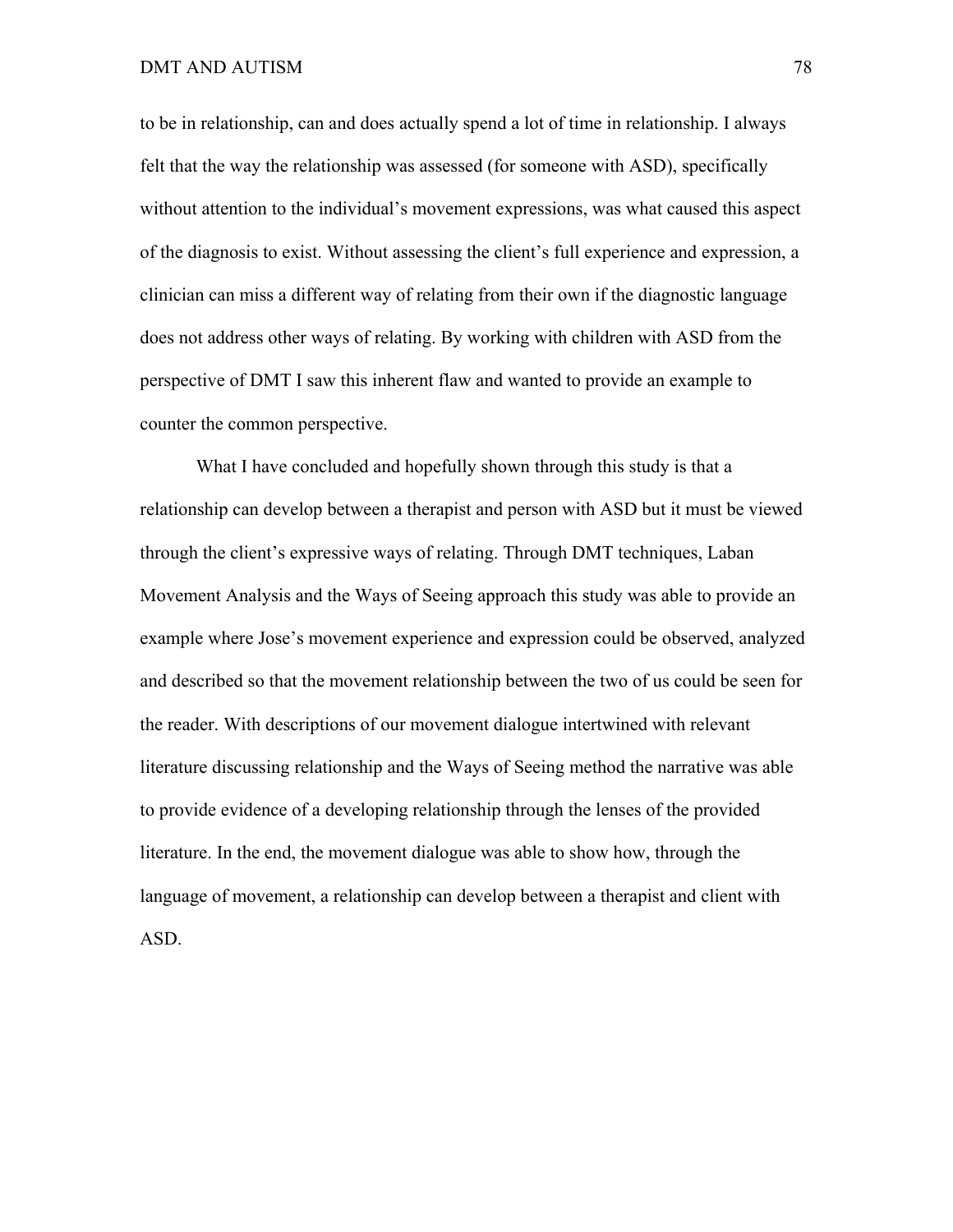# **References**

- Adler, H. M. (2002). The sociophysiology of caring in the doctor-patient relationship. *Journal of General Interanl Medicine.* 17, 883-890.
- Adler, J. (2003). From Autism to the Discipline of Authentic Movement. American Journal of Dance Therapy, 25(1), 5-16. doi:10.1023/A:1025513131475Adolphs, R. (2003). Cognitive neuroscience of human social behaviour. *Journal of Neuroscience* 4:165-178.
- Adolphs, R., Damasio, H., Tranel, D., Cooper, G., Damasio, A. R. (2000). A role for somatosensory cortices in the visual recognition of emotion as revealed by threedimensional lesion mapping. *Journal of Neurosis* 20:2683-2690.
- Ainsworth, M. D. S. (1963). The development of infant-mother interaction among the Ganda. In B. M. Foss (Ed.), Determinants of infant behavior (pp. 67-104). New York: Wiley.
- Ainsworth, M. D. S. (1967). Infancy in Uganda: Infant care and the growth of love. Baltimore: Johns Hopkins University Press.
- Ainsworth, M. D. S. & Bell, S. M. (1970). Attachment, exploration, and separation: Illustrated by the behavior of one-year-olds in a strange situation. *Child Development.*, 41, 49-67.
- Ainsworth, M. D. S., Blehar, M. C., Waters, E., & Wass, S. (1978). Patterns of attachment: A psychological study of the strange situation. Oxford, England: Erlbaum.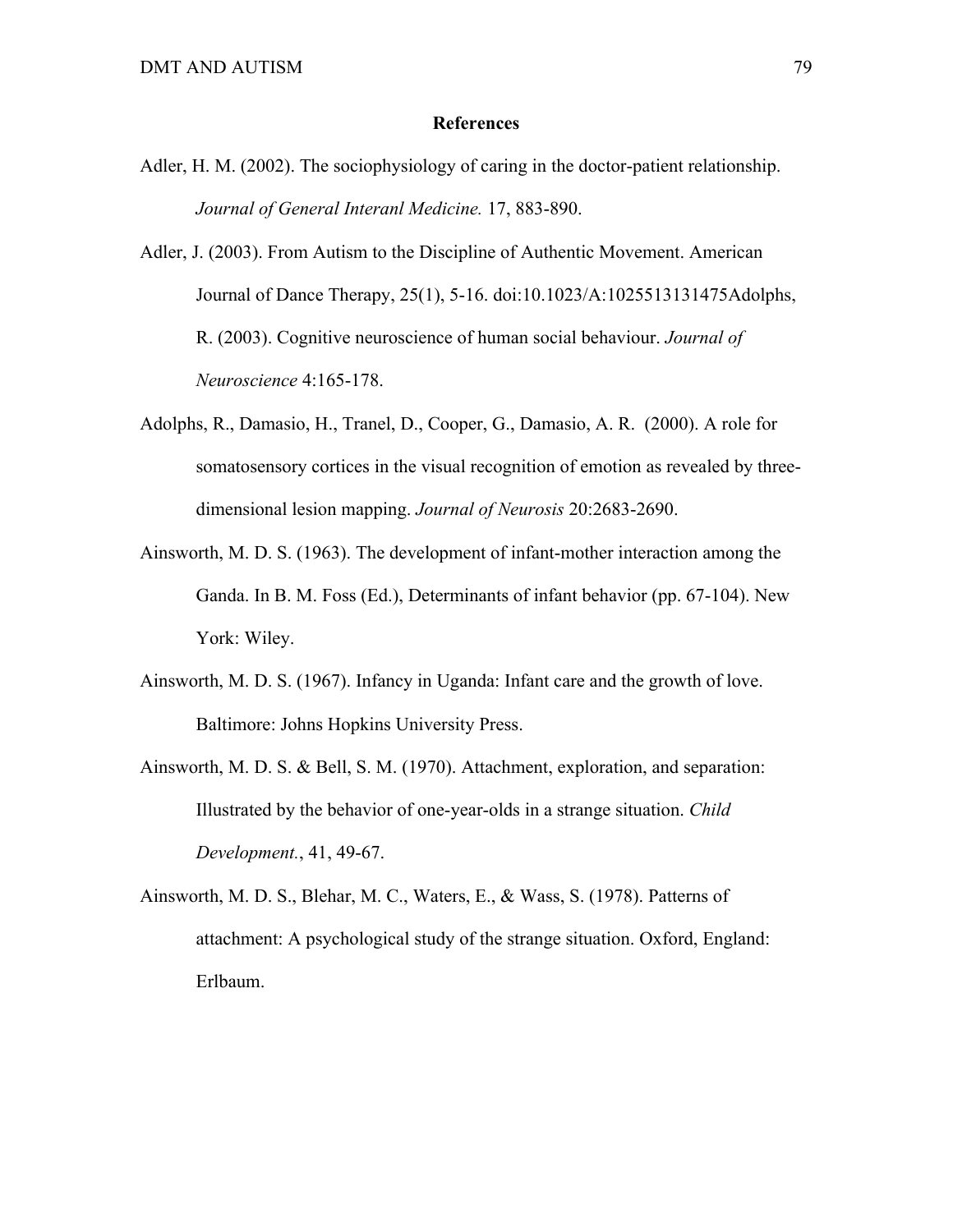- Allman, J. M., Watson, K. K., Tetreault, N. A., Hakeem, A. Y. (2005). Intuition and autism: A possible role for Von Economo neurons. *Trends in Cognitive Sciences.* 9, 367-373.
- The Autism Program (Producer). (2010). *Understanding Autism* [DVD]. Available from www.theautismprogram.org.
- Badenbock, B. (2008). Being A Brain-wise Therapist. New York: W. W. Norton & Company.
- Bartenieff, I. (2002). Body movement*.* New York, NY: Routledge.
- Baudino, L. M. (2010). Autism spectrum disorder: a case of misdiagnosis. *American Journal of Dance Therapy.* 32, (113-129).
- Bavelas, J. B., Black, A., Lemery, C. R., & Mullet, J. (1986). "I show how you feel": Motor mimicry as a communicative act. Journal of Personality and Social Psychology, 50(2), 322–329.
- Beebe, B., & Lachmann, F. (2002). Infant research and adult treatment: Co-constructing interactions. Hillsdale, New Jersey: The Analytic Press.
- Beebe, B., Lachmann, F., & Jaffe, J. (1997). Mother-infant interactions structures and presymbolic self- and other representations. Psychoanalytic Dialogues. 7(2), 133- 182.
- Bell, S. M. & Ainsworth, M. D. S. (1972). Infant crying and maternal responsiveness. *Child Development*. 43, 1171-1190.
- Berrol, C. F. (2006). Neuroscience meets dance/movement therapy: Mirror neurons, the therapeutic process and empathy. *The Arts in Psychotherapy.*33, 302-315.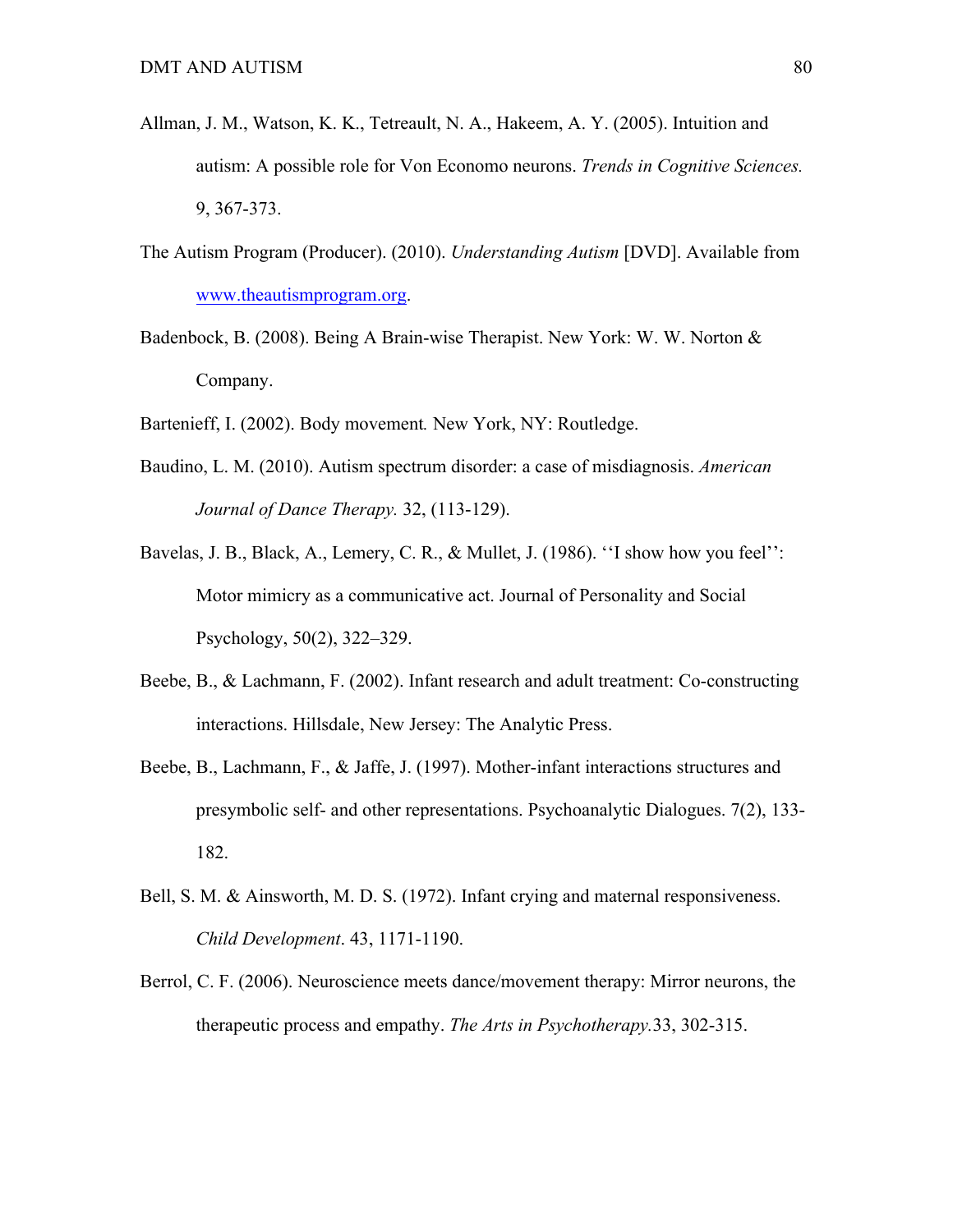- Blakemore, S. –J., Bristow, D., Bird, G., Firth, C., & Ward, J. (2005). Somatosensory activations during the obsercation of touch and a case of vision-touch synaesthesia. *Brain.* 128: 1571-1583.
- Bogolepova, I. N., & Malofeeva, L. I. (2001). Characteristics of the development of speech motor areas 44 and 45 in the left and right hemispheres of the human brain in early post-natal ontogenesis. *Neuroscience and Behavioral Physiology,* 31, 13- 18.
- Boso, M., Emanuele, E., Minazzi, V., et al. (2007). Effect of long-term interactive music therapy on behavior profile and musical skills in young adults with severe autism. Journal of Alternative Complement Medications. 13. (pp. 709–712).
- Bourne, V. J., & Todd, B. K. (2004). When left means right: An explanation of the left cradling bias in terms of right hemisphere specializations. *Developmental Science,*  7, 19-24.
- Bowlby, J. (1969). Attachment and loss Vol. I: Attachment. New York: Basic Books.
- Bowlby, J. (1988). A secure base: Parent-child attachment and healthy human development. New Yorl: Basic Books.
- Bretherton, I. (1992). The origins of attachment theory: John Bowlby and Mary Ainsworth. (pp. 759-775). *Developmental Psychology.* 28(5).
- Brothers, L. (1990). The social brain: A project for integrating primate behavior and neurophysiology in a new domain. Concepts in Neuroscience. 1, 27-51.
- Bucci, W. (2002). The referential process, consciousness, and the sense of self. *Psychoanalytic Inquiry.* 5, 766-793.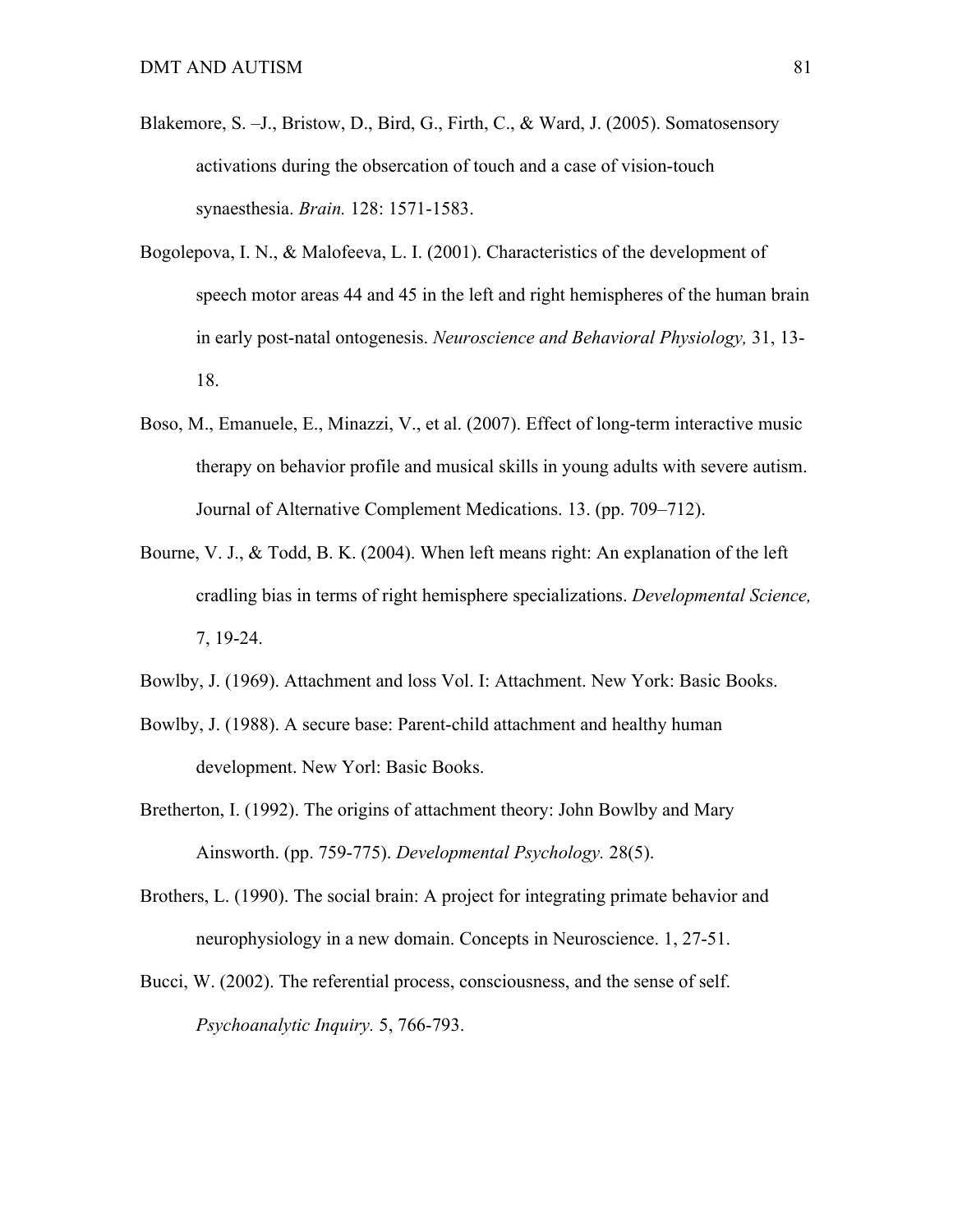- Buccino, G., Binkofski, F., Kink, G. R., Fadiga, L., Fogassi, L., Gallese, V., Seitz, R. J., Zilles, K., Rizzolatti, G., & Freund, H.-J. (2001). Action observation activates premotor and parietal areas in a somatotopic manner: An fMRi study. *European Journal of Neuroscience* 13: 400-404.
- Chaiklin, S. & Schmais, C. (1993). The Chace approach to dance therapy. In S. Sandel, S. Chaiklin, & A. Lohn (Eds.) *Foundations of dance/Movement Therapy: The Life and Work of Marian Chace.* (pp. 75-97).
- Chang, M. & Leventhal, F. (1995). Mobilizing battered women: A creative step forward. In Levy, F., Fried, J. P., Leventhal, F. (Eds.) *Dance and Other Expressive Art Therapies: When Words are Not Enough.* (pp. 59-68).
- Cozolino, L. (2006). The Neuroscience of Human Relationships. New York: W. W. Norton & Company.
- Damasio, A. (1994). Descartes' error: Emotion reason, and the human brain. New York: Putnam.
- Damasio, A. (1999). The feeling of what happens: body and emotion in the making of consciousness. London: Heinemann.
- Damasio, A. (1998). Emotion in the perspective of an integrated nervous system. Brain Research Reviews, 26, 83-86.

Dappretto, L., Davies, M. S., Pfeifer, J. H., Scott, A. A., Sigman, M., Bookheimer, S. Y., & Iacomoni, M. (2006). Understanding emotions in others: Mirror neuron dysfunction in children with autism spectrum disorders. *Nature Neuroscience*  9:28-30.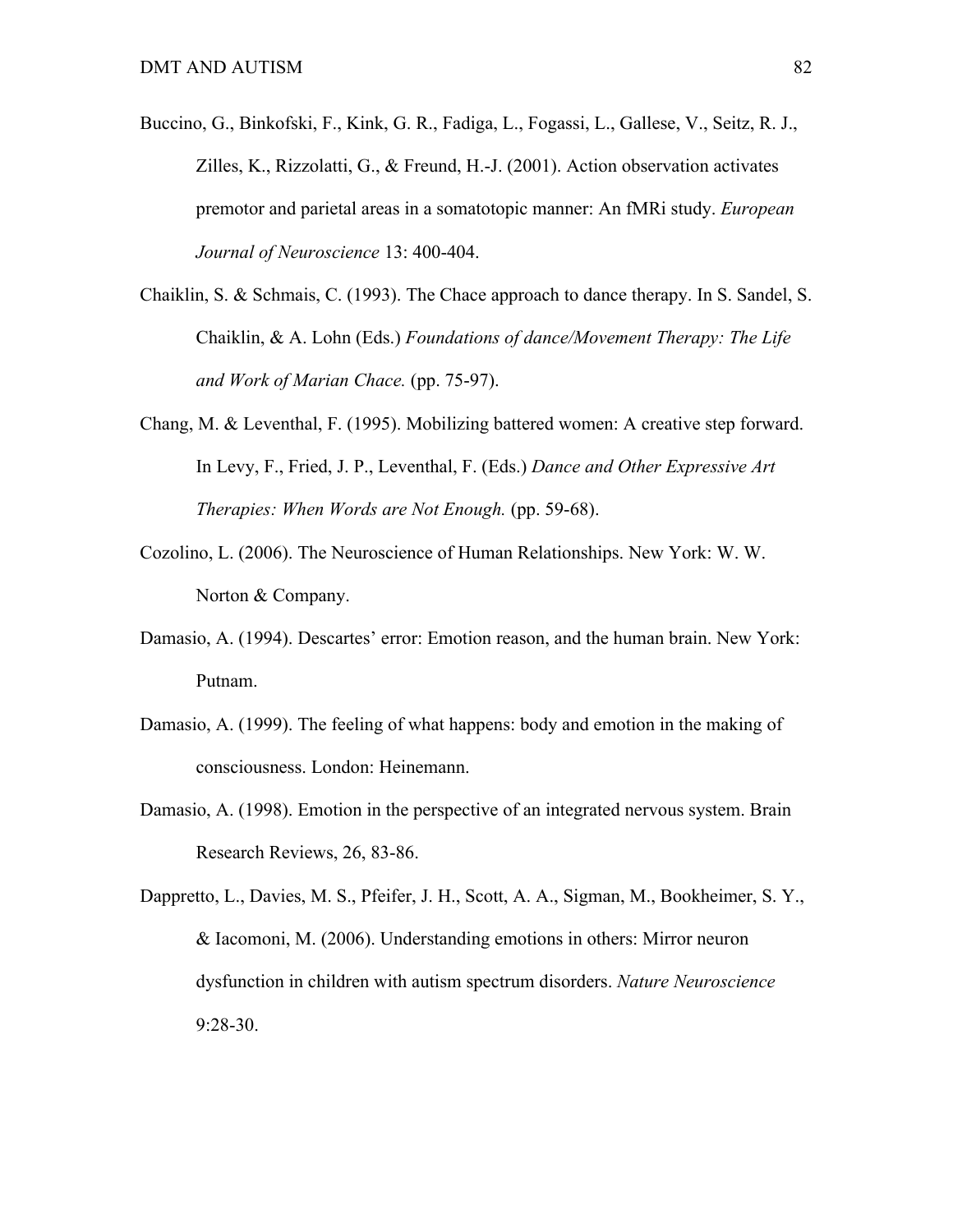- Darwin, C. (1872). The Expression of Emotion in Man and Animals. London: The Penguin Group.
- Dawson, G., Webb, S., Schellenberg, G.D., Dager, S., Friedman, S., Aylward, E., & Richards, T. (2002). Defining the broader phenotype of autism: Genetic, brain, and behavioral perspectives. *Development & Psychopathology* 14:581-611.
- Decety, J., & Chaminade, T. (2003). When the self represents the other: A new cognitive neuroscience view on psychological identification. *Consciousness and Cognition.* 12-577-596.
- Dimberg, U. (1982). Facial reactions to facial expressions. *Psychophysiology.* 19:643- 647.
- Dimberg, U. & Thunberg, M. (1998). Rapid facial reactions to emotionally relevant stimuli. *Scandinavian Journal of Psychology.* 39:39-46.
- Dimberg, U., Thenberg, M., & Elmehed, K. (2000). Unconscious facial reactions to emotional facial expressions. *Psychological Science.* 11:86-89.
- Duclos, S. E., Laird, J. D., Schneider, E., Sexter, M., Stern, L., & Van Leighten, O. (1989). Emotion specific effects of facial expressions and postures on emotional experience. Journal of Personality and Social Psychology, 57(1), 100–108.
- Erfer, T. (1995). Treating children with autism in a public school system. In F. Levy (Ed.), *Dance and other expressive arts therapies.* (pp. 191-211). New York: Routledge.
- Escola, L., Intskirveli, I., Umilta, M. A., Rochat, M., Rizzolatti, G., & Gallese, V. (2004). Goal-relatedness in area F5 of the macaque monkey during tool use. *Neuroscience 2004,* the Society for Neuroscience ANNUAL meeting, Program number 191.8.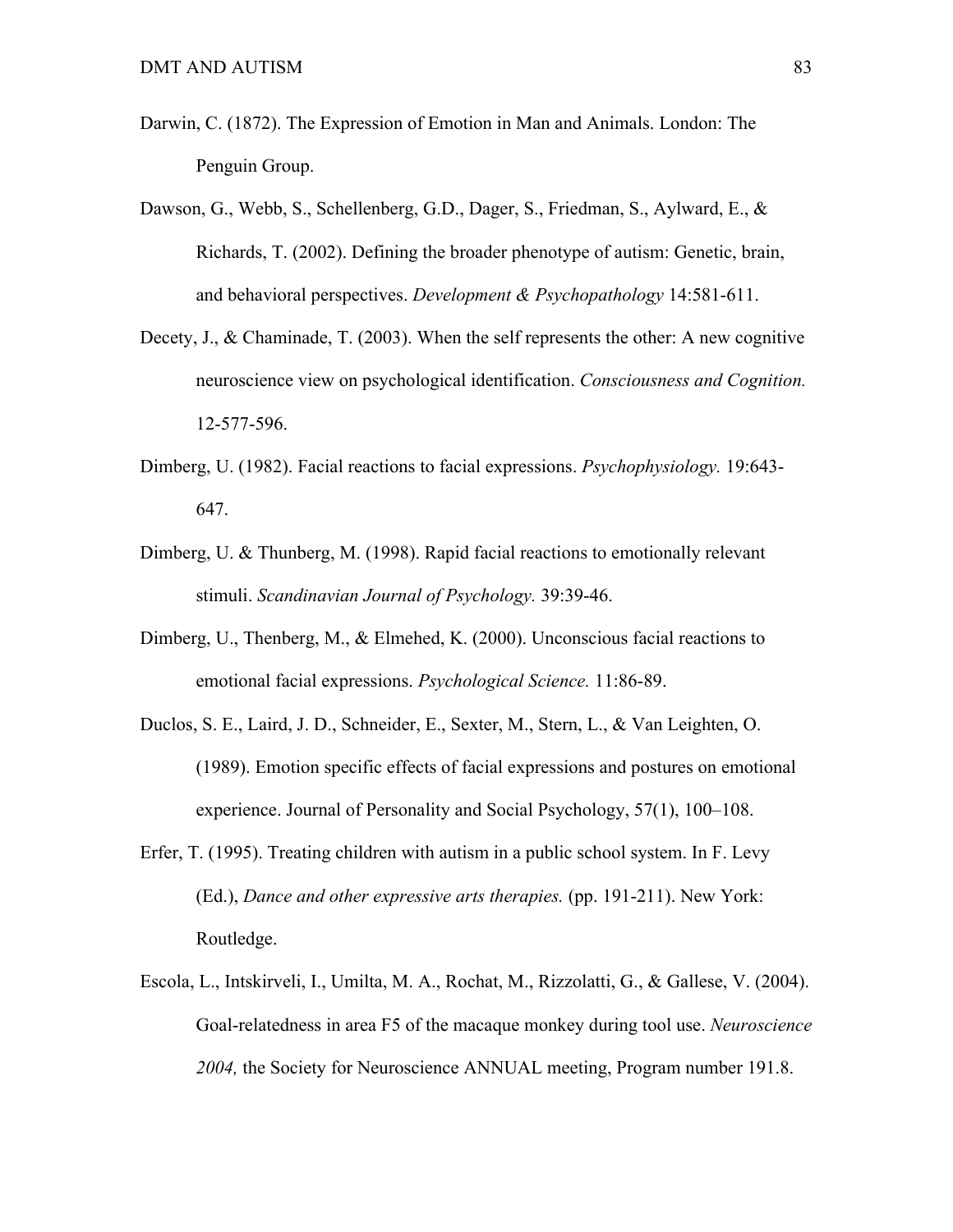- Feinberg, T. E., & Keenan, J. P. (2005). Where in the brain is the self? *Consciousness and Cognition.* 14, 661-678.
- Feldman, R., Greenbaum, C. W., & Yirmiya, N. (1999). Mother-infant affect synchrony as an atecedent of the emergence of self-control. *Developmental Psychology.* 35, 223-231.
- Ferrari, P. F., Gallese, V., Rizzolatti, G., & Fogassi, L. (2003). Mirror neurons responding to the observation of ingestive and communicative mouth actions in the monkey ventral premotor cortex. *European Journal of Neuroscience* 17: 703- 1714.
- Finnigan, E. & Starr, E. (2011). Increasing social responsiveness in a child with autism. DOI: 10.1177/1362361309357747.
- Fischman, D. (2009). Therapeutic relationships and kinesthetic empathy. In S. Chaiklin, H. Wengrower (Eds.)., *The Art and Science of Dance/Movement Therapy.* (33- 52). Routledge.
- Fox, N. A., Calkins, S. D., & Bell, M. A. (1994). Neural plasticity and development in the first two years of life: Evidence fro cognitive and socioemotional domains of research. *Development and Psychopathology*, 6, 677-696.
- Fraenkel, D. L. (1983). The relationship of empathy in movement to synchrony, echoing, and empathy in verbal interactions. *American Journal of Dance Therapy.* 6, 31- 48.
- Gallese, V. (2005). Embodied simulation: From neurons to phenomenal experience. Phenomenology and the Cognitive Sciences, 4, 23–48.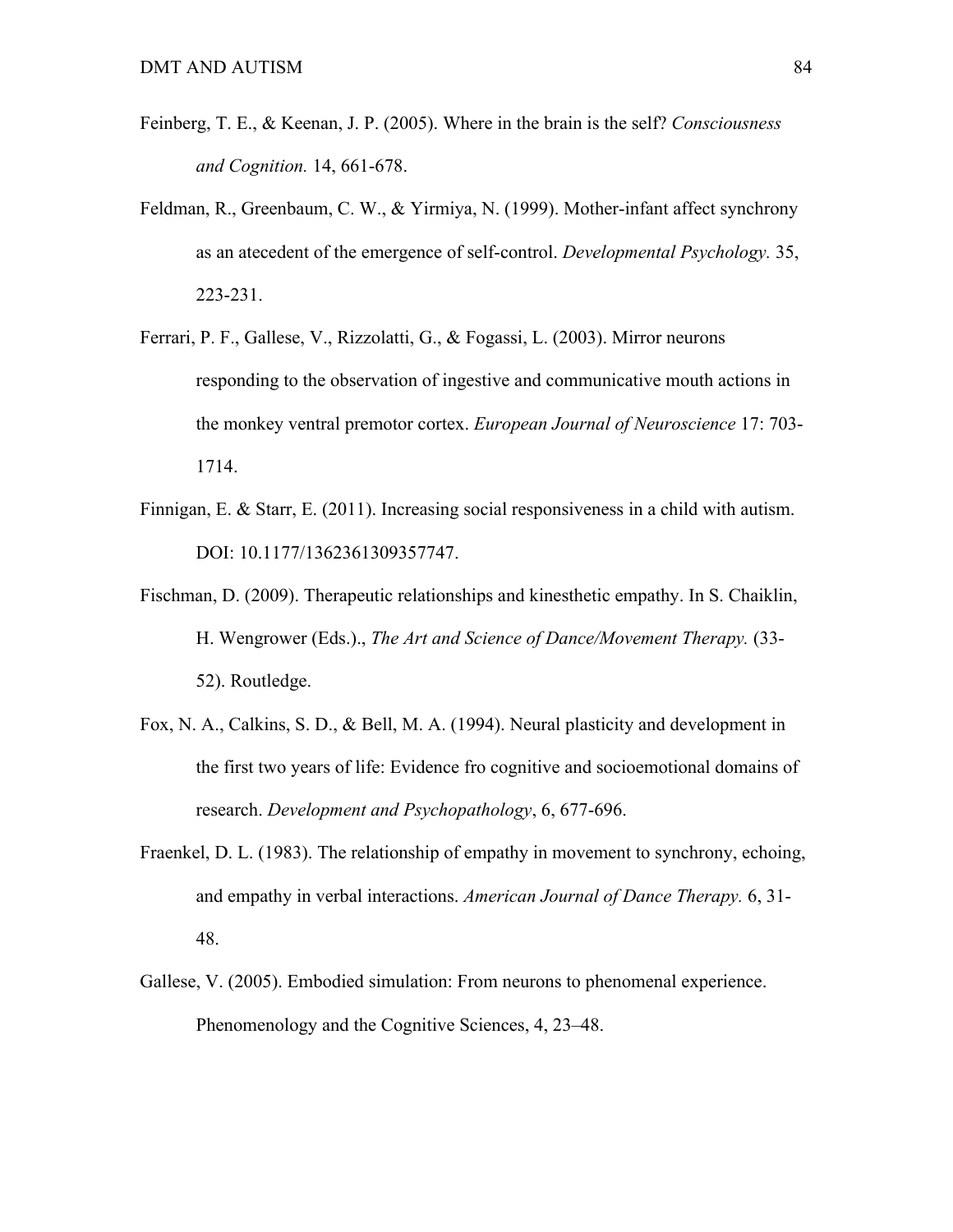- Gallese, V. (2006). Intentional attunement: A neurophysiological perspective on social cognition and its disruption in autism. *Brain Research* 1079:15-24.
- Gallese, V., Eagle, M. N., & Migone, P. (2005). Intentional attunement: Mirror neurons and the neural underpinnings of interpersonal relations. *Journal of the America Psychoanalytic Association.* DOI: 10.1177/00030651070550010601.
- Gibson, K. R. (1996). The biocultural human brain, seasonal migrations, and the emergence of the upper Paleolithic.
- Goodall, S. (2005). *An introduction to medical dance/movement therapy: health care in motion.* Jessica Kingsley Publishers.
- Hackney, P., (1998). Making connections: total body integration through Bartenieff fundamentals. New York: Routledge.
- Haen, C. (2009). Introdiction to the special issue. The Arts in Psychotherapy, 36(2), 59- 60.
- Hall, E. T. (1976). Beyond Culture. New York: Anchor Books.
- Hobson, R. P. (1989). Beyond cognition: A theory of autism. In G. Dawson (Ed.) *Autism: Nature, Diagnosis, and Treatment.* New York: Guilford Press.
- Hobson, R. P. (1993a). *Autism and the Development of Mind.* Hillsdale, NJ: Erlbaum.
- Hobson, R. P. (1993b). The emotional origins of social understanding. *Philosophical Psychology.* 6:227-249.
- Hobson, R. P., Ouston, J., & Lee, A. (1988). Emotion recognition in autism: Coordinating faces and voices. *Psychological Medicine.* 18:911-923.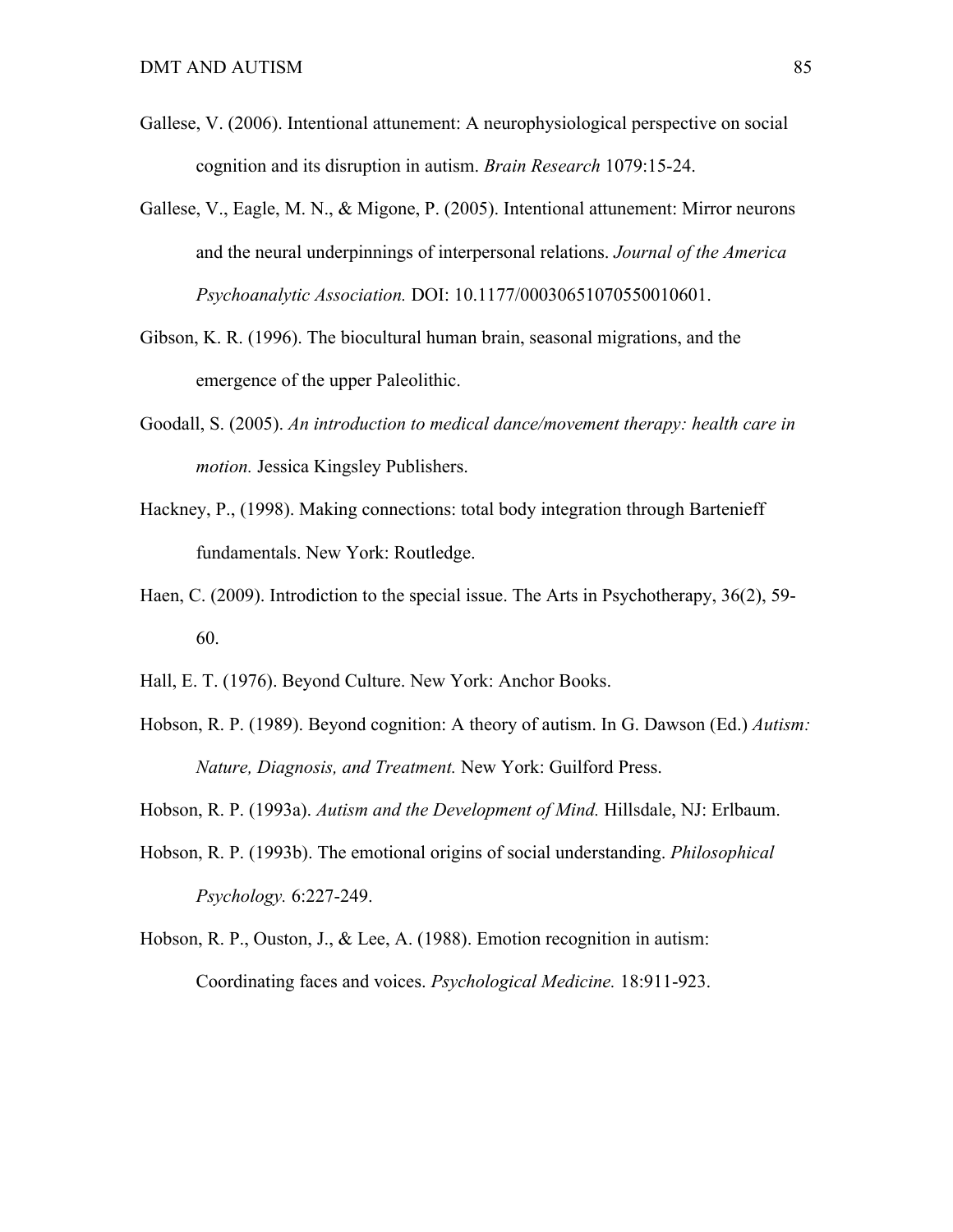- Hobson, R. P., Ouston, J., & Lee, A. (1989). Naming emotion in faces and voices: Abilities and disabilities in autism and mental retardation. *British Hournal of Developmental Psychology.* 7:237-250.
- Homann, K. (2010). Embodied concepts of neurobiology in dance/movement therapy practice. *American Journal of Dance Therapy.* 32(2). 80-99.
- Iacoboni, M. (2008). Mirroring people: The new science of how we connect with others. New York: Farrar, Straus and Giroux.
- Iacoboni, M., Molnar-Szakacs, I., Gallese, V., Buccino, G., Mazziotta, J., & Rizzolatti, G. (2005). Grasping the intentions of others with one's own mirror neuron system. *PLOS Biology* 3: 529-535.
- Johnson, D. R. (2009). Commentary: Examining underlying paradigms in the creative art therapies of trauma. *The Arts in Psychotherapy*, 36(2), 114-120.
- Lundqvist, L., & Dimberg, U. (1995). Facial expressions are contagious. *Journal of Psychophysiology.* 9:203-211.
- Kalish, B. (1968). Body movement therapy for autistic children.
- Kern, P. & Aldridge, D. (2006). Using embedded music therapy interventions to support outdoor play of young children with autism in an inclusive community-based child care program. Journal of Music Therapy. 43. (pp. 270–294).
- Keysers, C., Kohler, E., Umilta, M. A., Nanetti, L., Fogassi, L., & Gallese, V. (2003). Audiovisual mirror neurons and action recognition. Experimental Brain Research, 153, 628–636.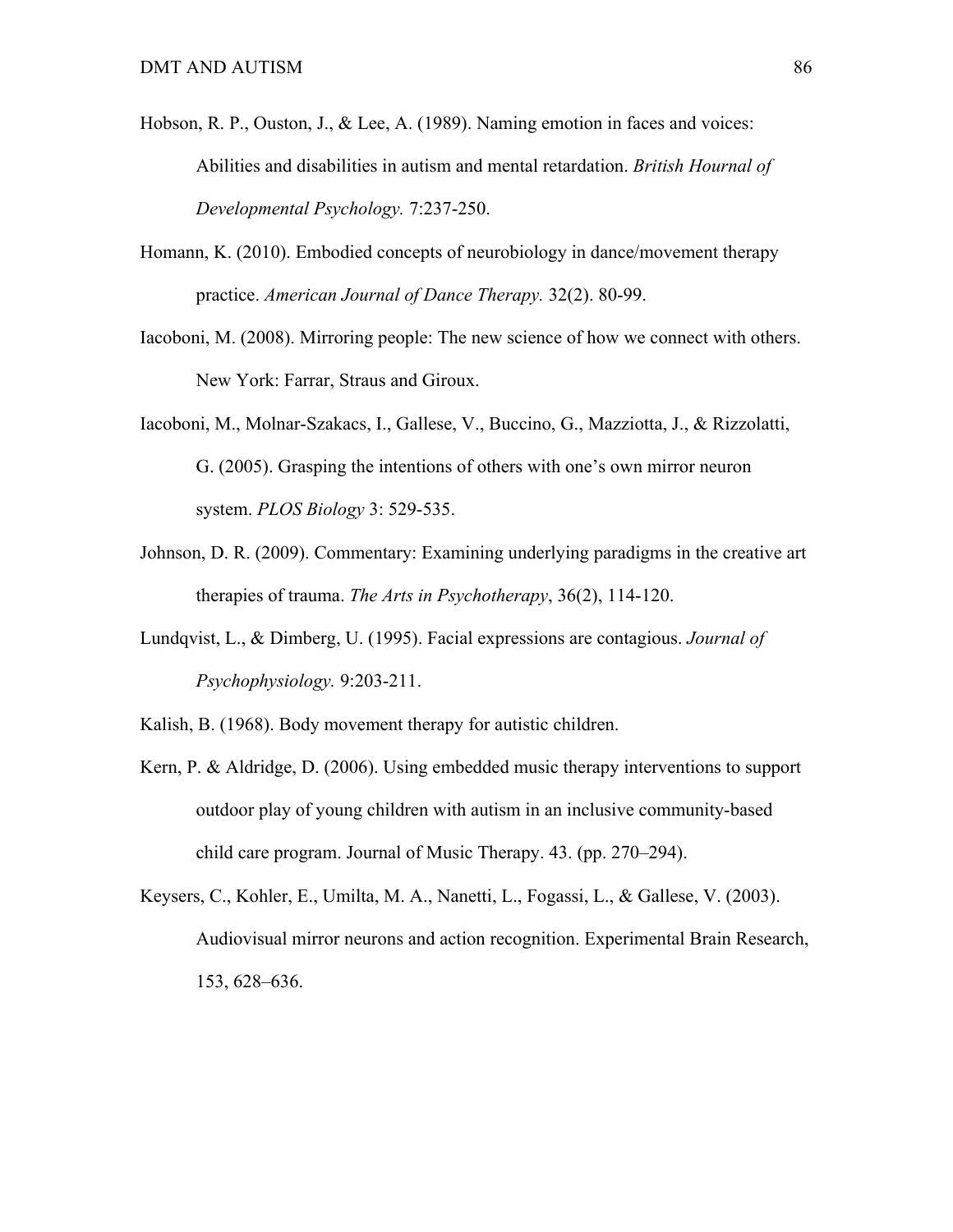- Keysers, C., Wickers, B., Gazzola, V., Anton, J. –L., Fogassi, L., Gallese, V., (2004). A touching sight: SII/PV activation during the observation and experience of touch. *Neuron* 42:1-20.
- Kim, J., Wigram, T., & Gold, C. (2008). The effects of improvisational music therapy on joint attention behaviors in autistic children: a randomized controlled study. Journal of Autism Developmental Disorder. 38 (pp. 1758–1766).
- Koegel, L., & LaZebnik, C. (2009). Growing up on the spectrum: A guide to life, love, and learning for teens and young adults with autism and Asperger's. New York, NY US: Viking.
- Koegel, R., Vernon, T., & Koegel, L. (2009). Improving Social Initiations in Young Children with Autism Using Reinforcers with Embedded Social Interactions. Journal of Autism and Developmental Disorders, 39(9), (pp. 1240-1251).
- Kohler, E., Keysers, C., Umilta, M. A., Fogassi, L., Gallese, V., & Rizzolatti, G. (2002). Hearing sounds, understanding actions: Action representation in mirror neurons. *Science* 297: 846-848.
- Laban, R. & Lawrence, F. C. (1947). Effort. London: Macdonald & Evans.
- Laban, R. (1956). Laban's Principles of Dance and Movement Notation. London: Macdonald & Evans LTD.
- Laban, R. (1960). The Mastery of Movement. London: Macdonald & Evans.
- Laban, R. (1966). The Language of Movement. Boston: Plays, Inc.
- Laban, R. (1975). Modern Educational Dance. Boston: Plays, Inc.
- Lester, B. M., Hoffman, J., & Brazelton, T. B. (1985). The rhythmic structure of motherinfant interaction in term and preterm infants. *Child Development*. 56, 15-27.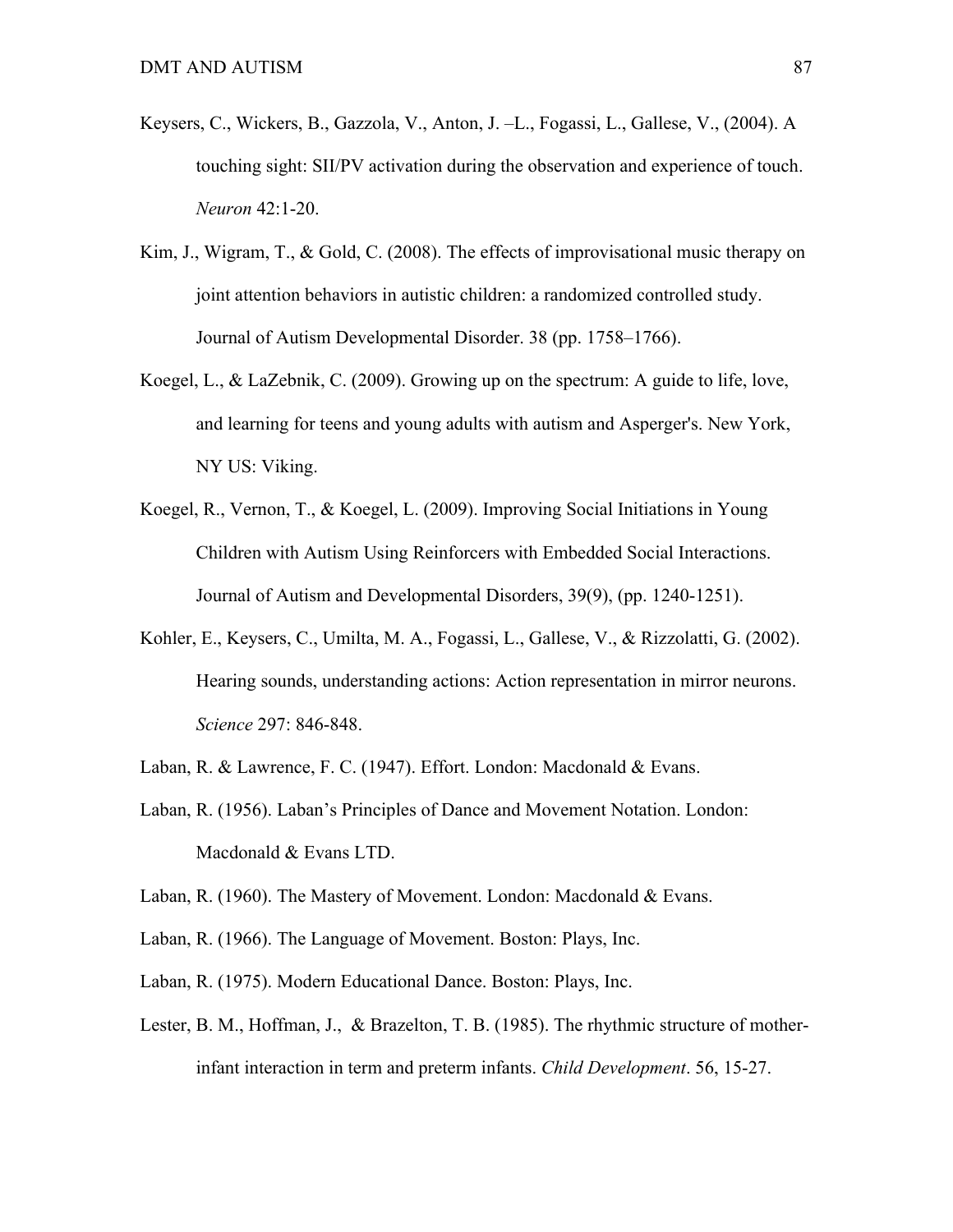- Lyons-Ruth, K. (1998). Implicit relational knowing: Its role in development and psychoanalytic treatment. *Infant Mental Health Journal*, 19, 282-289.
- McIntosh, D. N., Reichman-Decker, A., Winkielman, P., & Wilbarger,J. (2006). When the social mirror breaks: Deficits in automatic, but not voluntary mimicry of emotional facial expressions in autism. *Developmental Science* 9:295-302.
- Meltzoff, A. N. & Moore, M. K. (1997). Explaining facial imitation: A theoretical model. *Early Development & Parenting.* 6:179-192.
- Moore, C. (2009). The harmonic structure of movement, music, and dance according to Rudolf Laban. Lewistown, New York: The Edwin Mellen Press, Ltd.
- Moore, C. (2010). *Introduction to laban movement analysis and harmonic theory.*
- Obegi, J. H. (2008). The development of the client-therapist bond through the lens of attachment theory. *Psychotherapy Theory, Research, Practice, Training.* 45(4). 431-446.
- Oberman, L. M., Hubbard, E. H., McCleery, J. P., Altschuler, E., Ramachandran, V. S., & Pineda, J. A. (2005). EEG evidence for mirror neuron dysfunction in autism spectrum disorders. *Cognitive Brain Research* 24:190-198.
- Parteli, L. (1995). Aesthetic listening: Contributions of dance/movement therapy to the psychic understanding of motor stereotypes and distortions in autism and psychosis in childhood and adolescence. *The Arts in Psychotherapy*. 22(3) 241- 247.
- Paukner, A., Anderson, J. R., Borelli, E., Visalberghi, E., & Ferrari, P. F. (2005). Macaques (Macaca nemestrina) recognize when they are being imitated. *Biology letter*. 1: 219-222.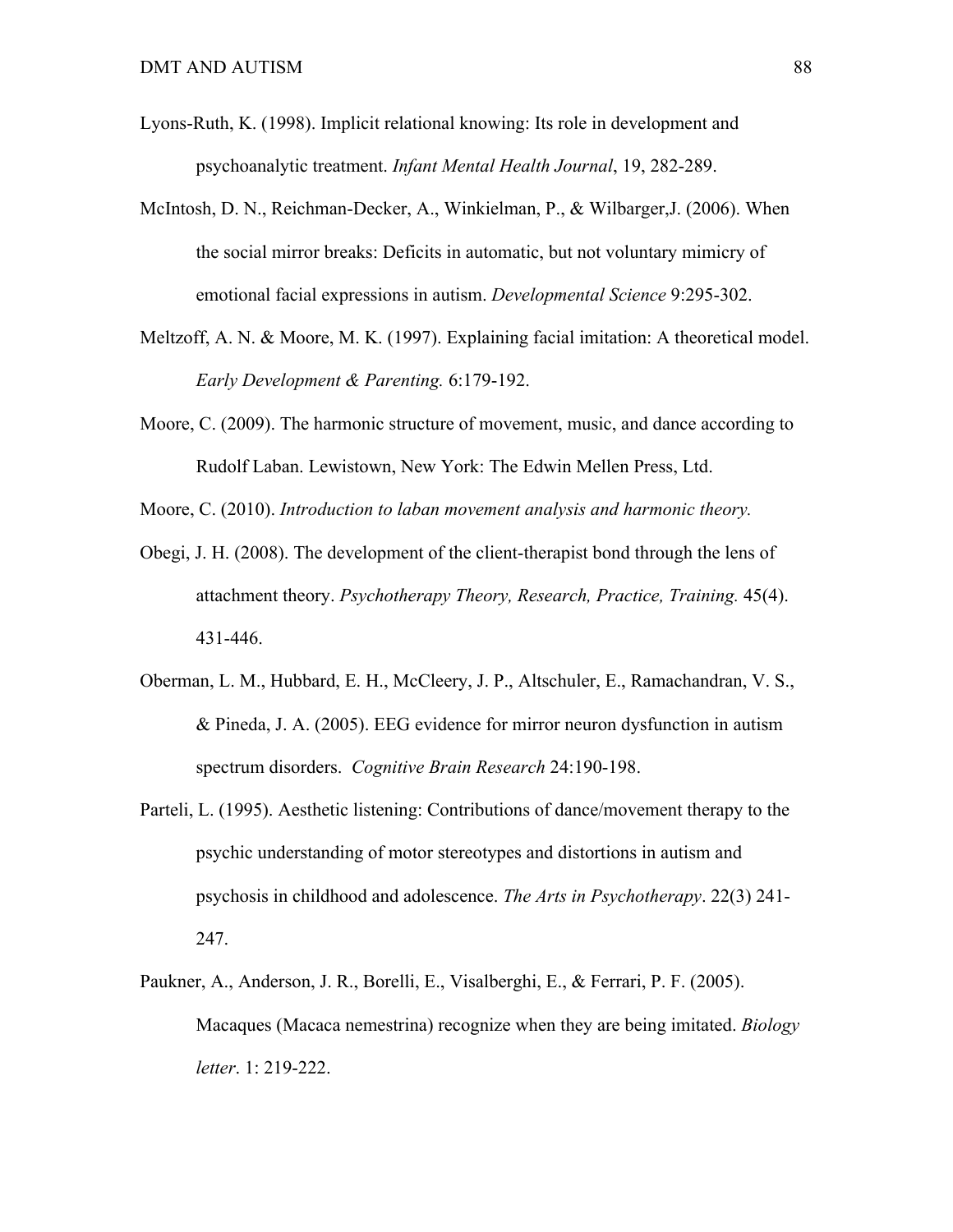- Payne, H. (1992). Shut in, shut out; dance movement therapy with children and adolescents. In H. Payne (Eds.), *Dance Movement Therapy: Theory and Practice.* (pp. 39-80), London: Routledge.
- Porges, S. W. (1997). Emotion: An evolutionary by-product of the neural regulation of the autonomic nervous system. Annals of the New York Academy of Sciences, 807, 62-77.
- Preston-Dunlop, V. (2008). Rudolf Laban: an extraordinary life. Hampshire: Dance Books, Ltd.
- Reddy, V., Hay, D., Murray, L., Trevarthen, C. (1997). Communication in infancy: Mutual regulation of affect and attention. In G. Bremner, A. Slater, & G. Butterworth (Eds.), *Infant Development: Recent Advances.* (pp.247-273), East Sussex: Psychology Press.
- Reite, M., & Capitanio, J. P. (1985). On the nature of social separation and attachment. In M. Reite  $\&$  T. Field (Ed.), The psychobiology of attachment and separation (pp. 223-255). Orlando, FL: Academic Press.
- Riskind, J. H. (1984). They stoop to conquer: Guiding and self-regulatory functions of physical posture after success and failure. Journal of Personality and Social Psychology, 47, 479–493.
- Riskind, J. H., & Gotay, C. C. (1982). Physical posture: Could it have regulatory or feedback effects on motivation and emotion? Motivation and Emotion, 6, 273– 298.
- Rizzolatti, G., Fogassi, L., & Gallese, V. (2001). Neuropsychological mechanisms underlying the understanding and imitation of action. Neuroscience, 2, 661–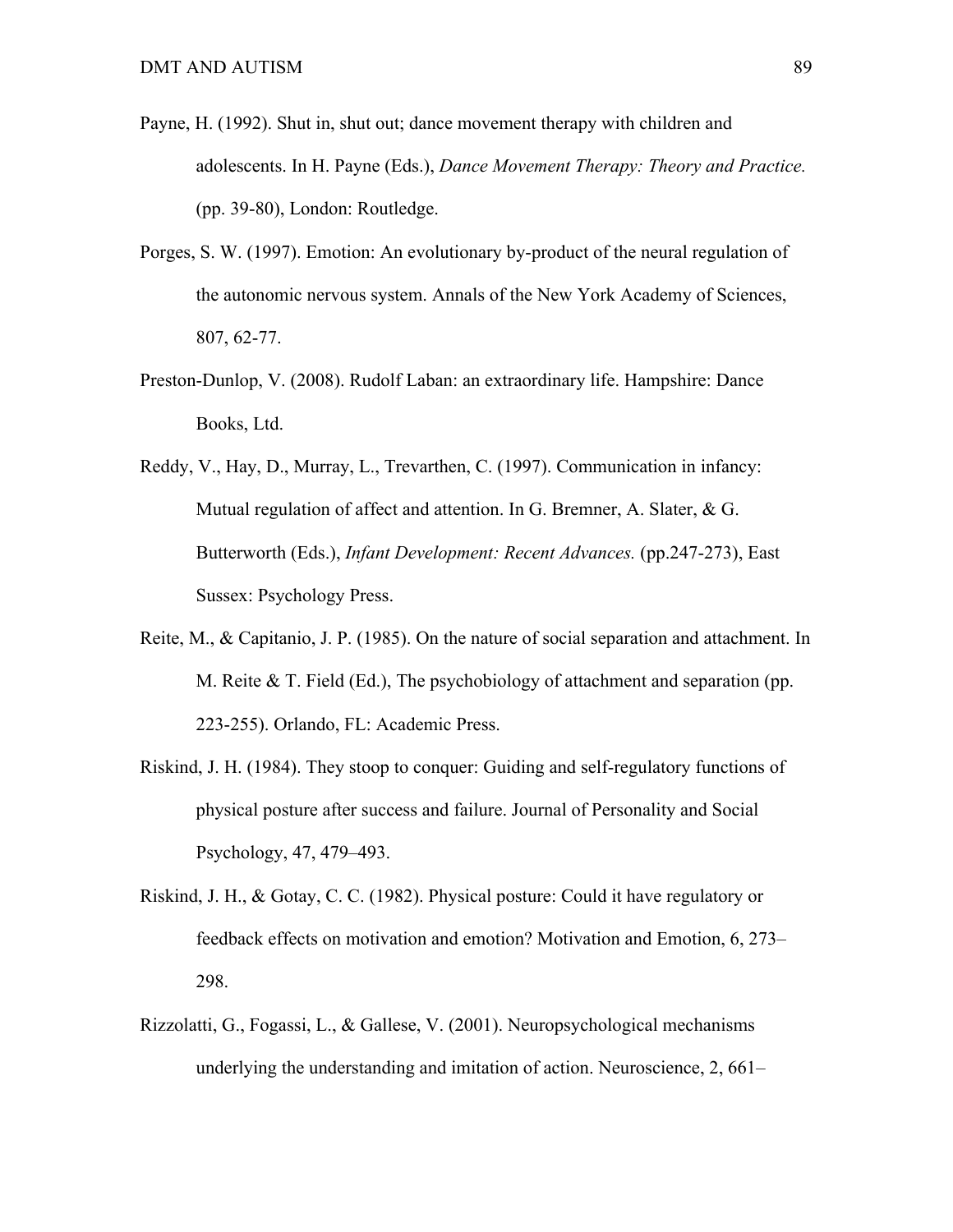670.Rogers, S. (1999). An examination of the imitation deficit in autism, In J. Nadel & G. Butterworth (Eds.) *Imitation in Infancy*, Cambridge: Cambridge University Press.

- Rossignol, D. (2009). Novel and emerging treatments for autism spectrum disorders: A systematic review. *Annals of Clinical Psychiatry*, 21(3), (pp. 213–236).
- Salansky, N., Fedotchev, A., & Bondar, A. (1998). Responses of the nervous system to low frequency stimulation and EEG rhythms: Clinical implications. Neuroscience and Biobehavioral Reviews, 22, 395-409.
- Sandle, S. (1993). Process of empathetic reflection in dance therapy. In S. Sandel, S. Chaiklin & A. Lohn (Eds.), *Foundations of Dance/Movement Therapy: The Life and Work of Marian Chace* (98-111). Columbia, MD: The Marian Chace Memorial Fund of the American Dance Therapy Association.
- Schore, A. N. (1994). Affect regulation and the origin of the self. Mahweh, New Jersey: Erlbaum.
- Schore, A. N. (1996). The experience-dependent maturation of a regulatory system in the orbital prefrontal cortex and the origin of developmental psychopathology. *Development and Psychopathology*. 8, 59-87.
- Schore, A. N. (2000). Attachment and the regulation of the right brain. *Attachment & Human Development*, 2, 23-47.
- Schore, A. N. (2001a). Contributions from the decade of the brain to infant mental health: An overview. *Infant Mental Health Journal*. 22(1-2), 1-6.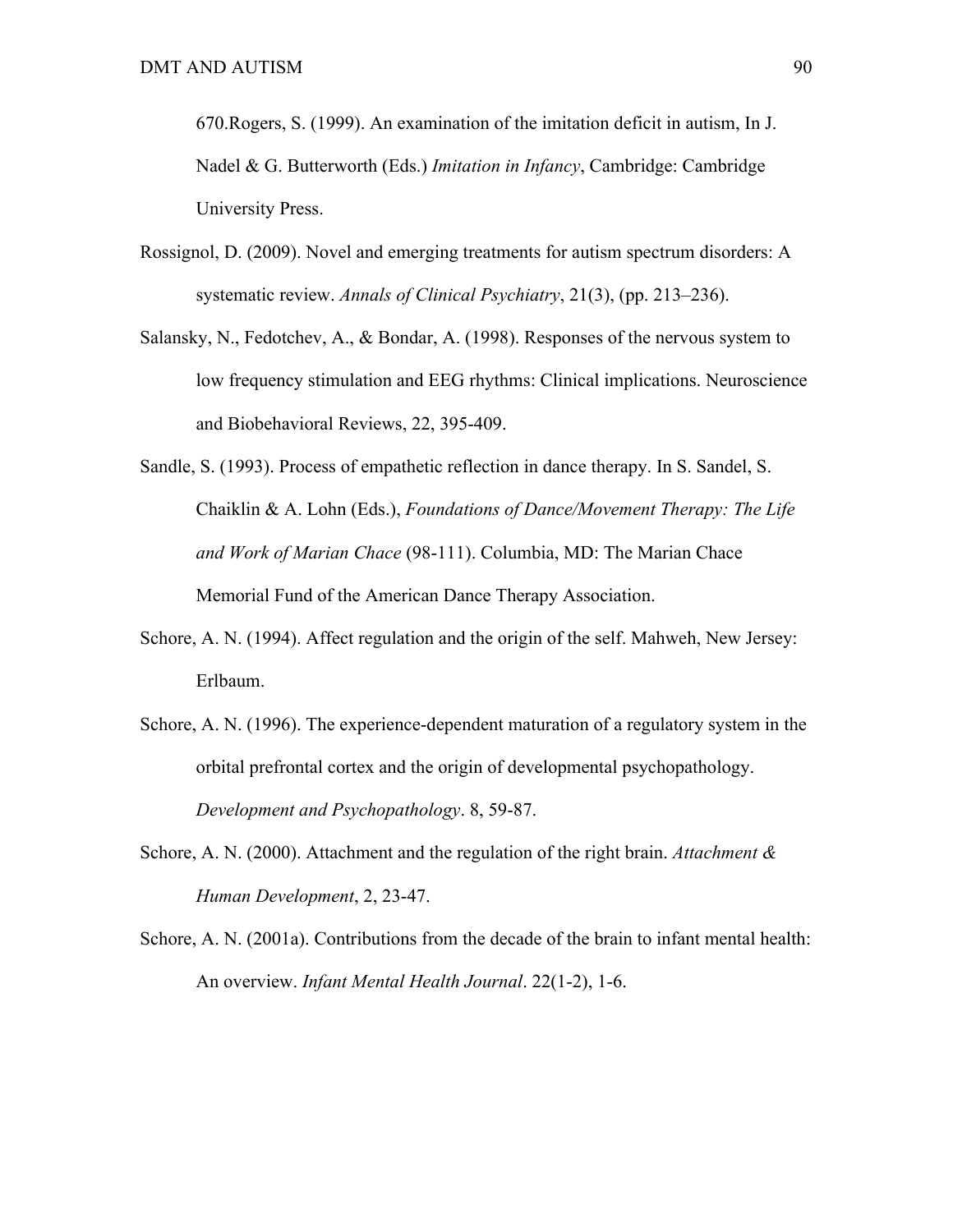- Schore, A. N. (2001b). Effects of a secure attachment relationship on right brain development, affect regulation, and infant mental health. *Infant Mental Health Journal*. 22(1-2) 7-66.
- Schore, A. N. (2003a). *Affect dysregulation and disorders of the self.* New York: W. W. Norton.
- Schore, A. N. (2003b). *Affect regulation and repair of the self.* New York: W. W. Norton.
- Schore, A. N. (2005). Attachment, affect regulation, and the developing right brain: Linking developmental neuroscience to pediatrics. *Pediatrics In Review*, 26, 204- 211.
- Schore, J. R. & Schore, A. N. (2008). Modern attachment theory: The central role of affect regulation in development and treatment. *Clinical Social Work Journal.* 36: 9-20.
- Siegel, D. J. (1999). The Developing Mind. New York: The Guilford Press.
- Snow, M. E., Hertizig, M. E., & Shaprio, T. (1988). Expression of emotion in young autistic children. In S. Chess et al. (Eds.) *Annual Progress in Child Psychiatry and Child Development.* (pp. 514-522).
- Stern, D. N. (1983). The early differentiation of self and other. In S. Kaplan & J. D. Lichtenberg (Eds.), Reflections on self psychology. Hillsdale, New Jersey: The Analytic Press.
- Stern, D. N., Bruschweiler-Stern, N., Harrison, A. M., Lyons-Ruth, K., Morgan, A. C., Nahum. J. P., Sander, L., & Tronick, E. Z. (1998). The process of therapeutic change involving implicit knowledge: Some implications of developmental observations for adult psychotherapy. *Infant Mental Health Journal*, 19, 300-308.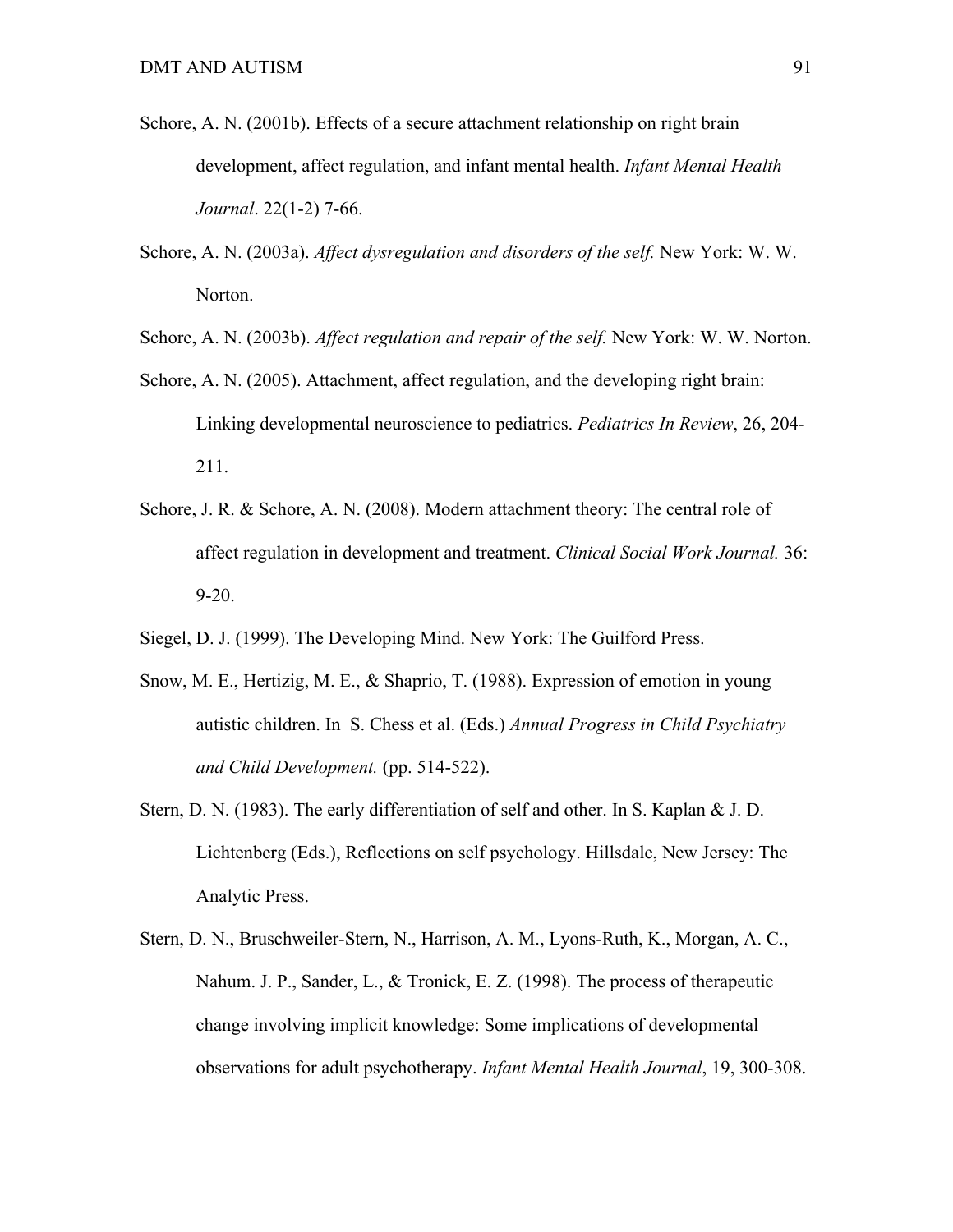- Stern, D. N. (2010). Forms of vitality: Exploring dynamic experiences in psychology, the arts, psychotherapy , and development. Oxford, UK: Oxford University Press.
- Stroufe, L. A. (1996). Emotional development: The organization of emotional life in the early years. New York: Cambridge University Press.
- Theoret, H., Halligan, E., Kobayashi, M., Fregni, F., Tager-Flusberg, H., & Pascal-Leone, A. (2005). Impaired motor facilitation during action observation in individuals with autism spectrum disorder. *Current Biology* 15:84-84
- Tortora, S. (2006). *The dancing dialogue: using the communicative power of movement with young children.* Paul H Brookes Publishing.
- Tortora, S. (2010). Ways of seeing: an early childhood integrated therapeutic approach for parents and babies. *Clinical Social Work Journal*. 38. 37-50
- Tortora, S. (2011). The need to be seen: From Winnicott to the mirror neuron system, dance/movement therapy comes of age. *American Journal of Dance Therapy.* 33: 4-17.
- Trevarthen, C. (1990). Growth and education of the hemispheres. In C. Trevarthen (Ed.), *Brain circuits and functions of the mind* (pp. 334-363). Cambridge, England: Cambridge University Press.
- Tropea, E. (2009). The therapeutic relationship in motion: A dance/movement therapist's perspective. In A. Bloomgarden, R. B. Mennuti, A. Bloomgarden, R. B. Mennuti (Eds.) , Psychotherapist revealed: Therapists speak about self-disclosure in psychotherapy (pp. 233-244). New York, NY US: Routledge/Taylor & Francis Group.

Tustin, F. (1990). *The protective shell in children and adults.* London: Karnac.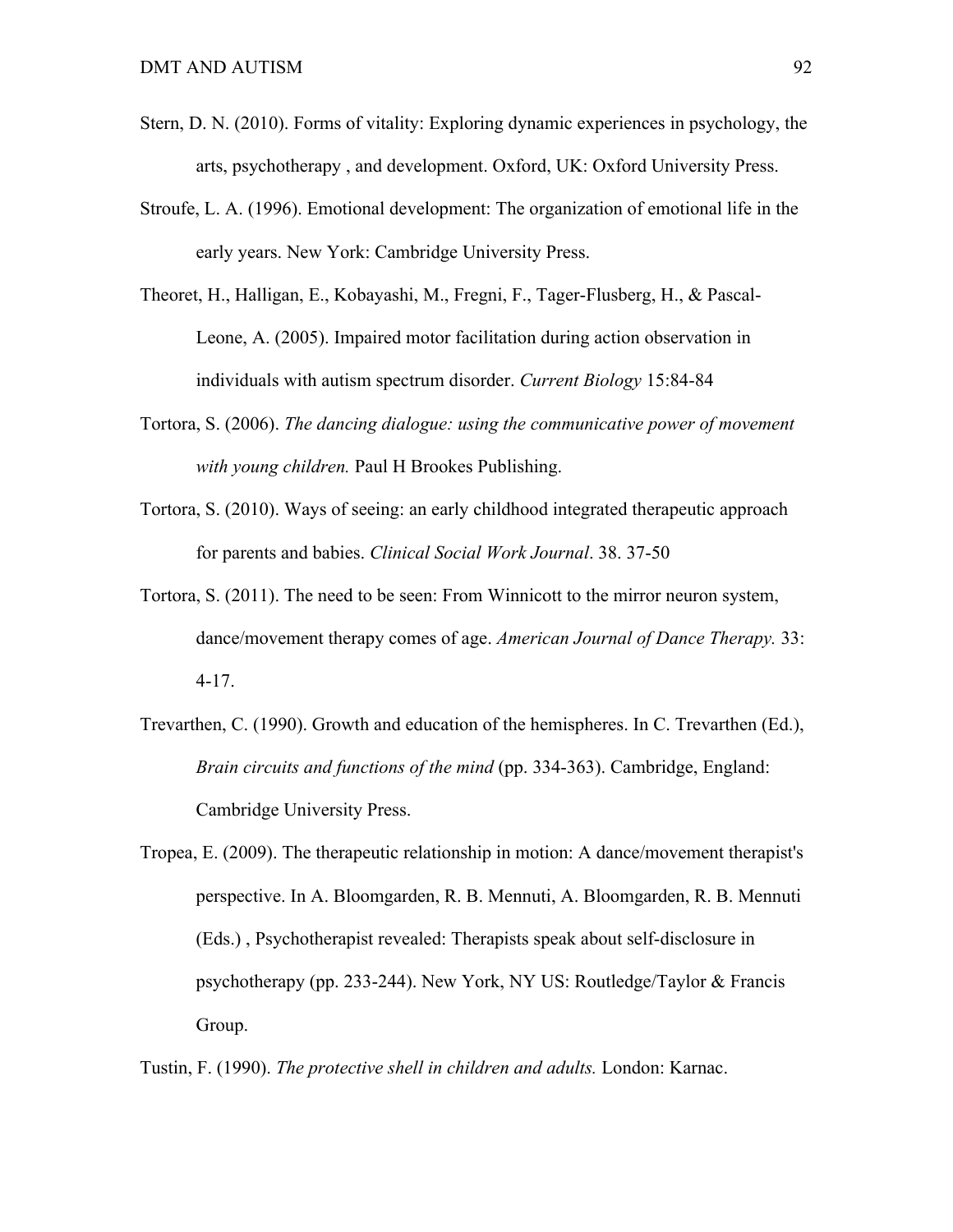- Umilta, M.A., Kohler, E., Gallese, V., Fogassi, L., Fadiga, L., Keysers, C., & Rizzolatti, G. (2001). "I know what you are doing": A neurophysiological study. *Neuron* 32: 91-101.
- Whipple J. (2004). Music in intervention for children and adolescents with autism: a meta-analysis. Journal of Music Therapy. 41 (pp. 90–106).
- Wicker, B., Keysers, C., Plailly, J., Royet, J. –P., Gallese, V., & Rizzolatti, G. (2003). Both of us disgusted in my insula: The common neural basis of seeing and feeling disgust. *Neuron* 40:655-664.
- Williams, J. H., Waiter, G. D., Gilchrist, A., Perrett, D. I., Murray, A. D., & Whiten, A. (2006). Neural mechanisms of imitation and 'mirror neuron' functioning in autistic spectrum disorder. *Neuropsychologia* 44:610-621.
- Williams, J. H., Whiten A., & Singh, T. (2004). A systemic review of action in autistic spectrum disorder. *Journal of Autism & Developmental Disorder* 34:285-299.
- Winters, A. F. (2008). Emotion, embodiment, and mirror neurons in dance/movement therapy: a connection across disciplines. *American Journal of Dance Therapy*. 30, 84-105.
- Yirmiya, N., Kasari, C., Sigman, M., & Mundy, P. (1989). Facial expressions of affect in autistic, mentally retarded ad normal children. *Journal of Child Psychology & Psychiatry & Allied Disciplines. 30:725-735.*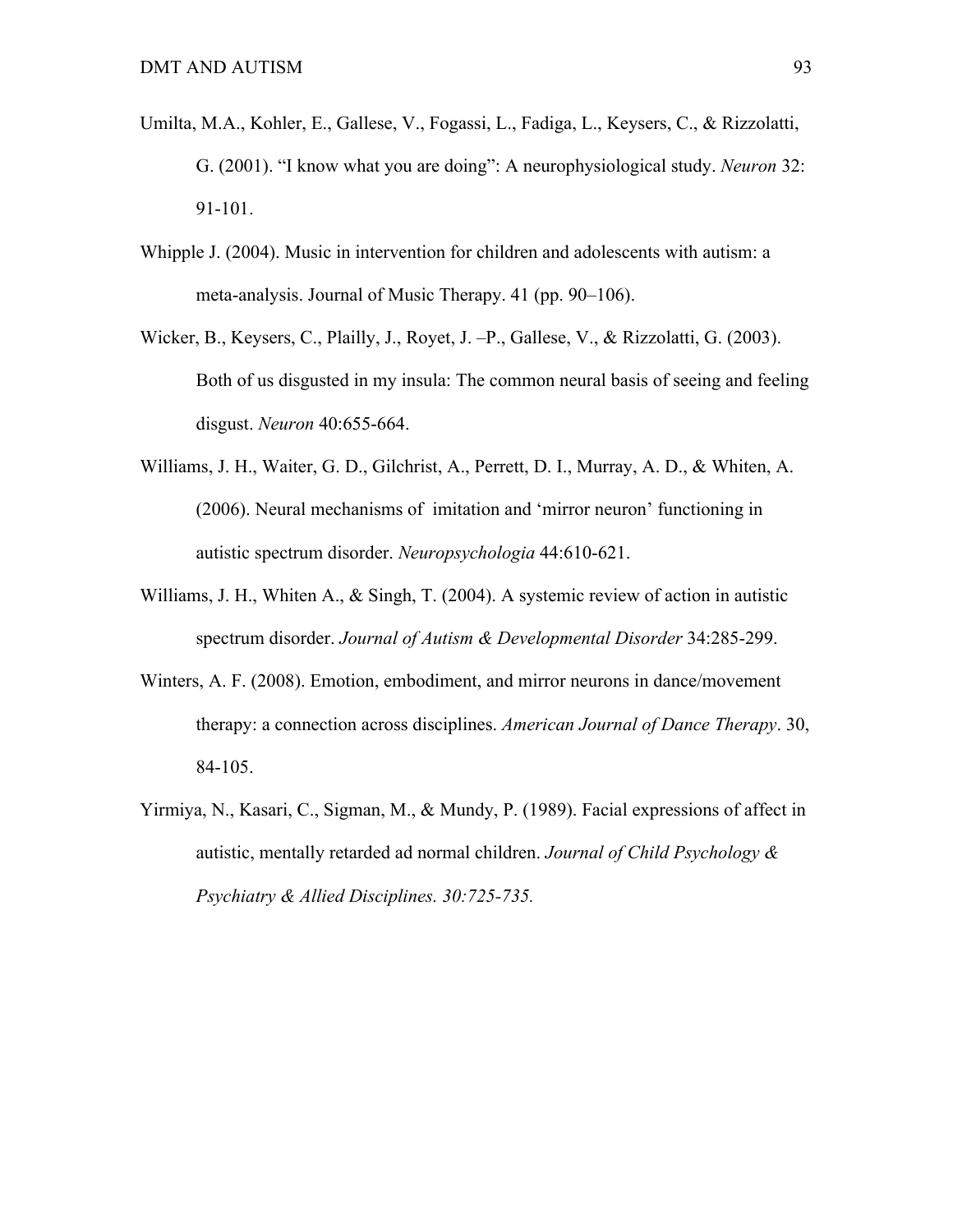#### **Appendix A**

# **Definition of Terms**

# **The Ways of Seeing Technique**

The Ways of Seeing Technique describes a dynamic framework that outlines the intentions of the therapist and stages of the development of the therapeutic process (Tortora, 2006). The stages of the Technique are Match, Dialogue, Explore and Expand, and Nonverbal to Verbal Expression. The first stage of Match involves two interventions used by the therapist, which are Mirroring and Attunement. attunement as "matching of a particular quality of another person's movement, but not completely depicting the entire shape, form, or rhythmic aspects simultaneously, as in mirroring" (Tortora, 2006, p. 259). Mirroring is defined as "literally embodying the exact shape, form, movement qualities, and feeling tone of a person's actions" (Tortora, 2006, p. 259).

# **The Ways of Seeing Method**

The Ways of Seeing Method consists of three stages that describe the co-created relationship that occurs from the application of the Ways of Seeing Technique during therapy. The Method follows three stages. In the first stage of Stimulate, which Tortora (2006) discusses as the child "exploring the environment (which could be understood as relationship) through self-discovery" (p. 263). The most important aspect of this stage of the Method is the child's "awareness of some aspects of the child's behavior" (p. 263). She continues to say that the "primary task of stimulation" is to "bring a child to an awareness" (Tortora 2006, p. 263). The second stage is Activate. Tortora's (2006) description of the Activation phase involves the "child taking an active part in the engagement to facilitate and develop the focused elements of the stimulations into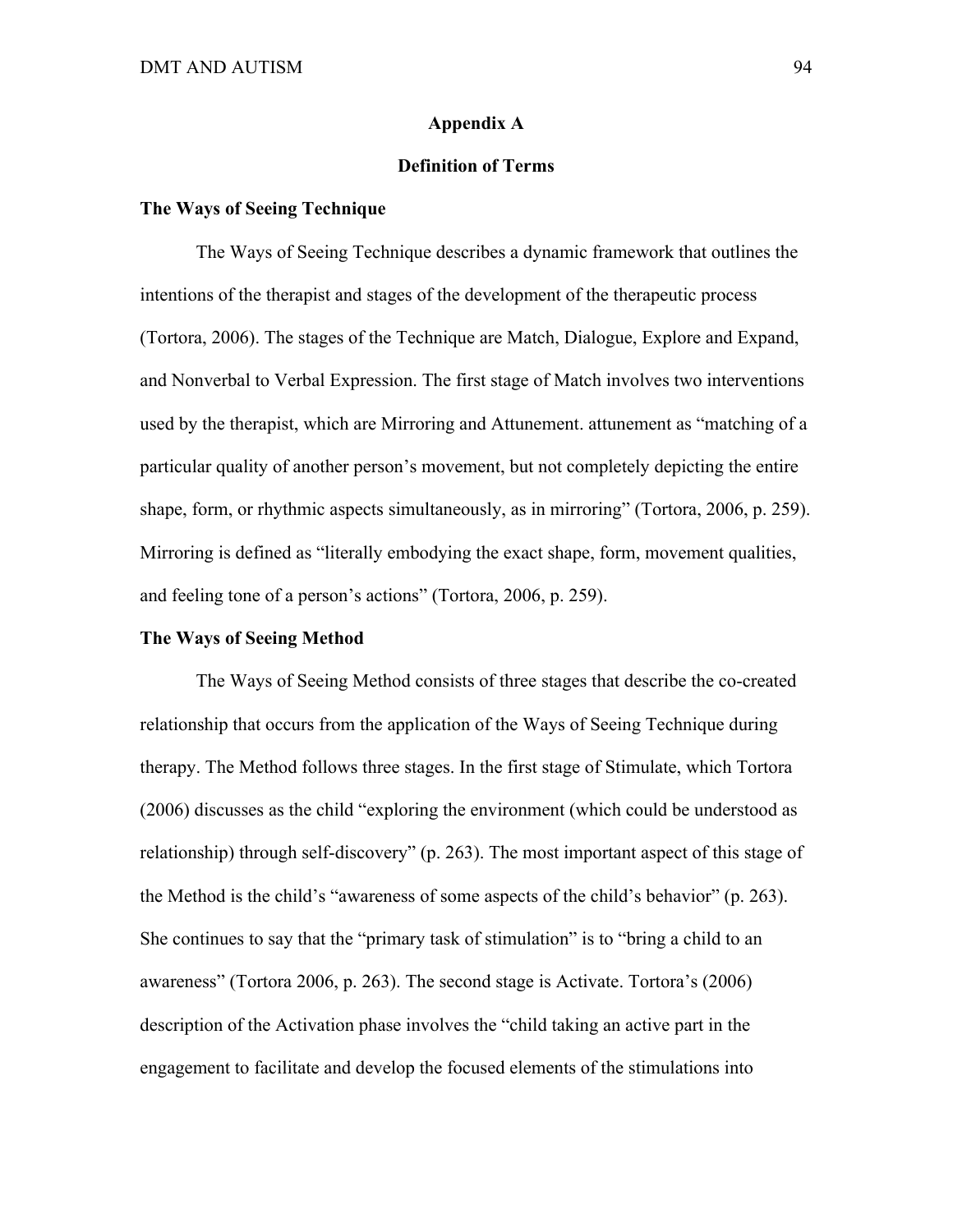something new" (p. 265). The third stage is Mobilize which Tortora (2006) explains, "Mobilizing a response enables a child to explore her body's moving further into her surrounding environment. Mobilizing can involve actually moving through the room" (p. 266).

# **Effort**

Laban describes Effort as volitional and thus the "inner domain" of human movement (Moore, 2010). Effort is made up of the four motion factors of Flow, Weight, Time and Space. Each of the motion factors contains opposing poles, which are referred to effort qualities. Flow is the effort exerted to control movement. The effort qualities of Flow are freeing flow and binding flow. Weight is the effort exerted to apply the right amount of pressure. Weight's effort qualities are decreasing pressure and increasing pressure. Time is the effort exerted to pace movement adroitly. The effort qualities of time are decelerating time and accelerating time. Space is the effort exerted to aim and orient movement. The effort qualities of Space are indirecting of space and directing of space.